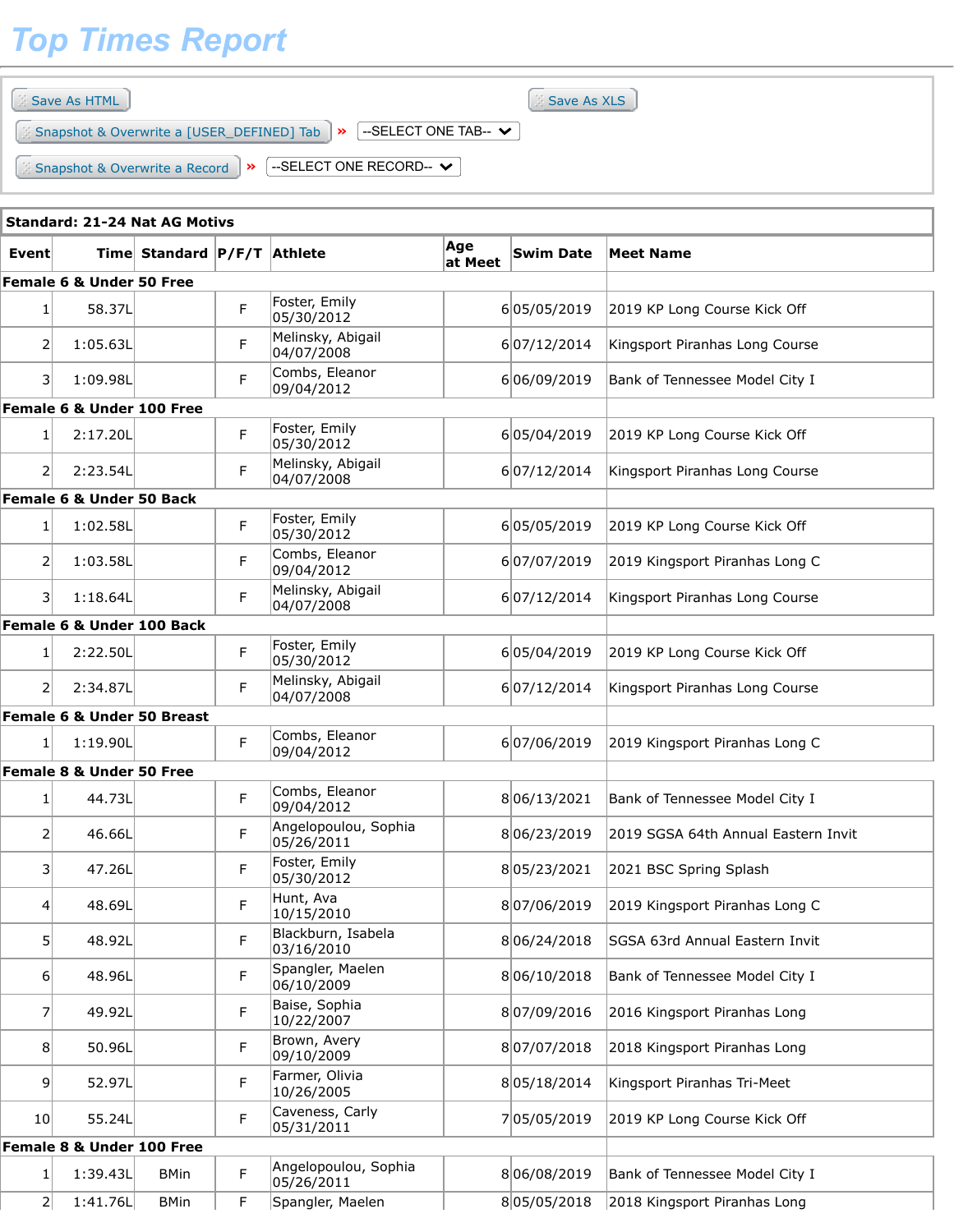| Foster, Emily<br>F<br>805/09/2021<br>$\overline{3}$<br>1:43.22L<br>2021 KP LC Kickoff<br>05/30/2012<br>Combs, Eleanor<br>F<br>1:44.25L<br>805/09/2021<br>2021 KP LC Kickoff<br>$\vert 4 \vert$<br>09/04/2012<br>Blackburn, Isabela<br>F<br>5 <sup>1</sup><br>1:47.65L<br>805/05/2018<br>2018 Kingsport Piranhas Long<br>03/16/2010<br>Baise, Sophia<br>F<br>1:50.81L<br>807/10/2016<br>2016 Kingsport Piranhas Long<br>$6 \mid$<br>10/22/2007<br>Hunt, Ava<br>F<br>7<br>1:52.89L<br>805/04/2019<br>2019 KP Long Course Kick Off<br>10/15/2010<br>Brown, Avery<br>F<br>8<br>2:02.73L<br>805/05/2018<br>2018 Kingsport Piranhas Long<br>09/10/2009<br>Caveness, Carly<br>F<br>9<br>2:04.82L<br>705/04/2019<br>2019 KP Long Course Kick Off<br>05/31/2011<br>Caveness, Caroline<br>F<br>2:08.01L<br>10 <sup>1</sup><br>805/18/2014<br>Kingsport Piranhas Tri-Meet<br>03/05/2006<br>Female 8 & Under 200 Free<br>Combs, Eleanor<br>F.<br>3:34.24L<br>805/08/2021<br>2021 KP LC Kickoff<br>$1\vert$<br><b>BMin</b><br>09/04/2012<br>Spangler, Maelen<br>F<br>$\overline{2}$<br>3:43.33L<br>805/19/2018<br>2018 HOKI May Day Invitational<br><b>BMin</b><br>06/10/2009<br>Angelopoulou, Sophia<br>F<br>$\overline{3}$<br>3:47.38L<br>806/09/2019<br>Bank of Tennessee Model City I<br>05/26/2011<br>Foster, Emily<br>F<br>3:47.94L<br>805/23/2021<br>2021 BSC Spring Splash<br>4<br>05/30/2012<br>Blackburn, Isabela<br>F<br>51<br>3:54.56L<br>806/23/2018<br>SGSA 63rd Annual Eastern Invit<br>03/16/2010<br>Female 8 & Under 400 Free<br>Spangler, Maelen<br>F.<br>7:44.06L<br>805/18/2018<br>2018 HOKI May Day Invitational<br>1<br>06/10/2009<br>Combs, Eleanor<br>F<br>7:45.89L<br>$\overline{2}$<br>805/09/2021<br>2021 KP LC Kickoff<br>09/04/2012<br>Female 8 & Under 50 Back<br>Angelopoulou, Sophia<br>F<br>51.80L<br>807/07/2019<br>2019 Kingsport Piranhas Long C<br>$\mathbf{1}$<br><b>BMin</b><br>05/26/2011<br>Combs, Eleanor<br>F<br>805/09/2021<br>2<br>51.81L<br>2021 KP LC Kickoff<br><b>BMin</b><br>09/04/2012<br>Spangler, Maelen<br>$\left  \mathbf{3} \right $<br>52.11L<br><b>BMin</b><br>F<br>806/10/2018<br>Bank of Tennessee Model City I<br>06/10/2009<br>Brown, Avery<br>F<br>55.16L<br>807/08/2018<br>2018 Kingsport Piranhas Long<br>$\left 4\right $<br>09/10/2009<br>Foster, Emily<br>F<br>5 <sup>1</sup><br>55.26L<br>805/09/2021<br>2021 KP LC Kickoff<br>05/30/2012<br>Caveness, Carly<br>F<br>55.61L<br>807/07/2019<br>2019 Kingsport Piranhas Long C<br>$6 \mid$<br>05/31/2011<br>Blackburn, Isabela<br>F<br>805/06/2018<br>7<br>55.94L<br>2018 Kingsport Piranhas Long<br>03/16/2010<br>Hunt, Ava<br>F<br>8<br>57.04L<br>807/07/2019<br>2019 Kingsport Piranhas Long C<br>10/15/2010<br>Caveness, Caroline<br>F<br>9<br>58.94L<br>805/18/2014<br>Kingsport Piranhas Tri-Meet<br>03/05/2006<br>Baise, Sophia<br>F<br>59.98L<br>807/10/2016<br>2016 Kingsport Piranhas Long<br>10 <sup>1</sup><br>10/22/2007<br>Female 8 & Under 100 Back<br>Spangler, Maelen<br>F<br>$\mathbf{1}$<br>1:48.80L<br>805/05/2018<br>2018 Kingsport Piranhas Long<br><b>BMin</b><br>06/10/2009<br>Angelopoulou, Sophia<br>F<br>$\overline{2}$<br>1:54.84L<br>807/06/2019<br>2019 Kingsport Piranhas Long C<br><b>BMin</b><br>05/26/2011<br>Blackburn, Isabela<br>F<br>$\vert$ 3<br>1:55.64L<br>806/23/2018<br>SGSA 63rd Annual Eastern Invit<br><b>BMin</b><br>03/16/2010<br>Combs, Eleanor<br>F<br>Bank of Tennessee Model City I<br>4<br>1:57.32L<br><b>BMin</b><br>806/12/2021<br>09/04/2012<br>Foster, Emily<br>F<br>5<br>1:57.85L<br>805/08/2021<br>2021 KP LC Kickoff<br><b>BMin</b><br>05/30/2012<br>2:02.56L<br>$6 \mid$<br>F<br>Caveness, Caroline<br>807/12/2014<br>Kingsport Piranhas Long Course |  |  | 06/10/2009 |  |  |
|-------------------------------------------------------------------------------------------------------------------------------------------------------------------------------------------------------------------------------------------------------------------------------------------------------------------------------------------------------------------------------------------------------------------------------------------------------------------------------------------------------------------------------------------------------------------------------------------------------------------------------------------------------------------------------------------------------------------------------------------------------------------------------------------------------------------------------------------------------------------------------------------------------------------------------------------------------------------------------------------------------------------------------------------------------------------------------------------------------------------------------------------------------------------------------------------------------------------------------------------------------------------------------------------------------------------------------------------------------------------------------------------------------------------------------------------------------------------------------------------------------------------------------------------------------------------------------------------------------------------------------------------------------------------------------------------------------------------------------------------------------------------------------------------------------------------------------------------------------------------------------------------------------------------------------------------------------------------------------------------------------------------------------------------------------------------------------------------------------------------------------------------------------------------------------------------------------------------------------------------------------------------------------------------------------------------------------------------------------------------------------------------------------------------------------------------------------------------------------------------------------------------------------------------------------------------------------------------------------------------------------------------------------------------------------------------------------------------------------------------------------------------------------------------------------------------------------------------------------------------------------------------------------------------------------------------------------------------------------------------------------------------------------------------------------------------------------------------------------------------------------------------------------------------------------------------------------------------------------------------------------------------------------------------------------------------------------------------------------------------------------------------------------------------------------------------------------------------------------------------------------------------------------------------------------------------------------------------------------------------------------------------------------------------------------------------------------------------------|--|--|------------|--|--|
|                                                                                                                                                                                                                                                                                                                                                                                                                                                                                                                                                                                                                                                                                                                                                                                                                                                                                                                                                                                                                                                                                                                                                                                                                                                                                                                                                                                                                                                                                                                                                                                                                                                                                                                                                                                                                                                                                                                                                                                                                                                                                                                                                                                                                                                                                                                                                                                                                                                                                                                                                                                                                                                                                                                                                                                                                                                                                                                                                                                                                                                                                                                                                                                                                                                                                                                                                                                                                                                                                                                                                                                                                                                                                                                         |  |  |            |  |  |
|                                                                                                                                                                                                                                                                                                                                                                                                                                                                                                                                                                                                                                                                                                                                                                                                                                                                                                                                                                                                                                                                                                                                                                                                                                                                                                                                                                                                                                                                                                                                                                                                                                                                                                                                                                                                                                                                                                                                                                                                                                                                                                                                                                                                                                                                                                                                                                                                                                                                                                                                                                                                                                                                                                                                                                                                                                                                                                                                                                                                                                                                                                                                                                                                                                                                                                                                                                                                                                                                                                                                                                                                                                                                                                                         |  |  |            |  |  |
|                                                                                                                                                                                                                                                                                                                                                                                                                                                                                                                                                                                                                                                                                                                                                                                                                                                                                                                                                                                                                                                                                                                                                                                                                                                                                                                                                                                                                                                                                                                                                                                                                                                                                                                                                                                                                                                                                                                                                                                                                                                                                                                                                                                                                                                                                                                                                                                                                                                                                                                                                                                                                                                                                                                                                                                                                                                                                                                                                                                                                                                                                                                                                                                                                                                                                                                                                                                                                                                                                                                                                                                                                                                                                                                         |  |  |            |  |  |
|                                                                                                                                                                                                                                                                                                                                                                                                                                                                                                                                                                                                                                                                                                                                                                                                                                                                                                                                                                                                                                                                                                                                                                                                                                                                                                                                                                                                                                                                                                                                                                                                                                                                                                                                                                                                                                                                                                                                                                                                                                                                                                                                                                                                                                                                                                                                                                                                                                                                                                                                                                                                                                                                                                                                                                                                                                                                                                                                                                                                                                                                                                                                                                                                                                                                                                                                                                                                                                                                                                                                                                                                                                                                                                                         |  |  |            |  |  |
|                                                                                                                                                                                                                                                                                                                                                                                                                                                                                                                                                                                                                                                                                                                                                                                                                                                                                                                                                                                                                                                                                                                                                                                                                                                                                                                                                                                                                                                                                                                                                                                                                                                                                                                                                                                                                                                                                                                                                                                                                                                                                                                                                                                                                                                                                                                                                                                                                                                                                                                                                                                                                                                                                                                                                                                                                                                                                                                                                                                                                                                                                                                                                                                                                                                                                                                                                                                                                                                                                                                                                                                                                                                                                                                         |  |  |            |  |  |
|                                                                                                                                                                                                                                                                                                                                                                                                                                                                                                                                                                                                                                                                                                                                                                                                                                                                                                                                                                                                                                                                                                                                                                                                                                                                                                                                                                                                                                                                                                                                                                                                                                                                                                                                                                                                                                                                                                                                                                                                                                                                                                                                                                                                                                                                                                                                                                                                                                                                                                                                                                                                                                                                                                                                                                                                                                                                                                                                                                                                                                                                                                                                                                                                                                                                                                                                                                                                                                                                                                                                                                                                                                                                                                                         |  |  |            |  |  |
|                                                                                                                                                                                                                                                                                                                                                                                                                                                                                                                                                                                                                                                                                                                                                                                                                                                                                                                                                                                                                                                                                                                                                                                                                                                                                                                                                                                                                                                                                                                                                                                                                                                                                                                                                                                                                                                                                                                                                                                                                                                                                                                                                                                                                                                                                                                                                                                                                                                                                                                                                                                                                                                                                                                                                                                                                                                                                                                                                                                                                                                                                                                                                                                                                                                                                                                                                                                                                                                                                                                                                                                                                                                                                                                         |  |  |            |  |  |
|                                                                                                                                                                                                                                                                                                                                                                                                                                                                                                                                                                                                                                                                                                                                                                                                                                                                                                                                                                                                                                                                                                                                                                                                                                                                                                                                                                                                                                                                                                                                                                                                                                                                                                                                                                                                                                                                                                                                                                                                                                                                                                                                                                                                                                                                                                                                                                                                                                                                                                                                                                                                                                                                                                                                                                                                                                                                                                                                                                                                                                                                                                                                                                                                                                                                                                                                                                                                                                                                                                                                                                                                                                                                                                                         |  |  |            |  |  |
|                                                                                                                                                                                                                                                                                                                                                                                                                                                                                                                                                                                                                                                                                                                                                                                                                                                                                                                                                                                                                                                                                                                                                                                                                                                                                                                                                                                                                                                                                                                                                                                                                                                                                                                                                                                                                                                                                                                                                                                                                                                                                                                                                                                                                                                                                                                                                                                                                                                                                                                                                                                                                                                                                                                                                                                                                                                                                                                                                                                                                                                                                                                                                                                                                                                                                                                                                                                                                                                                                                                                                                                                                                                                                                                         |  |  |            |  |  |
|                                                                                                                                                                                                                                                                                                                                                                                                                                                                                                                                                                                                                                                                                                                                                                                                                                                                                                                                                                                                                                                                                                                                                                                                                                                                                                                                                                                                                                                                                                                                                                                                                                                                                                                                                                                                                                                                                                                                                                                                                                                                                                                                                                                                                                                                                                                                                                                                                                                                                                                                                                                                                                                                                                                                                                                                                                                                                                                                                                                                                                                                                                                                                                                                                                                                                                                                                                                                                                                                                                                                                                                                                                                                                                                         |  |  |            |  |  |
|                                                                                                                                                                                                                                                                                                                                                                                                                                                                                                                                                                                                                                                                                                                                                                                                                                                                                                                                                                                                                                                                                                                                                                                                                                                                                                                                                                                                                                                                                                                                                                                                                                                                                                                                                                                                                                                                                                                                                                                                                                                                                                                                                                                                                                                                                                                                                                                                                                                                                                                                                                                                                                                                                                                                                                                                                                                                                                                                                                                                                                                                                                                                                                                                                                                                                                                                                                                                                                                                                                                                                                                                                                                                                                                         |  |  |            |  |  |
|                                                                                                                                                                                                                                                                                                                                                                                                                                                                                                                                                                                                                                                                                                                                                                                                                                                                                                                                                                                                                                                                                                                                                                                                                                                                                                                                                                                                                                                                                                                                                                                                                                                                                                                                                                                                                                                                                                                                                                                                                                                                                                                                                                                                                                                                                                                                                                                                                                                                                                                                                                                                                                                                                                                                                                                                                                                                                                                                                                                                                                                                                                                                                                                                                                                                                                                                                                                                                                                                                                                                                                                                                                                                                                                         |  |  |            |  |  |
|                                                                                                                                                                                                                                                                                                                                                                                                                                                                                                                                                                                                                                                                                                                                                                                                                                                                                                                                                                                                                                                                                                                                                                                                                                                                                                                                                                                                                                                                                                                                                                                                                                                                                                                                                                                                                                                                                                                                                                                                                                                                                                                                                                                                                                                                                                                                                                                                                                                                                                                                                                                                                                                                                                                                                                                                                                                                                                                                                                                                                                                                                                                                                                                                                                                                                                                                                                                                                                                                                                                                                                                                                                                                                                                         |  |  |            |  |  |
|                                                                                                                                                                                                                                                                                                                                                                                                                                                                                                                                                                                                                                                                                                                                                                                                                                                                                                                                                                                                                                                                                                                                                                                                                                                                                                                                                                                                                                                                                                                                                                                                                                                                                                                                                                                                                                                                                                                                                                                                                                                                                                                                                                                                                                                                                                                                                                                                                                                                                                                                                                                                                                                                                                                                                                                                                                                                                                                                                                                                                                                                                                                                                                                                                                                                                                                                                                                                                                                                                                                                                                                                                                                                                                                         |  |  |            |  |  |
|                                                                                                                                                                                                                                                                                                                                                                                                                                                                                                                                                                                                                                                                                                                                                                                                                                                                                                                                                                                                                                                                                                                                                                                                                                                                                                                                                                                                                                                                                                                                                                                                                                                                                                                                                                                                                                                                                                                                                                                                                                                                                                                                                                                                                                                                                                                                                                                                                                                                                                                                                                                                                                                                                                                                                                                                                                                                                                                                                                                                                                                                                                                                                                                                                                                                                                                                                                                                                                                                                                                                                                                                                                                                                                                         |  |  |            |  |  |
|                                                                                                                                                                                                                                                                                                                                                                                                                                                                                                                                                                                                                                                                                                                                                                                                                                                                                                                                                                                                                                                                                                                                                                                                                                                                                                                                                                                                                                                                                                                                                                                                                                                                                                                                                                                                                                                                                                                                                                                                                                                                                                                                                                                                                                                                                                                                                                                                                                                                                                                                                                                                                                                                                                                                                                                                                                                                                                                                                                                                                                                                                                                                                                                                                                                                                                                                                                                                                                                                                                                                                                                                                                                                                                                         |  |  |            |  |  |
|                                                                                                                                                                                                                                                                                                                                                                                                                                                                                                                                                                                                                                                                                                                                                                                                                                                                                                                                                                                                                                                                                                                                                                                                                                                                                                                                                                                                                                                                                                                                                                                                                                                                                                                                                                                                                                                                                                                                                                                                                                                                                                                                                                                                                                                                                                                                                                                                                                                                                                                                                                                                                                                                                                                                                                                                                                                                                                                                                                                                                                                                                                                                                                                                                                                                                                                                                                                                                                                                                                                                                                                                                                                                                                                         |  |  |            |  |  |
|                                                                                                                                                                                                                                                                                                                                                                                                                                                                                                                                                                                                                                                                                                                                                                                                                                                                                                                                                                                                                                                                                                                                                                                                                                                                                                                                                                                                                                                                                                                                                                                                                                                                                                                                                                                                                                                                                                                                                                                                                                                                                                                                                                                                                                                                                                                                                                                                                                                                                                                                                                                                                                                                                                                                                                                                                                                                                                                                                                                                                                                                                                                                                                                                                                                                                                                                                                                                                                                                                                                                                                                                                                                                                                                         |  |  |            |  |  |
|                                                                                                                                                                                                                                                                                                                                                                                                                                                                                                                                                                                                                                                                                                                                                                                                                                                                                                                                                                                                                                                                                                                                                                                                                                                                                                                                                                                                                                                                                                                                                                                                                                                                                                                                                                                                                                                                                                                                                                                                                                                                                                                                                                                                                                                                                                                                                                                                                                                                                                                                                                                                                                                                                                                                                                                                                                                                                                                                                                                                                                                                                                                                                                                                                                                                                                                                                                                                                                                                                                                                                                                                                                                                                                                         |  |  |            |  |  |
|                                                                                                                                                                                                                                                                                                                                                                                                                                                                                                                                                                                                                                                                                                                                                                                                                                                                                                                                                                                                                                                                                                                                                                                                                                                                                                                                                                                                                                                                                                                                                                                                                                                                                                                                                                                                                                                                                                                                                                                                                                                                                                                                                                                                                                                                                                                                                                                                                                                                                                                                                                                                                                                                                                                                                                                                                                                                                                                                                                                                                                                                                                                                                                                                                                                                                                                                                                                                                                                                                                                                                                                                                                                                                                                         |  |  |            |  |  |
|                                                                                                                                                                                                                                                                                                                                                                                                                                                                                                                                                                                                                                                                                                                                                                                                                                                                                                                                                                                                                                                                                                                                                                                                                                                                                                                                                                                                                                                                                                                                                                                                                                                                                                                                                                                                                                                                                                                                                                                                                                                                                                                                                                                                                                                                                                                                                                                                                                                                                                                                                                                                                                                                                                                                                                                                                                                                                                                                                                                                                                                                                                                                                                                                                                                                                                                                                                                                                                                                                                                                                                                                                                                                                                                         |  |  |            |  |  |
|                                                                                                                                                                                                                                                                                                                                                                                                                                                                                                                                                                                                                                                                                                                                                                                                                                                                                                                                                                                                                                                                                                                                                                                                                                                                                                                                                                                                                                                                                                                                                                                                                                                                                                                                                                                                                                                                                                                                                                                                                                                                                                                                                                                                                                                                                                                                                                                                                                                                                                                                                                                                                                                                                                                                                                                                                                                                                                                                                                                                                                                                                                                                                                                                                                                                                                                                                                                                                                                                                                                                                                                                                                                                                                                         |  |  |            |  |  |
|                                                                                                                                                                                                                                                                                                                                                                                                                                                                                                                                                                                                                                                                                                                                                                                                                                                                                                                                                                                                                                                                                                                                                                                                                                                                                                                                                                                                                                                                                                                                                                                                                                                                                                                                                                                                                                                                                                                                                                                                                                                                                                                                                                                                                                                                                                                                                                                                                                                                                                                                                                                                                                                                                                                                                                                                                                                                                                                                                                                                                                                                                                                                                                                                                                                                                                                                                                                                                                                                                                                                                                                                                                                                                                                         |  |  |            |  |  |
|                                                                                                                                                                                                                                                                                                                                                                                                                                                                                                                                                                                                                                                                                                                                                                                                                                                                                                                                                                                                                                                                                                                                                                                                                                                                                                                                                                                                                                                                                                                                                                                                                                                                                                                                                                                                                                                                                                                                                                                                                                                                                                                                                                                                                                                                                                                                                                                                                                                                                                                                                                                                                                                                                                                                                                                                                                                                                                                                                                                                                                                                                                                                                                                                                                                                                                                                                                                                                                                                                                                                                                                                                                                                                                                         |  |  |            |  |  |
|                                                                                                                                                                                                                                                                                                                                                                                                                                                                                                                                                                                                                                                                                                                                                                                                                                                                                                                                                                                                                                                                                                                                                                                                                                                                                                                                                                                                                                                                                                                                                                                                                                                                                                                                                                                                                                                                                                                                                                                                                                                                                                                                                                                                                                                                                                                                                                                                                                                                                                                                                                                                                                                                                                                                                                                                                                                                                                                                                                                                                                                                                                                                                                                                                                                                                                                                                                                                                                                                                                                                                                                                                                                                                                                         |  |  |            |  |  |
|                                                                                                                                                                                                                                                                                                                                                                                                                                                                                                                                                                                                                                                                                                                                                                                                                                                                                                                                                                                                                                                                                                                                                                                                                                                                                                                                                                                                                                                                                                                                                                                                                                                                                                                                                                                                                                                                                                                                                                                                                                                                                                                                                                                                                                                                                                                                                                                                                                                                                                                                                                                                                                                                                                                                                                                                                                                                                                                                                                                                                                                                                                                                                                                                                                                                                                                                                                                                                                                                                                                                                                                                                                                                                                                         |  |  |            |  |  |
|                                                                                                                                                                                                                                                                                                                                                                                                                                                                                                                                                                                                                                                                                                                                                                                                                                                                                                                                                                                                                                                                                                                                                                                                                                                                                                                                                                                                                                                                                                                                                                                                                                                                                                                                                                                                                                                                                                                                                                                                                                                                                                                                                                                                                                                                                                                                                                                                                                                                                                                                                                                                                                                                                                                                                                                                                                                                                                                                                                                                                                                                                                                                                                                                                                                                                                                                                                                                                                                                                                                                                                                                                                                                                                                         |  |  |            |  |  |
|                                                                                                                                                                                                                                                                                                                                                                                                                                                                                                                                                                                                                                                                                                                                                                                                                                                                                                                                                                                                                                                                                                                                                                                                                                                                                                                                                                                                                                                                                                                                                                                                                                                                                                                                                                                                                                                                                                                                                                                                                                                                                                                                                                                                                                                                                                                                                                                                                                                                                                                                                                                                                                                                                                                                                                                                                                                                                                                                                                                                                                                                                                                                                                                                                                                                                                                                                                                                                                                                                                                                                                                                                                                                                                                         |  |  |            |  |  |
|                                                                                                                                                                                                                                                                                                                                                                                                                                                                                                                                                                                                                                                                                                                                                                                                                                                                                                                                                                                                                                                                                                                                                                                                                                                                                                                                                                                                                                                                                                                                                                                                                                                                                                                                                                                                                                                                                                                                                                                                                                                                                                                                                                                                                                                                                                                                                                                                                                                                                                                                                                                                                                                                                                                                                                                                                                                                                                                                                                                                                                                                                                                                                                                                                                                                                                                                                                                                                                                                                                                                                                                                                                                                                                                         |  |  |            |  |  |
|                                                                                                                                                                                                                                                                                                                                                                                                                                                                                                                                                                                                                                                                                                                                                                                                                                                                                                                                                                                                                                                                                                                                                                                                                                                                                                                                                                                                                                                                                                                                                                                                                                                                                                                                                                                                                                                                                                                                                                                                                                                                                                                                                                                                                                                                                                                                                                                                                                                                                                                                                                                                                                                                                                                                                                                                                                                                                                                                                                                                                                                                                                                                                                                                                                                                                                                                                                                                                                                                                                                                                                                                                                                                                                                         |  |  |            |  |  |
|                                                                                                                                                                                                                                                                                                                                                                                                                                                                                                                                                                                                                                                                                                                                                                                                                                                                                                                                                                                                                                                                                                                                                                                                                                                                                                                                                                                                                                                                                                                                                                                                                                                                                                                                                                                                                                                                                                                                                                                                                                                                                                                                                                                                                                                                                                                                                                                                                                                                                                                                                                                                                                                                                                                                                                                                                                                                                                                                                                                                                                                                                                                                                                                                                                                                                                                                                                                                                                                                                                                                                                                                                                                                                                                         |  |  |            |  |  |
|                                                                                                                                                                                                                                                                                                                                                                                                                                                                                                                                                                                                                                                                                                                                                                                                                                                                                                                                                                                                                                                                                                                                                                                                                                                                                                                                                                                                                                                                                                                                                                                                                                                                                                                                                                                                                                                                                                                                                                                                                                                                                                                                                                                                                                                                                                                                                                                                                                                                                                                                                                                                                                                                                                                                                                                                                                                                                                                                                                                                                                                                                                                                                                                                                                                                                                                                                                                                                                                                                                                                                                                                                                                                                                                         |  |  |            |  |  |
|                                                                                                                                                                                                                                                                                                                                                                                                                                                                                                                                                                                                                                                                                                                                                                                                                                                                                                                                                                                                                                                                                                                                                                                                                                                                                                                                                                                                                                                                                                                                                                                                                                                                                                                                                                                                                                                                                                                                                                                                                                                                                                                                                                                                                                                                                                                                                                                                                                                                                                                                                                                                                                                                                                                                                                                                                                                                                                                                                                                                                                                                                                                                                                                                                                                                                                                                                                                                                                                                                                                                                                                                                                                                                                                         |  |  |            |  |  |
|                                                                                                                                                                                                                                                                                                                                                                                                                                                                                                                                                                                                                                                                                                                                                                                                                                                                                                                                                                                                                                                                                                                                                                                                                                                                                                                                                                                                                                                                                                                                                                                                                                                                                                                                                                                                                                                                                                                                                                                                                                                                                                                                                                                                                                                                                                                                                                                                                                                                                                                                                                                                                                                                                                                                                                                                                                                                                                                                                                                                                                                                                                                                                                                                                                                                                                                                                                                                                                                                                                                                                                                                                                                                                                                         |  |  |            |  |  |
|                                                                                                                                                                                                                                                                                                                                                                                                                                                                                                                                                                                                                                                                                                                                                                                                                                                                                                                                                                                                                                                                                                                                                                                                                                                                                                                                                                                                                                                                                                                                                                                                                                                                                                                                                                                                                                                                                                                                                                                                                                                                                                                                                                                                                                                                                                                                                                                                                                                                                                                                                                                                                                                                                                                                                                                                                                                                                                                                                                                                                                                                                                                                                                                                                                                                                                                                                                                                                                                                                                                                                                                                                                                                                                                         |  |  |            |  |  |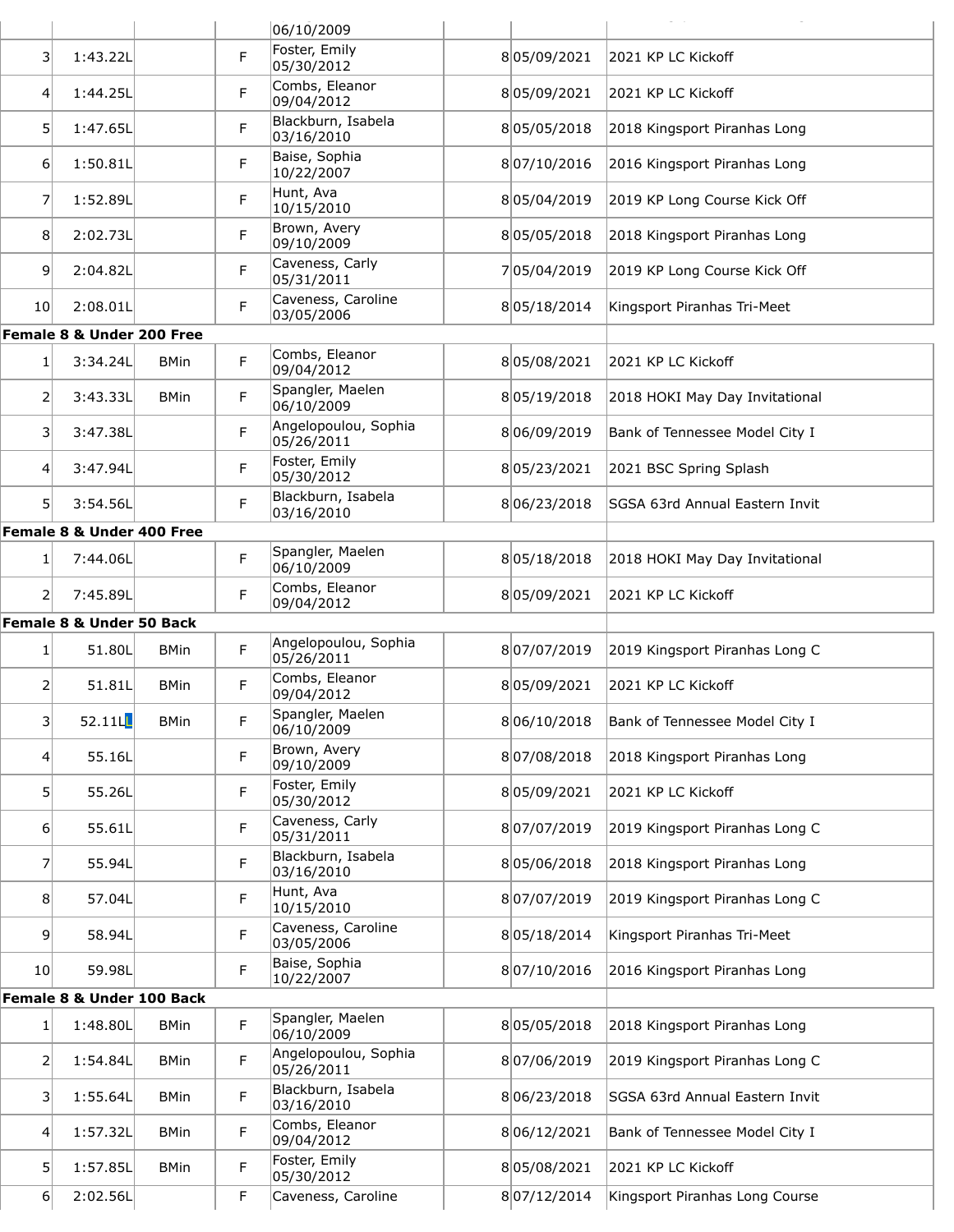|                 |                             |             |   | 03/05/2006                         |             |                                |
|-----------------|-----------------------------|-------------|---|------------------------------------|-------------|--------------------------------|
| $\overline{7}$  | 2:02.80L                    |             | F | Brown, Avery<br>09/10/2009         | 806/09/2018 | Bank of Tennessee Model City I |
| 8 <sup>1</sup>  | 2:05.52L                    |             | F | Hunt, Ava<br>10/15/2010            | 806/08/2019 | Bank of Tennessee Model City I |
| 9 <sup>1</sup>  | 2:06.97L                    |             | F | Caveness, Carly<br>05/31/2011      | 807/06/2019 | 2019 Kingsport Piranhas Long C |
| 10 <sup>1</sup> | 2:34.87L                    |             | F | Melinsky, Abigail<br>04/07/2008    | 607/12/2014 | Kingsport Piranhas Long Course |
|                 | Female 8 & Under 200 Back   |             |   |                                    |             |                                |
| 1 <sup>1</sup>  | 3:55.29L                    |             | F | Spangler, Maelen<br>06/10/2009     | 805/06/2018 | 2018 Kingsport Piranhas Long   |
| 21              | 4:12.26L                    |             | F | Blackburn, Isabela<br>03/16/2010   | 807/08/2018 | 2018 Kingsport Piranhas Long   |
|                 | Female 8 & Under 50 Breast  |             |   |                                    |             |                                |
| 1 <sup>1</sup>  | 56.05L                      | <b>BMin</b> | F | Combs, Eleanor<br>09/04/2012       | 805/08/2021 | 2021 KP LC Kickoff             |
| $\overline{2}$  | 58.22L                      | <b>BMin</b> | F | Foster, Emily<br>05/30/2012        | 805/08/2021 | 2021 KP LC Kickoff             |
| 3               | 1:01.90L                    |             | F | Angelopoulou, Sophia<br>05/26/2011 | 807/06/2019 | 2019 Kingsport Piranhas Long C |
| 4 <sup>1</sup>  | 1:06.40L                    |             | F | Blackburn, Isabela<br>03/16/2010   | 806/23/2018 | SGSA 63rd Annual Eastern Invit |
| 5               | 1:07.31L                    |             | F | Farmer, Olivia<br>10/26/2005       | 805/18/2014 | Kingsport Piranhas Tri-Meet    |
| $6 \mid$        | 1:07.34L                    |             | F | Baise, Sophia<br>10/22/2007        | 807/09/2016 | 2016 Kingsport Piranhas Long   |
| $\overline{7}$  | 1:10.92L                    |             | F | Caveness, Carly<br>05/31/2011      | 807/06/2019 | 2019 Kingsport Piranhas Long C |
| 8 <sup>1</sup>  | 1:12.02L                    |             | F | Hunt, Ava<br>10/15/2010            | 805/04/2019 | 2019 KP Long Course Kick Off   |
| 9 <sup>1</sup>  | 1:12.74L                    |             | F | Spangler, Maelen<br>06/10/2009     | 806/09/2018 | Bank of Tennessee Model City I |
| 10 <sup>1</sup> | 1:15.53L                    |             | F | Brown, Avery<br>09/10/2009         | 807/07/2018 | 2018 Kingsport Piranhas Long   |
|                 | Female 8 & Under 100 Breast |             |   |                                    |             |                                |
| 1               | 2:02.85L                    | <b>BMin</b> | F | Foster, Emily<br>05/30/2012        | 805/23/2021 | 2021 BSC Spring Splash         |
| 21              | 2:07.81L                    | <b>BMin</b> | F | Combs, Eleanor<br>09/04/2012       | 805/09/2021 | 2021 KP LC Kickoff             |
| 31              | 2:09.50L                    | <b>BMin</b> | F | Angelopoulou, Sophia<br>05/26/2011 | 807/07/2019 | 2019 Kingsport Piranhas Long C |
| 4 <sup>1</sup>  | 2:24.49L                    |             | F | Blackburn, Isabela<br>03/16/2010   | 806/24/2018 | SGSA 63rd Annual Eastern Invit |
| 5               | 2:25.59L                    |             | F | Caveness, Carly<br>05/31/2011      | 807/07/2019 | 2019 Kingsport Piranhas Long C |
| $6 \mid$        | 2:31.48L                    |             | F | Hunt, Ava<br>10/15/2010            | 805/05/2019 | 2019 KP Long Course Kick Off   |
| 7               | 3:05.79L                    |             | F | Brown, Avery<br>09/10/2009         | 805/06/2018 | 2018 Kingsport Piranhas Long   |
| 8 <sup>1</sup>  | 3:06.27L                    |             | F | Spangler, Maelen<br>06/10/2009     | 705/07/2017 | 2017 Kingsport Piranhas Long   |
|                 | Female 8 & Under 50 Fly     |             |   |                                    |             |                                |
| 1 <sup>1</sup>  | 51.56L                      | <b>BMin</b> | F | Foster, Emily<br>05/30/2012        | 805/23/2021 | 2021 BSC Spring Splash         |
| $\mathsf{2}$    | 54.11L                      |             | F | Blackburn, Isabela<br>03/16/2010   | 807/07/2018 | 2018 Kingsport Piranhas Long   |
| 31              | 57.24L                      |             | F | Hunt, Ava<br>10/15/2010            | 805/18/2019 | 2019 SC YSSC 22nd Annual Coach |
| 4               | 57.88L                      |             | F | Farmer, Olivia<br>10/26/2005       | 805/18/2014 | Kingsport Piranhas Tri-Meet    |
| 5               | 1:00.75L                    |             | F | Combs, Eleanor<br>09/04/2012       | 805/23/2021 | 2021 BSC Spring Splash         |
| $6 \mid$        | 1:01.00L                    |             | F | Angelopoulou, Sophia<br>05/26/2011 | 705/04/2019 | 2019 KP Long Course Kick Off   |
| 7               | 1:02.82L                    |             | F | Spangler, Maelen                   | 805/19/2018 | 2018 HOKI May Day Invitational |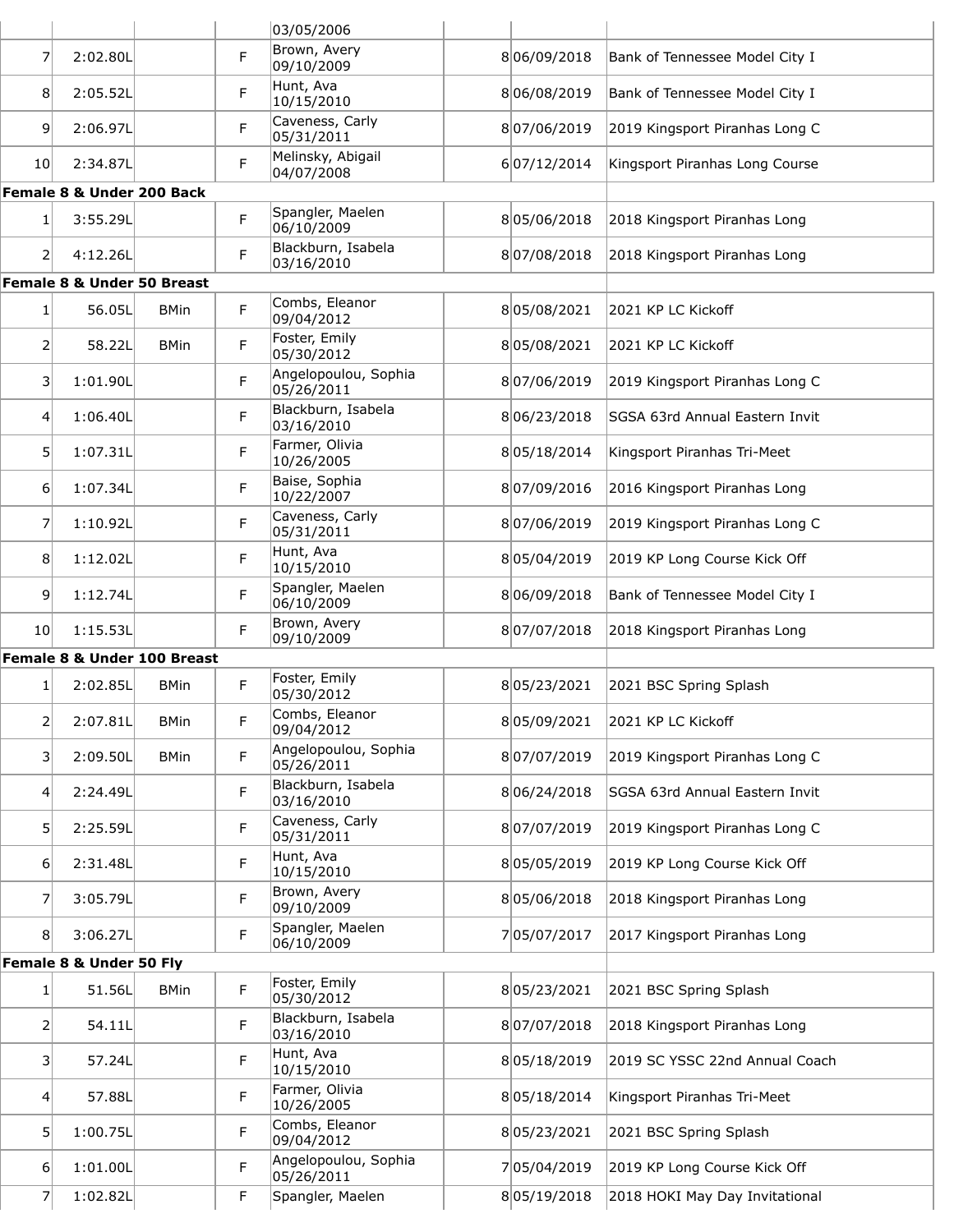|                 |                            |              |   | 06/10/2009                                             |               |                                         |
|-----------------|----------------------------|--------------|---|--------------------------------------------------------|---------------|-----------------------------------------|
| 8               | 1:12.75L                   |              | F | Brown, Avery<br>09/10/2009                             | 805/05/2018   | 2018 Kingsport Piranhas Long            |
| $\overline{9}$  | 1:14.10L                   |              | F | Caveness, Caroline<br>03/05/2006                       | 805/04/2014   | 2014 Kingsport Piranhas May Long Course |
| 10 <sup>1</sup> | 1:15.97L                   |              | F | McLain, Noel<br>12/16/2009                             | 807/07/2018   | 2018 Kingsport Piranhas Long            |
|                 | Female 8 & Under 100 Fly   |              |   |                                                        |               |                                         |
| 1 <sup>1</sup>  | 2:05.10L                   | <b>BMin</b>  | F | Blackburn, Isabela<br>03/16/2010                       | 806/24/2018   | SGSA 63rd Annual Eastern Invit          |
| 2               | 2:18.41L                   |              | F | Angelopoulou, Sophia<br>05/26/2011                     | 806/23/2019   | 2019 SGSA 64th Annual Eastern Invit     |
| 3               | 2:27.36L                   |              | F | Spangler, Maelen<br>06/10/2009                         | 805/06/2018   | 2018 Kingsport Piranhas Long            |
| 4               | 2:33.11L                   |              | F | Combs, Eleanor<br>09/04/2012                           | 805/08/2021   | 2021 KP LC Kickoff                      |
|                 | Female 8 & Under 200 IM    |              |   |                                                        |               |                                         |
| 1 <sup>1</sup>  | 4:02.90L                   | <b>BMin</b>  | F | Angelopoulou, Sophia<br>05/26/2011                     | 807/07/2019   | 2019 Kingsport Piranhas Long C          |
| 21              | 4:08.70L                   | <b>BMin</b>  | F | Combs, Eleanor<br>09/04/2012                           | 806/11/2021   | Bank of Tennessee Model City I          |
| 31              | 4:18.82L                   |              | F | Spangler, Maelen<br>06/10/2009                         | 806/08/2018   | Bank of Tennessee Model City I          |
| 41              | 4:24.49L                   |              | F | Hunt, Ava<br>10/15/2010                                | 807/07/2019   | 2019 Kingsport Piranhas Long C          |
| 51              | 4:27.35L                   |              | F | Blackburn, Isabela<br>03/16/2010                       | 807/08/2018   | 2018 Kingsport Piranhas Long            |
|                 | Female 10 & Under 50 Free  |              |   |                                                        |               |                                         |
| 1 <sup>1</sup>  | 35.20L                     | AMin         | F | Russum, Libby<br>06/19/2004                            | 10 06/06/2015 | A 2015 6th Annual YSSC LC Summer        |
| 2               | 35.40L                     | AMin         | F | Osterhus, Piper<br>03/10/2008                          | 10 07/21/2018 | 2018 SE Southeastern LC Champi          |
| 31              | 35.81L                     | <b>BBMin</b> | F | Ponasik, Alexandra<br>08/19/2004                       | 10 07/11/2015 | 2015 Kingsport Piranhas Long C          |
| 41              | 37.55L                     | <b>BBMin</b> | F | Caveness, Caroline<br>03/05/2006                       | 10 07/09/2016 | 2016 Kingsport Piranhas Long            |
| 51              | 38.35L                     | <b>BBMin</b> | F | Combs, Lylah<br>09/09/2008                             | 10 07/06/2019 | 2019 Kingsport Piranhas Long C          |
| 61              | 38.51L                     | <b>BBMin</b> | F | Melinsky, Sarah<br>03/30/2005                          | 907/12/2014   | Kingsport Piranhas Long Course          |
| 71              | 38.71L                     | <b>BBMin</b> | F | Blackburn, Isabela<br>03/16/2010                       | 907/07/2019   | 2019 Kingsport Piranhas Long C          |
| 8 <sup>1</sup>  | 38.72L                     | <b>BBMin</b> | F | Hunt, Ava<br>10/15/2010                                | 10 06/26/2021 | 2021 KP Summer LC Blast                 |
| 9               | 38.88L                     | <b>BBMin</b> | F | Caveness, Carly<br>05/31/2011                          | 1005/07/2022  | 2022 KP LC Kickoff                      |
| 10 <sub>l</sub> | 39.63L                     | <b>BBMin</b> | F | MacDonald, Hayden<br>03/23/2010                        | 907/06/2019   | 2019 Kingsport Piranhas Long C          |
|                 | Female 10 & Under 100 Free |              |   |                                                        |               |                                         |
| $1\vert$        | 1:17.06L                   | AMin         | F | Russum, Libby<br>06/19/2004                            | 10 06/07/2015 | A 2015 6th Annual YSSC LC Summer        |
| 2               | 1:21.81L                   | <b>BBMin</b> | F | Ponasik, Alexandra<br>08/19/2004<br>Caveness, Caroline | 10 06/07/2015 | A 2015 6th Annual YSSC LC Summer        |
| 31              | 1:21.87L                   | <b>BBMin</b> | F | 03/05/2006                                             | 10 07/24/2016 | 2016 SE Southeastern LC Champi          |
| 4 <sup>1</sup>  | 1:23.10L                   | <b>BBMin</b> | F | Osterhus, Piper<br>03/10/2008                          | 10 07/08/2018 | 2018 Kingsport Piranhas Long            |
| 5               | 1:28.63L                   | <b>BBMin</b> | F | Lounds, Amelia<br>12/05/2005                           | 10 06/12/2016 | Bank of Tennessee Model City I          |
| 6 <sup>1</sup>  | 1:28.87L                   | <b>BBMin</b> | F | Caveness, Carly<br>05/31/2011                          | 1005/08/2022  | 2022 KP LC Kickoff                      |
| 7               | 1:29.30L                   | <b>BBMin</b> | F | Melinsky, Sarah<br>03/30/2005                          | 907/12/2014   | Kingsport Piranhas Long Course          |
| 8 <sup>1</sup>  | 1:30.73L                   | <b>BBMin</b> | F | Combs, Lylah<br>09/09/2008                             | 10 06/08/2019 | Bank of Tennessee Model City I          |
| 9 <sup>1</sup>  | 1:30.95L                   | <b>BBMin</b> | F | Owens, Anna                                            | 10 07/08/2018 | 2018 Kingsport Piranhas Long            |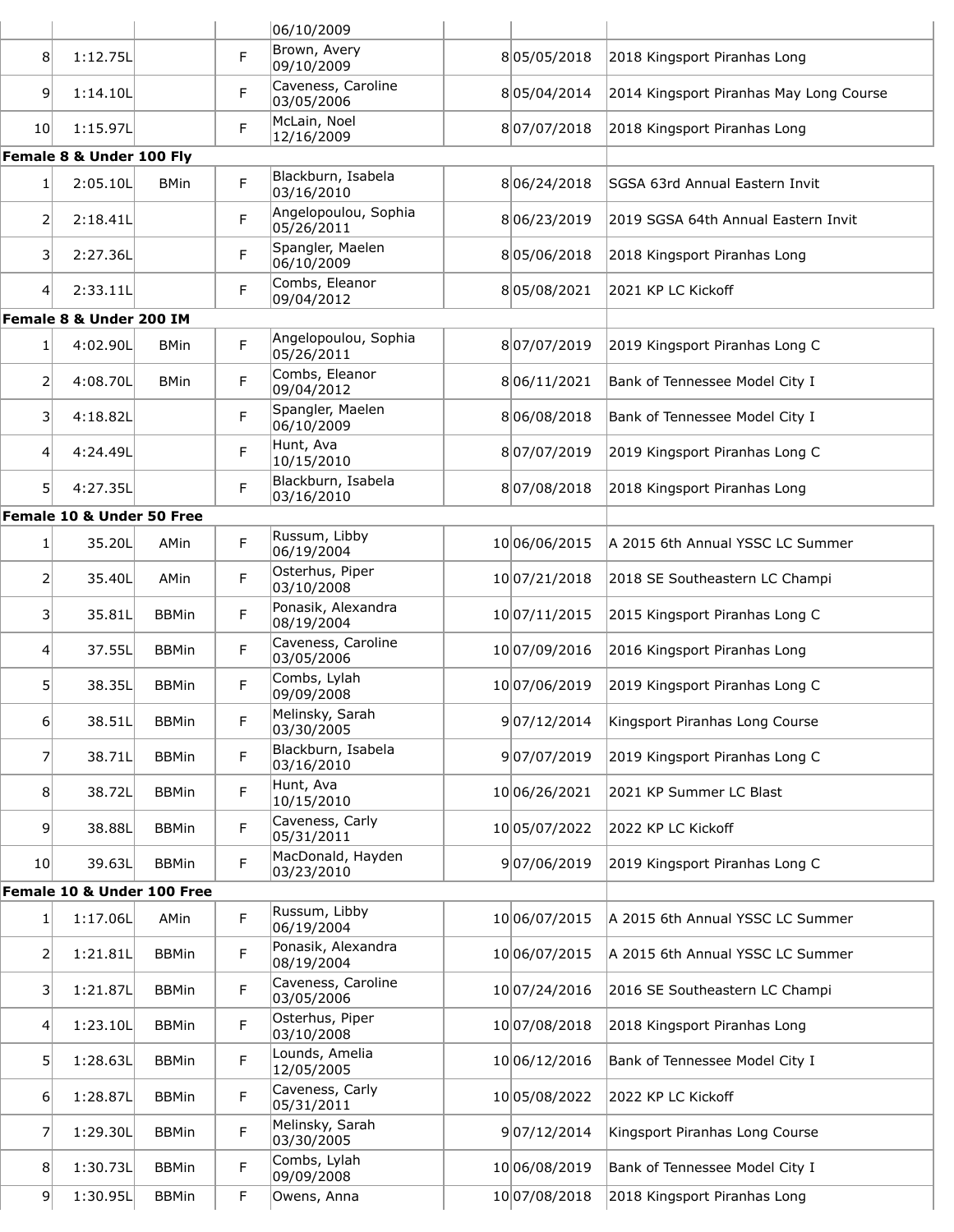|                |                            |              |    | 08/17/2007                       |               |                                     |
|----------------|----------------------------|--------------|----|----------------------------------|---------------|-------------------------------------|
| 10             | 1:31.43L                   | <b>BMin</b>  | F. | Blackburn, Isabela<br>03/16/2010 | 906/21/2019   | 2019 SGSA 64th Annual Eastern Invit |
|                | Female 10 & Under 200 Free |              |    |                                  |               |                                     |
| 1              | 2:53.28L                   | AMin         | F  | Caveness, Caroline<br>03/05/2006 | 10 07/22/2016 | 2016 SE Southeastern LC Champi      |
| 2              | 3:01.16L                   | <b>BBMin</b> | F  | Lounds, Amelia<br>12/05/2005     | 10 07/09/2016 | 2016 Kingsport Piranhas Long        |
| 3 <sup>1</sup> | 3:08.24L                   | <b>BBMin</b> | F  | Osterhus, Piper<br>03/10/2008    | 10 06/23/2018 | SGSA 63rd Annual Eastern Invit      |
| $\overline{4}$ | 3:08.40L                   | <b>BBMin</b> | F  | Ponasik, Alexandra<br>08/19/2004 | 10 06/07/2015 | A 2015 6th Annual YSSC LC Summer    |
| 5              | 3:09.40L                   | <b>BBMin</b> | F  | Blackburn, Isabela<br>03/16/2010 | 906/22/2019   | 2019 SGSA 64th Annual Eastern Invit |
| 6              | 3:15.56L                   | <b>BBMin</b> | F  | MacDonald, Hayden<br>03/23/2010  | 906/22/2019   | 2019 SGSA 64th Annual Eastern Invit |
| 7              | 3:15.58L                   | <b>BBMin</b> | F  | Russum, Libby<br>06/19/2004      | 905/03/2014   | 2014 Kingsport Piranhas May Lo      |
| 8              | 3:15.66L                   | <b>BBMin</b> | F  | Owens, Anna<br>08/17/2007        | 10 07/07/2018 | 2018 Kingsport Piranhas Long        |
| $\overline{9}$ | 3:16.71L                   | <b>BBMin</b> | F  | Combs, Lylah<br>09/09/2008       | 10 07/06/2019 | 2019 Kingsport Piranhas Long C      |
| 10             | 3:19.64L                   | <b>BBMin</b> | P  | Partin, Sydney<br>04/14/2004     | 10 06/13/2014 | 2014 SE TNAQ June Invitational      |
|                | Female 10 & Under 400 Free |              |    |                                  |               |                                     |
| 1              | 6:13.18L                   | <b>BBMin</b> | F  | Caveness, Caroline<br>03/05/2006 | 10 06/10/2016 | Bank of Tennessee Model City I      |
| 2              | 6:46.02L                   | <b>BBMin</b> | F  | Blackburn, Isabela<br>03/16/2010 | 906/07/2019   | Bank of Tennessee Model City I      |
| 31             | 7:00.82L                   | <b>BMin</b>  | F  | Caveness, Carly<br>05/31/2011    | 1005/08/2022  | 2022 KP LC Kickoff                  |
| 4              | 7:21.57L                   | <b>BMin</b>  | F  | Combs, Eleanor<br>09/04/2012     | 905/08/2022   | 2022 KP LC Kickoff                  |
| 5 <sup>1</sup> | 7:30.94L                   | <b>BMin</b>  | F  | Hennaux, Eva<br>03/20/2008       | 10 06/08/2018 | Bank of Tennessee Model City I      |
| 6              | 7:33.01L                   | <b>BMin</b>  | F  | Combs, Lylah<br>09/09/2008       | 10 06/07/2019 | Bank of Tennessee Model City I      |
| 7              | 7:43.38L                   |              | F  | Spangler, Maelen<br>06/10/2009   | 907/07/2018   | 2018 Kingsport Piranhas Long        |
| 8              | 8:20.01L                   |              | F  | Foster, Emily<br>05/30/2012      | 905/08/2022   | 2022 KP LC Kickoff                  |
|                | Female 10 & Under 50 Back  |              |    |                                  |               |                                     |
| $1\vert$       | 42.06L                     | AMin         | F  | Osterhus, Piper<br>03/10/2008    | 10 07/20/2018 | 2018 SE Southeastern LC Champi      |
| $\overline{2}$ | 42.39L                     | AMin         | F  | Caveness, Caroline<br>03/05/2006 | 10 06/12/2016 | Bank of Tennessee Model City I      |
| 31             | 42.57L                     | AMin         | F  | Russum, Libby<br>06/19/2004      | 10 06/06/2015 | A 2015 6th Annual YSSC LC Summer    |
| $\overline{4}$ | 43.48L                     | <b>BBMin</b> | F  | Caveness, Carly<br>05/31/2011    | 10 05/08/2022 | 2022 KP LC Kickoff                  |
| 5 <sup>1</sup> | 43.73L                     | <b>BBMin</b> | F  | Ponasik, Alexandra<br>08/19/2004 | 10 06/06/2015 | A 2015 6th Annual YSSC LC Summer    |
| 6 <sup>1</sup> | 44.78L                     | <b>BBMin</b> | F  | Brown, Avery<br>09/10/2009       | 906/09/2019   | Bank of Tennessee Model City I      |
| 7 <sup>1</sup> | 45.26L                     | <b>BBMin</b> | F  | Hunt, Ava<br>10/15/2010          | 10 06/26/2021 | 2021 KP Summer LC Blast             |
| 8 <sup>1</sup> | 45.57L                     | <b>BBMin</b> | F  | Combs, Lylah<br>09/09/2008       | 10 07/07/2019 | 2019 Kingsport Piranhas Long C      |
| $\overline{9}$ | 45.78L                     | <b>BBMin</b> | F  | Owens, Anna<br>08/17/2007        | 10 07/08/2018 | 2018 Kingsport Piranhas Long        |
| 10             | 46.90L                     | <b>BBMin</b> | F. | MacDonald, Hayden<br>03/23/2010  | 906/21/2019   | 2019 SGSA 64th Annual Eastern Invit |
|                | Female 10 & Under 100 Back |              |    |                                  |               |                                     |
| 1              | 1:31.11L                   | AMin         | F  | Russum, Libby<br>06/19/2004      | 10 06/07/2015 | A 2015 6th Annual YSSC LC Summer    |
| $\overline{2}$ | 1:31.14L                   | AMin         | F  | Ponasik, Alexandra               | 10 07/19/2015 | 2015 SE Long Course Championsh      |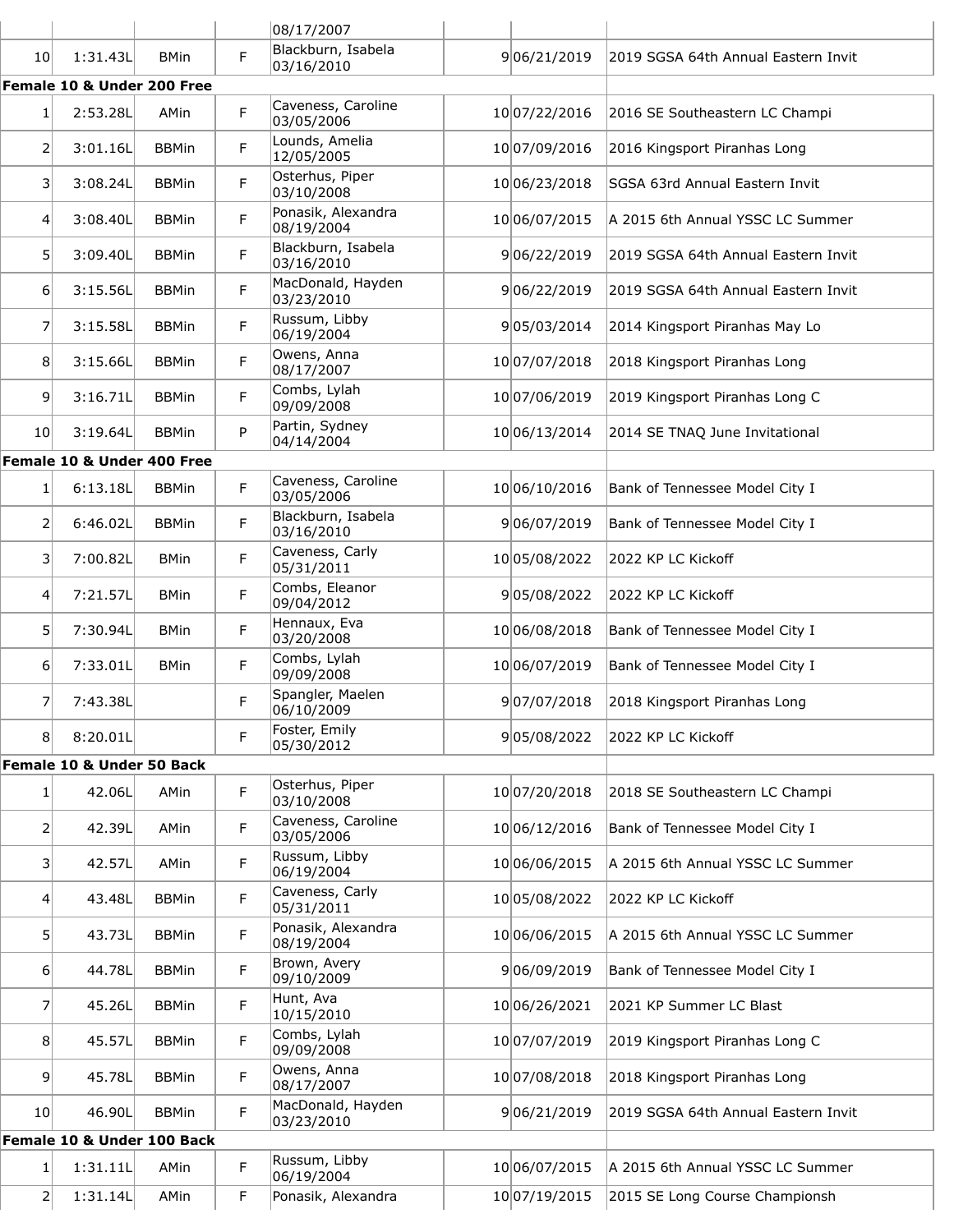|                 |                              |              |    | 08/19/2004                       |               |                                     |
|-----------------|------------------------------|--------------|----|----------------------------------|---------------|-------------------------------------|
| 3               | 1:31.88L                     | AMin         | F  | Caveness, Caroline<br>03/05/2006 | 10 06/11/2016 | Bank of Tennessee Model City I      |
| 4               | 1:32.74L                     | <b>BBMin</b> | F  | Osterhus, Piper<br>03/10/2008    | 10 07/07/2018 | 2018 Kingsport Piranhas Long        |
| 5 <sup>1</sup>  | 1:35.94L                     | <b>BBMin</b> | F. | Caveness, Carly<br>05/31/2011    | 10 05/07/2022 | 2022 KP LC Kickoff                  |
| 61              | 1:39.68L                     | <b>BBMin</b> | F. | Blackburn, Isabela<br>03/16/2010 | 906/22/2019   | 2019 SGSA 64th Annual Eastern Invit |
| 7               | 1:39.76L                     | <b>BBMin</b> | F. | Hunt, Ava<br>10/15/2010          | 10 05/23/2021 | 2021 BSC Spring Splash              |
| 8               | 1:40.30L                     | <b>BBMin</b> | F  | Owens, Anna<br>08/17/2007        | 10 07/07/2018 | 2018 Kingsport Piranhas Long        |
| 9               | 1:40.62L                     | <b>BBMin</b> | F  | MacDonald, Hayden<br>03/23/2010  | 906/22/2019   | 2019 SGSA 64th Annual Eastern Invit |
| 10I             | 1:41.01L                     | <b>BBMin</b> | F. | Melinsky, Sarah<br>03/30/2005    | 907/12/2014   | Kingsport Piranhas Long Course      |
|                 | Female 10 & Under 200 Back   |              |    |                                  |               |                                     |
| $1\vert$        | 3:23.00L                     |              | F  | Blackburn, Isabela<br>03/16/2010 | 907/07/2019   | 2019 Kingsport Piranhas Long C      |
| $\overline{2}$  | 3:35.34L                     |              | F. | Ponasik, Alexandra<br>08/19/2004 | 905/03/2014   | 2014 Kingsport Piranhas May Lo      |
| 3               | 3:42.71L                     |              | F. | Brown, Avery<br>09/10/2009       | 905/05/2019   | 2019 KP Long Course Kick Off        |
| 4               | 3:46.89L                     |              | F  | MacDonald, Hayden<br>03/23/2010  | 905/05/2019   | 2019 KP Long Course Kick Off        |
| 5               | 3:53.72L                     |              | F  | Hunt, Ava<br>10/15/2010          | 1005/09/2021  | 2021 KP LC Kickoff                  |
| $6 \mid$        | 3:55.29L                     |              | F. | Spangler, Maelen<br>06/10/2009   | 805/06/2018   | 2018 Kingsport Piranhas Long        |
| 7               | 4:04.21L                     |              | F  | Hennaux, Eva<br>03/20/2008       | 10 05/06/2018 | 2018 Kingsport Piranhas Long        |
| 8               | 4:06.46L                     |              | F. | Caveness, Abigail<br>05/10/2003  | 10 05/03/2014 | 2014 Kingsport Piranhas May Lo      |
|                 | Female 10 & Under 50 Breast  |              |    |                                  |               |                                     |
| $1\vert$        | 45.92L                       | AMin         | F. | Osterhus, Piper<br>03/10/2008    | 10 07/21/2018 | 2018 SE Southeastern LC Champi      |
| 2               | 48.86L                       | <b>BBMin</b> | F  | Russum, Libby<br>06/19/2004      | 1006/07/2015  | A 2015 6th Annual YSSC LC Summer    |
| 3               | 49.42L                       | <b>BBMin</b> | F  | Lounds, Amelia<br>12/05/2005     | 10 07/09/2016 | 2016 Kingsport Piranhas Long        |
| $\overline{4}$  | 51.11L                       | <b>BBMin</b> | F. | Caveness, Carly<br>05/31/2011    | 1005/07/2022  | 2022 KP LC Kickoff                  |
| 5               | 52.34L                       | <b>BBMin</b> | F  | Hunt, Ava<br>10/15/2010          | 10 07/17/2021 | 2021 SE Southeastern LC Champi      |
| $6 \mid$        | 52.91L                       | <b>BBMin</b> | F  | Farmer, Olivia<br>10/26/2005     | 10 05/06/2016 | 2016 Kingsport Piranhas Long        |
| 7               | 52.96L                       | <b>BBMin</b> | F  | Combs, Lylah<br>09/09/2008       | 10 07/06/2019 | 2019 Kingsport Piranhas Long C      |
| 8               | 53.92L                       | <b>BBMin</b> | F  | MacDonald, Hayden<br>03/23/2010  | 907/06/2019   | 2019 Kingsport Piranhas Long C      |
| 9               | 53.97L                       | <b>BBMin</b> | F  | Partin, Sydney<br>04/14/2004     | 10 05/03/2014 | 2014 Kingsport Piranhas May Lo      |
| 10 <sup>1</sup> | 54.05L                       | <b>BMin</b>  | F  | Blackburn, Isabela<br>03/16/2010 | 907/06/2019   | 2019 Kingsport Piranhas Long C      |
|                 | Female 10 & Under 100 Breast |              |    |                                  |               |                                     |
| $\mathbf{1}$    | 1:44.27L                     | AMin         | F  | Osterhus, Piper<br>03/10/2008    | 10 07/20/2018 | 2018 SE Southeastern LC Champi      |
| $\overline{2}$  | 1:47.10L                     | <b>BBMin</b> | F. | Lounds, Amelia<br>12/05/2005     | 10 07/10/2016 | 2016 Kingsport Piranhas Long        |
| 3               | 1:52.46L                     | <b>BBMin</b> | F  | Caveness, Carly<br>05/31/2011    | 1005/08/2022  | 2022 KP LC Kickoff                  |
| $\overline{4}$  | 1:53.54L                     | <b>BBMin</b> | F  | Farmer, Olivia<br>10/26/2005     | 10 05/07/2016 | 2016 Kingsport Piranhas Long        |
| 5               | 1:53.84L                     | <b>BBMin</b> | F. | Russum, Libby<br>06/19/2004      | 10 07/12/2014 | Kingsport Piranhas Long Course      |
|                 |                              |              |    |                                  |               |                                     |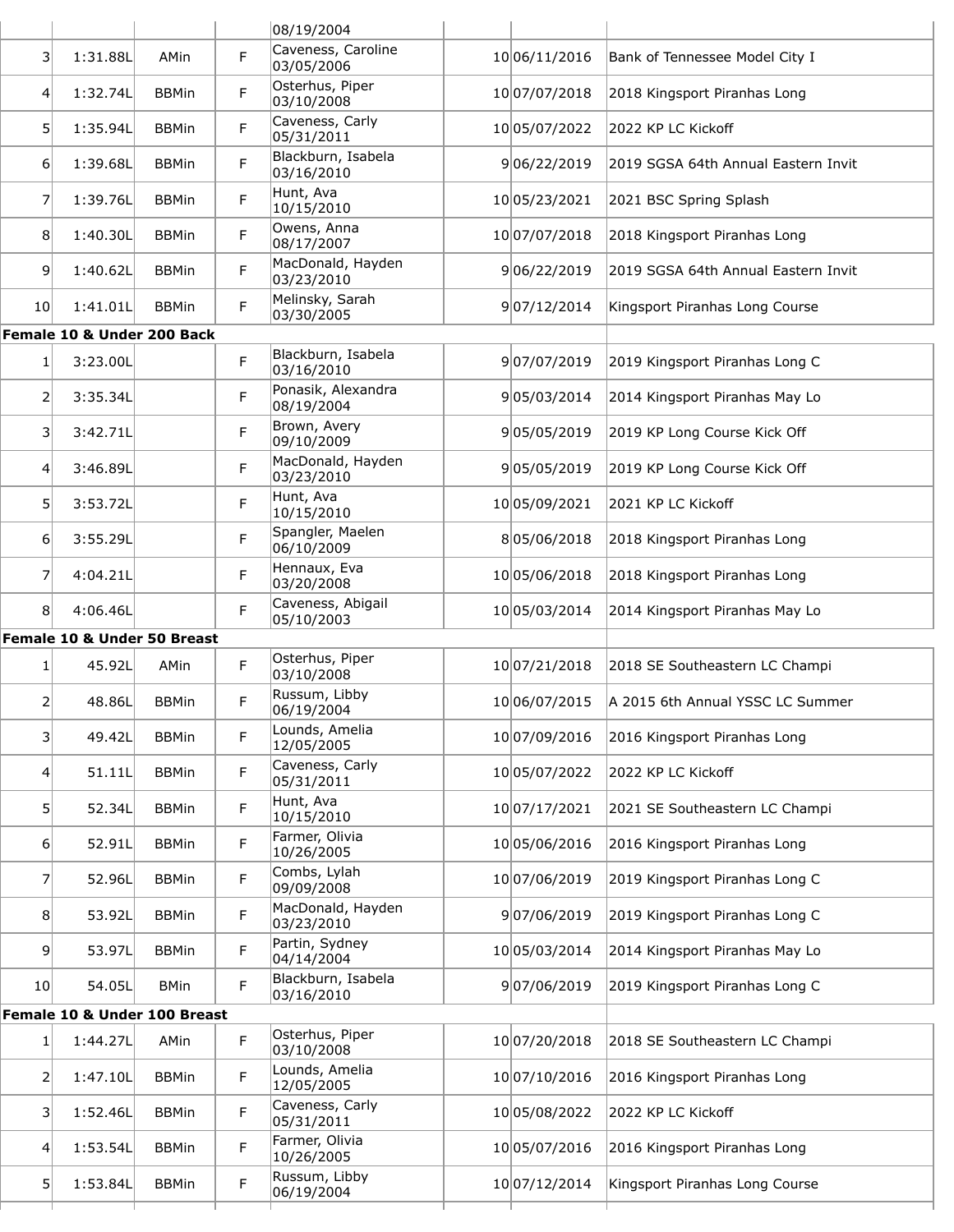| $6 \mid$        | 1:54.53L                                | <b>BBMin</b> | F | Hunt, Ava<br>10/15/2010            | 10 06/26/2021 | 2021 KP Summer LC Blast                  |
|-----------------|-----------------------------------------|--------------|---|------------------------------------|---------------|------------------------------------------|
| 7               | 1:54.66L                                | <b>BBMin</b> | F | Caveness, Caroline<br>03/05/2006   | 10 06/12/2016 | Bank of Tennessee Model City I           |
| 8 <sup>1</sup>  | 1:57.00L                                | <b>BBMin</b> | F | MacDonald, Hayden<br>03/23/2010    | 907/07/2019   | 2019 Kingsport Piranhas Long C           |
| 9               | 1:57.39L                                | <b>BBMin</b> | F | Owens, Anna<br>08/17/2007          | 10 07/08/2018 | 2018 Kingsport Piranhas Long             |
| 10              | 1:59.17L                                | <b>BBMin</b> | F | Foster, Emily<br>05/30/2012        | 905/08/2022   | 2022 KP LC Kickoff                       |
|                 | <b>Female 10 &amp; Under 200 Breast</b> |              |   |                                    |               |                                          |
| 1               | 3:56.39L                                |              | F | Caveness, Carly<br>05/31/2011      | 1005/07/2022  | 2022 KP LC Kickoff                       |
| 2               | 4:14.99L                                |              | F | Partin, Sydney<br>04/14/2004       | 10 05/03/2014 | 2014 Kingsport Piranhas May Lo           |
| 3               | 4:20.58L                                |              | F | Hunt, Ava<br>10/15/2010            | 10 05/08/2021 | 2021 KP LC Kickoff                       |
| 41              | 4:47.43L                                |              | F | Moses, Meredith<br>07/05/2007      | 10 05/19/2018 | 2018 HOKI May Day Invitational           |
|                 | Female 10 & Under 50 Fly                |              |   |                                    |               |                                          |
| 1               | 36.25L                                  | AAAMin       | F | Russum, Libby<br>06/19/2004        | 10 06/07/2015 | A 2015 6th Annual YSSC LC Summer         |
| 2               | 40.01L                                  | AMin         | F | Ponasik, Alexandra<br>08/19/2004   | 10 07/19/2015 | 2015 SE Long Course Championsh           |
| $\vert$ 3       | 40.26L                                  | AMin         | F | Hunt, Ava<br>10/15/2010            | 10 07/18/2021 | 2021 SE Southeastern LC Champi           |
| 4               | 42.09L                                  | <b>BBMin</b> | F | Blackburn, Isabela<br>03/16/2010   | 907/06/2019   | 2019 Kingsport Piranhas Long C           |
| $\vert 4 \vert$ | 42.09L                                  | <b>BBMin</b> | F | Osterhus, Piper<br>03/10/2008      | 10 07/07/2018 | 2018 Kingsport Piranhas Long             |
| 51              | 42.90L                                  | <b>BBMin</b> | F | Caveness, Caroline<br>03/05/2006   | 10 06/11/2016 | Bank of Tennessee Model City I           |
| 6               | 44.83L                                  | <b>BBMin</b> | F | Moody-Moskala, Maria<br>10/24/2006 | 10 07/08/2017 | 2017 Kingsport Piranhas Long             |
| 7               | 45.09L                                  | <b>BBMin</b> | F | Farmer, Olivia<br>10/26/2005       | 10 05/07/2016 | 2016 Kingsport Piranhas Long             |
| 8 <sup>1</sup>  | 47.10L                                  | <b>BMin</b>  | F | Combs, Lylah<br>09/09/2008         | 10 05/04/2019 | 2019 KP Long Course Kick Off             |
| 9 <sup>1</sup>  | 47.75L                                  | <b>BMin</b>  | F | MacDonald, Hayden<br>03/23/2010    |               | 905/04/2019 2019 KP Long Course Kick Off |
| 10 <sup>1</sup> | 48.31L                                  | <b>BMin</b>  | F | Combs, Eleanor<br>09/04/2012       | 905/08/2022   | 2022 KP LC Kickoff                       |
|                 | Female 10 & Under 100 Fly               |              |   |                                    |               |                                          |
| 1               | 1:35.38L                                | AMin         | F | Russum, Libby<br>06/19/2004        | 10 07/19/2014 | 2014 Southeastern LC Championships       |
| 2               | 1:36.43L                                | <b>BBMin</b> | F | Ponasik, Alexandra<br>08/19/2004   | 10 07/18/2015 | 2015 SE Long Course Championsh           |
| $\vert$ 3       | 1:39.46L                                | <b>BBMin</b> | F | Farmer, Olivia<br>10/26/2005       | 10 05/06/2016 | 2016 Kingsport Piranhas Long             |
| 4               | 1:39.80L                                | <b>BBMin</b> | F | Hunt, Ava<br>10/15/2010            | 10 07/17/2021 | 2021 SE Southeastern LC Champi           |
| 51              | 1:40.09L                                | <b>BBMin</b> | F | Caveness, Caroline<br>03/05/2006   | 10 06/12/2016 | Bank of Tennessee Model City I           |
| $6 \mid$        | 1:46.23L                                | <b>BBMin</b> | F | Blackburn, Isabela<br>03/16/2010   | 907/07/2019   | 2019 Kingsport Piranhas Long C           |
| 7               | 1:47.65L                                | <b>BBMin</b> | F | Melinsky, Sarah<br>03/30/2005      | 907/12/2014   | Kingsport Piranhas Long Course           |
| 8 <sup>1</sup>  | 1:51.76L                                | <b>BBMin</b> | F | Lounds, Amelia<br>12/05/2005       | 1007/09/2016  | 2016 Kingsport Piranhas Long             |
| 9 <sup>1</sup>  | 1:52.25L                                | <b>BBMin</b> | F | Cable, Rachel<br>08/13/2007        | 10 07/08/2018 | 2018 Kingsport Piranhas Long             |
| 10 <sub>l</sub> | 1:59.38L                                | <b>BMin</b>  | F | Hennaux, Eva<br>03/20/2008         | 10 07/08/2018 | 2018 Kingsport Piranhas Long             |
|                 | Female 10 & Under 200 IM                |              |   |                                    |               |                                          |
| 1 <sup>1</sup>  | 3:08.85L                                | AMin         | F | Russum, Libby<br>06/19/2004        | 10 06/06/2015 | A 2015 6th Annual YSSC LC Summer         |
|                 |                                         |              |   |                                    |               |                                          |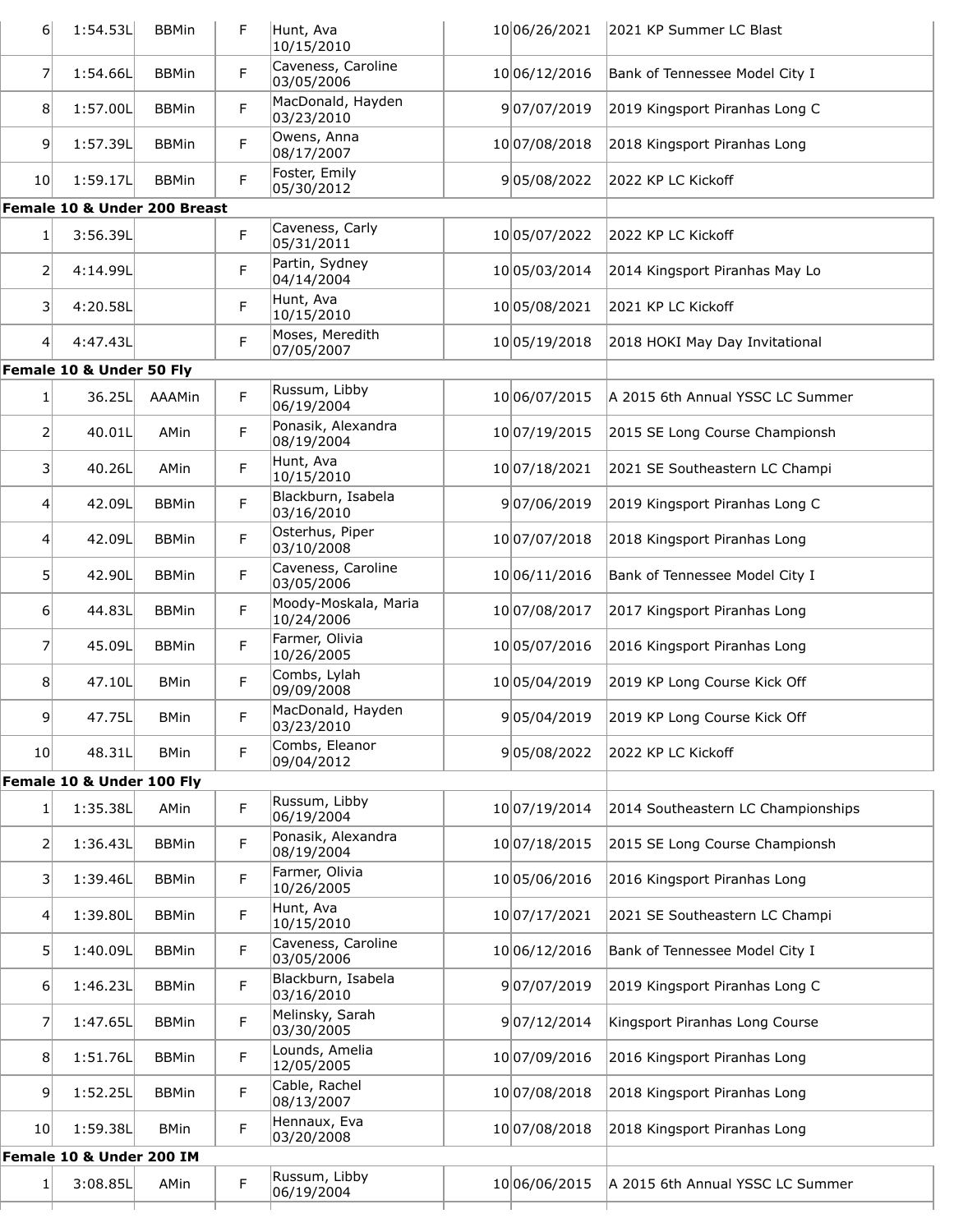| $\overline{2}$          | 3:17.18L                 | <b>BBMin</b> | F | Caveness, Caroline<br>03/05/2006                     | 10 06/10/2016 | Bank of Tennessee Model City I      |
|-------------------------|--------------------------|--------------|---|------------------------------------------------------|---------------|-------------------------------------|
| $\vert$ 3               | 3:24.39L                 | <b>BBMin</b> | F | Osterhus, Piper<br>03/10/2008                        | 10 07/08/2018 | 2018 Kingsport Piranhas Long        |
| 4 <sup>1</sup>          | 3:26.97L                 | <b>BBMin</b> | F | Lounds, Amelia<br>12/05/2005                         | 10 07/10/2016 | 2016 Kingsport Piranhas Long        |
| 5 <sup>1</sup>          | 3:30.11L                 | <b>BBMin</b> | F | Ponasik, Alexandra<br>08/19/2004                     | 10 06/06/2015 | A 2015 6th Annual YSSC LC Summer    |
| 6                       | 3:32.79L                 | <b>BBMin</b> | F | Farmer, Olivia<br>10/26/2005                         | 1005/07/2016  | 2016 Kingsport Piranhas Long        |
| 7                       | 3:35.66L                 | <b>BBMin</b> | F | Blackburn, Isabela<br>03/16/2010                     | 907/07/2019   | 2019 Kingsport Piranhas Long C      |
| 8                       | 3:35.68L                 | <b>BBMin</b> | F | Hunt, Ava<br>10/15/2010                              | 10 06/27/2021 | 2021 KP Summer LC Blast             |
| $\vert 9 \vert$         | 3:39.79L                 | <b>BBMin</b> | F | MacDonald, Hayden<br>03/23/2010                      | 906/21/2019   | 2019 SGSA 64th Annual Eastern Invit |
| 10 <sub>l</sub>         | 3:44.58L                 | <b>BMin</b>  | F | Combs, Lylah<br>09/09/2008                           | 10 07/07/2019 | 2019 Kingsport Piranhas Long C      |
|                         | Female 10 & Under 400 IM |              |   |                                                      |               |                                     |
| 1                       | 7:28.42L                 |              | F | Lounds, Amelia<br>12/05/2005                         | 10 06/11/2016 | Bank of Tennessee Model City I      |
|                         | Female 7-7 50 Free       |              |   |                                                      |               |                                     |
| 1                       | 46.93L                   |              | F | Angelopoulou, Sophia<br>05/26/2011                   | 705/05/2019   | 2019 KP Long Course Kick Off        |
| 2                       | 55.24L                   |              | F | Caveness, Carly<br>05/31/2011                        | 705/05/2019   | 2019 KP Long Course Kick Off        |
| 3                       | 56.97L                   |              | F | Blackburn, Isabela<br>03/16/2010                     | 707/08/2017   | 2017 Kingsport Piranhas Long        |
| 4 <sup>1</sup>          | 58.01L                   |              | F | Foster, Emily<br>05/30/2012                          | 707/06/2019   | 2019 Kingsport Piranhas Long C      |
|                         | Female 7-7 100 Free      |              |   |                                                      |               |                                     |
| $1\vert$                | 1:46.98L                 |              | F | Angelopoulou, Sophia<br>05/26/2011                   | 705/04/2019   | 2019 KP Long Course Kick Off        |
| 2                       | 2:04.82L                 |              | F | Caveness, Carly<br>05/31/2011                        | 705/04/2019   | 2019 KP Long Course Kick Off        |
| 3                       | 2:08.30L                 |              | F | Blackburn, Isabela<br>03/16/2010                     | 707/09/2017   | 2017 Kingsport Piranhas Long        |
| $\vert 4 \vert$         | 2:16.12L                 |              | F | Foster, Emily<br>05/30/2012                          | 706/08/2019   | Bank of Tennessee Model City I      |
| 51                      | 2:18.76L                 |              | F | Spangler, Maelen<br>06/10/2009                       | 705/07/2017   | 2017 Kingsport Piranhas Long        |
|                         | Female 7-7 200 Free      |              |   |                                                      |               |                                     |
| $1\vert$                | 3:49.54L                 |              | F | Angelopoulou, Sophia<br>05/26/2011                   | 705/19/2019   | 2019 SC YSSC 22nd Annual Coach      |
| $\overline{2}$          | 4:35.80L                 |              | F | Blackburn, Isabela<br>03/16/2010                     | 706/11/2017   | Bank of Tennessee Model City I      |
|                         | Female 7-7 50 Back       |              |   |                                                      |               |                                     |
| 1 <sup>1</sup>          | 54.37L                   | <b>BMin</b>  | F | Angelopoulou, Sophia<br>05/26/2011                   | 705/05/2019   | 2019 KP Long Course Kick Off        |
| $\overline{2}$          | 1:01.42L                 |              | F | Caveness, Carly<br>05/31/2011                        | 705/05/2019   | 2019 KP Long Course Kick Off        |
| $\overline{3}$          | 1:01.97L                 |              | F | Blackburn, Isabela<br>03/16/2010<br>Spangler, Maelen | 705/07/2017   | 2017 Kingsport Piranhas Long        |
| $\overline{4}$          | 1:04.41L                 |              | F | 06/10/2009<br>Foster, Emily                          | 705/07/2017   | 2017 Kingsport Piranhas Long        |
| 51                      | 1:08.52L                 |              | F | 05/30/2012                                           | 706/09/2019   | Bank of Tennessee Model City I      |
|                         | Female 7-7 100 Back      |              |   |                                                      |               |                                     |
| 1                       | 1:55.23L                 | <b>BMin</b>  | F | Angelopoulou, Sophia<br>05/26/2011                   | 705/04/2019   | 2019 KP Long Course Kick Off        |
| $\overline{2}$          | 2:08.93L                 |              | F | Caveness, Carly<br>05/31/2011                        | 705/04/2019   | 2019 KP Long Course Kick Off        |
| $\overline{\mathbf{3}}$ | 2:09.26L                 |              | F | Blackburn, Isabela<br>03/16/2010                     | 706/10/2017   | Bank of Tennessee Model City I      |
| 4                       | 2:27.23L                 |              | F | Foster, Emily<br>05/30/2012                          | 706/08/2019   | Bank of Tennessee Model City I      |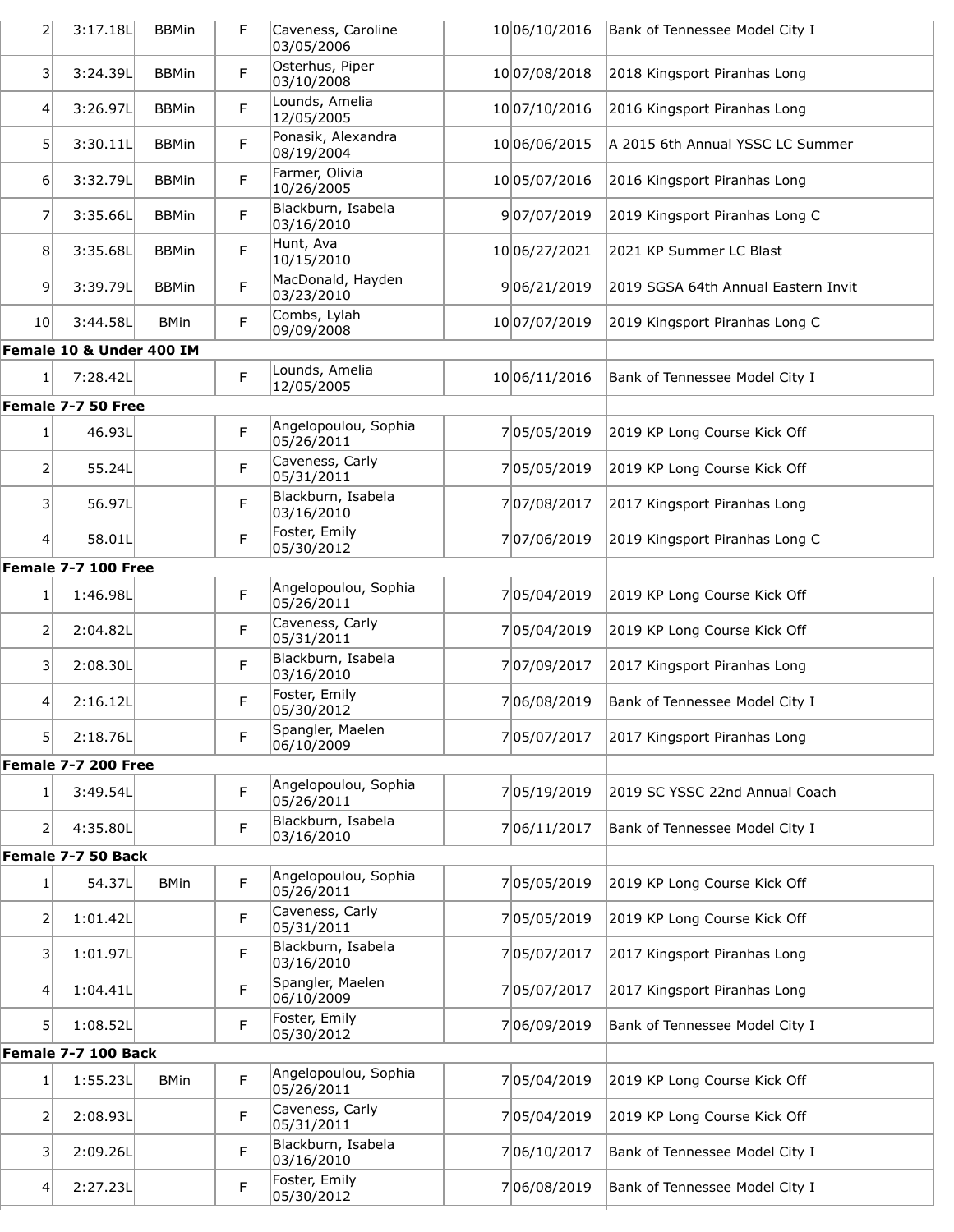|                 | Female 7-7 200 Back       |             |             |                                               |             |                                     |
|-----------------|---------------------------|-------------|-------------|-----------------------------------------------|-------------|-------------------------------------|
| 1               | 4:28.41L                  |             | F           | Blackburn, Isabela<br>03/16/2010              | 707/09/2017 | 2017 Kingsport Piranhas Long        |
|                 | Female 7-7 50 Breast      |             |             |                                               |             |                                     |
| 1 <sup>1</sup>  | 1:05.29L                  |             | F           | Angelopoulou, Sophia<br>05/26/2011            | 705/04/2019 | 2019 KP Long Course Kick Off        |
| 2               | 1:20.95L                  |             | F           | Foster, Emily<br>05/30/2012                   | 707/06/2019 | 2019 Kingsport Piranhas Long C      |
| 31              | 1:43.29L                  |             | F           | Blackburn, Isabela<br>03/16/2010              | 707/08/2017 | 2017 Kingsport Piranhas Long        |
|                 | Female 7-7 100 Breast     |             |             |                                               |             |                                     |
| $1\vert$        | 2:21.82L                  |             | F           | Angelopoulou, Sophia<br>05/26/2011            | 705/05/2019 | 2019 KP Long Course Kick Off        |
| 2               | 2:32.86L                  |             | F           | Caveness, Carly<br>05/31/2011                 | 705/05/2019 | 2019 KP Long Course Kick Off        |
| 31              | 3:06.27L                  |             | F           | Spangler, Maelen<br>06/10/2009                | 705/07/2017 | 2017 Kingsport Piranhas Long        |
|                 | Female 7-7 50 Fly         |             |             |                                               |             |                                     |
| 1               | 1:01.00L                  |             | F           | Angelopoulou, Sophia<br>05/26/2011            | 705/04/2019 | 2019 KP Long Course Kick Off        |
| 2               | 1:22.36L                  |             | F           | Blackburn, Isabela<br>03/16/2010              | 705/07/2017 | 2017 Kingsport Piranhas Long        |
| 31              | 1:25.42L                  |             | F           | Spangler, Maelen<br>06/10/2009                | 705/07/2017 | 2017 Kingsport Piranhas Long        |
|                 | <b>Female 7-7 100 Fly</b> |             |             |                                               |             |                                     |
| 11              | 2:19.68L                  |             | F           | Angelopoulou, Sophia<br>05/26/2011            | 705/05/2019 | 2019 KP Long Course Kick Off        |
|                 | <b>Female 7-7 200 IM</b>  |             |             |                                               |             |                                     |
| 1               | 4:13.76L                  |             | F           | Angelopoulou, Sophia<br>05/26/2011            | 705/05/2019 | 2019 KP Long Course Kick Off        |
|                 | Female 8-8 50 Free        |             |             |                                               |             |                                     |
| $1\vert$        | 44.73L                    |             | F           | Combs, Eleanor<br>09/04/2012                  | 806/13/2021 | Bank of Tennessee Model City I      |
| 2               | 46.66L                    |             | F           | Angelopoulou, Sophia<br>05/26/2011            | 806/23/2019 | 2019 SGSA 64th Annual Eastern Invit |
| 31              | 47.26L                    |             | F           | Foster, Emily<br>05/30/2012                   | 805/23/2021 | 2021 BSC Spring Splash              |
| 4               | 48.69L                    |             | F           | Hunt, Ava<br>10/15/2010                       | 807/06/2019 | 2019 Kingsport Piranhas Long C      |
| 51              | 48.92L                    |             | F           | Blackburn, Isabela<br>03/16/2010              | 806/24/2018 | SGSA 63rd Annual Eastern Invit      |
| $6 \mid$        | 48.96L                    |             | F           | Spangler, Maelen<br>06/10/2009                | 806/10/2018 | Bank of Tennessee Model City I      |
| 71              | 49.92L                    |             | F           | Baise, Sophia<br>10/22/2007                   | 807/09/2016 | 2016 Kingsport Piranhas Long        |
| 8               | 50.96L                    |             | F           | Brown, Avery<br>09/10/2009                    | 807/07/2018 | 2018 Kingsport Piranhas Long        |
| 9               | 52.97L                    |             | F           | Farmer, Olivia<br>10/26/2005                  | 805/18/2014 | Kingsport Piranhas Tri-Meet         |
| 10 <sup>1</sup> | 55.89L                    |             | F           | Caveness, Carly<br>05/31/2011                 | 806/09/2019 | Bank of Tennessee Model City I      |
|                 | Female 8-8 100 Free       |             |             |                                               |             |                                     |
| $1\vert$        | 1:39.43L                  | <b>BMin</b> | $\mathsf F$ | Angelopoulou, Sophia<br>05/26/2011            | 806/08/2019 | Bank of Tennessee Model City I      |
| 2               | 1:41.76L                  | <b>BMin</b> | F           | Spangler, Maelen<br>06/10/2009                | 805/05/2018 | 2018 Kingsport Piranhas Long        |
| 31              | 1:43.22L                  |             | F           | Foster, Emily<br>05/30/2012<br>Combs, Eleanor | 805/09/2021 | 2021 KP LC Kickoff                  |
| 4               | 1:44.25L                  |             | F           | 09/04/2012                                    | 805/09/2021 | 2021 KP LC Kickoff                  |
| 51              | 1:47.65L                  |             | F           | Blackburn, Isabela<br>03/16/2010              | 805/05/2018 | 2018 Kingsport Piranhas Long        |
| 6               | 1:50.81L                  |             | F           | Baise, Sophia<br>10/22/2007                   | 807/10/2016 | 2016 Kingsport Piranhas Long        |
| 7               | 1:52.89L                  |             | F           | Hunt, Ava<br>10/15/2010                       | 805/04/2019 | 2019 KP Long Course Kick Off        |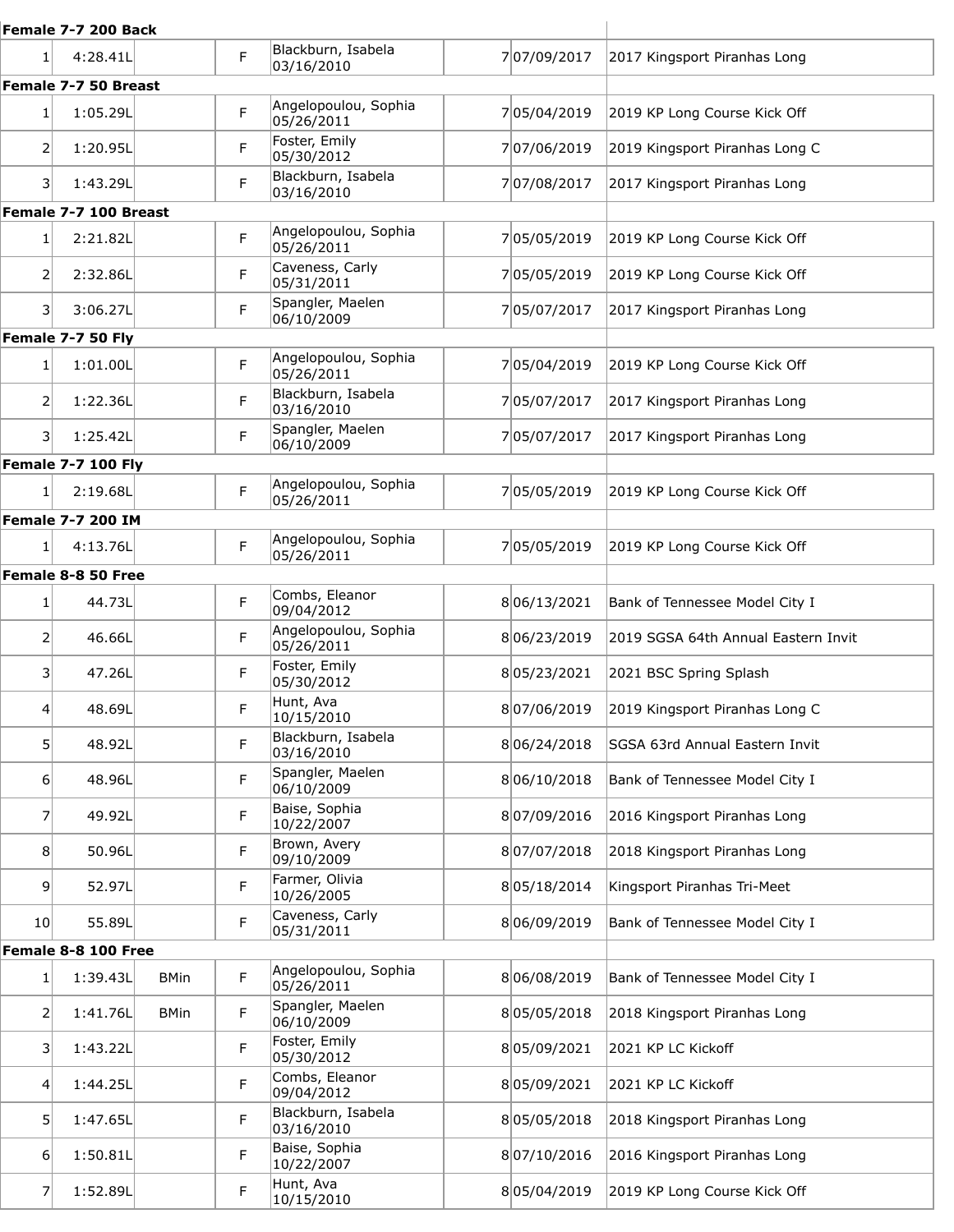| 8                       | 2:02.73L            |             | F | Brown, Avery<br>09/10/2009         | 805/05/2018 | 2018 Kingsport Piranhas Long   |
|-------------------------|---------------------|-------------|---|------------------------------------|-------------|--------------------------------|
| $\vert 9 \vert$         | 2:08.01L            |             | F | Caveness, Caroline<br>03/05/2006   | 805/18/2014 | Kingsport Piranhas Tri-Meet    |
| 10 <sup>1</sup>         | 2:10.72L            |             | F | Caveness, Carly<br>05/31/2011      | 806/08/2019 | Bank of Tennessee Model City I |
|                         | Female 8-8 200 Free |             |   |                                    |             |                                |
| 1                       | 3:34.24L            | <b>BMin</b> | F | Combs, Eleanor<br>09/04/2012       | 805/08/2021 | 2021 KP LC Kickoff             |
| 2                       | 3:43.33L            | <b>BMin</b> | F | Spangler, Maelen<br>06/10/2009     | 805/19/2018 | 2018 HOKI May Day Invitational |
| $\overline{\mathbf{3}}$ | 3:47.38L            |             | F | Angelopoulou, Sophia<br>05/26/2011 | 806/09/2019 | Bank of Tennessee Model City I |
| 4                       | 3:47.94L            |             | F | Foster, Emily<br>05/30/2012        | 805/23/2021 | 2021 BSC Spring Splash         |
| 51                      | 3:54.56L            |             | F | Blackburn, Isabela<br>03/16/2010   | 806/23/2018 | SGSA 63rd Annual Eastern Invit |
|                         | Female 8-8 400 Free |             |   |                                    |             |                                |
| $1\vert$                | 7:44.06L            |             | F | Spangler, Maelen<br>06/10/2009     | 805/18/2018 | 2018 HOKI May Day Invitational |
| $\overline{2}$          | 7:45.89L            |             | F | Combs, Eleanor<br>09/04/2012       | 805/09/2021 | 2021 KP LC Kickoff             |
|                         | Female 8-8 50 Back  |             |   |                                    |             |                                |
| 1 <sup>1</sup>          | 51.80L              | <b>BMin</b> | F | Angelopoulou, Sophia<br>05/26/2011 | 807/07/2019 | 2019 Kingsport Piranhas Long C |
| $\overline{2}$          | 51.81L              | <b>BMin</b> | F | Combs, Eleanor<br>09/04/2012       | 805/09/2021 | 2021 KP LC Kickoff             |
| $\overline{\mathbf{3}}$ | 52.11L              | <b>BMin</b> | F | Spangler, Maelen<br>06/10/2009     | 806/10/2018 | Bank of Tennessee Model City I |
| 4                       | 55.16L              |             | F | Brown, Avery<br>09/10/2009         | 807/08/2018 | 2018 Kingsport Piranhas Long   |
| 5                       | 55.26L              |             | F | Foster, Emily<br>05/30/2012        | 805/09/2021 | 2021 KP LC Kickoff             |
| $6 \mid$                | 55.61L              |             | F | Caveness, Carly<br>05/31/2011      | 807/07/2019 | 2019 Kingsport Piranhas Long C |
| 7                       | 55.94L              |             | F | Blackburn, Isabela<br>03/16/2010   | 805/06/2018 | 2018 Kingsport Piranhas Long   |
| 8                       | 57.04L              |             | F | Hunt, Ava<br>10/15/2010            | 807/07/2019 | 2019 Kingsport Piranhas Long C |
| $\vert$                 | 58.94L              |             | F | Caveness, Caroline<br>03/05/2006   | 805/18/2014 | Kingsport Piranhas Tri-Meet    |
| 10 <sub>l</sub>         | 59.98L              |             | F | Baise, Sophia<br>10/22/2007        | 807/10/2016 | 2016 Kingsport Piranhas Long   |
|                         | Female 8-8 100 Back |             |   |                                    |             |                                |
| 1 <sup>1</sup>          | 1:48.80L            | <b>BMin</b> | F | Spangler, Maelen<br>06/10/2009     | 805/05/2018 | 2018 Kingsport Piranhas Long   |
| $\overline{2}$          | 1:54.84L            | <b>BMin</b> | F | Angelopoulou, Sophia<br>05/26/2011 | 807/06/2019 | 2019 Kingsport Piranhas Long C |
| 3                       | 1:55.64L            | <b>BMin</b> | F | Blackburn, Isabela<br>03/16/2010   | 806/23/2018 | SGSA 63rd Annual Eastern Invit |
| $\overline{4}$          | 1:57.32L            | <b>BMin</b> | F | Combs, Eleanor<br>09/04/2012       | 806/12/2021 | Bank of Tennessee Model City I |
| 5 <sup>1</sup>          | 1:57.85L            | <b>BMin</b> | F | Foster, Emily<br>05/30/2012        | 805/08/2021 | 2021 KP LC Kickoff             |
| 6 <sup>1</sup>          | 2:02.56L            |             | F | Caveness, Caroline<br>03/05/2006   | 807/12/2014 | Kingsport Piranhas Long Course |
| $\overline{7}$          | 2:02.80L            |             | F | Brown, Avery<br>09/10/2009         | 806/09/2018 | Bank of Tennessee Model City I |
| 8                       | 2:05.52L            |             | F | Hunt, Ava<br>10/15/2010            | 806/08/2019 | Bank of Tennessee Model City I |
| $\vert 9 \vert$         | 2:06.97L            |             | F | Caveness, Carly<br>05/31/2011      | 807/06/2019 | 2019 Kingsport Piranhas Long C |
|                         | Female 8-8 200 Back |             |   |                                    |             |                                |
| 1                       | 3:55.29L            |             | F | Spangler, Maelen<br>06/10/2009     | 805/06/2018 | 2018 Kingsport Piranhas Long   |
| 2                       | 4:12.26L            |             | F | Blackburn, Isabela                 | 807/08/2018 | 2018 Kingsport Piranhas Long   |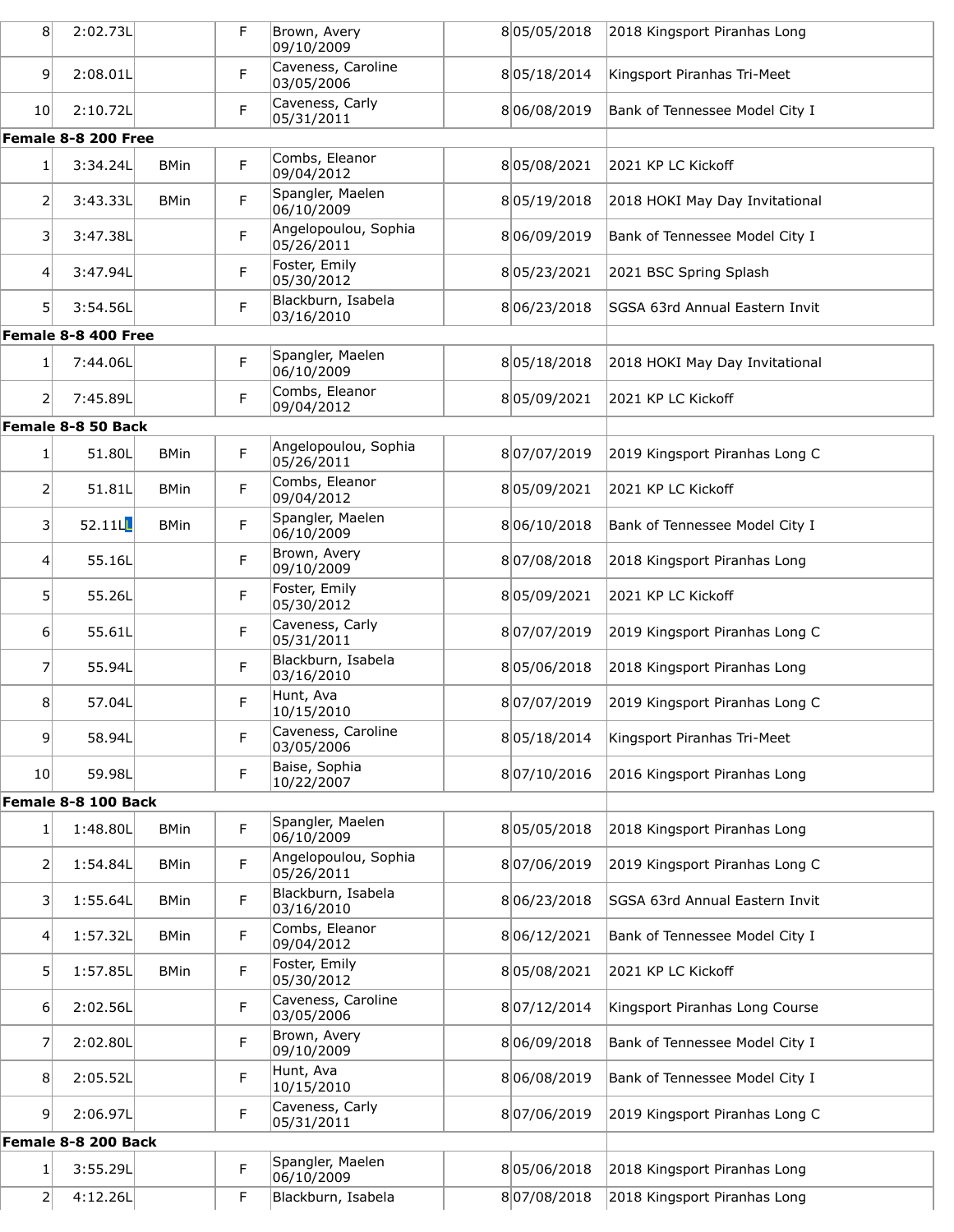|                         |                       |             |    | 03/16/2010                         |             |                                         |
|-------------------------|-----------------------|-------------|----|------------------------------------|-------------|-----------------------------------------|
|                         | Female 8-8 50 Breast  |             |    |                                    |             |                                         |
| $1\vert$                | 56.05L                | <b>BMin</b> | F  | Combs, Eleanor<br>09/04/2012       | 805/08/2021 | 2021 KP LC Kickoff                      |
| 2                       | 58.22L                | <b>BMin</b> | F. | Foster, Emily<br>05/30/2012        | 805/08/2021 | 2021 KP LC Kickoff                      |
| 3                       | 1:01.90L              |             | F. | Angelopoulou, Sophia<br>05/26/2011 | 807/06/2019 | 2019 Kingsport Piranhas Long C          |
| 4                       | 1:06.40L              |             | F  | Blackburn, Isabela<br>03/16/2010   | 806/23/2018 | SGSA 63rd Annual Eastern Invit          |
| 5 <sup>1</sup>          | 1:07.31L              |             | F  | Farmer, Olivia<br>10/26/2005       | 805/18/2014 | Kingsport Piranhas Tri-Meet             |
| 61                      | 1:07.34L              |             | F. | Baise, Sophia<br>10/22/2007        | 807/09/2016 | 2016 Kingsport Piranhas Long            |
| 7                       | 1:10.92L              |             | F  | Caveness, Carly<br>05/31/2011      | 807/06/2019 | 2019 Kingsport Piranhas Long C          |
| 8                       | 1:12.02L              |             | F  | Hunt, Ava<br>10/15/2010            | 805/04/2019 | 2019 KP Long Course Kick Off            |
| 9                       | 1:12.74L              |             | F  | Spangler, Maelen<br>06/10/2009     | 806/09/2018 | Bank of Tennessee Model City I          |
| <b>10</b>               | 1:15.53L              |             | F  | Brown, Avery<br>09/10/2009         | 807/07/2018 | 2018 Kingsport Piranhas Long            |
|                         | Female 8-8 100 Breast |             |    |                                    |             |                                         |
| 1                       | 2:02.85L              | <b>BMin</b> | F  | Foster, Emily<br>05/30/2012        | 805/23/2021 | 2021 BSC Spring Splash                  |
| $\overline{2}$          | 2:07.81L              | <b>BMin</b> | F  | Combs, Eleanor<br>09/04/2012       | 805/09/2021 | 2021 KP LC Kickoff                      |
| $\overline{\mathbf{3}}$ | 2:09.50L              | <b>BMin</b> | F  | Angelopoulou, Sophia<br>05/26/2011 | 807/07/2019 | 2019 Kingsport Piranhas Long C          |
| 4                       | 2:24.49L              |             | F  | Blackburn, Isabela<br>03/16/2010   | 806/24/2018 | SGSA 63rd Annual Eastern Invit          |
| 5                       | 2:25.59L              |             | F  | Caveness, Carly<br>05/31/2011      | 807/07/2019 | 2019 Kingsport Piranhas Long C          |
| $6 \mid$                | 2:31.48L              |             | F  | Hunt, Ava<br>10/15/2010            | 805/05/2019 | 2019 KP Long Course Kick Off            |
| 7                       | 3:05.79L              |             | F  | Brown, Avery<br>09/10/2009         | 805/06/2018 | 2018 Kingsport Piranhas Long            |
|                         | Female 8-8 50 Fly     |             |    |                                    |             |                                         |
| 1 <sup>1</sup>          | 51.56L                | <b>BMin</b> | F  | Foster, Emily<br>05/30/2012        | 805/23/2021 | 2021 BSC Spring Splash                  |
| $\overline{2}$          | 54.11L                |             | F  | Blackburn, Isabela<br>03/16/2010   | 807/07/2018 | 2018 Kingsport Piranhas Long            |
| 3                       | 57.24L                |             | F  | Hunt, Ava<br>10/15/2010            | 805/18/2019 | 2019 SC YSSC 22nd Annual Coach          |
| 4                       | 57.88L                |             | F  | Farmer, Olivia<br>10/26/2005       | 805/18/2014 | Kingsport Piranhas Tri-Meet             |
| 5 <sup>1</sup>          | 1:00.75L              |             | F  | Combs, Eleanor<br>09/04/2012       | 805/23/2021 | 2021 BSC Spring Splash                  |
| 6                       | 1:02.82L              |             | F  | Spangler, Maelen<br>06/10/2009     | 805/19/2018 | 2018 HOKI May Day Invitational          |
| 7                       | 1:12.75L              |             | F  | Brown, Avery<br>09/10/2009         | 805/05/2018 | 2018 Kingsport Piranhas Long            |
| 8                       | 1:14.10L              |             | F  | Caveness, Caroline<br>03/05/2006   | 805/04/2014 | 2014 Kingsport Piranhas May Long Course |
| 9                       | 1:15.97L              |             | F  | McLain, Noel<br>12/16/2009         | 807/07/2018 | 2018 Kingsport Piranhas Long            |
| 10 <sup>1</sup>         | 1:21.37L              |             | F  | Caveness, Carly<br>05/31/2011      | 807/06/2019 | 2019 Kingsport Piranhas Long C          |
|                         | Female 8-8 100 Fly    |             |    |                                    |             |                                         |
| 1                       | 2:05.10L              | <b>BMin</b> | F  | Blackburn, Isabela<br>03/16/2010   | 806/24/2018 | SGSA 63rd Annual Eastern Invit          |
| $\overline{2}$          | 2:18.41L              |             | F  | Angelopoulou, Sophia<br>05/26/2011 | 806/23/2019 | 2019 SGSA 64th Annual Eastern Invit     |
| 3                       | 2:27.36L              |             | F  | Spangler, Maelen<br>06/10/2009     | 805/06/2018 | 2018 Kingsport Piranhas Long            |
| 4                       | 2:33.11L              |             | F  | Combs, Eleanor                     | 805/08/2021 | 2021 KP LC Kickoff                      |
|                         |                       |             |    |                                    |             |                                         |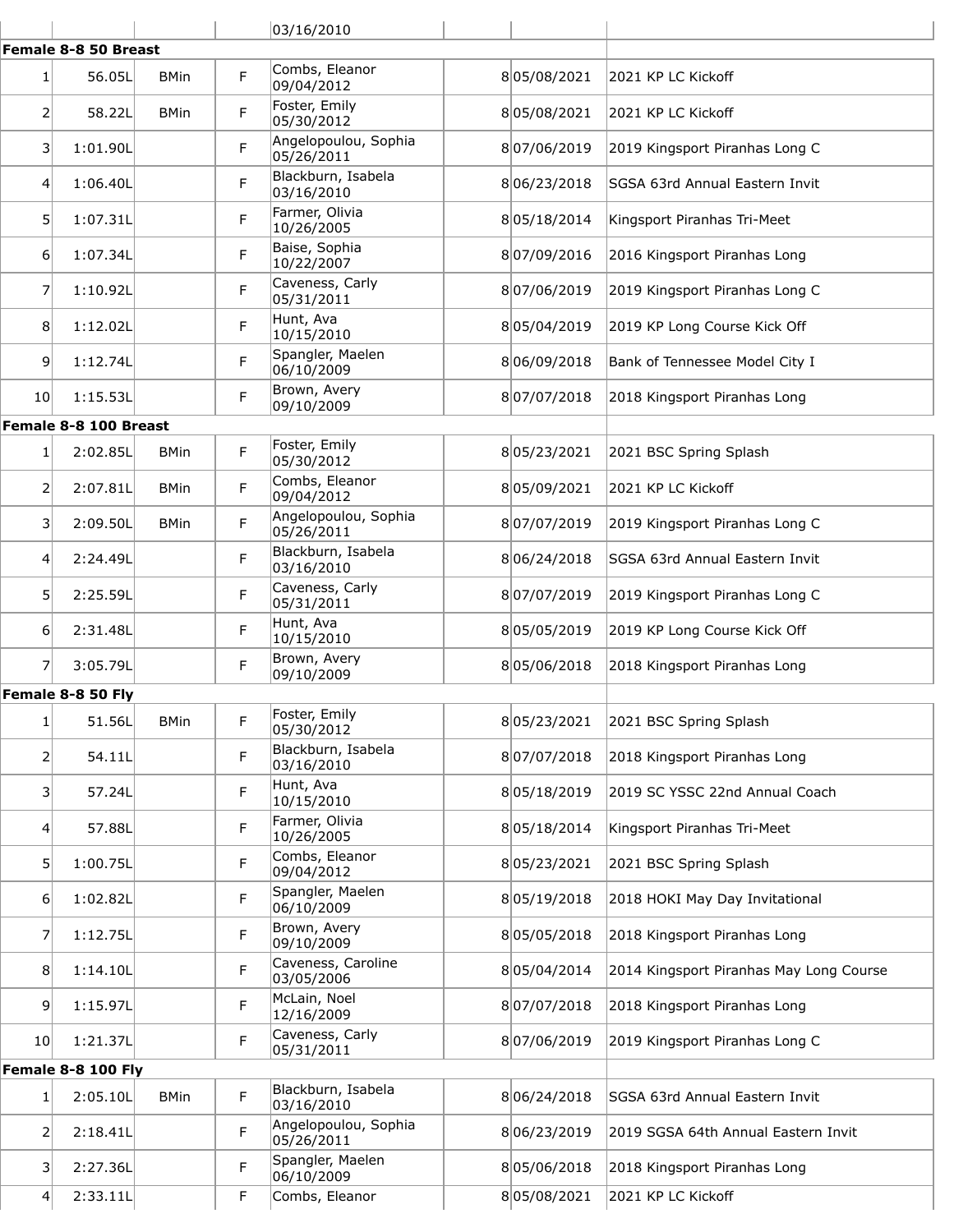|                 |                          |                             |        | 09/04/2012                                         |                            |                                                      |
|-----------------|--------------------------|-----------------------------|--------|----------------------------------------------------|----------------------------|------------------------------------------------------|
|                 | <b>Female 8-8 200 IM</b> |                             |        |                                                    |                            |                                                      |
| $1\vert$        | 4:02.90L                 | <b>BMin</b>                 | F      | Angelopoulou, Sophia<br>05/26/2011                 | 807/07/2019                | 2019 Kingsport Piranhas Long C                       |
| $\overline{2}$  | 4:08.70L                 | <b>BMin</b>                 | F      | Combs, Eleanor<br>09/04/2012                       | 806/11/2021                | Bank of Tennessee Model City I                       |
| 3               | 4:18.82L                 |                             | F      | Spangler, Maelen<br>06/10/2009                     | 806/08/2018                | Bank of Tennessee Model City I                       |
| 4               | 4:24.49L                 |                             | F      | Hunt, Ava<br>10/15/2010                            | 807/07/2019                | 2019 Kingsport Piranhas Long C                       |
| 51              | 4:27.35L                 |                             | F      | Blackburn, Isabela<br>03/16/2010                   | 807/08/2018                | 2018 Kingsport Piranhas Long                         |
|                 | Female 9-9 50 Free       |                             |        |                                                    |                            |                                                      |
| 1 <sup>1</sup>  | 38.34L                   | <b>BBMin</b>                | F      | Ponasik, Alexandra<br>08/19/2004                   | 905/03/2014                | 2014 Kingsport Piranhas May Lo                       |
| 2               | 38.51L                   | <b>BBMin</b>                | F      | Melinsky, Sarah<br>03/30/2005                      | 907/12/2014                | Kingsport Piranhas Long Course                       |
| 31              | 38.71L                   | <b>BBMin</b>                | F      | Blackburn, Isabela<br>03/16/2010                   | 907/07/2019                | 2019 Kingsport Piranhas Long C                       |
| $\vert 4 \vert$ | 38.79L                   | <b>BBMin</b>                | P      | Russum, Libby<br>06/19/2004                        | 906/14/2014                | 2014 SE TNAQ June Invitational                       |
| 51              | 39.63L                   | <b>BBMin</b>                | F      | MacDonald, Hayden<br>03/23/2010                    | 907/06/2019                | 2019 Kingsport Piranhas Long C                       |
| 6 <sup>1</sup>  | 41.30L                   | <b>BMin</b>                 | F      | Caveness, Caroline<br>03/05/2006                   | 906/21/2015                | SGSA 60th Annual Eastern Invit                       |
| 7               | 42.15L                   | <b>BMin</b>                 | F      | Combs, Eleanor<br>09/04/2012                       | 905/07/2022                | 2022 KP LC Kickoff                                   |
| 8               | 42.55L                   | <b>BMin</b>                 | F      | Brown, Avery<br>09/10/2009                         | 906/09/2019                | Bank of Tennessee Model City I                       |
| 9               | 43.06L                   | <b>BMin</b>                 | F      | Foster, Emily<br>05/30/2012                        | 905/07/2022                | 2022 KP LC Kickoff                                   |
| 10 <sub>l</sub> | 44.88L                   |                             | F      | Caveness, Carly<br>05/31/2011                      | 905/08/2021                | 2021 KP LC Kickoff                                   |
|                 | Female 9-9 100 Free      |                             |        |                                                    |                            |                                                      |
|                 |                          |                             |        |                                                    |                            |                                                      |
| 1               | 1:26.28L                 | <b>BBMin</b>                | P      | Russum, Libby<br>06/19/2004                        | 906/15/2014                | 2014 SE TNAQ June Invitational                       |
| 21              | 1:28.43L                 | <b>BBMin</b>                | P      | Ponasik, Alexandra<br>08/19/2004                   | 906/15/2014                | 2014 SE TNAQ June Invitational                       |
| 31              | 1:29.30L                 | <b>BBMin</b>                | F      | Melinsky, Sarah<br>03/30/2005                      | 907/12/2014                | Kingsport Piranhas Long Course                       |
| 4               | 1:31.43L                 | <b>BMin</b>                 | F      | Blackburn, Isabela<br>03/16/2010                   | 906/21/2019                | 2019 SGSA 64th Annual Eastern Invit                  |
| 51              | 1:31.54L                 | <b>BMin</b>                 | F      | MacDonald, Hayden<br>03/23/2010                    | 905/04/2019                | 2019 KP Long Course Kick Off                         |
| 6 <sup>1</sup>  | 1:32.03L                 | <b>BMin</b>                 | F      | Caveness, Caroline<br>03/05/2006                   | 907/12/2015                | 2015 Kingsport Piranhas Long C                       |
| 7               | 1:36.46L                 | <b>BMin</b>                 | F      | Combs, Eleanor<br>09/04/2012                       | 905/08/2022                | 2022 KP LC Kickoff                                   |
| 8 <sup>1</sup>  | 1:36.93L                 | <b>BMin</b>                 | F      | Spangler, Maelen<br>06/10/2009                     | 907/08/2018                | 2018 Kingsport Piranhas Long                         |
| $\overline{9}$  | 1:38.22L                 | <b>BMin</b>                 | F      | Brown, Avery<br>09/10/2009                         | 905/04/2019                | 2019 KP Long Course Kick Off                         |
| 10 <sup>1</sup> | 1:45.09L                 |                             | F      | Caveness, Carly<br>05/31/2011                      | 905/09/2021                | 2021 KP LC Kickoff                                   |
|                 | Female 9-9 200 Free      |                             |        |                                                    |                            |                                                      |
| $1\vert$        | 3:09.40L                 | <b>BBMin</b>                | F      | Blackburn, Isabela<br>03/16/2010                   | 906/22/2019                | 2019 SGSA 64th Annual Eastern Invit                  |
| 21              | 3:11.92L                 | <b>BBMin</b>                | F      | Ponasik, Alexandra<br>08/19/2004                   | 905/03/2014                | 2014 Kingsport Piranhas May Lo                       |
| 31              | 3:15.56L                 | <b>BBMin</b>                | F      | MacDonald, Hayden<br>03/23/2010                    | 906/22/2019                | 2019 SGSA 64th Annual Eastern Invit                  |
| 41              | 3:15.58L                 | <b>BBMin</b>                | F      | Russum, Libby<br>06/19/2004                        | 905/03/2014                | 2014 Kingsport Piranhas May Lo                       |
| 51<br>6         | 3:17.70L<br>3:32.26L     | <b>BBMin</b><br><b>BMin</b> | F<br>F | Caveness, Caroline<br>03/05/2006<br>Combs, Eleanor | 907/11/2015<br>905/07/2022 | 2015 Kingsport Piranhas Long C<br>2022 KP LC Kickoff |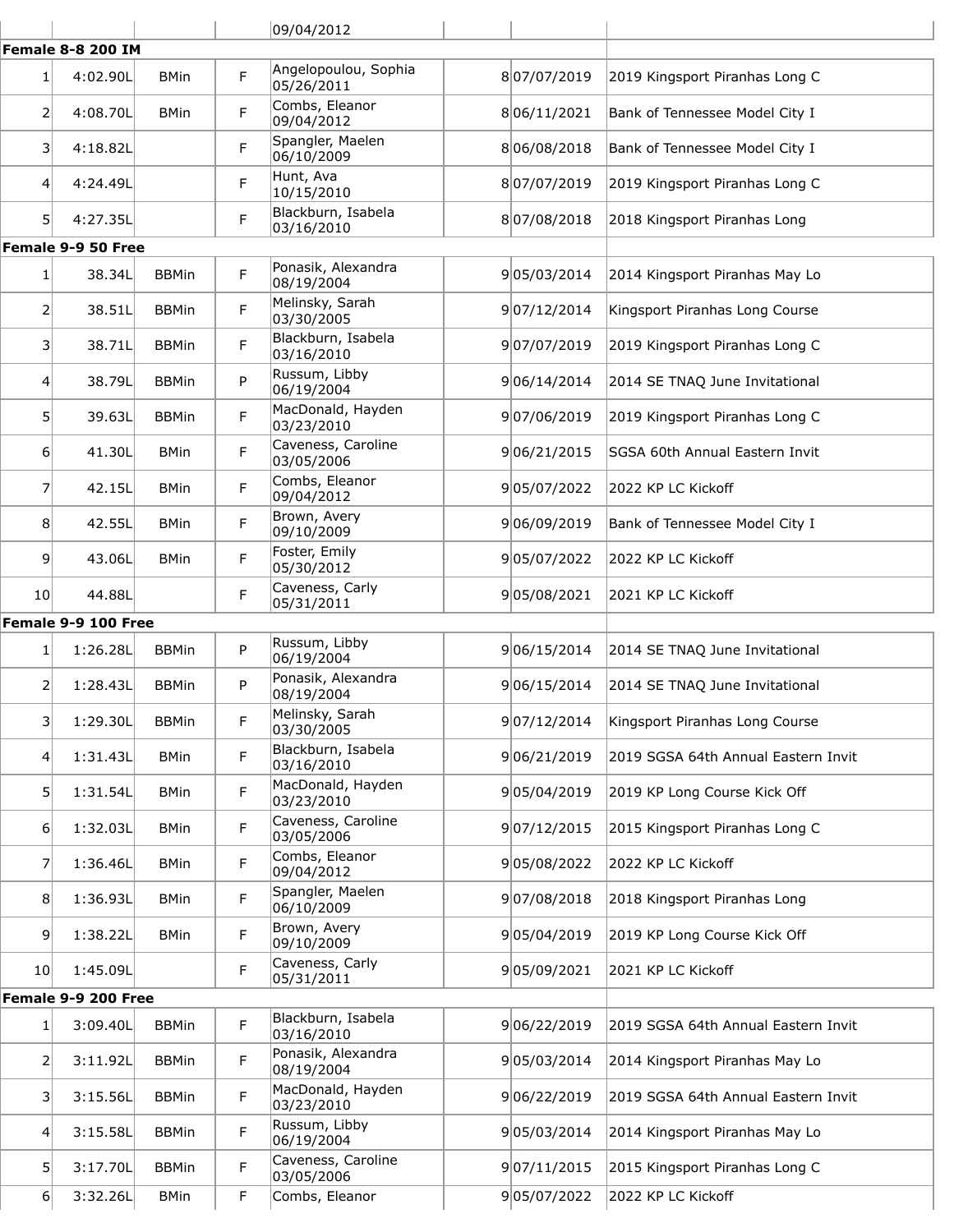|                 |                     |              |             | 09/04/2012                       |             |                                     |
|-----------------|---------------------|--------------|-------------|----------------------------------|-------------|-------------------------------------|
| 7               | 3:38.55L            | <b>BMin</b>  | F           | Brown, Avery<br>09/10/2009       | 905/04/2019 | 2019 KP Long Course Kick Off        |
| 8               | 3:41.59L            | <b>BMin</b>  | F           | Spangler, Maelen<br>06/10/2009   | 907/07/2018 | 2018 Kingsport Piranhas Long        |
| 9               | 3:53.90L            |              | F           | Foster, Emily<br>05/30/2012      | 905/07/2022 | 2022 KP LC Kickoff                  |
|                 | Female 9-9 400 Free |              |             |                                  |             |                                     |
| $1\vert$        | 6:46.02L            | <b>BBMin</b> | F.          | Blackburn, Isabela<br>03/16/2010 | 906/07/2019 | Bank of Tennessee Model City I      |
| 2               | 7:21.57L            | <b>BMin</b>  | F.          | Combs, Eleanor<br>09/04/2012     | 905/08/2022 | 2022 KP LC Kickoff                  |
| 3               | 7:43.38L            |              | F           | Spangler, Maelen<br>06/10/2009   | 907/07/2018 | 2018 Kingsport Piranhas Long        |
| 4               | 8:20.01L            |              | F           | Foster, Emily<br>05/30/2012      | 905/08/2022 | 2022 KP LC Kickoff                  |
|                 | Female 9-9 50 Back  |              |             |                                  |             |                                     |
| 1               | 44.16L              | <b>BBMin</b> | F           | Ponasik, Alexandra<br>08/19/2004 | 905/03/2014 | 2014 Kingsport Piranhas May Lo      |
| 2               | 44.39L              | <b>BBMin</b> | F.          | Caveness, Caroline<br>03/05/2006 | 907/12/2015 | 2015 Kingsport Piranhas Long C      |
| 31              | 44.78L              | <b>BBMin</b> | F           | Brown, Avery<br>09/10/2009       | 906/09/2019 | Bank of Tennessee Model City I      |
| 4               | 46.90L              | <b>BBMin</b> | F           | MacDonald, Hayden<br>03/23/2010  | 906/21/2019 | 2019 SGSA 64th Annual Eastern Invit |
| 5               | 46.93L              | <b>BBMin</b> | F           | Blackburn, Isabela<br>03/16/2010 | 907/07/2019 | 2019 Kingsport Piranhas Long C      |
| 61              | 47.09L              | <b>BBMin</b> | F           | Caveness, Carly<br>05/31/2011    | 905/08/2021 | 2021 KP LC Kickoff                  |
| 7               | 47.37L              | <b>BBMin</b> | F           | Combs, Eleanor<br>09/04/2012     | 905/08/2022 | 2022 KP LC Kickoff                  |
| 8               | 47.81L              | <b>BBMin</b> | F.          | Melinsky, Sarah<br>03/30/2005    | 907/12/2014 | Kingsport Piranhas Long Course      |
| 9               | 49.93L              | <b>BMin</b>  | F           | Foster, Sophie<br>08/06/2009     | 906/09/2019 | Bank of Tennessee Model City I      |
| 10 <sup>1</sup> | 50.31L              | <b>BMin</b>  | F           | Russum, Libby<br>06/19/2004      | 905/03/2014 | 2014 Kingsport Piranhas May Lo      |
|                 | Female 9-9 100 Back |              |             |                                  |             |                                     |
| $1\vert$        | 1:34.65L            | <b>BBMin</b> | F           | Ponasik, Alexandra<br>08/19/2004 | 905/03/2014 | 2014 Kingsport Piranhas May Lo      |
| 2               | 1:38.45L            | <b>BBMin</b> | F           | Caveness, Caroline<br>03/05/2006 | 907/11/2015 | 2015 Kingsport Piranhas Long C      |
| 31              | 1:39.68L            | <b>BBMin</b> | F           | Blackburn, Isabela<br>03/16/2010 | 906/22/2019 | 2019 SGSA 64th Annual Eastern Invit |
| $\vert 4 \vert$ | 1:40.62L            | <b>BBMin</b> | F           | MacDonald, Hayden<br>03/23/2010  | 906/22/2019 | 2019 SGSA 64th Annual Eastern Invit |
| 5               | 1:41.01L            | <b>BBMin</b> | F           | Melinsky, Sarah<br>03/30/2005    | 907/12/2014 | Kingsport Piranhas Long Course      |
| 61              | 1:42.84L            | <b>BBMin</b> | F           | Combs, Eleanor<br>09/04/2012     | 905/07/2022 | 2022 KP LC Kickoff                  |
| 7               | 1:43.45L            | <b>BBMin</b> | F           | Brown, Avery<br>09/10/2009       | 907/06/2019 | 2019 Kingsport Piranhas Long C      |
| 8               | 1:44.33L            | <b>BBMin</b> | F           | Caveness, Carly<br>05/31/2011    | 905/08/2021 | 2021 KP LC Kickoff                  |
| 9               | 1:50.64L            | <b>BMin</b>  | P           | Russum, Libby<br>06/19/2004      | 906/14/2014 | 2014 SE TNAQ June Invitational      |
| 10 <sup>1</sup> | 1:51.29L            | <b>BMin</b>  | $\mathsf F$ | Spangler, Maelen<br>06/10/2009   | 907/07/2018 | 2018 Kingsport Piranhas Long        |
|                 | Female 9-9 200 Back |              |             |                                  |             |                                     |
| 1               | 3:23.00L            |              | F           | Blackburn, Isabela<br>03/16/2010 | 907/07/2019 | 2019 Kingsport Piranhas Long C      |
| 2               | 3:35.34L            |              | F           | Ponasik, Alexandra<br>08/19/2004 | 905/03/2014 | 2014 Kingsport Piranhas May Lo      |
| 31              | 3:42.71L            |              | F           | Brown, Avery<br>09/10/2009       | 905/05/2019 | 2019 KP Long Course Kick Off        |
| 41              | 3:46.89L            |              | F           | MacDonald, Hayden                | 905/05/2019 | 2019 KP Long Course Kick Off        |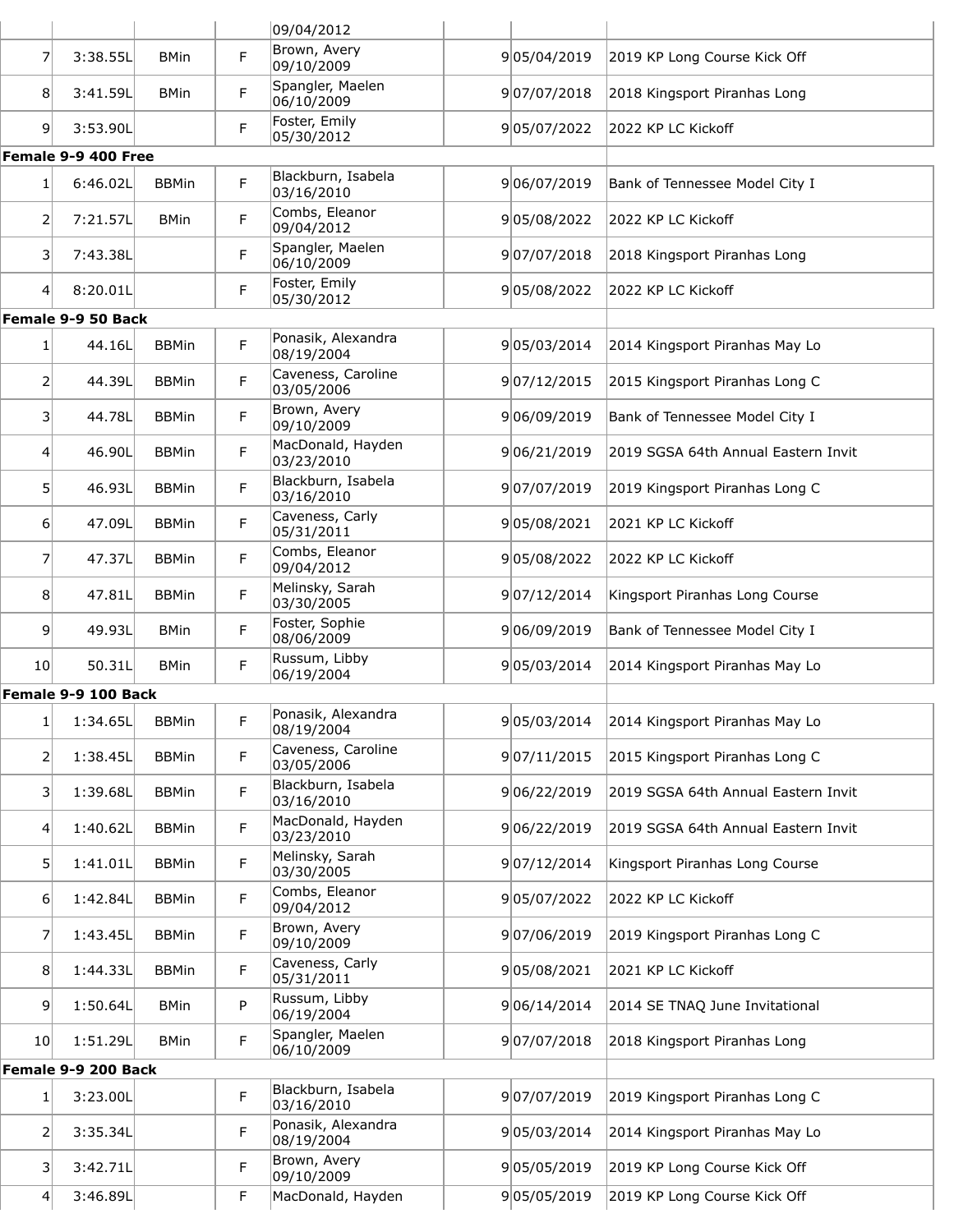|                 |                       |              |    | 03/23/2010                         |             |                                     |
|-----------------|-----------------------|--------------|----|------------------------------------|-------------|-------------------------------------|
|                 | Female 9-9 50 Breast  |              |    |                                    |             |                                     |
| 1               | 53.92L                | <b>BBMin</b> | F. | MacDonald, Hayden<br>03/23/2010    | 907/06/2019 | 2019 Kingsport Piranhas Long C      |
| 2               | 54.05L                | <b>BMin</b>  | F  | Blackburn, Isabela<br>03/16/2010   | 907/06/2019 | 2019 Kingsport Piranhas Long C      |
| 3               | 54.77L                | <b>BMin</b>  | F. | Foster, Emily<br>05/30/2012        | 905/07/2022 | 2022 KP LC Kickoff                  |
| 4               | 55.71L                | <b>BMin</b>  | P  | Russum, Libby<br>06/19/2004        | 906/14/2014 | 2014 SE TNAQ June Invitational      |
| 5               | 55.93L                | <b>BMin</b>  | F. | Brown, Avery<br>09/10/2009         | 907/06/2019 | 2019 Kingsport Piranhas Long C      |
| 6               | 56.18L                | <b>BMin</b>  | F. | Caveness, Carly<br>05/31/2011      | 905/08/2021 | 2021 KP LC Kickoff                  |
| 7               | 57.61L                | <b>BMin</b>  | F  | Melinsky, Sarah<br>03/30/2005      | 907/12/2014 | Kingsport Piranhas Long Course      |
| 8               | 59.58L                | <b>BMin</b>  | F  | Caveness, Caroline<br>03/05/2006   | 907/11/2015 | 2015 Kingsport Piranhas Long C      |
| 9               | 1:00.03L              | <b>BMin</b>  | F  | Foster, Sophie<br>08/06/2009       | 907/06/2019 | 2019 Kingsport Piranhas Long C      |
| 10 <sub>l</sub> | 1:02.43L              |              | F  | Moody-Moskala, Maria<br>10/24/2006 | 905/06/2016 | 2016 Kingsport Piranhas Long        |
|                 | Female 9-9 100 Breast |              |    |                                    |             |                                     |
| 1               | 1:57.00L              | <b>BBMin</b> | F  | MacDonald, Hayden<br>03/23/2010    | 907/07/2019 | 2019 Kingsport Piranhas Long C      |
| 2               | 1:59.17L              | <b>BBMin</b> | F. | Foster, Emily<br>05/30/2012        | 905/08/2022 | 2022 KP LC Kickoff                  |
| 3               | 2:00.28L              | <b>BMin</b>  | F  | Combs, Eleanor<br>09/04/2012       | 905/08/2022 | 2022 KP LC Kickoff                  |
| 41              | 2:01.34L              | <b>BMin</b>  | F. | Melinsky, Sarah<br>03/30/2005      | 907/12/2014 | Kingsport Piranhas Long Course      |
| 5               | 2:03.89L              | <b>BMin</b>  | F  | Caveness, Carly<br>05/31/2011      | 905/09/2021 | 2021 KP LC Kickoff                  |
| $6 \mid$        | 2:04.29L              | <b>BMin</b>  | F. | Caveness, Caroline<br>03/05/2006   | 907/12/2015 | 2015 Kingsport Piranhas Long C      |
| 7               | 2:05.01L              | <b>BMin</b>  | F. | Blackburn, Isabela<br>03/16/2010   | 906/23/2019 | 2019 SGSA 64th Annual Eastern Invit |
| 8               | 2:07.74L              | <b>BMin</b>  | F  | Brown, Avery<br>09/10/2009         | 907/07/2019 | 2019 Kingsport Piranhas Long C      |
| 9               | 2:08.49L              | <b>BMin</b>  | F  | Russum, Libby<br>06/19/2004        | 905/03/2014 | 2014 Kingsport Piranhas May Lo      |
| 10 <sup>1</sup> | 2:14.27L              | <b>BMin</b>  | F  | Ponasik, Alexandra<br>08/19/2004   | 905/03/2014 | 2014 Kingsport Piranhas May Lo      |
|                 | Female 9-9 50 Fly     |              |    |                                    |             |                                     |
| $1\vert$        | 42.09L                | <b>BBMin</b> | F  | Blackburn, Isabela<br>03/16/2010   | 907/06/2019 | 2019 Kingsport Piranhas Long C      |
| 2               | 42.56L                | <b>BBMin</b> | P  | Russum, Libby<br>06/19/2004        | 906/15/2014 | 2014 SE TNAQ June Invitational      |
| 3               | 44.51L                | <b>BBMin</b> | P  | Ponasik, Alexandra<br>08/19/2004   | 906/15/2014 | 2014 SE TNAQ June Invitational      |
| 4               | 47.75L                | <b>BMin</b>  | F  | MacDonald, Hayden<br>03/23/2010    | 905/04/2019 | 2019 KP Long Course Kick Off        |
| 5 <sup>1</sup>  | 48.31L                | <b>BMin</b>  | F  | Combs, Eleanor<br>09/04/2012       | 905/08/2022 | 2022 KP LC Kickoff                  |
| 6               | 50.88L                | <b>BMin</b>  | F  | Brown, Avery<br>09/10/2009         | 907/06/2019 | 2019 Kingsport Piranhas Long C      |
| $\overline{7}$  | 51.42L                | <b>BMin</b>  | F. | Caveness, Caroline<br>03/05/2006   | 907/12/2015 | 2015 Kingsport Piranhas Long C      |
| 8               | 55.00L                |              | F  | Foster, Emily<br>05/30/2012        | 905/08/2022 | 2022 KP LC Kickoff                  |
| 9               | 56.13L                |              | F  | Moody-Moskala, Maria<br>10/24/2006 | 905/07/2016 | 2016 Kingsport Piranhas Long        |
| 10 <sup>1</sup> | 1:02.79L              |              | F  | Caveness, Carly<br>05/31/2011      | 905/09/2021 | 2021 KP LC Kickoff                  |
|                 | Female 9-9 100 Fly    |              |    |                                    |             |                                     |
| 1               | 1:46.23L              | <b>BBMin</b> | F  | Blackburn, Isabela                 | 907/07/2019 | 2019 Kingsport Piranhas Long C      |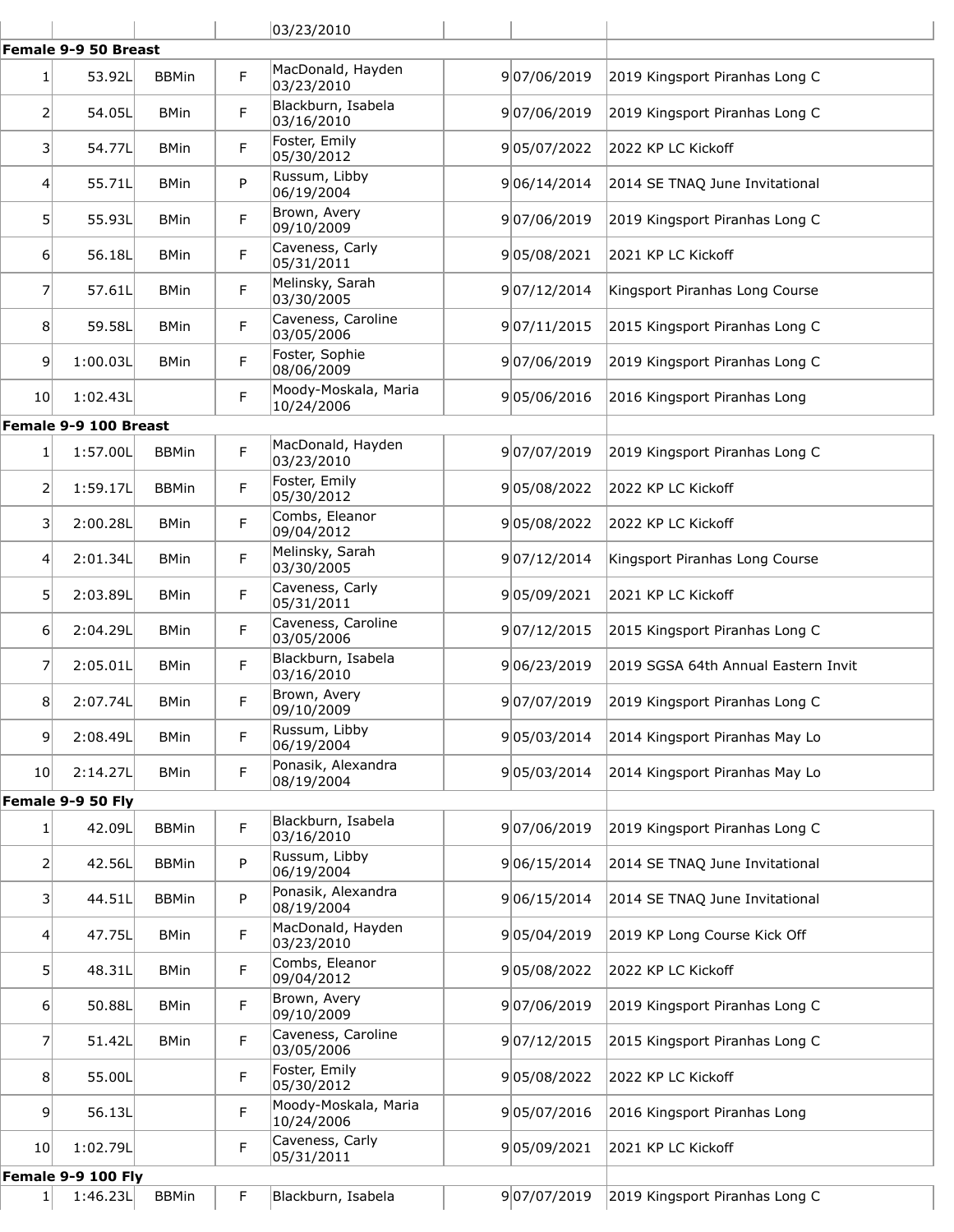|                 |                          |              |   | 03/16/2010                         |               |                                     |
|-----------------|--------------------------|--------------|---|------------------------------------|---------------|-------------------------------------|
| $\overline{2}$  | 1:47.65L                 | <b>BBMin</b> | F | Melinsky, Sarah<br>03/30/2005      | 907/12/2014   | Kingsport Piranhas Long Course      |
| 3               | 1:47.71L                 | <b>BBMin</b> | F | Russum, Libby<br>06/19/2004        | 906/01/2014   | 2014 SC TG Bring the Heat           |
| $\vert 4 \vert$ | 2:12.17L                 |              | F | Combs, Eleanor<br>09/04/2012       | 905/07/2022   | 2022 KP LC Kickoff                  |
| 5 <sup>1</sup>  | 2:21.35L                 |              | F | Moody-Moskala, Maria<br>10/24/2006 | 905/06/2016   | 2016 Kingsport Piranhas Long        |
|                 | <b>Female 9-9 200 IM</b> |              |   |                                    |               |                                     |
| $1\vert$        | 3:31.70L                 | <b>BBMin</b> | F | Ponasik, Alexandra<br>08/19/2004   | 905/03/2014   | 2014 Kingsport Piranhas May Lo      |
| 2               | 3:35.66L                 | <b>BBMin</b> | F | Blackburn, Isabela<br>03/16/2010   | 907/07/2019   | 2019 Kingsport Piranhas Long C      |
| 3               | 3:38.92L                 | <b>BBMin</b> | P | Russum, Libby<br>06/19/2004        | 906/15/2014   | 2014 SE TNAQ June Invitational      |
| 4               | 3:39.79L                 | <b>BBMin</b> | F | MacDonald, Hayden<br>03/23/2010    | 906/21/2019   | 2019 SGSA 64th Annual Eastern Invit |
| 5 <sup>1</sup>  | 4:00.77L                 | <b>BMin</b>  | F | Caveness, Carly<br>05/31/2011      | 905/09/2021   | 2021 KP LC Kickoff                  |
| $6 \mid$        | 4:07.52L                 | <b>BMin</b>  | F | Brown, Avery<br>09/10/2009         | 907/07/2019   | 2019 Kingsport Piranhas Long C      |
| 7               | 4:46.34L                 |              | F | Spangler, Maelen<br>06/10/2009     | 906/22/2018   | SGSA 63rd Annual Eastern Invit      |
|                 | Female 9-10 50 Free      |              |   |                                    |               |                                     |
| 1               | 35.20L                   | AMin         | F | Russum, Libby<br>06/19/2004        | 10 06/06/2015 | A 2015 6th Annual YSSC LC Summer    |
| 2               | 35.40L                   | AMin         | F | Osterhus, Piper<br>03/10/2008      | 10 07/21/2018 | 2018 SE Southeastern LC Champi      |
| 3               | 35.81L                   | <b>BBMin</b> | F | Ponasik, Alexandra<br>08/19/2004   | 10 07/11/2015 | 2015 Kingsport Piranhas Long C      |
| $\vert 4 \vert$ | 37.55L                   | <b>BBMin</b> | F | Caveness, Caroline<br>03/05/2006   | 10 07/09/2016 | 2016 Kingsport Piranhas Long        |
| 5               | 38.35L                   | <b>BBMin</b> | F | Combs, Lylah<br>09/09/2008         | 10 07/06/2019 | 2019 Kingsport Piranhas Long C      |
| 6               | 38.51L                   | <b>BBMin</b> | F | Melinsky, Sarah<br>03/30/2005      | 907/12/2014   | Kingsport Piranhas Long Course      |
| 7               | 38.71L                   | <b>BBMin</b> | F | Blackburn, Isabela<br>03/16/2010   | 907/07/2019   | 2019 Kingsport Piranhas Long C      |
| 8               | 38.72L                   | <b>BBMin</b> | F | Hunt, Ava<br>10/15/2010            | 10 06/26/2021 | 2021 KP Summer LC Blast             |
| $\vert 9 \vert$ | 38.88L                   | <b>BBMin</b> | F | Caveness, Carly<br>05/31/2011      | 1005/07/2022  | 2022 KP LC Kickoff                  |
| 10 <sub>l</sub> | 39.63L                   | <b>BBMin</b> | F | MacDonald, Hayden<br>03/23/2010    | 907/06/2019   | 2019 Kingsport Piranhas Long C      |
|                 | Female 9-10 100 Free     |              |   |                                    |               |                                     |
| 1 <sup>1</sup>  | 1:17.06L                 | AMin         | F | Russum, Libby<br>06/19/2004        | 1006/07/2015  | A 2015 6th Annual YSSC LC Summer    |
| 2               | 1:21.81L                 | <b>BBMin</b> | F | Ponasik, Alexandra<br>08/19/2004   | 10 06/07/2015 | A 2015 6th Annual YSSC LC Summer    |
| 3               | 1:21.87L                 | <b>BBMin</b> | F | Caveness, Caroline<br>03/05/2006   | 10 07/24/2016 | 2016 SE Southeastern LC Champi      |
| 4               | 1:23.10L                 | <b>BBMin</b> | F | Osterhus, Piper<br>03/10/2008      | 10 07/08/2018 | 2018 Kingsport Piranhas Long        |
| 5 <sup>1</sup>  | 1:28.63L                 | <b>BBMin</b> | F | Lounds, Amelia<br>12/05/2005       | 10 06/12/2016 | Bank of Tennessee Model City I      |
| 6 <sup>1</sup>  | 1:28.87L                 | <b>BBMin</b> | F | Caveness, Carly<br>05/31/2011      | 1005/08/2022  | 2022 KP LC Kickoff                  |
| 7               | 1:29.30L                 | <b>BBMin</b> | F | Melinsky, Sarah<br>03/30/2005      | 907/12/2014   | Kingsport Piranhas Long Course      |
| 8               | 1:30.73L                 | <b>BBMin</b> | F | Combs, Lylah<br>09/09/2008         | 10 06/08/2019 | Bank of Tennessee Model City I      |
| $\overline{9}$  | 1:30.95L                 | <b>BBMin</b> | F | Owens, Anna<br>08/17/2007          | 1007/08/2018  | 2018 Kingsport Piranhas Long        |
| 10 <sub>l</sub> | 1:31.43L                 | <b>BMin</b>  | F | Blackburn, Isabela<br>03/16/2010   | 906/21/2019   | 2019 SGSA 64th Annual Eastern Invit |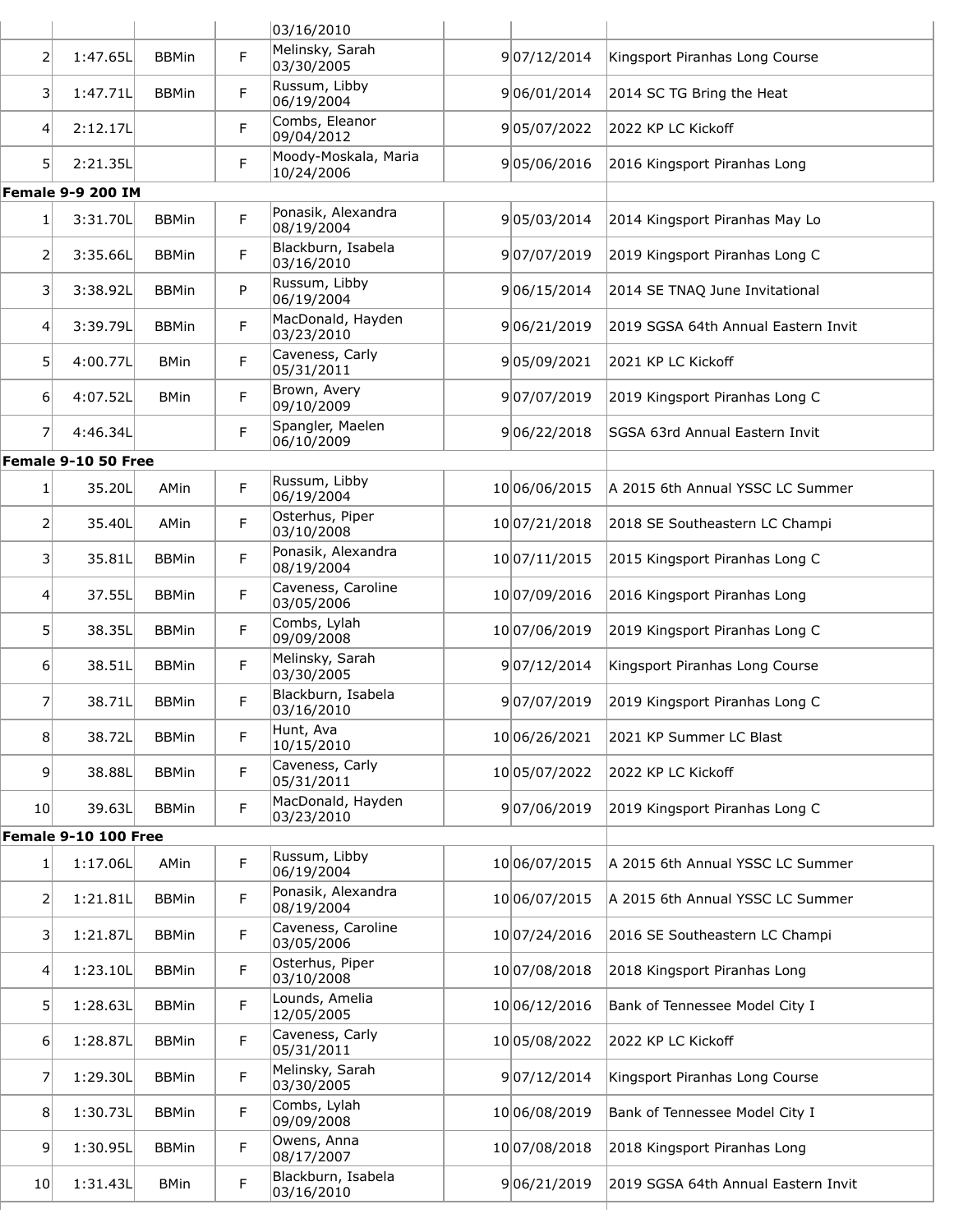|                         | Female 9-10 200 Free |              |   |                                  |               |                                     |
|-------------------------|----------------------|--------------|---|----------------------------------|---------------|-------------------------------------|
| 1 <sup>1</sup>          | 2:53.28L             | AMin         | F | Caveness, Caroline<br>03/05/2006 | 10 07/22/2016 | 2016 SE Southeastern LC Champi      |
| 2                       | 3:01.16L             | <b>BBMin</b> | F | Lounds, Amelia<br>12/05/2005     | 10 07/09/2016 | 2016 Kingsport Piranhas Long        |
| $\overline{\mathbf{3}}$ | 3:08.24L             | <b>BBMin</b> | F | Osterhus, Piper<br>03/10/2008    | 10 06/23/2018 | SGSA 63rd Annual Eastern Invit      |
| 4                       | 3:08.40L             | <b>BBMin</b> | F | Ponasik, Alexandra<br>08/19/2004 | 10 06/07/2015 | A 2015 6th Annual YSSC LC Summer    |
| 5 <sup>1</sup>          | 3:09.40L             | <b>BBMin</b> | F | Blackburn, Isabela<br>03/16/2010 | 906/22/2019   | 2019 SGSA 64th Annual Eastern Invit |
| 6 <sup>1</sup>          | 3:15.56L             | <b>BBMin</b> | F | MacDonald, Hayden<br>03/23/2010  | 906/22/2019   | 2019 SGSA 64th Annual Eastern Invit |
| 7                       | 3:15.58L             | <b>BBMin</b> | F | Russum, Libby<br>06/19/2004      | 905/03/2014   | 2014 Kingsport Piranhas May Lo      |
| 8                       | 3:15.66L             | <b>BBMin</b> | F | Owens, Anna<br>08/17/2007        | 10 07/07/2018 | 2018 Kingsport Piranhas Long        |
| 9                       | 3:16.71L             | <b>BBMin</b> | F | Combs, Lylah<br>09/09/2008       | 10 07/06/2019 | 2019 Kingsport Piranhas Long C      |
| 10                      | 3:19.64L             | <b>BBMin</b> | P | Partin, Sydney<br>04/14/2004     | 10 06/13/2014 | 2014 SE TNAQ June Invitational      |
|                         | Female 9-10 400 Free |              |   |                                  |               |                                     |
| $1\vert$                | 6:13.18L             | <b>BBMin</b> | F | Caveness, Caroline<br>03/05/2006 | 10 06/10/2016 | Bank of Tennessee Model City I      |
| $\overline{2}$          | 6:46.02L             | <b>BBMin</b> | F | Blackburn, Isabela<br>03/16/2010 | 906/07/2019   | Bank of Tennessee Model City I      |
| 3 <sup>1</sup>          | 7:00.82L             | <b>BMin</b>  | F | Caveness, Carly<br>05/31/2011    | 1005/08/2022  | 2022 KP LC Kickoff                  |
| $\overline{4}$          | 7:21.57L             | <b>BMin</b>  | F | Combs, Eleanor<br>09/04/2012     | 905/08/2022   | 2022 KP LC Kickoff                  |
| 5 <sup>1</sup>          | 7:30.94L             | <b>BMin</b>  | F | Hennaux, Eva<br>03/20/2008       | 1006/08/2018  | Bank of Tennessee Model City I      |
| 6 <sup>1</sup>          | 7:33.01L             | <b>BMin</b>  | F | Combs, Lylah<br>09/09/2008       | 1006/07/2019  | Bank of Tennessee Model City I      |
| 7                       | 7:43.38L             |              | F | Spangler, Maelen<br>06/10/2009   | 907/07/2018   | 2018 Kingsport Piranhas Long        |
| 8 <sup>1</sup>          | 8:20.01L             |              | F | Foster, Emily<br>05/30/2012      | 905/08/2022   | 2022 KP LC Kickoff                  |
|                         | Female 9-10 50 Back  |              |   |                                  |               |                                     |
| 1                       | 42.06L               | AMin         | F | Osterhus, Piper<br>03/10/2008    | 10 07/20/2018 | 2018 SE Southeastern LC Champi      |
| 2                       | 42.39L               | AMin         | F | Caveness, Caroline<br>03/05/2006 | 10 06/12/2016 | Bank of Tennessee Model City I      |
| 31                      | 42.57L               | AMin         | F | Russum, Libby<br>06/19/2004      | 10 06/06/2015 | A 2015 6th Annual YSSC LC Summer    |
| 4                       | 43.48L               | <b>BBMin</b> | F | Caveness, Carly<br>05/31/2011    | 1005/08/2022  | 2022 KP LC Kickoff                  |
| 5 <sup>1</sup>          | 43.73L               | <b>BBMin</b> | F | Ponasik, Alexandra<br>08/19/2004 | 10 06/06/2015 | A 2015 6th Annual YSSC LC Summer    |
| $6 \mid$                | 44.78L               | <b>BBMin</b> | F | Brown, Avery<br>09/10/2009       | 906/09/2019   | Bank of Tennessee Model City I      |
| $\overline{7}$          | 45.26L               | <b>BBMin</b> | F | Hunt, Ava<br>10/15/2010          | 10 06/26/2021 | 2021 KP Summer LC Blast             |
| 8 <sup>1</sup>          | 45.57L               | <b>BBMin</b> | F | Combs, Lylah<br>09/09/2008       | 10 07/07/2019 | 2019 Kingsport Piranhas Long C      |
| 9 <sup>1</sup>          | 45.78L               | <b>BBMin</b> | F | Owens, Anna<br>08/17/2007        | 10 07/08/2018 | 2018 Kingsport Piranhas Long        |
| 10 <sub>l</sub>         | 46.90L               | <b>BBMin</b> | F | MacDonald, Hayden<br>03/23/2010  | 906/21/2019   | 2019 SGSA 64th Annual Eastern Invit |
|                         | Female 9-10 100 Back |              |   |                                  |               |                                     |
| 1 <sup>1</sup>          | 1:31.11L             | AMin         | F | Russum, Libby<br>06/19/2004      | 10 06/07/2015 | A 2015 6th Annual YSSC LC Summer    |
| 2                       | 1:31.14L             | AMin         | F | Ponasik, Alexandra<br>08/19/2004 | 10 07/19/2015 | 2015 SE Long Course Championsh      |
| 3                       | 1:31.88L             | AMin         | F | Caveness, Caroline<br>03/05/2006 | 10 06/11/2016 | Bank of Tennessee Model City I      |
|                         |                      |              |   |                                  |               |                                     |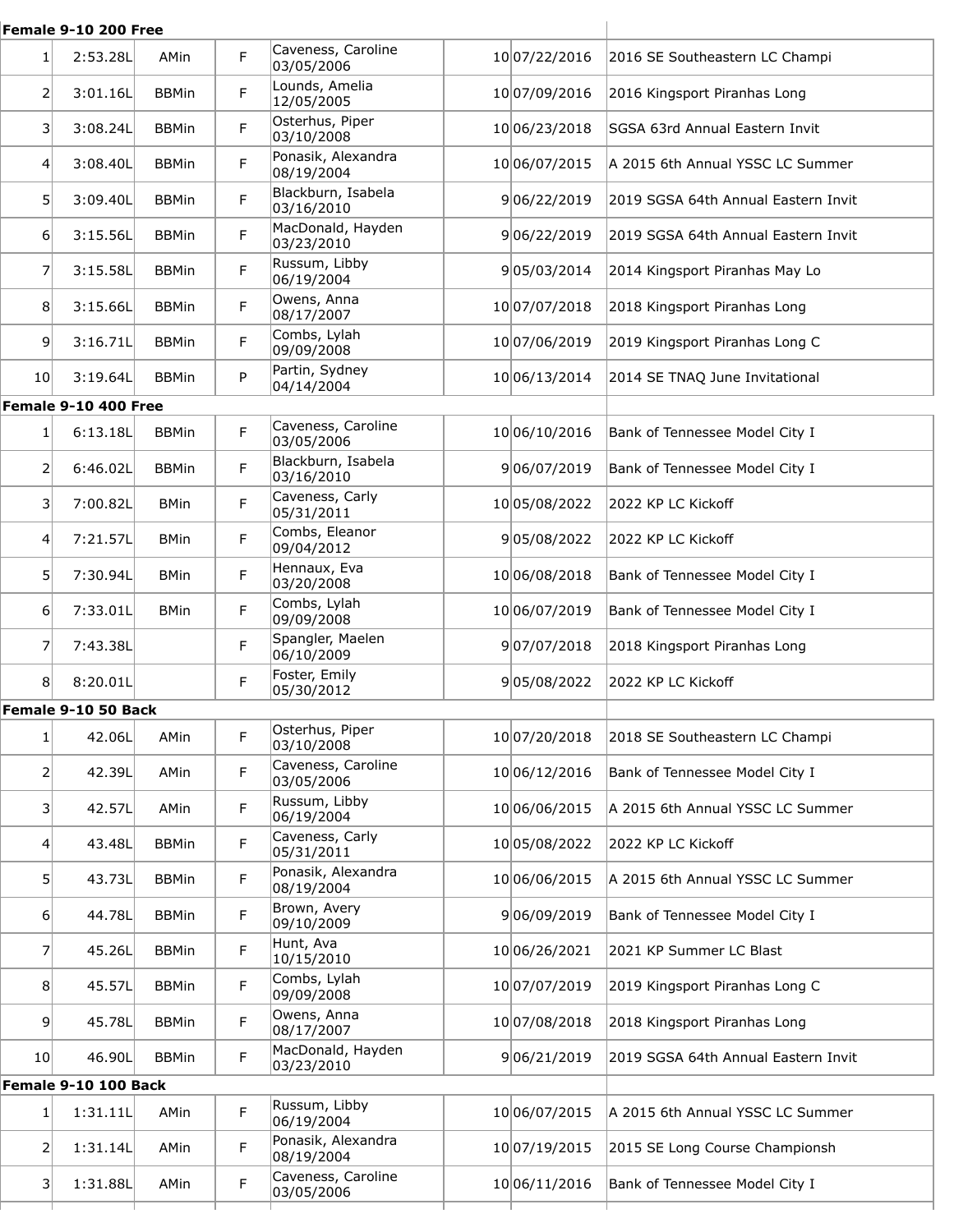| $\overline{4}$          | 1:32.74L               | <b>BBMin</b> | F  | Osterhus, Piper<br>03/10/2008    | 10 07/07/2018 | 2018 Kingsport Piranhas Long                 |
|-------------------------|------------------------|--------------|----|----------------------------------|---------------|----------------------------------------------|
| 5 <sup>1</sup>          | 1:35.94L               | <b>BBMin</b> | F  | Caveness, Carly<br>05/31/2011    | 1005/07/2022  | 2022 KP LC Kickoff                           |
| 6                       | 1:39.68L               | <b>BBMin</b> | F  | Blackburn, Isabela<br>03/16/2010 | 906/22/2019   | 2019 SGSA 64th Annual Eastern Invit          |
| 7                       | 1:39.76L               | <b>BBMin</b> | F  | Hunt, Ava<br>10/15/2010          | 10 05/23/2021 | 2021 BSC Spring Splash                       |
| 8                       | 1:40.30L               | <b>BBMin</b> | F  | Owens, Anna<br>08/17/2007        | 10 07/07/2018 | 2018 Kingsport Piranhas Long                 |
| 9                       | 1:40.62L               | <b>BBMin</b> | F  | MacDonald, Hayden<br>03/23/2010  | 906/22/2019   | 2019 SGSA 64th Annual Eastern Invit          |
| 10 <sup>1</sup>         | 1:41.01L               | <b>BBMin</b> | F  | Melinsky, Sarah<br>03/30/2005    | 907/12/2014   | Kingsport Piranhas Long Course               |
|                         | Female 9-10 200 Back   |              |    |                                  |               |                                              |
| 1                       | 3:23.00L               |              | F  | Blackburn, Isabela<br>03/16/2010 | 907/07/2019   | 2019 Kingsport Piranhas Long C               |
| $\overline{2}$          | 3:35.34L               |              | F  | Ponasik, Alexandra<br>08/19/2004 | 905/03/2014   | 2014 Kingsport Piranhas May Lo               |
| $\overline{\mathbf{3}}$ | 3:42.71L               |              | F  | Brown, Avery<br>09/10/2009       | 905/05/2019   | 2019 KP Long Course Kick Off                 |
| 4                       | 3:46.89L               |              | F  | MacDonald, Hayden<br>03/23/2010  | 905/05/2019   | 2019 KP Long Course Kick Off                 |
| 5                       | 3:53.72L               |              | F  | Hunt, Ava<br>10/15/2010          | 10 05/09/2021 | 2021 KP LC Kickoff                           |
| $6 \mid$                | 4:04.21L               |              | F  | Hennaux, Eva<br>03/20/2008       | 10 05/06/2018 | 2018 Kingsport Piranhas Long                 |
| 7                       | 4:06.46L               |              | F  | Caveness, Abigail<br>05/10/2003  | 10 05/03/2014 | 2014 Kingsport Piranhas May Lo               |
|                         | Female 9-10 50 Breast  |              |    |                                  |               |                                              |
| $\mathbf{1}$            | 45.92L                 | AMin         | F  | Osterhus, Piper<br>03/10/2008    | 10 07/21/2018 | 2018 SE Southeastern LC Champi               |
| 2                       | 48.86L                 | <b>BBMin</b> | F  | Russum, Libby<br>06/19/2004      | 10 06/07/2015 | A 2015 6th Annual YSSC LC Summer             |
| 3                       | 49.42L                 | <b>BBMin</b> | F  | Lounds, Amelia<br>12/05/2005     | 10 07/09/2016 | 2016 Kingsport Piranhas Long                 |
| 4                       | 51.11L                 | <b>BBMin</b> | F  | Caveness, Carly<br>05/31/2011    | 1005/07/2022  | 2022 KP LC Kickoff                           |
| $\mathsf{5}$            | 52.34L                 | <b>BBMin</b> | F  | Hunt, Ava<br>10/15/2010          |               | 10 07/17/2021 2021 SE Southeastern LC Champi |
| $6 \mid$                | 52.91L                 | <b>BBMin</b> | F  | Farmer, Olivia<br>10/26/2005     | 1005/06/2016  | 2016 Kingsport Piranhas Long                 |
| 7                       | 52.96L                 | <b>BBMin</b> | F  | Combs, Lylah<br>09/09/2008       | 1007/06/2019  | 2019 Kingsport Piranhas Long C               |
| 8                       | 53.92L                 | <b>BBMin</b> | F  | MacDonald, Hayden<br>03/23/2010  | 907/06/2019   | 2019 Kingsport Piranhas Long C               |
| 9                       | 53.97L                 | <b>BBMin</b> | F  | Partin, Sydney<br>04/14/2004     | 10 05/03/2014 | 2014 Kingsport Piranhas May Lo               |
| 10 <sup>1</sup>         | 54.05L                 | <b>BMin</b>  | F  | Blackburn, Isabela<br>03/16/2010 | 907/06/2019   | 2019 Kingsport Piranhas Long C               |
|                         | Female 9-10 100 Breast |              |    |                                  |               |                                              |
| 1                       | 1:44.27L               | AMin         | F  | Osterhus, Piper<br>03/10/2008    | 10 07/20/2018 | 2018 SE Southeastern LC Champi               |
| $\mathsf{2}$            | 1:47.10L               | <b>BBMin</b> | F  | Lounds, Amelia<br>12/05/2005     | 10 07/10/2016 | 2016 Kingsport Piranhas Long                 |
| 3                       | 1:52.46L               | <b>BBMin</b> | F  | Caveness, Carly<br>05/31/2011    | 1005/08/2022  | 2022 KP LC Kickoff                           |
| 4                       | 1:53.54L               | <b>BBMin</b> | F  | Farmer, Olivia<br>10/26/2005     | 10 05/07/2016 | 2016 Kingsport Piranhas Long                 |
| 5 <sup>1</sup>          | 1:53.84L               | <b>BBMin</b> | F  | Russum, Libby<br>06/19/2004      | 10 07/12/2014 | Kingsport Piranhas Long Course               |
| $6 \mid$                | 1:54.53L               | <b>BBMin</b> | F  | Hunt, Ava<br>10/15/2010          | 10 06/26/2021 | 2021 KP Summer LC Blast                      |
| 7                       | 1:54.66L               | <b>BBMin</b> | F. | Caveness, Caroline<br>03/05/2006 | 10 06/12/2016 | Bank of Tennessee Model City I               |
| 8                       | 1:57.00L               | <b>BBMin</b> | F  | MacDonald, Hayden                | 907/07/2019   | 2019 Kingsport Piranhas Long C               |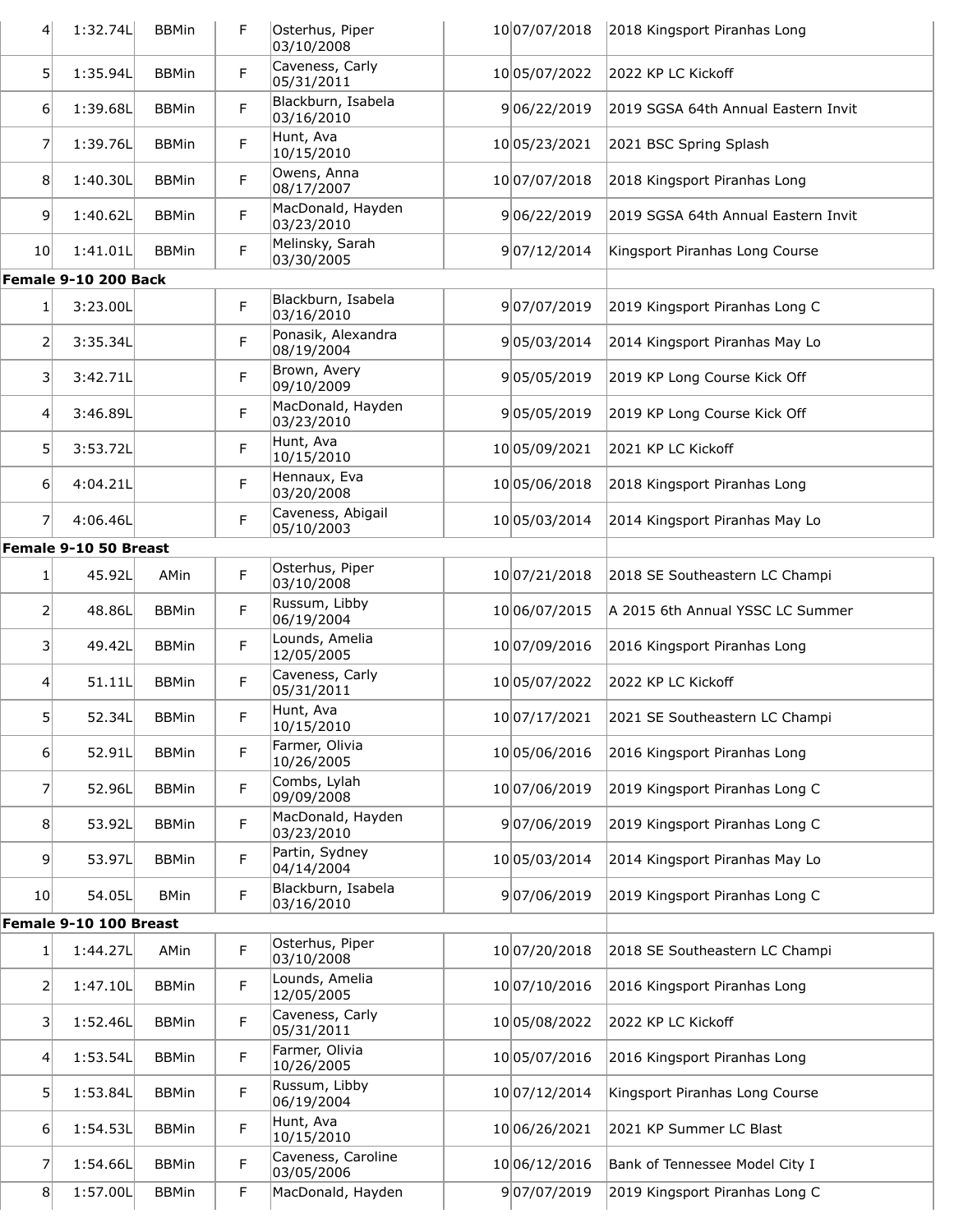|                 |                            |              |   | 03/23/2010                         |               |                                    |
|-----------------|----------------------------|--------------|---|------------------------------------|---------------|------------------------------------|
| 9               | 1:57.39L                   | <b>BBMin</b> | F | Owens, Anna<br>08/17/2007          | 10 07/08/2018 | 2018 Kingsport Piranhas Long       |
| 10 <sup>1</sup> | 1:59.17L                   | <b>BBMin</b> | F | Foster, Emily<br>05/30/2012        | 905/08/2022   | 2022 KP LC Kickoff                 |
|                 | Female 9-10 200 Breast     |              |   |                                    |               |                                    |
| 1               | 3:56.39L                   |              | F | Caveness, Carly<br>05/31/2011      | 1005/07/2022  | 2022 KP LC Kickoff                 |
| $\overline{2}$  | 4:14.99L                   |              | F | Partin, Sydney<br>04/14/2004       | 1005/03/2014  | 2014 Kingsport Piranhas May Lo     |
| $\vert$ 3       | 4:20.58L                   |              | F | Hunt, Ava<br>10/15/2010            | 1005/08/2021  | 2021 KP LC Kickoff                 |
| $\vert 4 \vert$ | 4:47.43L                   |              | F | Moses, Meredith<br>07/05/2007      | 10 05/19/2018 | 2018 HOKI May Day Invitational     |
|                 | Female 9-10 50 Fly         |              |   |                                    |               |                                    |
| $\mathbf{1}$    | 36.25L                     | AAAMin       | F | Russum, Libby<br>06/19/2004        | 10 06/07/2015 | A 2015 6th Annual YSSC LC Summer   |
| 2               | 40.01L                     | AMin         | F | Ponasik, Alexandra<br>08/19/2004   | 10 07/19/2015 | 2015 SE Long Course Championsh     |
| $\vert$ 3       | 40.26L                     | AMin         | F | Hunt, Ava<br>10/15/2010            | 10 07/18/2021 | 2021 SE Southeastern LC Champi     |
| 4 <sup>1</sup>  | 42.09L                     | <b>BBMin</b> | F | Blackburn, Isabela<br>03/16/2010   | 907/06/2019   | 2019 Kingsport Piranhas Long C     |
| $\overline{4}$  | 42.09L                     | <b>BBMin</b> | F | Osterhus, Piper<br>03/10/2008      | 10 07/07/2018 | 2018 Kingsport Piranhas Long       |
| 5               | 42.90L                     | <b>BBMin</b> | F | Caveness, Caroline<br>03/05/2006   | 10 06/11/2016 | Bank of Tennessee Model City I     |
| $6 \mid$        | 44.83L                     | <b>BBMin</b> | F | Moody-Moskala, Maria<br>10/24/2006 | 10 07/08/2017 | 2017 Kingsport Piranhas Long       |
| $\overline{7}$  | 45.09L                     | <b>BBMin</b> | F | Farmer, Olivia<br>10/26/2005       | 10 05/07/2016 | 2016 Kingsport Piranhas Long       |
| 8 <sup>1</sup>  | 47.10L                     | <b>BMin</b>  | F | Combs, Lylah<br>09/09/2008         | 1005/04/2019  | 2019 KP Long Course Kick Off       |
| $\overline{9}$  | 47.75L                     | <b>BMin</b>  | F | MacDonald, Hayden<br>03/23/2010    | 905/04/2019   | 2019 KP Long Course Kick Off       |
| 10 <sup>1</sup> | 48.31L                     | <b>BMin</b>  | F | Combs, Eleanor<br>09/04/2012       | 905/08/2022   | 2022 KP LC Kickoff                 |
|                 | <b>Female 9-10 100 Fly</b> |              |   |                                    |               |                                    |
| 1 <sub>1</sub>  | 1:35.38L                   | AMin         | F | Russum, Libby<br>06/19/2004        | 10 07/19/2014 | 2014 Southeastern LC Championships |
| 2               | 1:36.43L                   | <b>BBMin</b> | F | Ponasik, Alexandra<br>08/19/2004   | 10 07/18/2015 | 2015 SE Long Course Championsh     |
| $\vert$ 3       | 1:39.46L                   | <b>BBMin</b> | F | Farmer, Olivia<br>10/26/2005       | 1005/06/2016  | 2016 Kingsport Piranhas Long       |
| 4               | 1:39.80L                   | <b>BBMin</b> | F | Hunt, Ava<br>10/15/2010            | 10 07/17/2021 | 2021 SE Southeastern LC Champi     |
| $5\overline{)}$ | 1:40.09L                   | <b>BBMin</b> | F | Caveness, Caroline<br>03/05/2006   | 10 06/12/2016 | Bank of Tennessee Model City I     |
| 6               | 1:46.23L                   | <b>BBMin</b> | F | Blackburn, Isabela<br>03/16/2010   | 907/07/2019   | 2019 Kingsport Piranhas Long C     |
| 7               | 1:47.65L                   | <b>BBMin</b> | F | Melinsky, Sarah<br>03/30/2005      | 907/12/2014   | Kingsport Piranhas Long Course     |
| 8               | 1:51.76L                   | <b>BBMin</b> | F | Lounds, Amelia<br>12/05/2005       | 10 07/09/2016 | 2016 Kingsport Piranhas Long       |
| $\vert 9 \vert$ | 1:52.25L                   | <b>BBMin</b> | F | Cable, Rachel<br>08/13/2007        | 10 07/08/2018 | 2018 Kingsport Piranhas Long       |
| 10 <sup>1</sup> | 1:59.38L                   | <b>BMin</b>  | F | Hennaux, Eva<br>03/20/2008         | 10 07/08/2018 | 2018 Kingsport Piranhas Long       |
|                 | <b>Female 9-10 200 IM</b>  |              |   |                                    |               |                                    |
| 1               | 3:08.85L                   | AMin         | F | Russum, Libby<br>06/19/2004        | 10 06/06/2015 | A 2015 6th Annual YSSC LC Summer   |
| 2               | 3:17.18L                   | <b>BBMin</b> | F | Caveness, Caroline<br>03/05/2006   | 10 06/10/2016 | Bank of Tennessee Model City I     |
| $\vert$ 3       | 3:24.39L                   | <b>BBMin</b> | F | Osterhus, Piper<br>03/10/2008      | 10 07/08/2018 | 2018 Kingsport Piranhas Long       |
| 4               | 3:26.97L                   | <b>BBMin</b> | F | Lounds, Amelia                     | 10 07/10/2016 | 2016 Kingsport Piranhas Long       |
|                 |                            |              |   |                                    |               |                                    |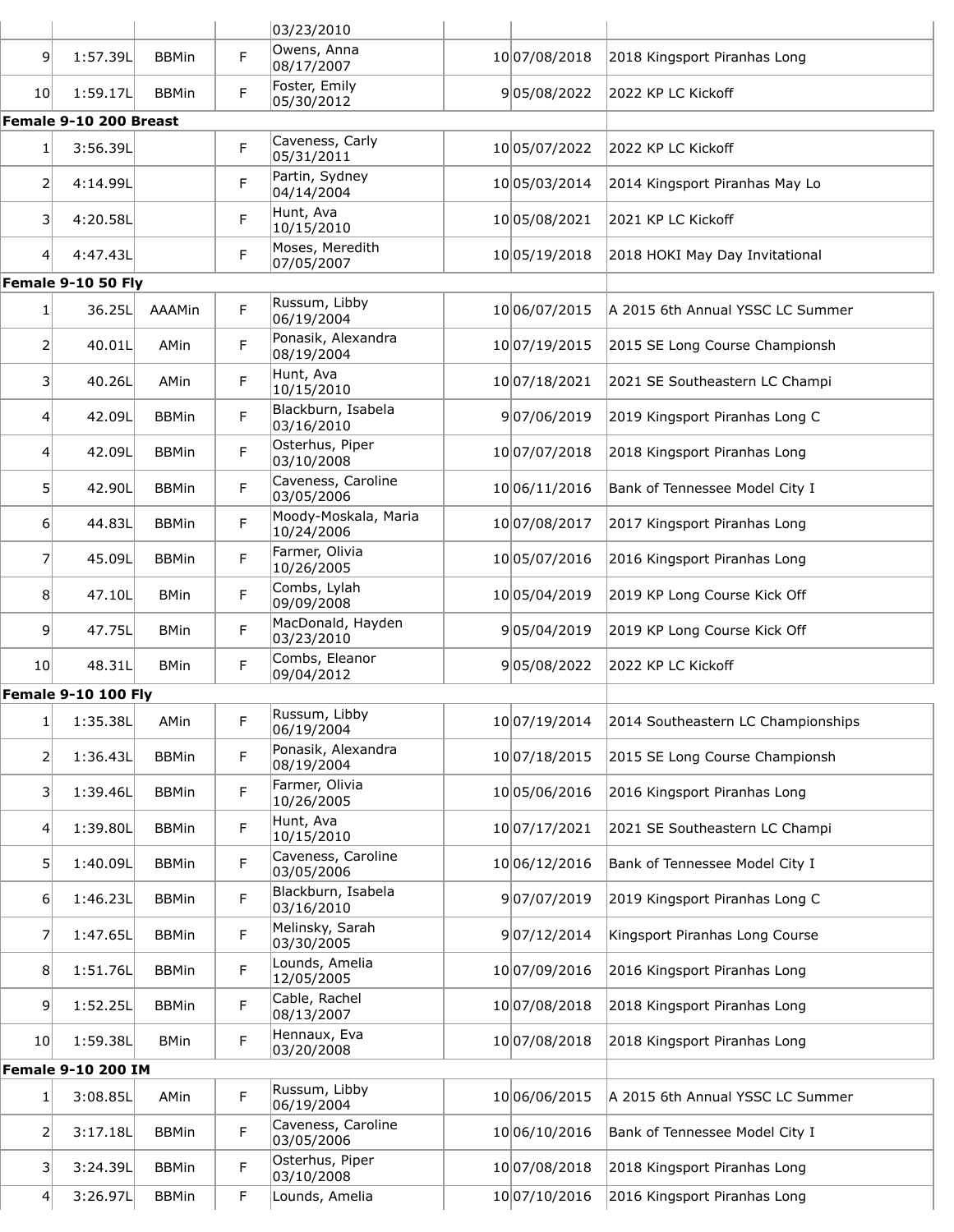|                         |                                          |              |   | 12/05/2005                         |               |                                     |
|-------------------------|------------------------------------------|--------------|---|------------------------------------|---------------|-------------------------------------|
| 5 <sup>1</sup>          | 3:30.11L                                 | <b>BBMin</b> | F | Ponasik, Alexandra<br>08/19/2004   | 10 06/06/2015 | A 2015 6th Annual YSSC LC Summer    |
| 61                      | 3:32.79L                                 | <b>BBMin</b> | F | Farmer, Olivia<br>10/26/2005       | 10 05/07/2016 | 2016 Kingsport Piranhas Long        |
| 7                       | 3:35.66L                                 | <b>BBMin</b> | F | Blackburn, Isabela<br>03/16/2010   | 907/07/2019   | 2019 Kingsport Piranhas Long C      |
| 8                       | 3:35.68L                                 | <b>BBMin</b> | F | Hunt, Ava<br>10/15/2010            | 10 06/27/2021 | 2021 KP Summer LC Blast             |
| 9                       | 3:39.79L                                 | <b>BBMin</b> | F | MacDonald, Hayden<br>03/23/2010    | 906/21/2019   | 2019 SGSA 64th Annual Eastern Invit |
| 10                      | 3:44.58L                                 | <b>BMin</b>  | F | Combs, Lylah<br>09/09/2008         | 10 07/07/2019 | 2019 Kingsport Piranhas Long C      |
|                         | <b>Female 9-10 400 IM</b>                |              |   |                                    |               |                                     |
| 1                       | 7:28.42L                                 |              | F | Lounds, Amelia<br>12/05/2005       | 10 06/11/2016 | Bank of Tennessee Model City I      |
|                         | Female 10-10 50 Free                     |              |   |                                    |               |                                     |
| 1                       | 35.20L                                   | AMin         | F | Russum, Libby<br>06/19/2004        | 10 06/06/2015 | A 2015 6th Annual YSSC LC Summer    |
| $\overline{2}$          | 35.40L                                   | AMin         | F | Osterhus, Piper<br>03/10/2008      | 10 07/21/2018 | 2018 SE Southeastern LC Champi      |
| $\overline{\mathbf{3}}$ | 35.81L                                   | <b>BBMin</b> | F | Ponasik, Alexandra<br>08/19/2004   | 10 07/11/2015 | 2015 Kingsport Piranhas Long C      |
| 4                       | 37.55L                                   | <b>BBMin</b> | F | Caveness, Caroline<br>03/05/2006   | 10 07/09/2016 | 2016 Kingsport Piranhas Long        |
| 5 <sup>1</sup>          | 38.35L                                   | <b>BBMin</b> | F | Combs, Lylah<br>09/09/2008         | 10 07/06/2019 | 2019 Kingsport Piranhas Long C      |
| 6                       | 38.72L                                   | <b>BBMin</b> | F | Hunt, Ava<br>10/15/2010            | 10 06/26/2021 | 2021 KP Summer LC Blast             |
| 7                       | 38.88L                                   | <b>BBMin</b> | F | Caveness, Carly<br>05/31/2011      | 1005/07/2022  | 2022 KP LC Kickoff                  |
| 8                       | 40.41L                                   | <b>BMin</b>  | F | Moody-Moskala, Maria<br>10/24/2006 | 10 07/08/2017 | 2017 Kingsport Piranhas Long        |
| 9                       | 40.57L                                   | <b>BMin</b>  | F | Owens, Anna<br>08/17/2007          | 10 07/07/2018 | 2018 Kingsport Piranhas Long        |
| 10 <sup>1</sup>         | 41.12L                                   | <b>BMin</b>  | F | Hennaux, Eva<br>03/20/2008         | 10 07/07/2018 | 2018 Kingsport Piranhas Long        |
|                         | <b>Female 10-10 100 Free</b>             |              |   |                                    |               |                                     |
| 11                      | 1:17.06L                                 | AMin         | F | Russum, Libby<br>06/19/2004        | 10 06/07/2015 | A 2015 6th Annual YSSC LC Summer    |
| $\overline{2}$          | 1:21.81L                                 | <b>BBMin</b> | F | Ponasik, Alexandra<br>08/19/2004   | 10 06/07/2015 | A 2015 6th Annual YSSC LC Summer    |
| 3 <sup>1</sup>          | 1:21.87L                                 | <b>BBMin</b> | F | Caveness, Caroline<br>03/05/2006   | 10 07/24/2016 | 2016 SE Southeastern LC Champi      |
| $\left 4\right $        | 1:23.10L                                 | <b>BBMin</b> | F | Osterhus, Piper<br>03/10/2008      | 10 07/08/2018 | 2018 Kingsport Piranhas Long        |
| 5                       | 1:28.63L                                 | <b>BBMin</b> | F | Lounds, Amelia<br>12/05/2005       | 10 06/12/2016 | Bank of Tennessee Model City I      |
| 6                       | 1:28.87L                                 | <b>BBMin</b> | F | Caveness, Carly<br>05/31/2011      | 1005/08/2022  | 2022 KP LC Kickoff                  |
| 7                       | 1:30.73L                                 | <b>BBMin</b> | F | Combs, Lylah<br>09/09/2008         | 10 06/08/2019 | Bank of Tennessee Model City I      |
| 8 <sup>°</sup>          | 1:30.95L                                 | <b>BBMin</b> | F | Owens, Anna<br>08/17/2007          | 10 07/08/2018 | 2018 Kingsport Piranhas Long        |
| $\overline{9}$          | 1:32.83L                                 | <b>BMin</b>  | F | Cable, Rachel<br>08/13/2007        | 10 06/09/2018 | Bank of Tennessee Model City I      |
| 10                      | 1:33.98L<br><b>Female 10-10 200 Free</b> | <b>BMin</b>  | F | Moody-Moskala, Maria<br>10/24/2006 | 10 05/07/2017 | 2017 Kingsport Piranhas Long        |
|                         |                                          |              |   |                                    |               |                                     |
| 1                       | 2:53.28L                                 | AMin         | F | Caveness, Caroline<br>03/05/2006   | 10 07/22/2016 | 2016 SE Southeastern LC Champi      |
| 2                       | 3:01.16L                                 | <b>BBMin</b> | F | Lounds, Amelia<br>12/05/2005       | 10 07/09/2016 | 2016 Kingsport Piranhas Long        |
| $\vert$ 3               | 3:08.24L                                 | <b>BBMin</b> | F | Osterhus, Piper<br>03/10/2008      | 10 06/23/2018 | SGSA 63rd Annual Eastern Invit      |
| $\vert 4 \vert$         | 3:08.40L                                 | <b>BBMin</b> | F | Ponasik, Alexandra                 | 10 06/07/2015 | A 2015 6th Annual YSSC LC Summer    |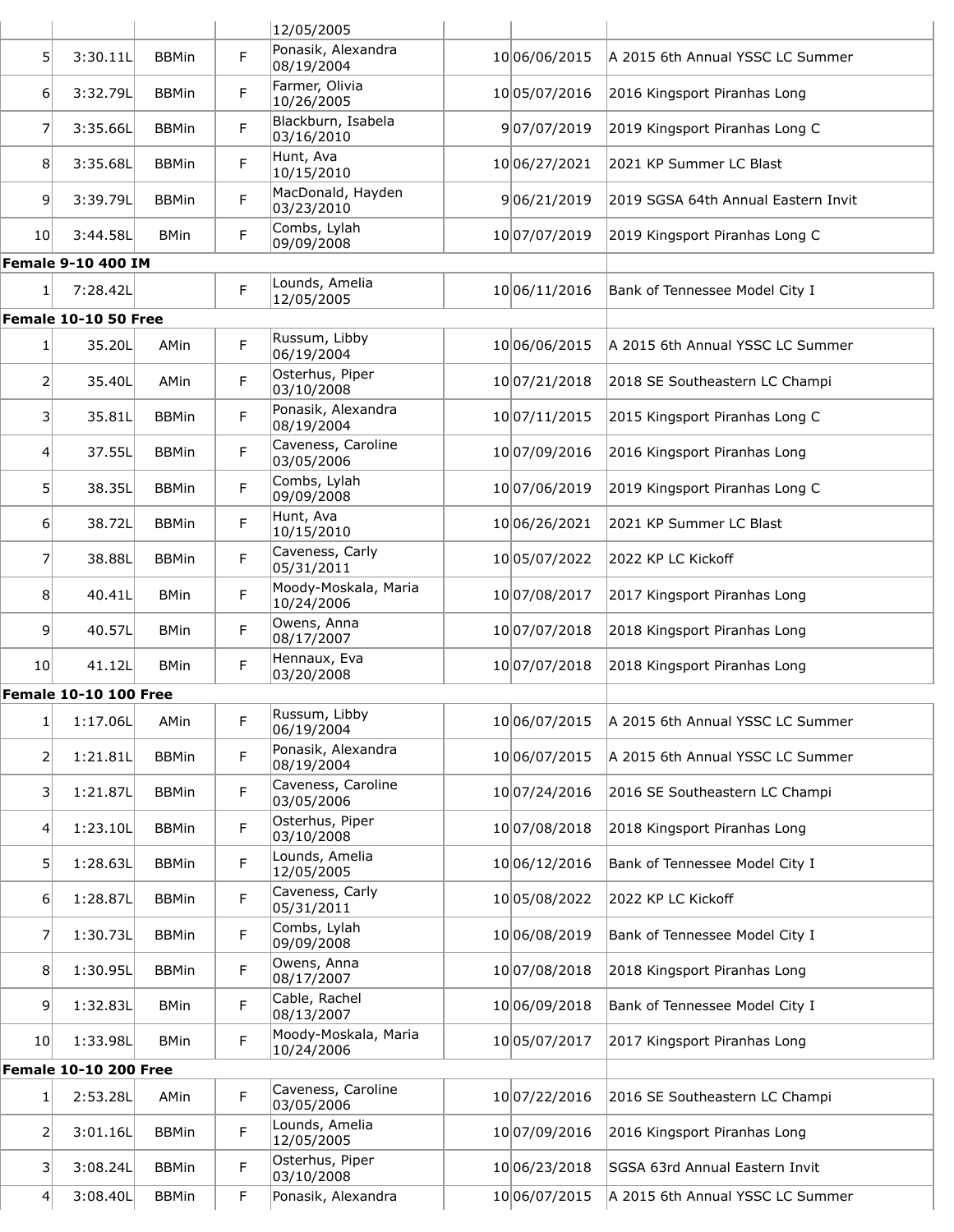|                 |                              |              |   | 08/19/2004                         |               |                                  |
|-----------------|------------------------------|--------------|---|------------------------------------|---------------|----------------------------------|
| 51              | 3:15.66L                     | <b>BBMin</b> | F | Owens, Anna<br>08/17/2007          | 10 07/07/2018 | 2018 Kingsport Piranhas Long     |
| 6 <sup>1</sup>  | 3:16.71L                     | <b>BBMin</b> | F | Combs, Lylah<br>09/09/2008         | 10 07/06/2019 | 2019 Kingsport Piranhas Long C   |
| 7               | 3:19.64L                     | <b>BBMin</b> | P | Partin, Sydney<br>04/14/2004       | 10 06/13/2014 | 2014 SE TNAQ June Invitational   |
| 8               | 3:21.03L                     | <b>BMin</b>  | F | Caveness, Carly<br>05/31/2011      | 1005/07/2022  | 2022 KP LC Kickoff               |
| $\overline{9}$  | 3:25.27L                     | <b>BMin</b>  | F | Hunt, Ava<br>10/15/2010            | 10 05/23/2021 | 2021 BSC Spring Splash           |
| 10              | 3:28.30L                     | <b>BMin</b>  | F | Cable, Rachel<br>08/13/2007        | 10 06/10/2018 | Bank of Tennessee Model City I   |
|                 | <b>Female 10-10 400 Free</b> |              |   |                                    |               |                                  |
| 11              | 6:13.18L                     | <b>BBMin</b> | F | Caveness, Caroline<br>03/05/2006   | 10 06/10/2016 | Bank of Tennessee Model City I   |
| 21              | 7:00.82L                     | <b>BMin</b>  | F | Caveness, Carly<br>05/31/2011      | 1005/08/2022  | 2022 KP LC Kickoff               |
| 31              | 7:30.94L                     | <b>BMin</b>  | F | Hennaux, Eva<br>03/20/2008         | 10 06/08/2018 | Bank of Tennessee Model City I   |
| $\overline{4}$  | 7:33.01L                     | <b>BMin</b>  | F | Combs, Lylah<br>09/09/2008         | 10 06/07/2019 | Bank of Tennessee Model City I   |
|                 | Female 10-10 50 Back         |              |   |                                    |               |                                  |
| $1\vert$        | 42.06L                       | AMin         | F | Osterhus, Piper<br>03/10/2008      | 10 07/20/2018 | 2018 SE Southeastern LC Champi   |
| 2               | 42.39L                       | AMin         | F | Caveness, Caroline<br>03/05/2006   | 10 06/12/2016 | Bank of Tennessee Model City I   |
| 31              | 42.57L                       | AMin         | F | Russum, Libby<br>06/19/2004        | 10 06/06/2015 | A 2015 6th Annual YSSC LC Summer |
| 41              | 43.48L                       | <b>BBMin</b> | F | Caveness, Carly<br>05/31/2011      | 1005/08/2022  | 2022 KP LC Kickoff               |
| 51              | 43.73L                       | <b>BBMin</b> | F | Ponasik, Alexandra<br>08/19/2004   | 10 06/06/2015 | A 2015 6th Annual YSSC LC Summer |
| 6               | 45.26L                       | <b>BBMin</b> | F | Hunt, Ava<br>10/15/2010            | 1006/26/2021  | 2021 KP Summer LC Blast          |
| 7               | 45.57L                       | <b>BBMin</b> | F | Combs, Lylah<br>09/09/2008         | 10 07/07/2019 | 2019 Kingsport Piranhas Long C   |
| 8               | 45.78L                       | <b>BBMin</b> | F | Owens, Anna<br>08/17/2007          | 10 07/08/2018 | 2018 Kingsport Piranhas Long     |
| 9               | 47.12L                       | <b>BBMin</b> | F | Moody-Moskala, Maria<br>10/24/2006 | 10 05/07/2017 | 2017 Kingsport Piranhas Long     |
| 10 <sub>l</sub> | 47.43L                       | <b>BBMin</b> | F | Lounds, Amelia<br>12/05/2005       | 10 07/10/2016 | 2016 Kingsport Piranhas Long     |
|                 | <b>Female 10-10 100 Back</b> |              |   |                                    |               |                                  |
| $1\vert$        | 1:31.11L                     | AMin         | F | Russum, Libby<br>06/19/2004        | 10 06/07/2015 | A 2015 6th Annual YSSC LC Summer |
| $\mathsf{2}$    | 1:31.14L                     | AMin         | F | Ponasik, Alexandra<br>08/19/2004   | 10 07/19/2015 | 2015 SE Long Course Championsh   |
| 31              | 1:31.88L                     | AMin         | F | Caveness, Caroline<br>03/05/2006   | 10 06/11/2016 | Bank of Tennessee Model City I   |
| 4 <sup>1</sup>  | 1:32.74L                     | <b>BBMin</b> | F | Osterhus, Piper<br>03/10/2008      | 10 07/07/2018 | 2018 Kingsport Piranhas Long     |
| 51              | 1:35.94L                     | <b>BBMin</b> | F | Caveness, Carly<br>05/31/2011      | 1005/07/2022  | 2022 KP LC Kickoff               |
| 6               | 1:39.76L                     | <b>BBMin</b> | F | Hunt, Ava<br>10/15/2010            | 10 05/23/2021 | 2021 BSC Spring Splash           |
| 7               | 1:40.30L                     | <b>BBMin</b> | F | Owens, Anna<br>08/17/2007          | 1007/07/2018  | 2018 Kingsport Piranhas Long     |
| 8               | 1:41.40L                     | <b>BBMin</b> | F | Lounds, Amelia<br>12/05/2005       | 10 05/06/2016 | 2016 Kingsport Piranhas Long     |
| 9 <sup>1</sup>  | 1:47.27L                     | <b>BMin</b>  | F | Combs, Lylah<br>09/09/2008         | 10 06/08/2019 | Bank of Tennessee Model City I   |
| 10 <sup>1</sup> | 1:47.60L                     | <b>BMin</b>  | F | Partin, Sydney<br>04/14/2004       | 10 06/28/2014 | GSA 59th Annual Eastern Invita   |
|                 | <b>Female 10-10 200 Back</b> |              |   |                                    |               |                                  |
| $1\vert$        | 3:53.72L                     |              | F | Hunt, Ava                          | 1005/09/2021  | 2021 KP LC Kickoff               |
|                 |                              |              |   |                                    |               |                                  |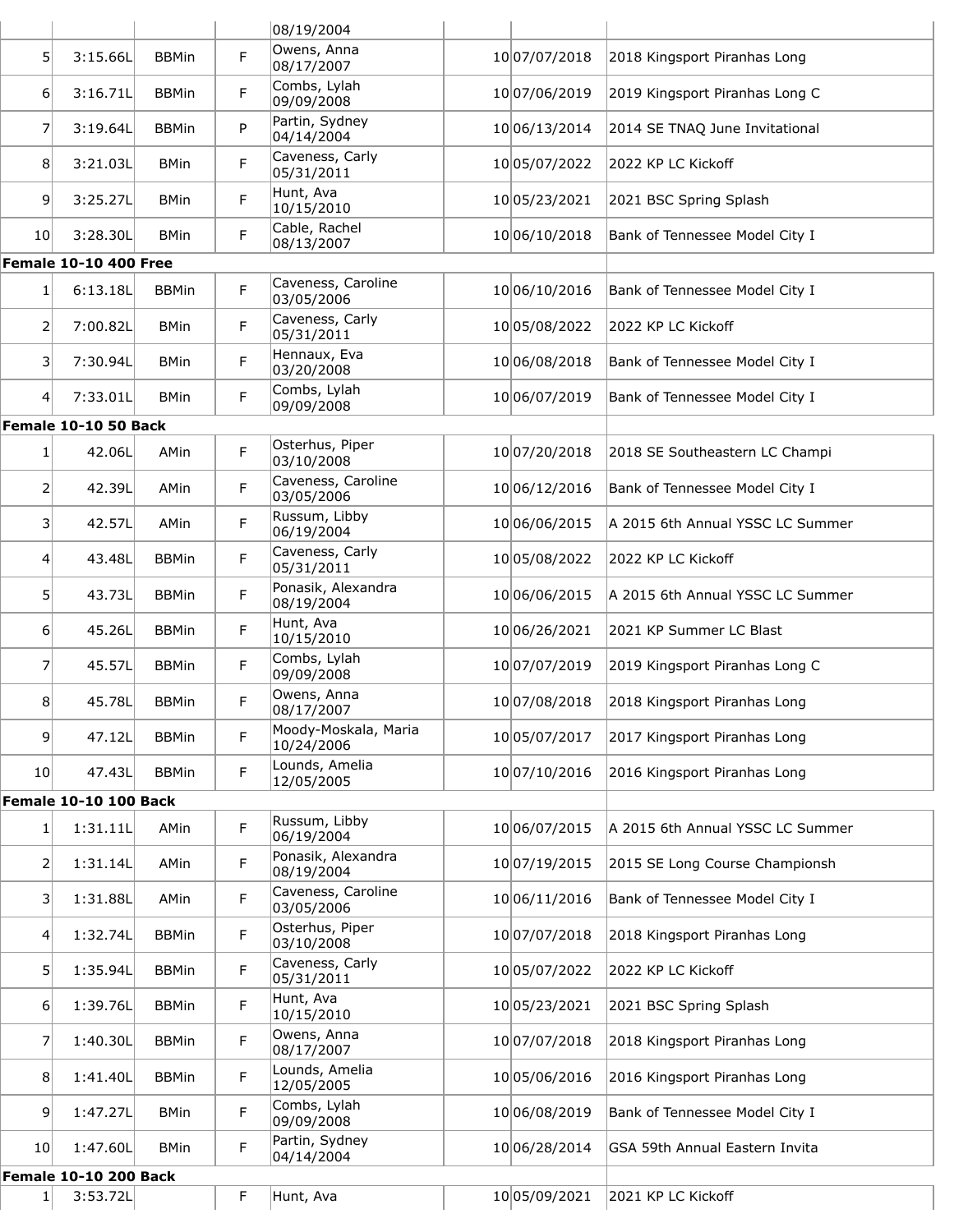|                 |                            |              |   | 10/15/2010                         |               |                                  |
|-----------------|----------------------------|--------------|---|------------------------------------|---------------|----------------------------------|
| 2               | 4:04.21L                   |              | F | Hennaux, Eva<br>03/20/2008         | 10 05/06/2018 | 2018 Kingsport Piranhas Long     |
| 31              | 4:06.46L                   |              | F | Caveness, Abigail<br>05/10/2003    | 10 05/03/2014 | 2014 Kingsport Piranhas May Lo   |
|                 | Female 10-10 50 Breast     |              |   |                                    |               |                                  |
| 1 <sup>1</sup>  | 45.92L                     | AMin         | F | Osterhus, Piper<br>03/10/2008      | 10 07/21/2018 | 2018 SE Southeastern LC Champi   |
| 2               | 48.86L                     | <b>BBMin</b> | F | Russum, Libby<br>06/19/2004        | 10 06/07/2015 | A 2015 6th Annual YSSC LC Summer |
| 31              | 49.42L                     | <b>BBMin</b> | F | Lounds, Amelia<br>12/05/2005       | 10 07/09/2016 | 2016 Kingsport Piranhas Long     |
| 41              | 51.11L                     | <b>BBMin</b> | F | Caveness, Carly<br>05/31/2011      | 10 05/07/2022 | 2022 KP LC Kickoff               |
| 51              | 52.34L                     | <b>BBMin</b> | F | Hunt, Ava<br>10/15/2010            | 10 07/17/2021 | 2021 SE Southeastern LC Champi   |
| 6               | 52.91L                     | <b>BBMin</b> | F | Farmer, Olivia<br>10/26/2005       | 10 05/06/2016 | 2016 Kingsport Piranhas Long     |
| 7               | 52.96L                     | <b>BBMin</b> | F | Combs, Lylah<br>09/09/2008         | 10 07/06/2019 | 2019 Kingsport Piranhas Long C   |
| 8 <sup>1</sup>  | 53.97L                     | <b>BBMin</b> | F | Partin, Sydney<br>04/14/2004       | 10 05/03/2014 | 2014 Kingsport Piranhas May Lo   |
| $\overline{9}$  | 54.64L                     | <b>BMin</b>  | F | Caveness, Caroline<br>03/05/2006   | 10 06/11/2016 | Bank of Tennessee Model City I   |
| 10 <sup>1</sup> | 55.59L                     | <b>BMin</b>  | F | Owens, Anna<br>08/17/2007          | 10 07/07/2018 | 2018 Kingsport Piranhas Long     |
|                 | Female 10-10 100 Breast    |              |   |                                    |               |                                  |
| 1               | 1:44.27L                   | AMin         | F | Osterhus, Piper<br>03/10/2008      | 10 07/20/2018 | 2018 SE Southeastern LC Champi   |
| 2               | 1:47.10L                   | <b>BBMin</b> | F | Lounds, Amelia<br>12/05/2005       | 10 07/10/2016 | 2016 Kingsport Piranhas Long     |
| 31              | 1:52.46L                   | <b>BBMin</b> | F | Caveness, Carly<br>05/31/2011      | 1005/08/2022  | 2022 KP LC Kickoff               |
| 4               | 1:53.54L                   | <b>BBMin</b> | F | Farmer, Olivia<br>10/26/2005       | 10 05/07/2016 | 2016 Kingsport Piranhas Long     |
| 51              | 1:53.84L                   | <b>BBMin</b> | F | Russum, Libby<br>06/19/2004        | 10 07/12/2014 | Kingsport Piranhas Long Course   |
| 6               | 1:54.53L                   | <b>BBMin</b> | F | Hunt, Ava<br>10/15/2010            | 10 06/26/2021 | 2021 KP Summer LC Blast          |
| 7               | 1:54.66L                   | <b>BBMin</b> | F | Caveness, Caroline<br>03/05/2006   | 10 06/12/2016 | Bank of Tennessee Model City I   |
| 8 <sup>°</sup>  | 1:57.39L                   | <b>BBMin</b> | F | Owens, Anna<br>08/17/2007          | 10 07/08/2018 | 2018 Kingsport Piranhas Long     |
| 9 <sup>1</sup>  | 2:04.79L                   | <b>BMin</b>  | F | Moody-Moskala, Maria<br>10/24/2006 | 10 05/07/2017 | 2017 Kingsport Piranhas Long     |
| 10 <sup>1</sup> | 2:05.25L                   | <b>BMin</b>  | F | Blackwell, Rylie<br>05/21/2010     | 1005/09/2021  | 2021 KP LC Kickoff               |
|                 | Female 10-10 200 Breast    |              |   |                                    |               |                                  |
| 1 <sup>1</sup>  | 3:56.39L                   |              | F | Caveness, Carly<br>05/31/2011      | 1005/07/2022  | 2022 KP LC Kickoff               |
| $\overline{2}$  | 4:14.99L                   |              | F | Partin, Sydney<br>04/14/2004       | 1005/03/2014  | 2014 Kingsport Piranhas May Lo   |
| 31              | 4:20.58L                   |              | F | Hunt, Ava<br>10/15/2010            | 1005/08/2021  | 2021 KP LC Kickoff               |
| 4 <sup>1</sup>  | 4:47.43L                   |              | F | Moses, Meredith<br>07/05/2007      | 10 05/19/2018 | 2018 HOKI May Day Invitational   |
|                 | <b>Female 10-10 50 Fly</b> |              |   |                                    |               |                                  |
| 1 <sup>1</sup>  | 36.25L                     | AAAMin       | F | Russum, Libby<br>06/19/2004        | 10 06/07/2015 | A 2015 6th Annual YSSC LC Summer |
| $\overline{2}$  | 40.01L                     | AMin         | F | Ponasik, Alexandra<br>08/19/2004   | 10 07/19/2015 | 2015 SE Long Course Championsh   |
| 31              | 40.26L                     | AMin         | F | Hunt, Ava<br>10/15/2010            | 10 07/18/2021 | 2021 SE Southeastern LC Champi   |
| 4               | 42.09L                     | <b>BBMin</b> | F | Osterhus, Piper<br>03/10/2008      | 10 07/07/2018 | 2018 Kingsport Piranhas Long     |
| 5               | 42.90L                     | <b>BBMin</b> | F | Caveness, Caroline                 | 10 06/11/2016 | Bank of Tennessee Model City I   |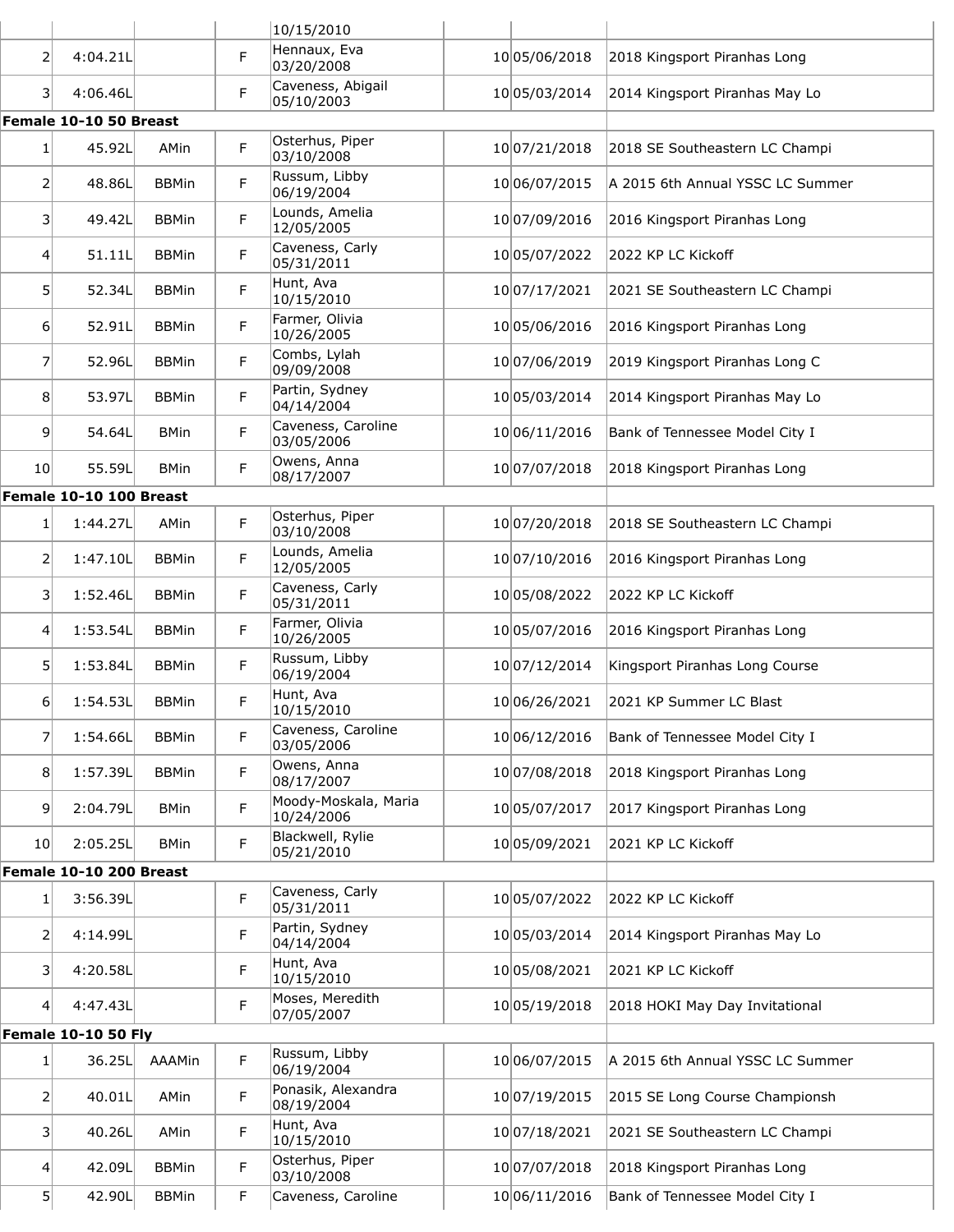|                  |                             |              |   | 03/05/2006                         |               |                                    |
|------------------|-----------------------------|--------------|---|------------------------------------|---------------|------------------------------------|
| 6                | 44.83L                      | <b>BBMin</b> | F | Moody-Moskala, Maria<br>10/24/2006 | 10 07/08/2017 | 2017 Kingsport Piranhas Long       |
| 7                | 45.09L                      | <b>BBMin</b> | F | Farmer, Olivia<br>10/26/2005       | 10 05/07/2016 | 2016 Kingsport Piranhas Long       |
| 8 <sup>1</sup>   | 47.10L                      | <b>BMin</b>  | F | Combs, Lylah<br>09/09/2008         | 10 05/04/2019 | 2019 KP Long Course Kick Off       |
| $\overline{9}$   | 49.04L                      | <b>BMin</b>  | F | Hennaux, Eva<br>03/20/2008         | 10 07/07/2018 | 2018 Kingsport Piranhas Long       |
| 10 <sup>1</sup>  | 49.64L                      | <b>BMin</b>  | F | Cable, Rachel<br>08/13/2007        | 1005/05/2018  | 2018 Kingsport Piranhas Long       |
|                  | <b>Female 10-10 100 Fly</b> |              |   |                                    |               |                                    |
| 1                | 1:35.38L                    | AMin         | F | Russum, Libby<br>06/19/2004        | 10 07/19/2014 | 2014 Southeastern LC Championships |
| 2                | 1:36.43L                    | <b>BBMin</b> | F | Ponasik, Alexandra<br>08/19/2004   | 10 07/18/2015 | 2015 SE Long Course Championsh     |
| $\overline{3}$   | 1:39.46L                    | <b>BBMin</b> | F | Farmer, Olivia<br>10/26/2005       | 10 05/06/2016 | 2016 Kingsport Piranhas Long       |
| 4                | 1:39.80L                    | <b>BBMin</b> | F | Hunt, Ava<br>10/15/2010            | 10 07/17/2021 | 2021 SE Southeastern LC Champi     |
| 5 <sup>1</sup>   | 1:40.09L                    | <b>BBMin</b> | F | Caveness, Caroline<br>03/05/2006   | 10 06/12/2016 | Bank of Tennessee Model City I     |
| 6                | 1:51.76L                    | <b>BBMin</b> | F | Lounds, Amelia<br>12/05/2005       | 10 07/09/2016 | 2016 Kingsport Piranhas Long       |
| 7                | 1:52.25L                    | <b>BBMin</b> | F | Cable, Rachel<br>08/13/2007        | 1007/08/2018  | 2018 Kingsport Piranhas Long       |
| 8                | 1:59.38L                    | <b>BMin</b>  | F | Hennaux, Eva<br>03/20/2008         | 10 07/08/2018 | 2018 Kingsport Piranhas Long       |
| 9 <sup>1</sup>   | 2:12.32L                    |              | F | Combs, Lylah<br>09/09/2008         | 10 07/07/2019 | 2019 Kingsport Piranhas Long C     |
| 10               | 2:17.11L                    |              | F | Moses, Meredith<br>07/05/2007      | 10 05/06/2018 | 2018 Kingsport Piranhas Long       |
|                  | Female 10-10 200 IM         |              |   |                                    |               |                                    |
| 1                | 3:08.85L                    | AMin         | F | Russum, Libby<br>06/19/2004        | 10 06/06/2015 | A 2015 6th Annual YSSC LC Summer   |
| 2                | 3:17.18L                    | <b>BBMin</b> | F | Caveness, Caroline<br>03/05/2006   | 10 06/10/2016 | Bank of Tennessee Model City I     |
| $\overline{3}$   | 3:24.39L                    | <b>BBMin</b> | F | Osterhus, Piper<br>03/10/2008      | 10 07/08/2018 | 2018 Kingsport Piranhas Long       |
| $\left 4\right $ | 3:26.97L                    | <b>BBMin</b> | F | Lounds, Amelia<br>12/05/2005       | 10 07/10/2016 | 2016 Kingsport Piranhas Long       |
| 51               | 3:30.11L                    | <b>BBMin</b> | F | Ponasik, Alexandra<br>08/19/2004   | 10 06/06/2015 | A 2015 6th Annual YSSC LC Summer   |
| 6 <sup>1</sup>   | 3:32.79L                    | <b>BBMin</b> | F | Farmer, Olivia<br>10/26/2005       | 1005/07/2016  | 2016 Kingsport Piranhas Long       |
| 7                | 3:35.68L                    | <b>BBMin</b> | F | Hunt, Ava<br>10/15/2010            | 10 06/27/2021 | 2021 KP Summer LC Blast            |
| 8                | 3:44.58L                    | <b>BMin</b>  | F | Combs, Lylah<br>09/09/2008         | 10 07/07/2019 | 2019 Kingsport Piranhas Long C     |
| 9 <sup>1</sup>   | 3:47.83L                    | <b>BMin</b>  | F | Partin, Sydney<br>04/14/2004       | 10 05/03/2014 | 2014 Kingsport Piranhas May Lo     |
| 10 <sub>l</sub>  | 3:54.89L                    | <b>BMin</b>  | F | Cable, Rachel<br>08/13/2007        | 10 07/08/2018 | 2018 Kingsport Piranhas Long       |
|                  | Female 10-10 400 IM         |              |   |                                    |               |                                    |
| $1\vert$         | 7:28.42L                    |              | F | Lounds, Amelia<br>12/05/2005       | 10 06/11/2016 | Bank of Tennessee Model City I     |
|                  | Female 11-11 50 Free        |              |   |                                    |               |                                    |
| 1 <sup>1</sup>   | 31.85L                      | AMin         | F | Russum, Libby<br>06/19/2004        | 11 05/06/2016 | 2016 Kingsport Piranhas Long       |
| 2                | 32.09L                      | AMin         | P | Osterhus, Piper<br>03/10/2008      | 11 07/20/2019 | 2019 SE Southeastern LC Champi     |
| 3                | 33.08L                      | <b>BBMin</b> | F | Ponasik, Alexandra<br>08/19/2004   | 11 05/06/2016 | 2016 Kingsport Piranhas Long       |
| $\left 4\right $ | 33.23L                      | <b>BBMin</b> | F | Allen, Grace<br>02/22/2002         | 11 06/20/2013 | GSA 58th Annual Eastern Invita     |
| 5 <sup>1</sup>   | 34.76L                      | <b>BBMin</b> | F | McGuire, Kassidy                   | 11 06/06/2015 | A 2015 6th Annual YSSC LC Summer   |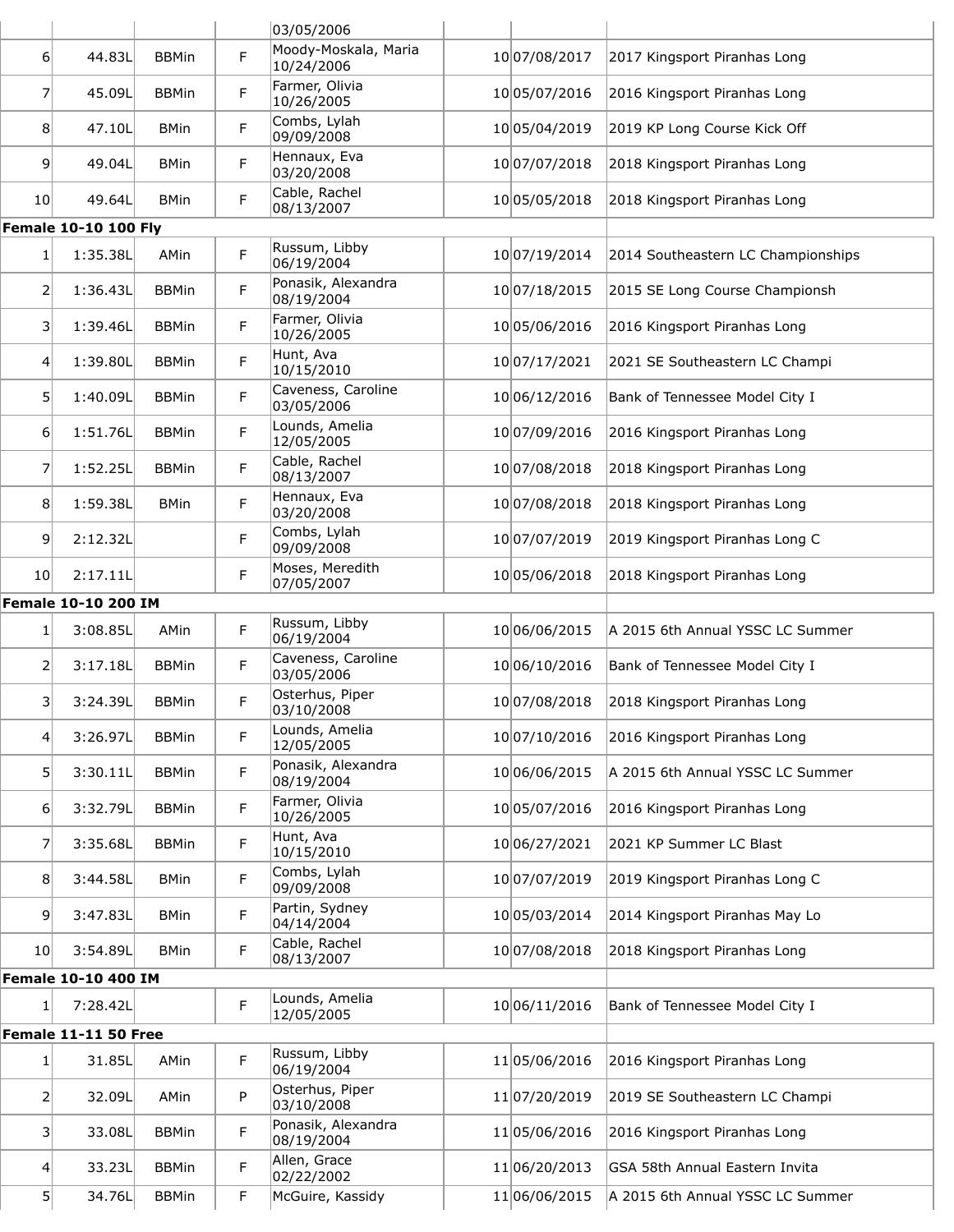|                  |                              |              |   | 11/18/2003                       |               |                                          |
|------------------|------------------------------|--------------|---|----------------------------------|---------------|------------------------------------------|
| 6 <sup>1</sup>   | 35.13L                       | <b>BBMin</b> | F | Caveness, Caroline<br>03/05/2006 | 11 06/25/2017 | 2017 GSA 62nd Annual Eastern Invit       |
| 7                | 36.58L                       | <b>BMin</b>  | P | Hall, Ellie<br>11/03/2002        | 11 06/14/2014 | 2014 SE TNAQ June Invitational           |
| 8                | 36.69L                       | <b>BMin</b>  | F | Caveness, Abigail<br>05/10/2003  | 11 05/02/2015 | 2015 Kingsport Piranhas Long Course Kick |
| $\overline{9}$   | 36.79L                       | <b>BMin</b>  | F | Lounds, Amelia<br>12/05/2005     | 11 07/08/2017 | 2017 Kingsport Piranhas Long             |
| 10 <sup>1</sup>  | 38.74L                       |              | F | Foster, Sophie<br>08/06/2009     | 11 05/23/2021 | 2021 BSC Spring Splash                   |
|                  | <b>Female 11-11 100 Free</b> |              |   |                                  |               |                                          |
| $1\vert$         | 1:10.39L                     | AMin         | F | Russum, Libby<br>06/19/2004      | 11 05/07/2016 | 2016 Kingsport Piranhas Long             |
| 21               | 1:12.89L                     | <b>BBMin</b> | F | Osterhus, Piper<br>03/10/2008    | 11 07/07/2019 | 2019 Kingsport Piranhas Long C           |
| 31               | 1:13.67L                     | <b>BBMin</b> | F | Allen, Grace<br>02/22/2002       | 11 06/20/2013 | GSA 58th Annual Eastern Invita           |
| 4                | 1:17.38L                     | <b>BBMin</b> | F | McGuire, Kassidy<br>11/18/2003   | 11 06/07/2015 | A 2015 6th Annual YSSC LC Summer         |
| 5                | 1:17.77L                     | <b>BBMin</b> | F | Ponasik, Alexandra<br>08/19/2004 | 11 06/11/2016 | Bank of Tennessee Model City I           |
| $6 \mid$         | 1:18.95L                     | <b>BMin</b>  | F | Caveness, Caroline<br>03/05/2006 | 11 05/07/2017 | 2017 Kingsport Piranhas Long             |
| $\overline{7}$   | 1:21.38L                     | <b>BMin</b>  | F | Hall, Ellie<br>11/03/2002        | 11 05/03/2014 | 2014 Kingsport Piranhas May Lo           |
| 8 <sup>1</sup>   | 1:21.42L                     | <b>BMin</b>  | F | Lounds, Amelia<br>12/05/2005     | 11 07/09/2017 | 2017 Kingsport Piranhas Long             |
| $\overline{9}$   | 1:23.37L                     | <b>BMin</b>  | F | Caveness, Abigail<br>05/10/2003  | 11 05/03/2015 | 2015 Kingsport Piranhas Long Course Kick |
| 10               | 1:24.66L                     |              | F | Hunt, Ava<br>10/15/2010          | 11 05/08/2022 | 2022 KP LC Kickoff                       |
|                  | <b>Female 11-11 200 Free</b> |              |   |                                  |               |                                          |
| $1\vert$         | 2:39.13L                     | <b>BBMin</b> | F | Osterhus, Piper<br>03/10/2008    | 11 06/22/2019 | 2019 SGSA 64th Annual Eastern Invit      |
| 2                | 2:42.02L                     | <b>BBMin</b> | F | Allen, Grace<br>02/22/2002       | 11 05/05/2013 | 2013 Nike Long Course Invitati           |
| 31               | 2:43.99L                     | <b>BBMin</b> | F | Caveness, Caroline<br>03/05/2006 | 11 07/08/2017 | 2017 Kingsport Piranhas Long             |
| 41               | 2:44.78L                     | <b>BBMin</b> | F | Ponasik, Alexandra<br>08/19/2004 | 11 05/06/2016 | 2016 Kingsport Piranhas Long             |
| 51               | 2:57.95L                     | <b>BMin</b>  | F | Hall, Ellie<br>11/03/2002        | 11 05/03/2014 | 2014 Kingsport Piranhas May Lo           |
| 6                | 3:11.16L                     |              | F | Hennaux, Eva<br>03/20/2008       | 11 05/19/2019 | 2019 SC YSSC 22nd Annual Coach           |
| $\overline{7}$   | 3:12.99L                     |              | F | Foster, Sophie<br>08/06/2009     | 11 05/23/2021 | 2021 BSC Spring Splash                   |
| 8 <sup>1</sup>   | 3:13.74L                     |              | F | Partin, Sydney<br>04/14/2004     | 11 07/11/2015 | 2015 Kingsport Piranhas Long C           |
| 9 <sup>1</sup>   | 3:26.95L                     |              | P | Russum, Emma<br>10/26/2001       | 11 06/07/2013 | 2013 Pilot June Invitational             |
| 10 <sup>1</sup>  | 3:29.03L                     |              | F | Blackwell, Rylie<br>05/21/2010   | 11 06/13/2021 | Bank of Tennessee Model City I           |
|                  | <b>Female 11-11 400 Free</b> |              |   |                                  |               |                                          |
| $1\vert$         | 5:37.04L                     | <b>BBMin</b> | F | Russum, Libby<br>06/19/2004      | 11 06/04/2016 | 2016 June Invite                         |
| 21               | 5:39.01L                     | <b>BBMin</b> | F | Osterhus, Piper<br>03/10/2008    | 11 05/17/2019 | 2019 SC YSSC 22nd Annual Coach           |
| 31               | 5:40.19L                     | <b>BBMin</b> | F | Caveness, Caroline<br>03/05/2006 | 11 07/08/2017 | 2017 Kingsport Piranhas Long             |
| $\left 4\right $ | 6:06.82L                     | <b>BMin</b>  | F | Ponasik, Alexandra<br>08/19/2004 | 11 05/06/2016 | 2016 Kingsport Piranhas Long             |
| 51               | 7:05.39L                     |              | F | Hunt, Ava<br>10/15/2010          | 11 05/08/2022 | 2022 KP LC Kickoff                       |
|                  | <b>Female 11-11 800 Free</b> |              |   |                                  |               |                                          |
| 1 <sup>1</sup>   | 12:30.88L                    | <b>BMin</b>  | F | Lounds, Amelia                   | 1105/07/2017  | 2017 Kingsport Piranhas Long             |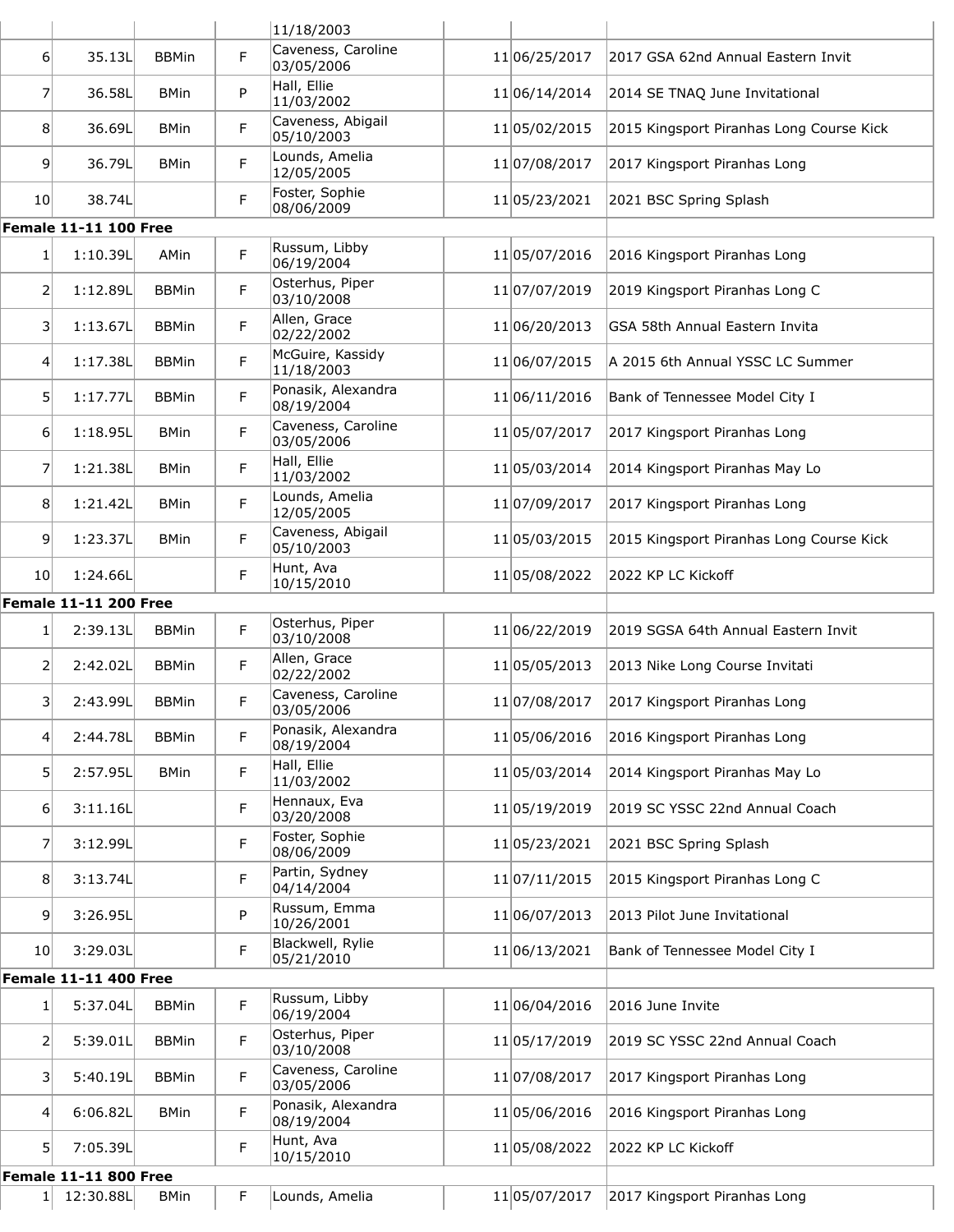|                         |                               |              |   | 12/05/2005                         |               |                                          |
|-------------------------|-------------------------------|--------------|---|------------------------------------|---------------|------------------------------------------|
|                         | <b>Female 11-11 1500 Free</b> |              |   |                                    |               |                                          |
| 1                       | 22:56.67L                     | <b>BBMin</b> | F | Caveness, Caroline<br>03/05/2006   | 11 07/09/2017 | 2017 Kingsport Piranhas Long             |
|                         | Female 11-11 50 Back          |              |   |                                    |               |                                          |
| $1\vert$                | 37.40L                        | AMin         | F | Allen, Grace<br>02/22/2002         | 11 06/07/2013 | 2013 Pilot June Invitational             |
| 2                       | 38.19L                        | <b>BBMin</b> | F | Osterhus, Piper<br>03/10/2008      | 11 07/07/2019 | 2019 Kingsport Piranhas Long C           |
| $\overline{\mathbf{3}}$ | 38.65LL                       | <b>BBMin</b> | F | Russum, Libby<br>06/19/2004        | 11 06/04/2016 | 2016 June Invite                         |
| $\vert 4 \vert$         | 38.80L                        | <b>BBMin</b> | F | Caveness, Caroline<br>03/05/2006   | 11 07/09/2017 | 2017 Kingsport Piranhas Long             |
| 5                       | 41.12L                        | <b>BMin</b>  | F | McGuire, Kassidy<br>11/18/2003     | 11 06/07/2015 | A 2015 6th Annual YSSC LC Summer         |
| $6 \mid$                | 42.72L                        | <b>BMin</b>  | F | Hennaux, Eva<br>03/20/2008         | 11 05/05/2019 | 2019 KP Long Course Kick Off             |
| 7                       | 43.74L                        | <b>BMin</b>  | F | Lounds, Amelia<br>12/05/2005       | 11 05/07/2017 | 2017 Kingsport Piranhas Long             |
| 8                       | 43.90L                        | <b>BMin</b>  | F | Moody-Moskala, Maria<br>10/24/2006 | 11 05/06/2018 | 2018 Kingsport Piranhas Long             |
| $\vert 9 \vert$         | 44.88L                        |              | F | Caveness, Abigail<br>05/10/2003    | 11 05/03/2015 | 2015 Kingsport Piranhas Long Course Kick |
| 10 <sup>1</sup>         | 46.20L                        |              | F | Hunt, Ava<br>10/15/2010            | 11 05/07/2022 | 2022 KP LC Kickoff                       |
|                         | <b>Female 11-11 100 Back</b>  |              |   |                                    |               |                                          |
| 1 <sup>1</sup>          | 1:19.70L                      | AMin         | P | Allen, Grace<br>02/22/2002         | 11 07/21/2013 | 2013 SE LC Southeastern Championships    |
| 2                       | 1:22.68L                      | AMin         | P | Osterhus, Piper<br>03/10/2008      | 11 07/21/2019 | 2019 SE Southeastern LC Champi           |
| 3                       | 1:25.75L                      | <b>BBMin</b> | F | Caveness, Caroline<br>03/05/2006   | 11 07/08/2017 | 2017 Kingsport Piranhas Long             |
| 4                       | 1:28.32L                      | <b>BBMin</b> | F | Ponasik, Alexandra<br>08/19/2004   | 1105/06/2016  | 2016 Kingsport Piranhas Long             |
| 5 <sup>1</sup>          | 1:32.73L                      | <b>BMin</b>  | F | McGuire, Kassidy<br>11/18/2003     | 11 06/06/2015 | A 2015 6th Annual YSSC LC Summer         |
| 6                       | 1:33.52L                      | <b>BMin</b>  | F | Foster, Sophie<br>08/06/2009       | 11 05/23/2021 | 2021 BSC Spring Splash                   |
| 7                       | 1:33.86L                      | <b>BMin</b>  | F | Lounds, Amelia<br>12/05/2005       | 11 06/10/2017 | Bank of Tennessee Model City I           |
| 8                       | 1:34.76L                      | <b>BMin</b>  | F | Owens, Anna<br>08/17/2007          | 11 05/04/2019 | 2019 KP Long Course Kick Off             |
| $\overline{9}$          | 1:35.63L                      | <b>BMin</b>  | F | Hunt, Ava<br>10/15/2010            | 11 05/07/2022 | 2022 KP LC Kickoff                       |
| 10 <sub>l</sub>         | 1:36.87L                      | <b>BMin</b>  | F | Caveness, Abigail<br>05/10/2003    | 11 05/02/2015 | 2015 Kingsport Piranhas Long Course Kick |
|                         | <b>Female 11-11 200 Back</b>  |              |   |                                    |               |                                          |
| $1\vert$                | 3:00.05L                      | <b>BBMin</b> | F | Caveness, Caroline<br>03/05/2006   | 11 07/09/2017 | 2017 Kingsport Piranhas Long             |
| $\overline{2}$          | 3:14.78L                      | <b>BMin</b>  | F | Lounds, Amelia<br>12/05/2005       | 11 05/07/2017 | 2017 Kingsport Piranhas Long             |
| $\overline{\mathbf{3}}$ | 3:24.16L                      | <b>BMin</b>  | F | Owens, Anna<br>08/17/2007          | 11 05/05/2019 | 2019 KP Long Course Kick Off             |
| $\overline{4}$          | 3:29.64L                      |              | F | Hennaux, Eva<br>03/20/2008         | 11 05/19/2019 | 2019 SC YSSC 22nd Annual Coach           |
|                         | Female 11-11 50 Breast        |              |   |                                    |               |                                          |
| $1\vert$                | 43.02L                        | <b>BBMin</b> | P | Allen, Grace<br>02/22/2002         | 11 07/19/2013 | 2013 SE LC Southeastern Championships    |
| 2                       | 43.53L                        | <b>BBMin</b> | F | Osterhus, Piper<br>03/10/2008      | 11 06/22/2019 | 2019 SGSA 64th Annual Eastern Invit      |
| 31                      | 46.23L                        | <b>BMin</b>  | F | Lounds, Amelia<br>12/05/2005       | 11 07/08/2017 | 2017 Kingsport Piranhas Long             |
| 4                       | 46.83L                        | <b>BMin</b>  | F | Russum, Libby<br>06/19/2004        | 11 06/04/2016 | 2016 June Invite                         |
| 5 <sup>1</sup>          | 49.74L                        |              | F | Caveness, Caroline<br>03/05/2006   | 11 06/24/2017 | 2017 GSA 62nd Annual Eastern Invit       |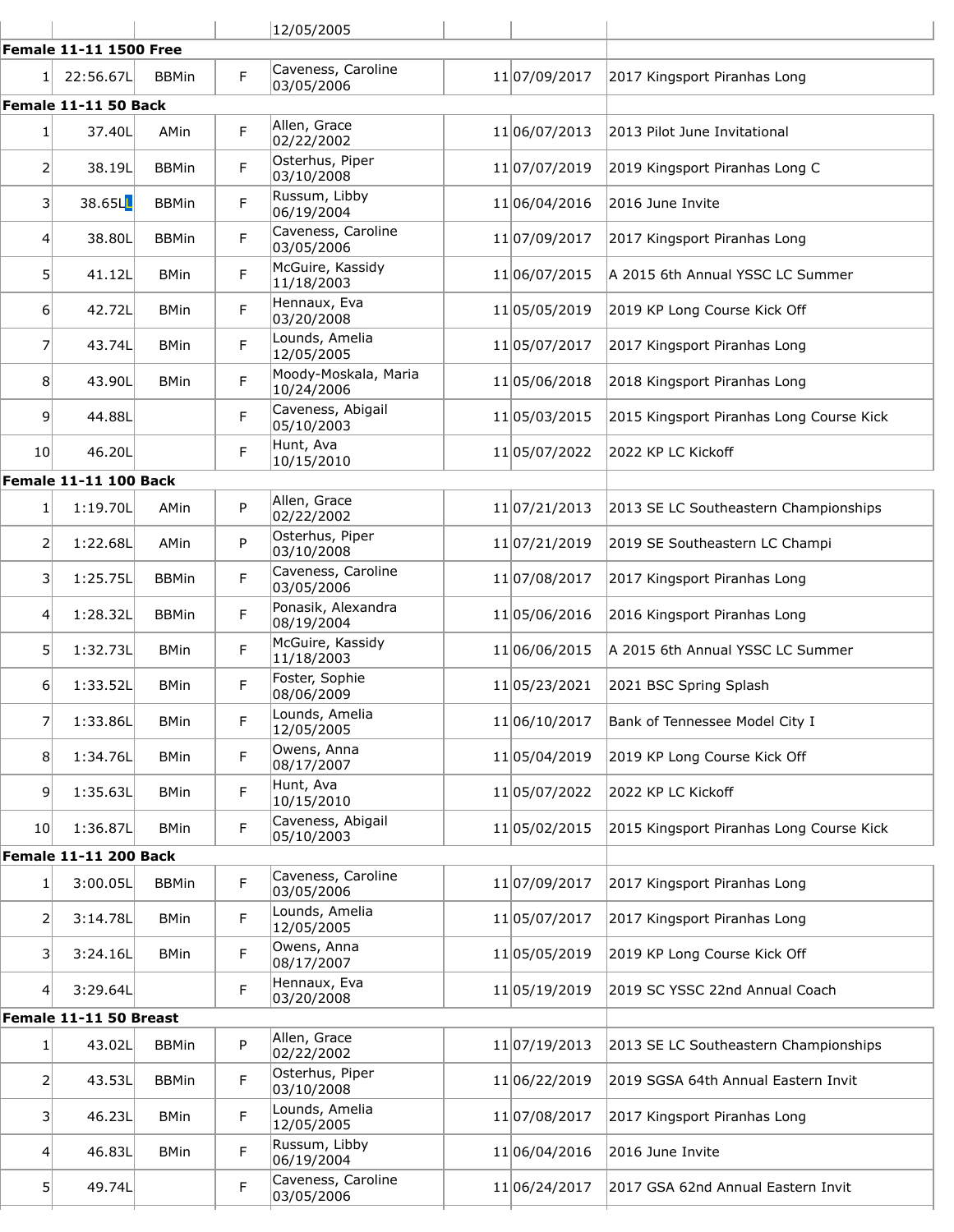| 6 <sup>1</sup>  | 51.85L                      |              | F  | Moody-Moskala, Maria<br>10/24/2006 | 11 05/05/2018 | 2018 Kingsport Piranhas Long             |
|-----------------|-----------------------------|--------------|----|------------------------------------|---------------|------------------------------------------|
| 7               | 52.11L                      |              | F  | Hunt, Ava<br>10/15/2010            | 11 05/07/2022 | 2022 KP LC Kickoff                       |
| 8 <sup>1</sup>  | 52.15L                      |              | F  | Hall, Ellie<br>11/03/2002          | 11 05/18/2014 | Kingsport Piranhas Tri-Meet              |
| $\overline{9}$  | 52.36L                      |              | F  | Partin, Sydney<br>04/14/2004       | 11 07/11/2015 | 2015 Kingsport Piranhas Long C           |
| 10 <sub>l</sub> | 52.64L                      |              | F  | McLain, Jolee<br>01/03/2007        | 11 07/07/2018 | 2018 Kingsport Piranhas Long             |
|                 | Female 11-11 100 Breast     |              |    |                                    |               |                                          |
| 1               | 1:32.23L                    | AMin         | P  | Allen, Grace<br>02/22/2002         | 11 07/21/2013 | 2013 SE LC Southeastern Championships    |
| 2               | 1:35.62L                    | <b>BBMin</b> | F  | Osterhus, Piper<br>03/10/2008      | 11 06/23/2019 | 2019 SGSA 64th Annual Eastern Invit      |
| $\vert$ 3       | 1:39.00L                    | <b>BBMin</b> | F  | Lounds, Amelia<br>12/05/2005       | 11 07/09/2017 | 2017 Kingsport Piranhas Long             |
| 4 <sup>1</sup>  | 1:40.67L                    | <b>BBMin</b> | F  | Russum, Libby<br>06/19/2004        | 11 05/07/2016 | 2016 Kingsport Piranhas Long             |
| 5 <sup>1</sup>  | 1:46.37L                    | <b>BMin</b>  | F  | Caveness, Caroline<br>03/05/2006   | 11 05/07/2017 | 2017 Kingsport Piranhas Long             |
| $6 \mid$        | 1:55.62L                    |              | F  | Caveness, Abigail<br>05/10/2003    | 11 05/03/2015 | 2015 Kingsport Piranhas Long Course Kick |
| 7               | 1:58.76L                    |              | F  | Blackwell, Rylie<br>05/21/2010     | 11 06/26/2021 | 2021 KP Summer LC Blast                  |
| 8               | 1:59.21L                    |              | F  | Foster, Sophie<br>08/06/2009       | 11 05/23/2021 | 2021 BSC Spring Splash                   |
| $\vert 9 \vert$ | 1:59.83L                    |              | F. | Moody-Moskala, Maria<br>10/24/2006 | 11 05/06/2018 | 2018 Kingsport Piranhas Long             |
| 10 <sup>1</sup> | 2:04.16L                    |              | F  | Meade, Abigail<br>12/27/2002       | 11 05/03/2014 | 2014 Kingsport Piranhas May Lo           |
|                 | Female 11-11 200 Breast     |              |    |                                    |               |                                          |
| $\mathbf{1}$    | 3:29.34L                    | <b>BBMin</b> | F  | Lounds, Amelia<br>12/05/2005       | 11 06/10/2017 | Bank of Tennessee Model City I           |
|                 | <b>Female 11-11 50 Fly</b>  |              |    |                                    |               |                                          |
| 1               | 34.64L                      | AMin         | F  | Russum, Libby<br>06/19/2004        | 11 05/07/2016 | 2016 Kingsport Piranhas Long             |
| 2               | 34.73L                      | AMin         | P  | Allen, Grace<br>02/22/2002         | 11 07/21/2013 | 2013 SE LC Southeastern Championships    |
| $\vert$ 3       | 36.22L                      | <b>BBMin</b> | F  | Osterhus, Piper<br>03/10/2008      | 11 06/21/2019 | 2019 SGSA 64th Annual Eastern Invit      |
|                 |                             |              |    | McGuire, Kassidy                   |               |                                          |
| 4               | 38.89L                      | <b>BMin</b>  | F  | 11/18/2003                         | 11 06/06/2015 | A 2015 6th Annual YSSC LC Summer         |
| 5               | 39.75L                      | <b>BMin</b>  | F  | Ponasik, Alexandra<br>08/19/2004   | 11 06/11/2016 | Bank of Tennessee Model City I           |
| $6 \mid$        | 39.82L                      | <b>BMin</b>  | F  | Caveness, Caroline<br>03/05/2006   | 11 06/10/2017 | Bank of Tennessee Model City I           |
| 7               | 41.00L                      | <b>BMin</b>  | F  | Hunt, Ava<br>10/15/2010            | 11 05/08/2022 | 2022 KP LC Kickoff                       |
| 8               | 41.52L                      |              | P  | Russum, Emma<br>10/26/2001         | 11 06/07/2013 | 2013 Pilot June Invitational             |
| $\vert 9 \vert$ | 43.92L                      |              | F  | Moody-Moskala, Maria<br>10/24/2006 | 11 05/05/2018 | 2018 Kingsport Piranhas Long             |
| 10 <sub>l</sub> | 45.05L                      |              | F  | Lounds, Amelia<br>12/05/2005       | 11 07/08/2017 | 2017 Kingsport Piranhas Long             |
|                 | <b>Female 11-11 100 Fly</b> |              |    |                                    |               |                                          |
| $\mathbf{1}$    | 1:19.19L                    | AMin         | P  | Allen, Grace<br>02/22/2002         | 11 07/20/2013 | 2013 SE LC Southeastern Championships    |
| 2               | 1:20.68L                    | AMin         | F  | Russum, Libby<br>06/19/2004        | 11 06/03/2016 | 2016 June Invite                         |
| 3               | 1:26.59L                    | <b>BBMin</b> | F  | McGuire, Kassidy<br>11/18/2003     | 11 06/07/2015 | A 2015 6th Annual YSSC LC Summer         |
| 4               | 1:30.53L                    | <b>BMin</b>  | F  | Caveness, Caroline<br>03/05/2006   | 11 06/25/2017 | 2017 GSA 62nd Annual Eastern Invit       |
| 5 <sup>1</sup>  | 1:30.70L                    | <b>BMin</b>  | F  | Ponasik, Alexandra<br>08/19/2004   | 11 05/06/2016 | 2016 Kingsport Piranhas Long             |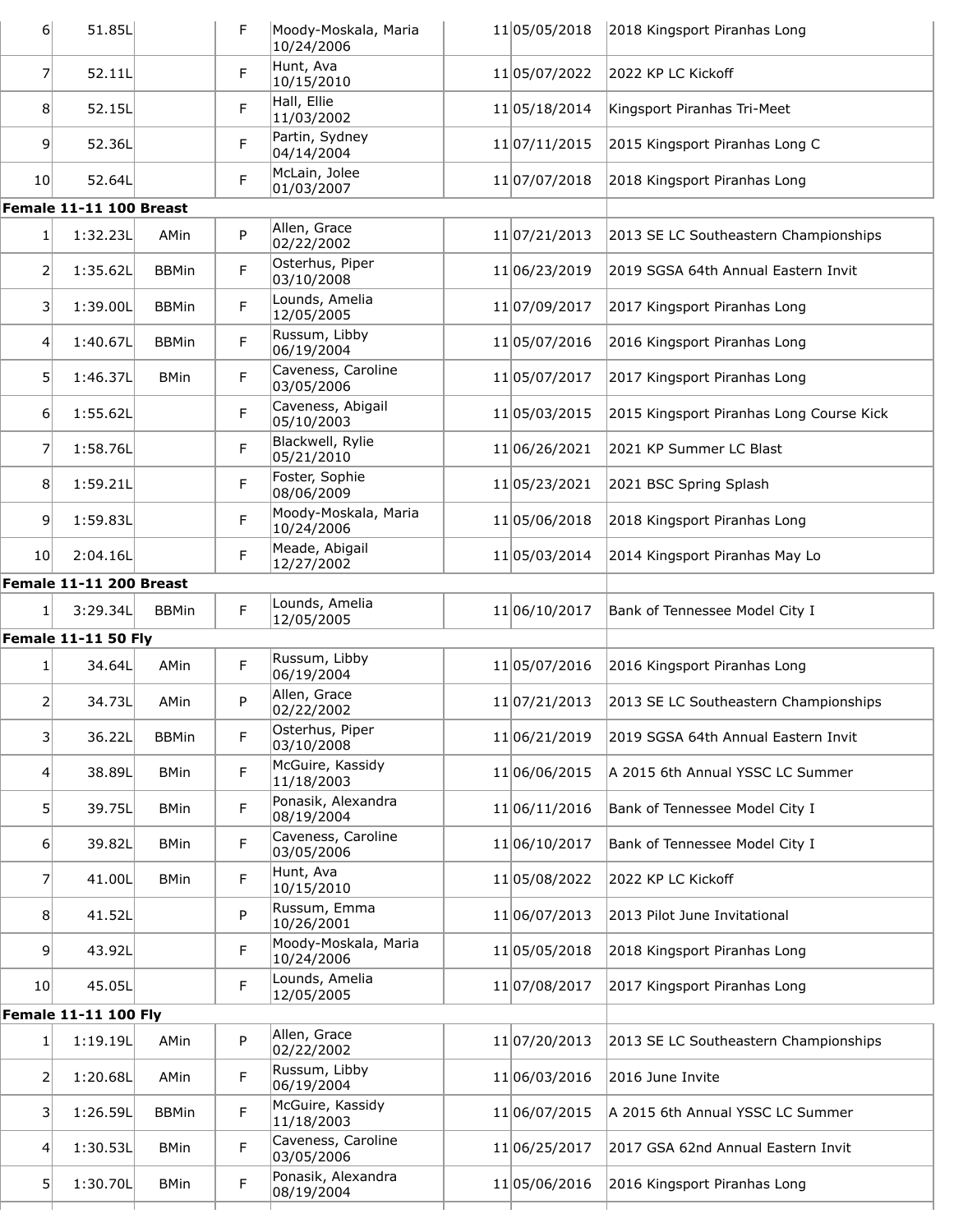| $6 \mid$         | 1:34.56L                   | <b>BMin</b>  | F           | Osterhus, Piper<br>03/10/2008      | 11 05/05/2019 | 2019 KP Long Course Kick Off             |
|------------------|----------------------------|--------------|-------------|------------------------------------|---------------|------------------------------------------|
| 7                | 1:40.60L                   |              | F           | Lounds, Amelia<br>12/05/2005       | 11 06/11/2017 | Bank of Tennessee Model City I           |
| 8 <sup>1</sup>   | 1:43.87L                   |              | P           | Russum, Emma<br>10/26/2001         | 11 06/07/2013 | 2013 Pilot June Invitational             |
| $\vert 9 \vert$  | 1:50.49L                   |              | F           | Caveness, Abigail<br>05/10/2003    | 11 05/02/2015 | 2015 Kingsport Piranhas Long Course Kick |
| 10 <sup>1</sup>  | 1:53.06L                   |              | F           | Moody-Moskala, Maria<br>10/24/2006 | 11 05/06/2018 | 2018 Kingsport Piranhas Long             |
|                  | <b>Female 11-11 200 IM</b> |              |             |                                    |               |                                          |
| 1 <sup>1</sup>   | 2:53.91L                   | AMin         | F           | Allen, Grace<br>02/22/2002         | 11 06/20/2013 | GSA 58th Annual Eastern Invita           |
| 2                | 2:58.53L                   | <b>BBMin</b> | F           | Russum, Libby<br>06/19/2004        | 11 05/07/2016 | 2016 Kingsport Piranhas Long             |
| 31               | 3:02.06L                   | <b>BBMin</b> | F           | Osterhus, Piper<br>03/10/2008      | 11 07/07/2019 | 2019 Kingsport Piranhas Long C           |
| $\left 4\right $ | 3:03.67L                   | <b>BBMin</b> | F           | Caveness, Caroline<br>03/05/2006   | 11 07/09/2017 | 2017 Kingsport Piranhas Long             |
| 51               | 3:08.56L                   | <b>BBMin</b> | F           | Lounds, Amelia<br>12/05/2005       | 11 05/06/2017 | 2017 Kingsport Piranhas Long             |
| $6 \mid$         | 3:15.51L                   | <b>BMin</b>  | F           | Ponasik, Alexandra<br>08/19/2004   | 11 06/10/2016 | Bank of Tennessee Model City I           |
| 7                | 3:29.97L                   |              | F           | Owens, Anna<br>08/17/2007          | 11 05/05/2019 | 2019 KP Long Course Kick Off             |
| 8                | 3:39.17L                   |              | F           | Moody-Moskala, Maria<br>10/24/2006 | 11 05/06/2018 | 2018 Kingsport Piranhas Long             |
| 9 <sup>1</sup>   | 3:45.66L                   |              | F           | Blackwell, Rylie<br>05/21/2010     | 11 06/27/2021 | 2021 KP Summer LC Blast                  |
| 10 <sup>1</sup>  | 3:45.87L                   |              | F           | Hall, Ellie<br>11/03/2002          | 11 05/03/2014 | 2014 Kingsport Piranhas May Lo           |
|                  | <b>Female 11-11 400 IM</b> |              |             |                                    |               |                                          |
|                  | 6:52.03L                   | <b>BMin</b>  | F           | Lounds, Amelia<br>12/05/2005       | 11 06/11/2017 | Bank of Tennessee Model City I           |
|                  | Female 11-12 50 Free       |              |             |                                    |               |                                          |
| 11               | 29.56L                     | AAAMin       | F           | Russum, Libby<br>06/19/2004        | 12 06/11/2017 | Bank of Tennessee Model City I           |
| 2                | 31.33L                     | AAMin        | F           | McGuire, Kassidy<br>11/18/2003     | 12 05/06/2016 | 2016 Kingsport Piranhas Long             |
| 31               | 31.63L                     | AAMin        | F           | Allen, Grace<br>02/22/2002         | 12 07/12/2014 | Kingsport Piranhas Long Course           |
| 41               | 32.09L                     | AMin         | P           | Osterhus, Piper<br>03/10/2008      | 11 07/20/2019 | 2019 SE Southeastern LC Champi           |
| 5                | 33.08L                     | <b>BBMin</b> | F           | Ponasik, Alexandra<br>08/19/2004   | 11 05/06/2016 | 2016 Kingsport Piranhas Long             |
| 6 <sup>1</sup>   | 33.33L                     | <b>BBMin</b> | F           | Combs, Lylah<br>09/09/2008         | 12 05/23/2021 | 2021 BSC Spring Splash                   |
| 7                | 33.53L                     | <b>BBMin</b> | F           | Angelopoulou, Zoe<br>03/08/2007    | 12 06/09/2019 | Bank of Tennessee Model City I           |
| 8 <sup>1</sup>   | 33.66L                     | <b>BBMin</b> | F           | Sherer, Ava<br>02/16/2004          | 12 06/12/2016 | Bank of Tennessee Model City I           |
| 9                | 34.07L                     | <b>BBMin</b> | F           | Lounds, Amelia<br>12/05/2005       | 12 06/09/2018 | Bank of Tennessee Model City I           |
| 10 <sup>1</sup>  | 34.16L                     | <b>BBMin</b> | $\mathsf F$ | Caveness, Caroline<br>03/05/2006   | 12 05/20/2018 | 2018 HOKI May Day Invitational           |
|                  | Female 11-12 100 Free      |              |             |                                    |               |                                          |
| 1 <sup>1</sup>   | 1:04.82L                   | AAAMin       | F           | Russum, Libby<br>06/19/2004        | 12 06/10/2017 | Bank of Tennessee Model City I           |
| 2                | 1:10.02L                   | AMin         | F           | Allen, Grace<br>02/22/2002         | 12 05/31/2014 | 2014 SC TG Bring the Heat                |
| 31               | 1:10.07L                   | AMin         | F           | McGuire, Kassidy<br>11/18/2003     | 12 05/07/2016 | 2016 Kingsport Piranhas Long             |
| 4                | 1:11.90L                   | AMin         | F           | Caveness, Caroline<br>03/05/2006   | 12 07/08/2018 | 2018 Kingsport Piranhas Long             |
| 51               | 1:12.78L                   | <b>BBMin</b> | F           | Combs, Lylah                       | 12 06/12/2021 | Bank of Tennessee Model City I           |
|                  |                            |              |             | 09/09/2008                         |               |                                          |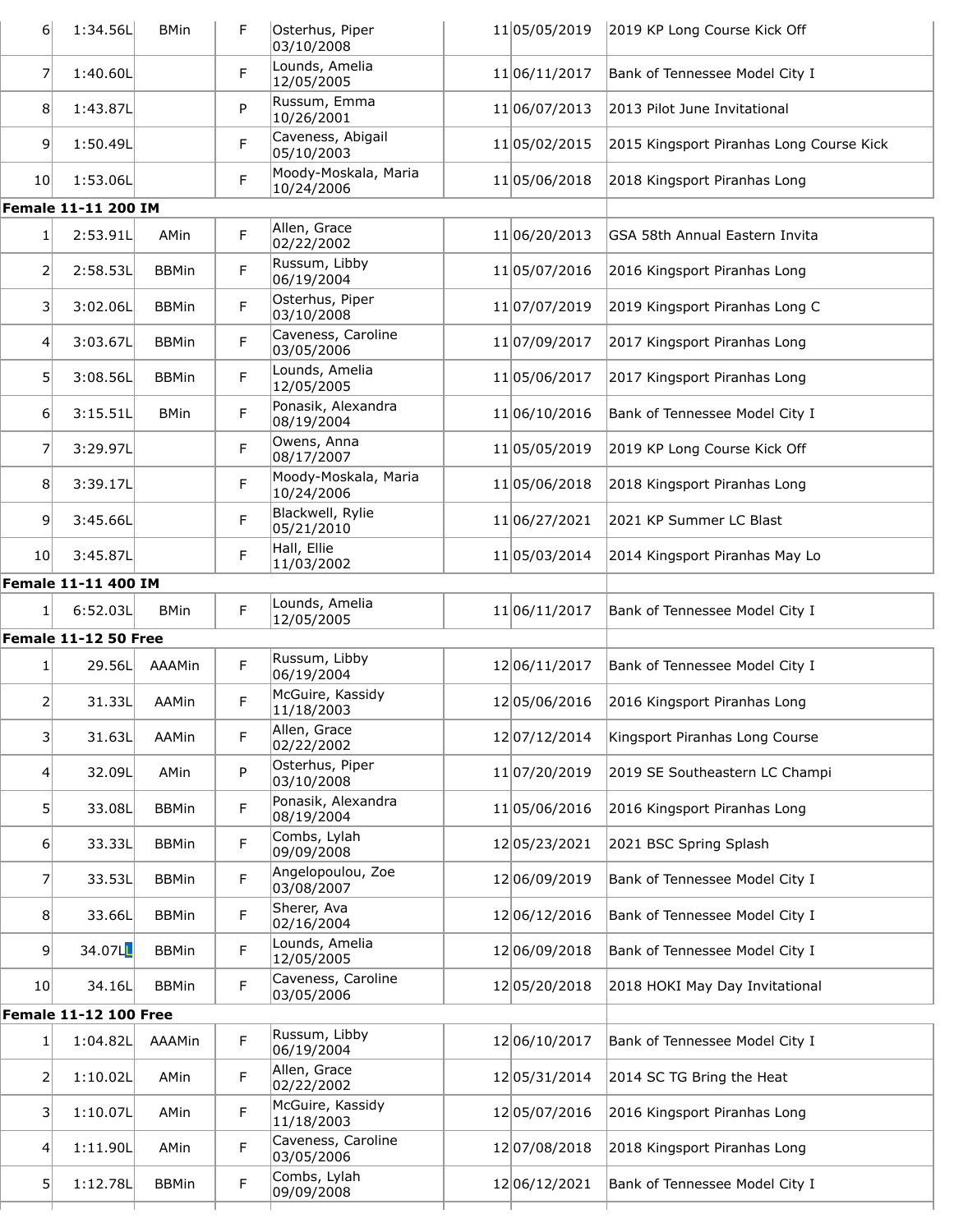| $6 \mid$         | 1:12.89L                      | <b>BBMin</b> | F           | Osterhus, Piper<br>03/10/2008      | 11 07/07/2019     | 2019 Kingsport Piranhas Long C              |
|------------------|-------------------------------|--------------|-------------|------------------------------------|-------------------|---------------------------------------------|
| 7                | 1:14.09L                      | <b>BBMin</b> | F           | Lounds, Amelia<br>12/05/2005       | 12 05/05/2018     | 2018 Kingsport Piranhas Long                |
| 8 <sup>1</sup>   | 1:16.06L                      | <b>BBMin</b> | F           | Angelopoulou, Zoe<br>03/08/2007    | 12 05/04/2019     | 2019 KP Long Course Kick Off                |
| 9                | 1:17.77L                      | <b>BBMin</b> | F           | Ponasik, Alexandra<br>08/19/2004   | 11 06/11/2016     | Bank of Tennessee Model City I              |
| 10               | 1:17.91L                      | <b>BBMin</b> | F           | Moody-Moskala, Maria<br>10/24/2006 | 12 05/04/2019     | 2019 KP Long Course Kick Off                |
|                  | <b>Female 11-12 200 Free</b>  |              |             |                                    |                   |                                             |
| 1                | 2:30.13L                      | AMin         | F           | Allen, Grace<br>02/22/2002         | 12 06/28/2014     | GSA 59th Annual Eastern Invita              |
| $\overline{2}$   | 2:31.10L                      | AMin         | F           | Russum, Libby<br>06/19/2004        | 12 06/11/2017     | Bank of Tennessee Model City I              |
| 3 <sup>1</sup>   | 2:35.75L                      | AMin         | F           | Caveness, Caroline<br>03/05/2006   | 12 07/07/2018     | 2018 Kingsport Piranhas Long                |
| $\left 4\right $ | 2:37.42L                      | <b>BBMin</b> | F           | McGuire, Kassidy<br>11/18/2003     | 12 05/06/2016     | 2016 Kingsport Piranhas Long                |
| 5                | 2:39.13L                      | <b>BBMin</b> | F           | Osterhus, Piper<br>03/10/2008      | 11 06/22/2019     | 2019 SGSA 64th Annual Eastern Invit         |
| 6                | 2:44.22L                      | <b>BBMin</b> | $\mathsf F$ | Angelopoulou, Zoe<br>03/08/2007    | 12 06/09/2019     | Bank of Tennessee Model City I              |
| 7                | 2:44.78L                      | <b>BBMin</b> | F           | Ponasik, Alexandra<br>08/19/2004   | 11 05/06/2016     | 2016 Kingsport Piranhas Long                |
| 8 <sup>1</sup>   | 2:45.28L                      | <b>BBMin</b> | F           | Combs, Lylah<br>09/09/2008         | 12 05/08/2021     | 2021 KP LC Kickoff                          |
| $\vert 9 \vert$  | 2:50.01L                      | <b>BMin</b>  | F           | Caveness, Abigail<br>05/10/2003    | 12 05/06/2016     | 2016 Kingsport Piranhas Long                |
| 10               | 2:52.20L                      | <b>BMin</b>  | F           | Kirk, Hayley<br>02/21/2001         | 12 06/20/2013     | GSA 58th Annual Eastern Invita              |
|                  | <b>Female 11-12 400 Free</b>  |              |             |                                    |                   |                                             |
| 1                | 5:19.81L                      | AMin         | F           | Allen, Grace<br>02/22/2002         | 12 06/29/2014     | GSA 59th Annual Eastern Invita              |
| 2                | 5:26.85L                      | AMin         | F           | Russum, Libby<br>06/19/2004        | 12 06/09/2017     | Bank of Tennessee Model City I              |
| $\vert$ 3        | 5:29.59L                      | <b>BBMin</b> | F           | Caveness, Caroline<br>03/05/2006   | 12 06/08/2018     | Bank of Tennessee Model City I              |
| 41               | 5:39.01L                      | <b>BBMin</b> | F           | Osterhus, Piper<br>03/10/2008      |                   | 1105/17/2019 2019 SC YSSC 22nd Annual Coach |
| 5                | 5:46.34L                      | <b>BBMin</b> | F           | McGuire, Kassidy<br>11/18/2003     | 1205/06/2016      | 2016 Kingsport Piranhas Long                |
| 6                | 5:47.86L                      | <b>BBMin</b> | F           | Lounds, Amelia<br>12/05/2005       | 12 05/05/2018     | 2018 Kingsport Piranhas Long                |
| 7                | 5:50.28L                      | <b>BBMin</b> | $\mathsf F$ | Combs, Lylah<br>09/09/2008         | 12 05 / 22 / 2021 | 2021 BSC Spring Splash                      |
| 8 <sup>2</sup>   | 6:04.38L                      | <b>BMin</b>  | F           | Caveness, Abigail<br>05/10/2003    | 12 05/06/2016     | 2016 Kingsport Piranhas Long                |
| 9                | 6:06.82L                      | <b>BMin</b>  | F           | Ponasik, Alexandra<br>08/19/2004   | 11 05/06/2016     | 2016 Kingsport Piranhas Long                |
| 10               | 6:15.84L                      | <b>BMin</b>  | F           | Park, Madison<br>04/01/2004        | 12 06/10/2016     | Bank of Tennessee Model City I              |
|                  | <b>Female 11-12 800 Free</b>  |              |             |                                    |                   |                                             |
| 1                | 11:23.19L                     | AMin         | F           | Caveness, Caroline<br>03/05/2006   | 12 06/09/2018     | Bank of Tennessee Model City I              |
| 2                | 11:42.69L                     | <b>BBMin</b> | F           | Lounds, Amelia<br>12/05/2005       | 12 05/06/2018     | 2018 Kingsport Piranhas Long                |
|                  | <b>Female 11-12 1500 Free</b> |              |             |                                    |                   |                                             |
| 1                | 22:56.67L                     | <b>BBMin</b> | F           | Caveness, Caroline<br>03/05/2006   | 11 07/09/2017     | 2017 Kingsport Piranhas Long                |
|                  | Female 11-12 50 Back          |              |             |                                    |                   |                                             |
| 1 <sup>1</sup>   | 35.85L                        | AAMin        | P           | Allen, Grace<br>02/22/2002         | 12 07/18/2014     | 2014 Southeastern LC Championships          |
| $\overline{2}$   | 36.53L                        | AMin         | P           | Caveness, Caroline<br>03/05/2006   | 12 07/20/2018     | 2018 SE Southeastern LC Champi              |
| 3                | 36.63L                        | AMin         | F           | Angelopoulou, Zoe                  | 12 06/09/2019     | Bank of Tennessee Model City I              |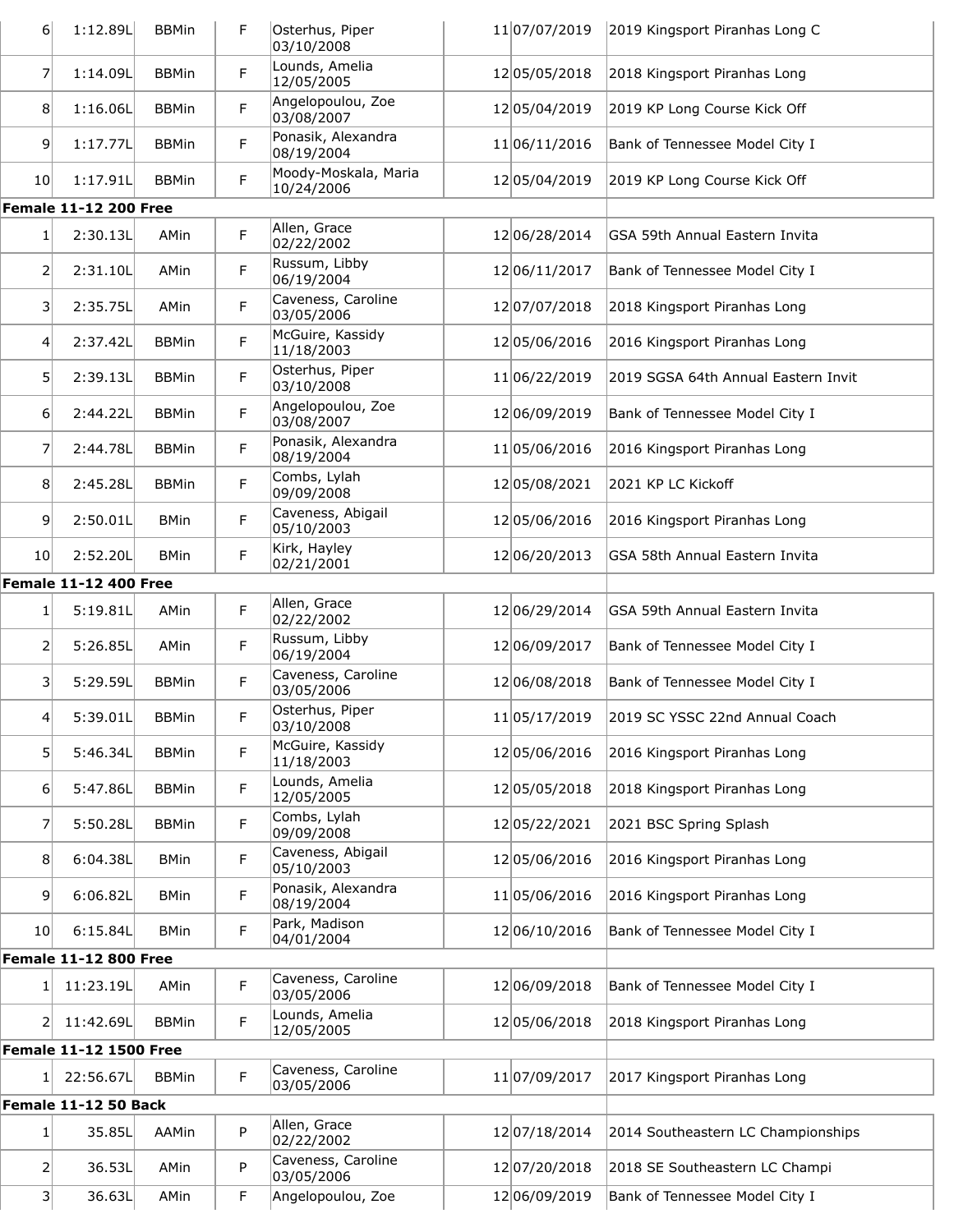|                  |                              |              |    | 03/08/2007                         |               |                                       |
|------------------|------------------------------|--------------|----|------------------------------------|---------------|---------------------------------------|
| 4                | 36.85L                       | AMin         | F  | Russum, Libby<br>06/19/2004        | 12 06/11/2017 | Bank of Tennessee Model City I        |
| 5 <sup>1</sup>   | 38.19L                       | <b>BBMin</b> | F  | Osterhus, Piper<br>03/10/2008      | 11 07/07/2019 | 2019 Kingsport Piranhas Long C        |
| 6                | 38.33L                       | <b>BBMin</b> | F  | McGuire, Kassidy<br>11/18/2003     | 12 05/07/2016 | 2016 Kingsport Piranhas Long          |
| 7                | 39.73L                       | <b>BBMin</b> | F  | Moody-Moskala, Maria<br>10/24/2006 | 12 06/09/2019 | Bank of Tennessee Model City I        |
| 8                | 40.60L                       | <b>BBMin</b> | F  | Combs, Lylah<br>09/09/2008         | 12 06/13/2021 | Bank of Tennessee Model City I        |
| $\overline{9}$   | 40.81L                       | <b>BMin</b>  | F  | Kirk, Hayley<br>02/21/2001         | 12 06/20/2013 | GSA 58th Annual Eastern Invita        |
| 10 <sup>1</sup>  | 41.18L                       | <b>BMin</b>  | F  | Lounds, Amelia<br>12/05/2005       | 12 05/06/2018 | 2018 Kingsport Piranhas Long          |
|                  | <b>Female 11-12 100 Back</b> |              |    |                                    |               |                                       |
| 1                | 1:16.08L                     | AAMin        | P  | Allen, Grace<br>02/22/2002         | 12 07/20/2014 | 2014 Southeastern LC Championships    |
| $\overline{2}$   | 1:19.68L                     | AMin         | P  | Caveness, Caroline<br>03/05/2006   | 12 07/22/2018 | 2018 SE Southeastern LC Champi        |
| $\overline{3}$   | 1:20.49L                     | AMin         | F  | Angelopoulou, Zoe<br>03/08/2007    | 12 06/08/2019 | Bank of Tennessee Model City I        |
| 4                | 1:21.29L                     | AMin         | F  | Russum, Libby<br>06/19/2004        | 12 06/03/2017 | 2017SE Ultra Swim Open Meet           |
| 5                | 1:22.68L                     | AMin         | P  | Osterhus, Piper<br>03/10/2008      | 11 07/21/2019 | 2019 SE Southeastern LC Champi        |
| 6                | 1:27.87L                     | <b>BBMin</b> | F  | Combs, Lylah<br>09/09/2008         | 12 06/12/2021 | Bank of Tennessee Model City I        |
| 7                | 1:27.89L                     | <b>BBMin</b> | F  | Caveness, Abigail<br>05/10/2003    | 12 05/06/2016 | 2016 Kingsport Piranhas Long          |
| 8                | 1:28.32L                     | <b>BBMin</b> | F. | Ponasik, Alexandra<br>08/19/2004   | 11 05/06/2016 | 2016 Kingsport Piranhas Long          |
| 9                | 1:29.54L                     | <b>BBMin</b> | F  | Russum, Emma<br>10/26/2001         | 1205/03/2014  | 2014 Kingsport Piranhas May Lo        |
| 10 <sup>1</sup>  | 1:30.97L                     | <b>BBMin</b> | F  | Moody-Moskala, Maria<br>10/24/2006 | 12 06/08/2019 | Bank of Tennessee Model City I        |
|                  | <b>Female 11-12 200 Back</b> |              |    |                                    |               |                                       |
| 1                | 2:50.00L                     | AMin         | F  | Caveness, Caroline<br>03/05/2006   | 1207/08/2018  | 2018 Kingsport Piranhas Long          |
| $\overline{2}$   | 3:07.34L                     | <b>BBMin</b> | F  | Caveness, Abigail<br>05/10/2003    | 12 07/12/2015 | 2015 Kingsport Piranhas Long C        |
| 3 <sup>1</sup>   | 3:14.78L                     | <b>BMin</b>  | F. | Lounds, Amelia<br>12/05/2005       | 11 05/07/2017 | 2017 Kingsport Piranhas Long          |
| $\left 4\right $ | 3:17.41L                     | <b>BMin</b>  | F  | Russum, Emma<br>10/26/2001         | 1205/03/2014  | 2014 Kingsport Piranhas May Lo        |
| 5                | 3:24.16L                     | <b>BMin</b>  | F. | Owens, Anna<br>08/17/2007          | 1105/05/2019  | 2019 KP Long Course Kick Off          |
| $6 \mid$         | 3:24.72L                     |              | F  | Morelock, Lucy<br>06/02/2008       | 12 05/09/2021 | 2021 KP LC Kickoff                    |
| $\overline{7}$   | 3:29.64L                     |              | F  | Hennaux, Eva<br>03/20/2008         | 1105/19/2019  | 2019 SC YSSC 22nd Annual Coach        |
| 8 <sup>1</sup>   | 3:37.20L                     |              | F  | DeBord, Sara<br>10/05/2003         | 12 06/03/2016 | 2016 June Invite                      |
|                  | Female 11-12 50 Breast       |              |    |                                    |               |                                       |
| $1\vert$         | 39.35L                       | AAMin        | P  | Kirk, Hayley<br>02/21/2001         | 12 07/19/2013 | 2013 SE LC Southeastern Championships |
| $\overline{2}$   | 40.08L                       | AAMin        | P  | Allen, Grace<br>02/22/2002         | 12 07/18/2014 | 2014 Southeastern LC Championships    |
| $\overline{3}$   | 41.26L                       | AMin         | F. | Russum, Libby<br>06/19/2004        | 12 06/10/2017 | Bank of Tennessee Model City I        |
| $\left 4\right $ | 43.53L                       | <b>BBMin</b> | F  | Osterhus, Piper<br>03/10/2008      | 11 06/22/2019 | 2019 SGSA 64th Annual Eastern Invit   |
| 5 <sup>1</sup>   | 43.70L                       | <b>BBMin</b> | F. | Lounds, Amelia<br>12/05/2005       | 12 05/05/2018 | 2018 Kingsport Piranhas Long          |
| 6 <sup>1</sup>   | 44.16L                       | <b>BBMin</b> | F. | Combs, Lylah<br>09/09/2008         | 12 06/12/2021 | Bank of Tennessee Model City I        |
|                  |                              |              |    |                                    |               |                                       |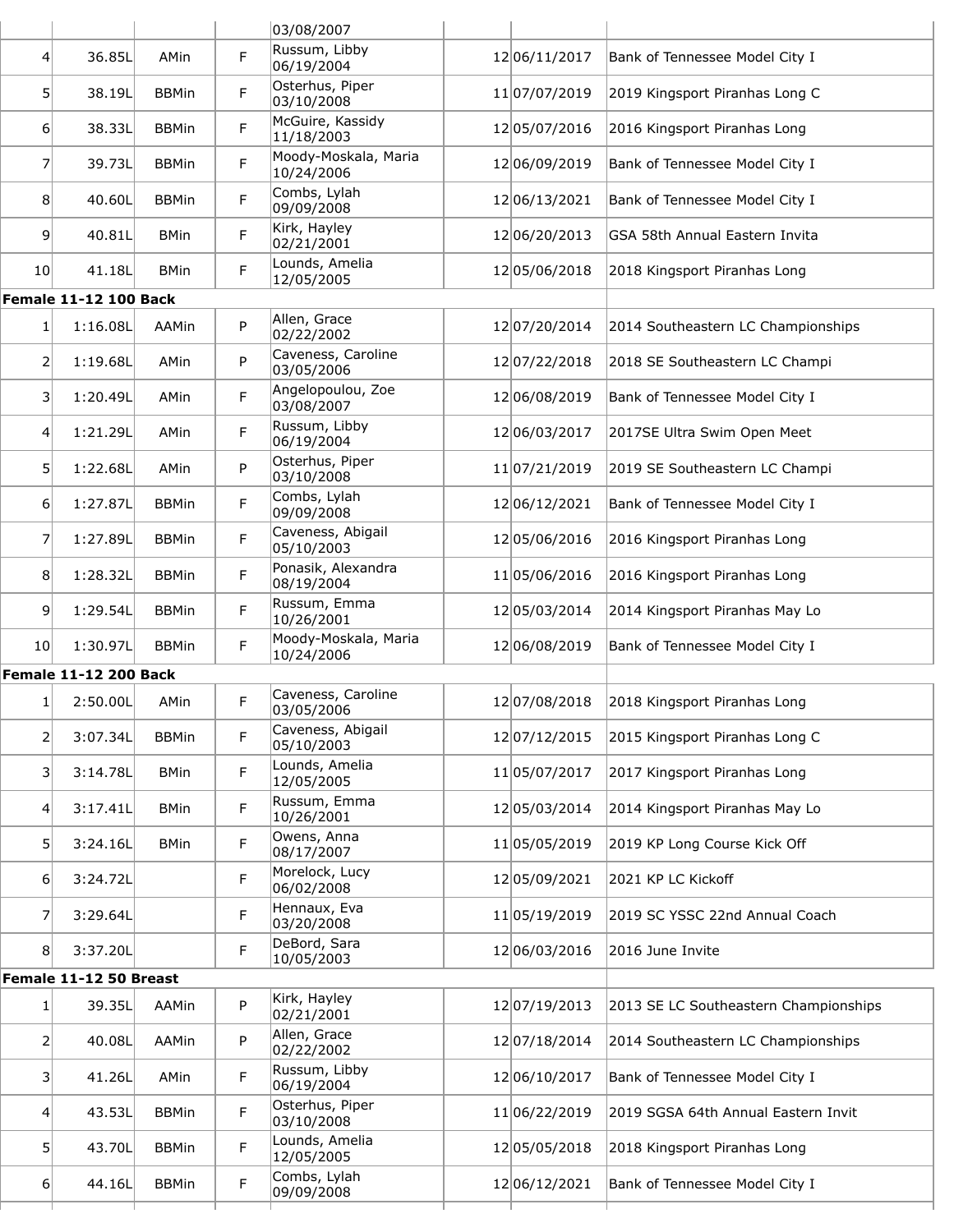| $\overline{7}$   | 45.02L                      | <b>BBMin</b> | F  | McLain, Jolee<br>01/03/2007        | 12 07/06/2019     | 2019 Kingsport Piranhas Long C        |
|------------------|-----------------------------|--------------|----|------------------------------------|-------------------|---------------------------------------|
| 8                | 45.28L                      | <b>BBMin</b> | F  | Angelopoulou, Zoe<br>03/08/2007    | 12 07/06/2019     | 2019 Kingsport Piranhas Long C        |
| $\overline{9}$   | 45.43L                      | <b>BBMin</b> | F  | Fleming, Sarah<br>12/04/2003       | 12 06/04/2016     | 2016 June Invite                      |
| 10               | 46.46L                      | <b>BMin</b>  | F  | Sherer, Ava<br>02/16/2004          | 12 06/04/2016     | 2016 June Invite                      |
|                  | Female 11-12 100 Breast     |              |    |                                    |                   |                                       |
| 1                | 1:26.23L                    | AAMin        | P  | Kirk, Hayley<br>02/21/2001         | 12 07/21/2013     | 2013 SE LC Southeastern Championships |
| 2                | 1:26.84L                    | AAMin        | P  | Allen, Grace<br>02/22/2002         | 12 07/20/2014     | 2014 Southeastern LC Championships    |
| 3                | 1:33.36L                    | <b>BBMin</b> | F  | Russum, Libby<br>06/19/2004        | 12 06/11/2017     | Bank of Tennessee Model City I        |
| $\left 4\right $ | 1:34.22L                    | <b>BBMin</b> | F  | Lounds, Amelia<br>12/05/2005       | 12 05/06/2018     | 2018 Kingsport Piranhas Long          |
| 5 <sup>1</sup>   | 1:35.62L                    | <b>BBMin</b> | F  | Osterhus, Piper<br>03/10/2008      | 11 06/23/2019     | 2019 SGSA 64th Annual Eastern Invit   |
| $6 \mid$         | 1:38.65L                    | <b>BBMin</b> | F  | Fleming, Sarah<br>12/04/2003       | 12 05/07/2016     | 2016 Kingsport Piranhas Long          |
| 7                | 1:39.95L                    | <b>BBMin</b> | F  | Angelopoulou, Zoe<br>03/08/2007    | 12 06/23/2019     | 2019 SGSA 64th Annual Eastern Invit   |
| 8                | 1:40.29L                    | <b>BBMin</b> | F  | Combs, Lylah<br>09/09/2008         | 12 05/09/2021     | 2021 KP LC Kickoff                    |
| 9                | 1:40.56L                    | <b>BBMin</b> | F  | Caveness, Caroline<br>03/05/2006   | 12 06/24/2018     | SGSA 63rd Annual Eastern Invit        |
| 10 <sup>1</sup>  | 1:41.23L                    | <b>BMin</b>  | F  | McLain, Jolee<br>01/03/2007        | 12 05/05/2019     | 2019 KP Long Course Kick Off          |
|                  | Female 11-12 200 Breast     |              |    |                                    |                   |                                       |
| $\mathbf{1}$     | 3:20.93L                    | <b>BBMin</b> | F. | Lounds, Amelia<br>12/05/2005       | 12 05/05/2018     | 2018 Kingsport Piranhas Long          |
| 2                | 3:31.86L                    | <b>BBMin</b> | F  | Fleming, Sarah<br>12/04/2003       | 12 06/04/2016     | 2016 June Invite                      |
| 3                | 3:34.05L                    | <b>BBMin</b> | F  | Combs, Lylah<br>09/09/2008         | 1205/08/2021      | 2021 KP LC Kickoff                    |
| $\overline{4}$   | 3:34.63L                    | <b>BBMin</b> | F  | McLain, Jolee<br>01/03/2007        | 12 07/06/2019     | 2019 Kingsport Piranhas Long C        |
| 5 <sup>2</sup>   | 3:38.85L                    | <b>BMin</b>  | F  | Angelopoulou, Zoe<br>03/08/2007    | 1205/04/2019      | 2019 KP Long Course Kick Off          |
| 6 <sup>1</sup>   | 3:52.31L                    | <b>BMin</b>  | F. | Park, Madison<br>04/01/2004        | 1205/06/2016      | 2016 Kingsport Piranhas Long          |
| $\overline{7}$   | 4:09.06L                    |              | F  | Outlaw, Amanda<br>01/17/2004       | 12 07/09/2016     | 2016 Kingsport Piranhas Long          |
|                  | <b>Female 11-12 50 Fly</b>  |              |    |                                    |                   |                                       |
| $\mathbf{1}$     | 32.61L                      | AAMin        | F  | Russum, Libby<br>06/19/2004        | 12 06/03/2017     | 2017SE Ultra Swim Open Meet           |
| $\overline{2}$   | 33.71L                      | AAMin        | F  | Allen, Grace<br>02/22/2002         | 12 07/12/2014     | Kingsport Piranhas Long Course        |
| $\overline{3}$   | 33.87L                      | AAMin        | P  | McGuire, Kassidy<br>11/18/2003     | 12 07/24/2016     | 2016 SE Southeastern LC Champi        |
| $\vert 4 \vert$  | 36.19L                      | <b>BBMin</b> | F  | Russum, Emma<br>10/26/2001         | 12 07/12/2014     | Kingsport Piranhas Long Course        |
| 5 <sup>1</sup>   | 36.22L                      | <b>BBMin</b> | F  | Osterhus, Piper<br>03/10/2008      | 11 06/21/2019     | 2019 SGSA 64th Annual Eastern Invit   |
| $6 \mid$         | 36.44L                      | <b>BBMin</b> | F. | Combs, Lylah<br>09/09/2008         | 12 05 / 23 / 2021 | 2021 BSC Spring Splash                |
| 7                | 36.72L                      | <b>BBMin</b> | F  | Angelopoulou, Zoe<br>03/08/2007    | 12 07/06/2019     | 2019 Kingsport Piranhas Long C        |
| 8                | 36.74L                      | <b>BBMin</b> | F  | Moody-Moskala, Maria<br>10/24/2006 | 12 06/08/2019     | Bank of Tennessee Model City I        |
| $\overline{9}$   | 37.72L                      | <b>BBMin</b> | F. | Caveness, Caroline<br>03/05/2006   | 12 05 / 19 / 2018 | 2018 HOKI May Day Invitational        |
| 10 <sup>1</sup>  | 38.36L                      | <b>BMin</b>  | F  | Lounds, Amelia<br>12/05/2005       | 12 06/09/2018     | Bank of Tennessee Model City I        |
|                  | <b>Female 11-12 100 Fly</b> |              |    |                                    |                   |                                       |
|                  |                             |              |    |                                    |                   |                                       |
|                  |                             |              |    |                                    |                   |                                       |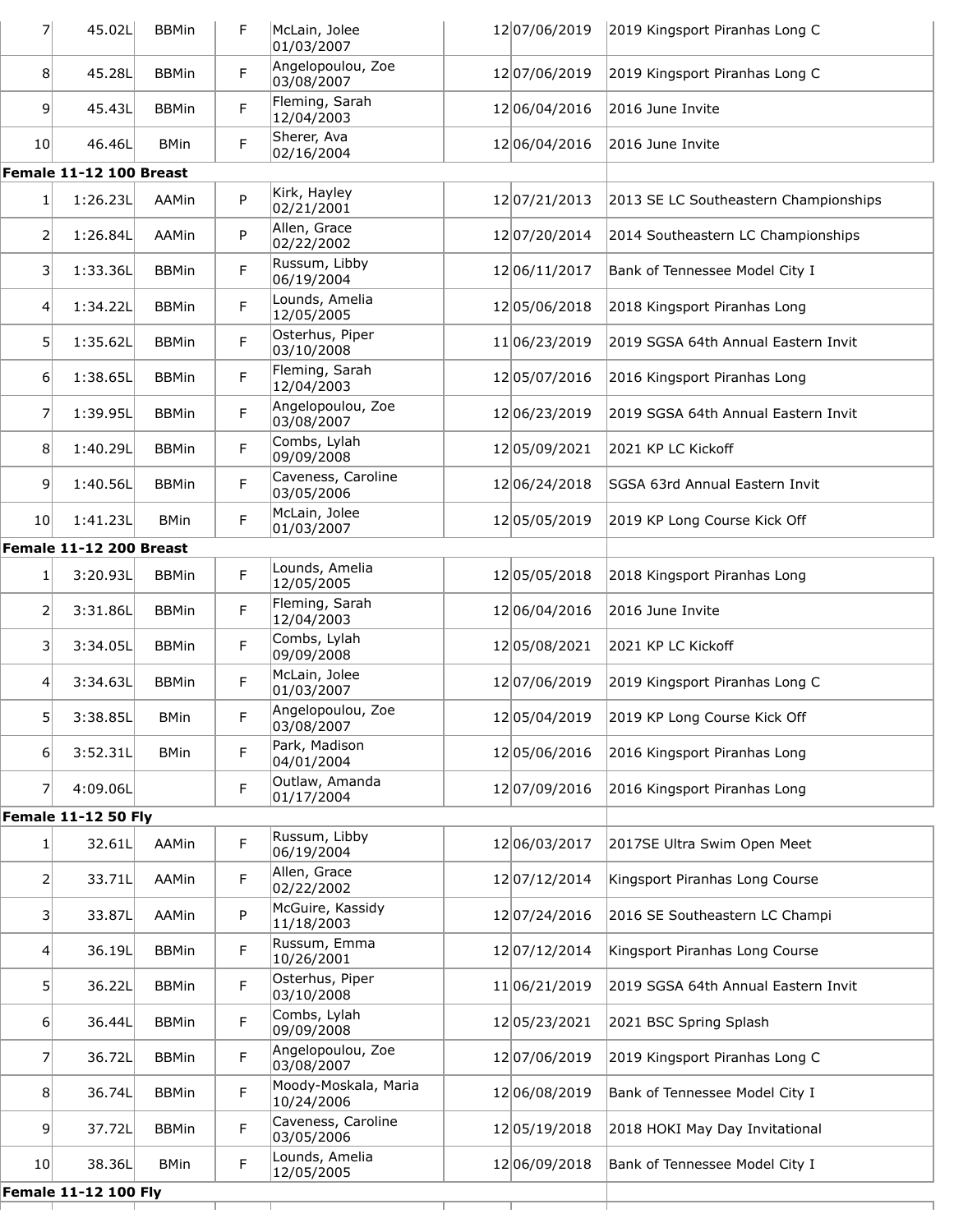| 1               | 1:15.26L                   | AAMin        | P | Allen, Grace<br>02/22/2002         | 12 07/19/2014     | 2014 Southeastern LC Championships |
|-----------------|----------------------------|--------------|---|------------------------------------|-------------------|------------------------------------|
| $\overline{2}$  | 1:15.48L                   | <b>AAMin</b> | F | Russum, Libby<br>06/19/2004        | 12 06/11/2017     | Bank of Tennessee Model City I     |
| 3               | 1:18.64L                   | AMin         | P | McGuire, Kassidy<br>11/18/2003     | 12 07/23/2016     | 2016 SE Southeastern LC Champi     |
| $\overline{4}$  | 1:20.09L                   | AMin         | P | Caveness, Caroline<br>03/05/2006   | 12 07/21/2018     | 2018 SE Southeastern LC Champi     |
| 5               | 1:23.15L                   | <b>BBMin</b> | P | Russum, Emma<br>10/26/2001         | 12 07/19/2014     | 2014 Southeastern LC Championships |
| 6               | 1:28.47L                   | <b>BBMin</b> | F | Moody-Moskala, Maria<br>10/24/2006 | 12 06/09/2019     | Bank of Tennessee Model City I     |
| $\overline{7}$  | 1:28.69L                   | <b>BMin</b>  | F | Combs, Lylah<br>09/09/2008         | 12 05 / 22 / 2021 | 2021 BSC Spring Splash             |
| 8 <sup>1</sup>  | 1:28.99L                   | <b>BMin</b>  | F | DeBord, Sara<br>10/05/2003         | 12 07/09/2016     | 2016 Kingsport Piranhas Long       |
| 9               | 1:30.70L                   | <b>BMin</b>  | F | Ponasik, Alexandra<br>08/19/2004   | 11 05/06/2016     | 2016 Kingsport Piranhas Long       |
| 10 <sup>1</sup> | 1:34.56L                   | <b>BMin</b>  | F | Osterhus, Piper<br>03/10/2008      | 11 05/05/2019     | 2019 KP Long Course Kick Off       |
|                 | <b>Female 11-12 200 IM</b> |              |   |                                    |                   |                                    |
| 1               | 2:46.02L                   | AAMin        | F | Allen, Grace<br>02/22/2002         | 12 06/27/2014     | GSA 59th Annual Eastern Invita     |
| 2               | 2:47.94L                   | AAMin        | F | Russum, Libby<br>06/19/2004        | 12 06/09/2017     | Bank of Tennessee Model City I     |
| 3               | 2:53.09L                   | AMin         | F | Caveness, Caroline<br>03/05/2006   | 12 05/06/2018     | 2018 Kingsport Piranhas Long       |
| $\overline{4}$  | 2:58.93L                   | <b>BBMin</b> | F | Lounds, Amelia<br>12/05/2005       | 12 06/08/2018     | Bank of Tennessee Model City I     |
| 5 <sup>1</sup>  | 3:01.93L                   | <b>BBMin</b> | F | McGuire, Kassidy<br>11/18/2003     | 12 05/07/2016     | 2016 Kingsport Piranhas Long       |
| $6 \mid$        | 3:02.03L                   | <b>BBMin</b> | F | Combs, Lylah<br>09/09/2008         | 12 05/22/2021     | 2021 BSC Spring Splash             |
| 7               | 3:02.06L                   | <b>BBMin</b> | F | Osterhus, Piper<br>03/10/2008      | 11 07/07/2019     | 2019 Kingsport Piranhas Long C     |
| 8               | 3:03.12L                   | <b>BBMin</b> | F | Angelopoulou, Zoe<br>03/08/2007    | 12 06/07/2019     | Bank of Tennessee Model City I     |
| 9               | 3:05.95L                   | <b>BBMin</b> | F | Kirk, Hayley<br>02/21/2001         | 12 06/20/2013     | GSA 58th Annual Eastern Invita     |
| 10 <sup>1</sup> | 3:07.18L                   | <b>BBMin</b> | P | Russum, Emma<br>10/26/2001         | 12 06/15/2014     | 2014 SE TNAQ June Invitational     |
|                 | <b>Female 11-12 400 IM</b> |              |   |                                    |                   |                                    |
| 1               | 6:45.27L                   | <b>BBMin</b> | F | Combs, Lylah<br>09/09/2008         | 1205/23/2021      | 2021 BSC Spring Splash             |
| $\overline{2}$  | 6:52.03L                   | <b>BMin</b>  | F | Lounds, Amelia<br>12/05/2005       | 11 06/11/2017     | Bank of Tennessee Model City I     |
|                 | Female 12-12 50 Free       |              |   |                                    |                   |                                    |
| 1               | 29.56L                     | AAAMin       | F | Russum, Libby<br>06/19/2004        | 12 06/11/2017     | Bank of Tennessee Model City I     |
| 2               | 31.33L                     | AAMin        | F | McGuire, Kassidy<br>11/18/2003     | 12 05/06/2016     | 2016 Kingsport Piranhas Long       |
| 3               | 31.63L                     | AAMin        | F | Allen, Grace<br>02/22/2002         | 12 07/12/2014     | Kingsport Piranhas Long Course     |
| $\vert 4 \vert$ | 33.33L                     | <b>BBMin</b> | F | Combs, Lylah<br>09/09/2008         | 12 05 / 23 / 2021 | 2021 BSC Spring Splash             |
| 5 <sup>1</sup>  | 33.53L                     | <b>BBMin</b> | F | Angelopoulou, Zoe<br>03/08/2007    | 12 06/09/2019     | Bank of Tennessee Model City I     |
| 6               | 33.66L                     | <b>BBMin</b> | F | Sherer, Ava<br>02/16/2004          | 12 06/12/2016     | Bank of Tennessee Model City I     |
| $\overline{7}$  | 34.07L                     | <b>BBMin</b> | F | Lounds, Amelia<br>12/05/2005       | 12 06/09/2018     | Bank of Tennessee Model City I     |
| 8 <sup>1</sup>  | 34.16L                     | <b>BBMin</b> | F | Caveness, Caroline<br>03/05/2006   | 12 05/20/2018     | 2018 HOKI May Day Invitational     |
| 9               | 34.91L                     | <b>BBMin</b> | F | Moody-Moskala, Maria<br>10/24/2006 | 12 06/09/2019     | Bank of Tennessee Model City I     |
| 10              | 34.94L                     | <b>BBMin</b> | F | Fleming, Sarah                     | 1206/04/2016      | 2016 June Invite                   |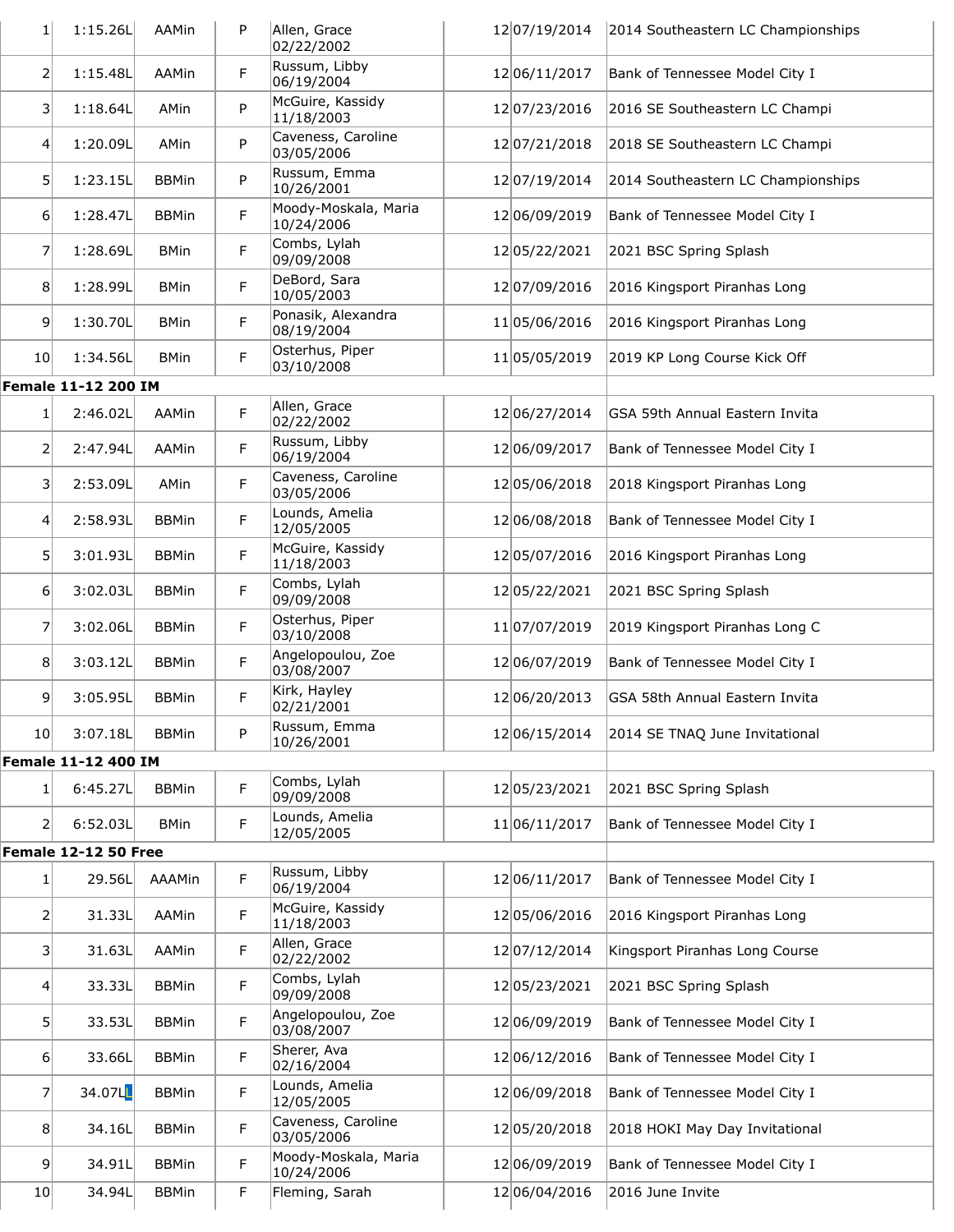|                  |                              |              |   | 12/04/2003                         |                   |                                |
|------------------|------------------------------|--------------|---|------------------------------------|-------------------|--------------------------------|
|                  | <b>Female 12-12 100 Free</b> |              |   |                                    |                   |                                |
| 1                | 1:04.82L                     | AAAMin       | F | Russum, Libby<br>06/19/2004        | 12 06/10/2017     | Bank of Tennessee Model City I |
| 2                | 1:10.02L                     | AMin         | F | Allen, Grace<br>02/22/2002         | 12 05 / 31 / 2014 | 2014 SC TG Bring the Heat      |
| $\vert$ 3        | 1:10.07L                     | AMin         | F | McGuire, Kassidy<br>11/18/2003     | 12 05/07/2016     | 2016 Kingsport Piranhas Long   |
| $\vert 4 \vert$  | 1:11.90L                     | AMin         | F | Caveness, Caroline<br>03/05/2006   | 12 07/08/2018     | 2018 Kingsport Piranhas Long   |
| 5 <sup>1</sup>   | 1:12.78L                     | <b>BBMin</b> | F | Combs, Lylah<br>09/09/2008         | 12 06/12/2021     | Bank of Tennessee Model City I |
| $6 \mid$         | 1:14.09L                     | <b>BBMin</b> | F | Lounds, Amelia<br>12/05/2005       | 12 05/05/2018     | 2018 Kingsport Piranhas Long   |
| 7                | 1:16.06L                     | <b>BBMin</b> | F | Angelopoulou, Zoe<br>03/08/2007    | 12 05/04/2019     | 2019 KP Long Course Kick Off   |
| 8                | 1:17.91L                     | <b>BBMin</b> | F | Moody-Moskala, Maria<br>10/24/2006 | 12 05/04/2019     | 2019 KP Long Course Kick Off   |
| $\overline{9}$   | 1:18.84L                     | <b>BMin</b>  | F | Park, Madison<br>04/01/2004        | 12 07/10/2016     | 2016 Kingsport Piranhas Long   |
| 10 <sup>1</sup>  | 1:19.09L                     | <b>BMin</b>  | P | Russum, Emma<br>10/26/2001         | 12 06/15/2014     | 2014 SE TNAQ June Invitational |
|                  | <b>Female 12-12 200 Free</b> |              |   |                                    |                   |                                |
| 1                | 2:30.13L                     | AMin         | F | Allen, Grace<br>02/22/2002         | 12 06/28/2014     | GSA 59th Annual Eastern Invita |
| 2                | 2:31.10L                     | AMin         | F | Russum, Libby<br>06/19/2004        | 12 06/11/2017     | Bank of Tennessee Model City I |
| $\overline{3}$   | 2:35.75L                     | AMin         | F | Caveness, Caroline<br>03/05/2006   | 12 07/07/2018     | 2018 Kingsport Piranhas Long   |
| $\left 4\right $ | 2:37.42L                     | <b>BBMin</b> | F | McGuire, Kassidy<br>11/18/2003     | 12 05/06/2016     | 2016 Kingsport Piranhas Long   |
| 5 <sup>1</sup>   | 2:44.22L                     | <b>BBMin</b> | F | Angelopoulou, Zoe<br>03/08/2007    | 12 06/09/2019     | Bank of Tennessee Model City I |
| $6 \mid$         | 2:45.28L                     | <b>BBMin</b> | F | Combs, Lylah<br>09/09/2008         | 1205/08/2021      | 2021 KP LC Kickoff             |
| 7                | 2:50.01L                     | <b>BMin</b>  | F | Caveness, Abigail<br>05/10/2003    | 12 05/06/2016     | 2016 Kingsport Piranhas Long   |
| 8                | 2:52.20L                     | <b>BMin</b>  | F | Kirk, Hayley<br>02/21/2001         | 12 06/20/2013     | GSA 58th Annual Eastern Invita |
| $\overline{9}$   | 2:55.46L                     | <b>BMin</b>  | F | Russum, Emma<br>10/26/2001         | 12 06/01/2014     | 2014 SC TG Bring the Heat      |
| 10 <sup>1</sup>  | 2:57.97L                     | <b>BMin</b>  | F | Park, Madison<br>04/01/2004        | 12 07/09/2016     | 2016 Kingsport Piranhas Long   |
|                  | <b>Female 12-12 400 Free</b> |              |   |                                    |                   |                                |
| $\mathbf{1}$     | 5:19.81L                     | AMin         | F | Allen, Grace<br>02/22/2002         | 12 06/29/2014     | GSA 59th Annual Eastern Invita |
| 2                | 5:26.85L                     | AMin         | F | Russum, Libby<br>06/19/2004        | 12 06/09/2017     | Bank of Tennessee Model City I |
| 3                | 5:29.59L                     | <b>BBMin</b> | F | Caveness, Caroline<br>03/05/2006   | 12 06/08/2018     | Bank of Tennessee Model City I |
| $\left 4\right $ | 5:46.34L                     | <b>BBMin</b> | F | McGuire, Kassidy<br>11/18/2003     | 12 05/06/2016     | 2016 Kingsport Piranhas Long   |
| 5 <sup>1</sup>   | 5:47.86L                     | <b>BBMin</b> | F | Lounds, Amelia<br>12/05/2005       | 12 05/05/2018     | 2018 Kingsport Piranhas Long   |
| 6 <sup>1</sup>   | 5:50.28L                     | <b>BBMin</b> | F | Combs, Lylah<br>09/09/2008         | 12 05/22/2021     | 2021 BSC Spring Splash         |
| $\overline{7}$   | 6:04.38L                     | <b>BMin</b>  | F | Caveness, Abigail<br>05/10/2003    | 12 05/06/2016     | 2016 Kingsport Piranhas Long   |
| 8                | 6:15.84L                     | <b>BMin</b>  | F | Park, Madison<br>04/01/2004        | 12 06/10/2016     | Bank of Tennessee Model City I |
| $\overline{9}$   | 6:19.13L                     | <b>BMin</b>  | F | Sherer, Ava<br>02/16/2004          | 12 06/10/2016     | Bank of Tennessee Model City I |
| 10 <sup>1</sup>  | 6:27.19L                     |              | F | DeBord, Sara<br>10/05/2003         | 12 06/04/2016     | 2016 June Invite               |
|                  | <b>Female 12-12 800 Free</b> |              |   |                                    |                   |                                |
| $1\vert$         | 11:23.19L                    | AMin         | F | Caveness, Caroline                 | 1206/09/2018      | Bank of Tennessee Model City I |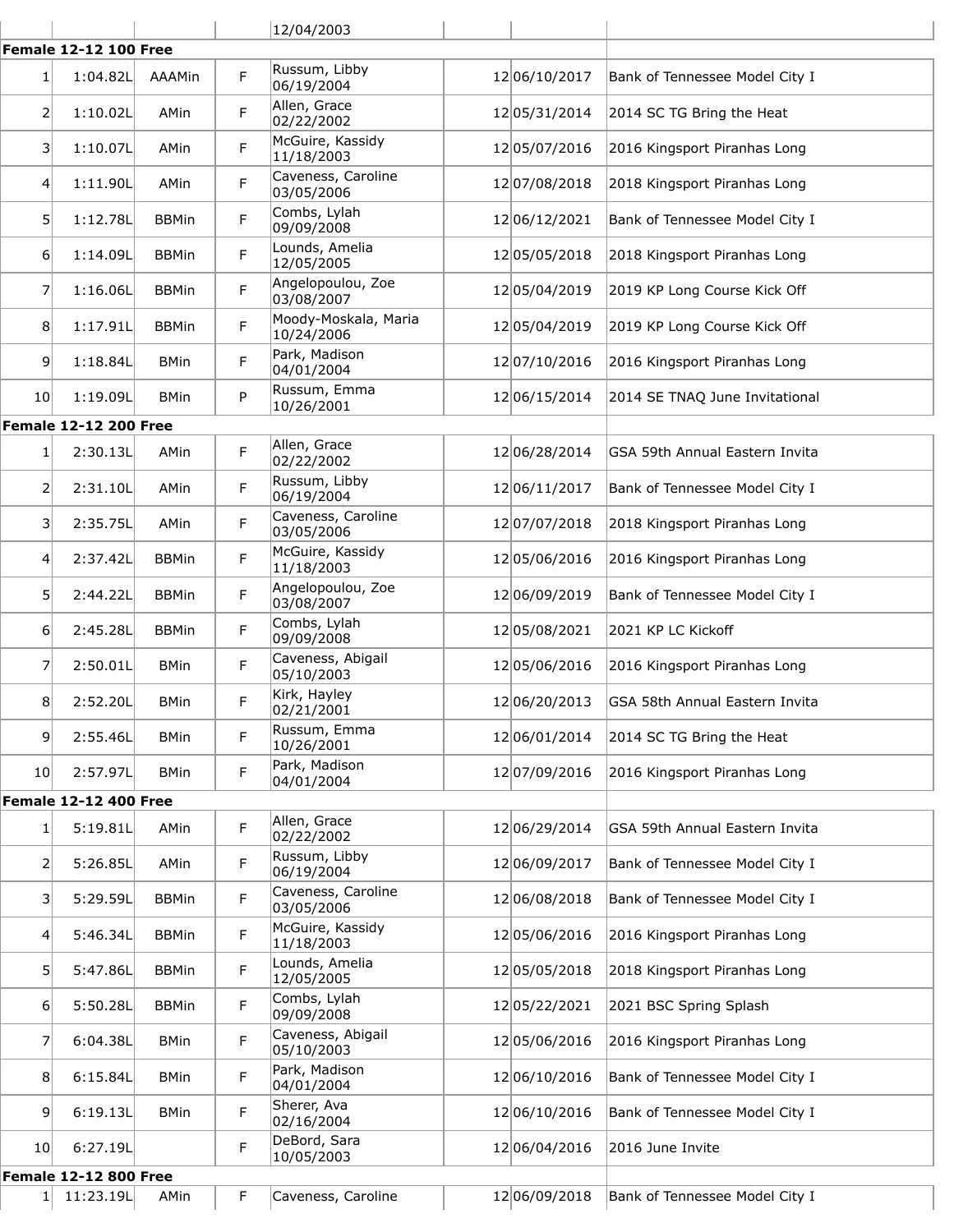|                   |                              |              |   | 03/05/2006                                         |                   |                                       |
|-------------------|------------------------------|--------------|---|----------------------------------------------------|-------------------|---------------------------------------|
| 2                 | 11:42.69L                    | <b>BBMin</b> | F | Lounds, Amelia<br>12/05/2005                       | 12 05/06/2018     | 2018 Kingsport Piranhas Long          |
|                   | Female 12-12 50 Back         |              |   |                                                    |                   |                                       |
| 1                 | 35.85L                       | AAMin        | P | Allen, Grace<br>02/22/2002                         | 12 07/18/2014     | 2014 Southeastern LC Championships    |
| 2                 | 36.53L                       | AMin         | P | Caveness, Caroline<br>03/05/2006                   | 12 07/20/2018     | 2018 SE Southeastern LC Champi        |
| 3 <sup>1</sup>    | 36.63L                       | AMin         | F | Angelopoulou, Zoe<br>03/08/2007                    | 12 06/09/2019     | Bank of Tennessee Model City I        |
| $\left 4\right $  | 36.85L                       | AMin         | F | Russum, Libby<br>06/19/2004                        | 12 06/11/2017     | Bank of Tennessee Model City I        |
| 51                | 38.33L                       | <b>BBMin</b> | F | McGuire, Kassidy<br>11/18/2003                     | 12 05/07/2016     | 2016 Kingsport Piranhas Long          |
| 6                 | 39.73L                       | <b>BBMin</b> | F | Moody-Moskala, Maria<br>10/24/2006                 | 12 06/09/2019     | Bank of Tennessee Model City I        |
| 7                 | 40.60L                       | <b>BBMin</b> | F | Combs, Lylah<br>09/09/2008                         | 12 06/13/2021     | Bank of Tennessee Model City I        |
| 8                 | 40.81L                       | <b>BMin</b>  | F | Kirk, Hayley<br>02/21/2001                         | 12 06/20/2013     | GSA 58th Annual Eastern Invita        |
| $\overline{9}$    | 41.18L                       | <b>BMin</b>  | F | Lounds, Amelia<br>12/05/2005                       | 12 05/06/2018     | 2018 Kingsport Piranhas Long          |
| 10 <sup>1</sup>   | 41.33L                       | <b>BMin</b>  | F | Russum, Emma<br>10/26/2001                         | 12 05 / 03 / 2014 | 2014 Kingsport Piranhas May Lo        |
|                   | <b>Female 12-12 100 Back</b> |              |   |                                                    |                   |                                       |
| 1                 | 1:16.08L                     | AAMin        | P | Allen, Grace<br>02/22/2002                         | 12 07/20/2014     | 2014 Southeastern LC Championships    |
| 2                 | 1:19.68L                     | AMin         | P | Caveness, Caroline<br>03/05/2006                   | 12 07/22/2018     | 2018 SE Southeastern LC Champi        |
| $\lvert 3 \rvert$ | 1:20.49L                     | AMin         | F | Angelopoulou, Zoe<br>03/08/2007                    | 12 06/08/2019     | Bank of Tennessee Model City I        |
| 4                 | 1:21.29L                     | AMin         | F | Russum, Libby<br>06/19/2004                        | 12 06/03/2017     | 2017SE Ultra Swim Open Meet           |
| 5 <sup>1</sup>    | 1:27.87L                     | <b>BBMin</b> | F | Combs, Lylah<br>09/09/2008                         | 12 06/12/2021     | Bank of Tennessee Model City I        |
| 6                 | 1:27.89L                     | <b>BBMin</b> | F | Caveness, Abigail<br>05/10/2003                    | 12 05/06/2016     | 2016 Kingsport Piranhas Long          |
| 7                 | 1:29.54L                     | <b>BBMin</b> | F | Russum, Emma<br>10/26/2001<br>Moody-Moskala, Maria | 12 05/03/2014     | 2014 Kingsport Piranhas May Lo        |
| 8                 | 1:30.97L                     | <b>BBMin</b> | F | 10/24/2006<br>Kirk, Hayley                         | 12 06/08/2019     | Bank of Tennessee Model City I        |
| 9 <sup>1</sup>    | 1:31.11L                     | <b>BMin</b>  | F | 02/21/2001<br>Park, Madison                        | 12 06/20/2013     | GSA 58th Annual Eastern Invita        |
| 10 <sub>l</sub>   | 1:31.26L                     | <b>BMin</b>  | F | 04/01/2004                                         | 12 07/09/2016     | 2016 Kingsport Piranhas Long          |
|                   | <b>Female 12-12 200 Back</b> |              |   |                                                    |                   |                                       |
| 1 <sup>1</sup>    | 2:50.00L                     | AMin         | F | Caveness, Caroline<br>03/05/2006                   | 12 07/08/2018     | 2018 Kingsport Piranhas Long          |
| 2                 | 3:07.34L                     | <b>BBMin</b> | F | Caveness, Abigail<br>05/10/2003                    | 12 07/12/2015     | 2015 Kingsport Piranhas Long C        |
| 3                 | 3:17.41L                     | <b>BMin</b>  | F | Russum, Emma<br>10/26/2001                         | 12 05/03/2014     | 2014 Kingsport Piranhas May Lo        |
| $\vert 4 \vert$   | 3:24.72L                     |              | F | Morelock, Lucy<br>06/02/2008                       | 12 05/09/2021     | 2021 KP LC Kickoff                    |
| 51                | 3:37.20L                     |              | F | DeBord, Sara<br>10/05/2003                         | 12 06/03/2016     | 2016 June Invite                      |
|                   | Female 12-12 50 Breast       |              |   |                                                    |                   |                                       |
| $1\vert$          | 39.35L                       | AAMin        | P | Kirk, Hayley<br>02/21/2001                         | 12 07/19/2013     | 2013 SE LC Southeastern Championships |
| $\overline{2}$    | 40.08L                       | AAMin        | P | Allen, Grace<br>02/22/2002                         | 12 07/18/2014     | 2014 Southeastern LC Championships    |
| 3 <sup>1</sup>    | 41.26L                       | AMin         | F | Russum, Libby<br>06/19/2004                        | 12 06/10/2017     | Bank of Tennessee Model City I        |
| $\left 4\right $  | 43.70L                       | <b>BBMin</b> | F | Lounds, Amelia<br>12/05/2005                       | 12 05/05/2018     | 2018 Kingsport Piranhas Long          |
| 51                | 44.16L                       | <b>BBMin</b> | F | Combs, Lylah                                       | 12 06/12/2021     | Bank of Tennessee Model City I        |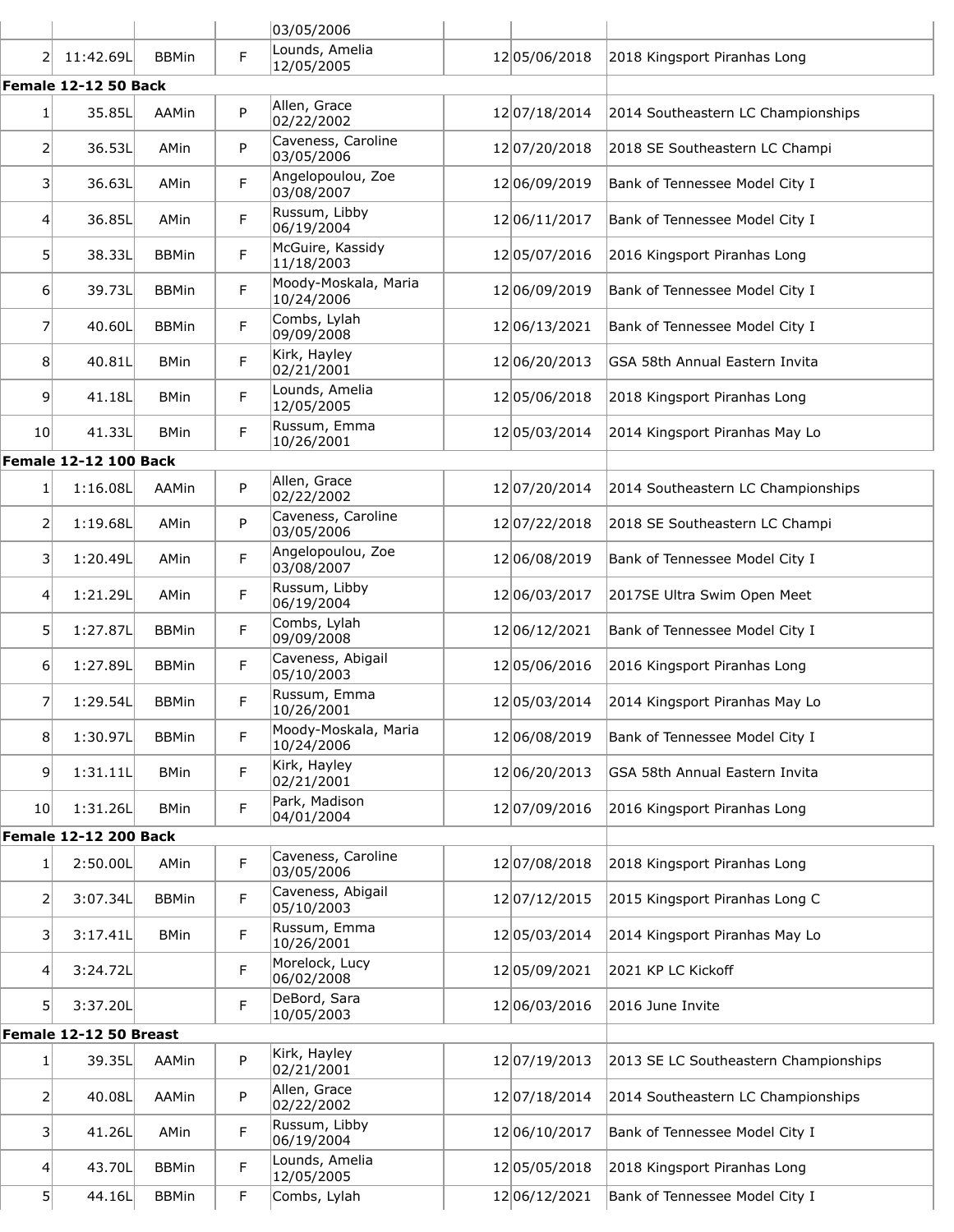|                 |                            |              |    | 09/09/2008                         |                   |                                       |
|-----------------|----------------------------|--------------|----|------------------------------------|-------------------|---------------------------------------|
| 6               | 45.02L                     | <b>BBMin</b> | F  | McLain, Jolee<br>01/03/2007        | 12 07/06/2019     | 2019 Kingsport Piranhas Long C        |
| 7               | 45.28L                     | <b>BBMin</b> | F. | Angelopoulou, Zoe<br>03/08/2007    | 12 07/06/2019     | 2019 Kingsport Piranhas Long C        |
| 8               | 45.43L                     | <b>BBMin</b> | F. | Fleming, Sarah<br>12/04/2003       | 12 06/04/2016     | 2016 June Invite                      |
| 9               | 46.46L                     | <b>BMin</b>  | F  | Sherer, Ava<br>02/16/2004          | 12 06/04/2016     | 2016 June Invite                      |
| 10 <sup>1</sup> | 46.57L                     | <b>BMin</b>  | F  | Park, Madison<br>04/01/2004        | 12 06/11/2016     | Bank of Tennessee Model City I        |
|                 | Female 12-12 100 Breast    |              |    |                                    |                   |                                       |
| 1               | 1:26.23L                   | <b>AAMin</b> | P  | Kirk, Hayley<br>02/21/2001         | 12 07/21/2013     | 2013 SE LC Southeastern Championships |
| 2               | 1:26.84L                   | AAMin        | P  | Allen, Grace<br>02/22/2002         | 12 07/20/2014     | 2014 Southeastern LC Championships    |
| 3               | 1:33.36L                   | <b>BBMin</b> | F  | Russum, Libby<br>06/19/2004        | 12 06/11/2017     | Bank of Tennessee Model City I        |
| $\vert 4 \vert$ | 1:34.22L                   | <b>BBMin</b> | F  | Lounds, Amelia<br>12/05/2005       | 12 05/06/2018     | 2018 Kingsport Piranhas Long          |
| 5               | 1:38.65L                   | <b>BBMin</b> | F. | Fleming, Sarah<br>12/04/2003       | 12 05/07/2016     | 2016 Kingsport Piranhas Long          |
| 6               | 1:39.95L                   | <b>BBMin</b> | F  | Angelopoulou, Zoe<br>03/08/2007    | 12 06/23/2019     | 2019 SGSA 64th Annual Eastern Invit   |
| 7               | 1:40.29L                   | <b>BBMin</b> | F  | Combs, Lylah<br>09/09/2008         | 1205/09/2021      | 2021 KP LC Kickoff                    |
| 8 <sup>1</sup>  | 1:40.56L                   | <b>BBMin</b> | F  | Caveness, Caroline<br>03/05/2006   | 12 06/24/2018     | SGSA 63rd Annual Eastern Invit        |
| $\vert 9 \vert$ | 1:41.23L                   | <b>BMin</b>  | F  | McLain, Jolee<br>01/03/2007        | 12 05/05/2019     | 2019 KP Long Course Kick Off          |
| 10 <sup>1</sup> | 1:42.09L                   | <b>BMin</b>  | F. | Sherer, Ava<br>02/16/2004          | 12 06/12/2016     | Bank of Tennessee Model City I        |
|                 | Female 12-12 200 Breast    |              |    |                                    |                   |                                       |
| 1               | 3:20.93L                   | <b>BBMin</b> | F  | Lounds, Amelia<br>12/05/2005       | 12 05/05/2018     | 2018 Kingsport Piranhas Long          |
| 2               | 3:31.86L                   | <b>BBMin</b> | F. | Fleming, Sarah<br>12/04/2003       | 12 06/04/2016     | 2016 June Invite                      |
| 3               | 3:34.05L                   | <b>BBMin</b> | F  | Combs, Lylah<br>09/09/2008         | 12 05/08/2021     | 2021 KP LC Kickoff                    |
| 4               | 3:34.63L                   | <b>BBMin</b> | F. | McLain, Jolee<br>01/03/2007        | 1207/06/2019      | 2019 Kingsport Piranhas Long C        |
| 5 <sup>1</sup>  | 3:38.85L                   | <b>BMin</b>  | F  | Angelopoulou, Zoe<br>03/08/2007    | 12 05/04/2019     | 2019 KP Long Course Kick Off          |
| 6               | 3:52.31L                   | <b>BMin</b>  | F  | Park, Madison<br>04/01/2004        | 12 05/06/2016     | 2016 Kingsport Piranhas Long          |
| 7               | 4:09.06L                   |              | F  | Outlaw, Amanda<br>01/17/2004       | 12 07/09/2016     | 2016 Kingsport Piranhas Long          |
|                 | <b>Female 12-12 50 Fly</b> |              |    |                                    |                   |                                       |
| 1               | 32.61L                     | AAMin        | F  | Russum, Libby<br>06/19/2004        | 12 06/03/2017     | 2017SE Ultra Swim Open Meet           |
| $\mathsf{2}$    | 33.71L                     | AAMin        | F  | Allen, Grace<br>02/22/2002         | 12 07/12/2014     | Kingsport Piranhas Long Course        |
| 3               | 33.87L                     | AAMin        | P  | McGuire, Kassidy<br>11/18/2003     | 12 07/24/2016     | 2016 SE Southeastern LC Champi        |
| $\vert 4 \vert$ | 36.19L                     | <b>BBMin</b> | F  | Russum, Emma<br>10/26/2001         | 12 07/12/2014     | Kingsport Piranhas Long Course        |
| 5 <sup>1</sup>  | 36.44L                     | <b>BBMin</b> | F  | Combs, Lylah<br>09/09/2008         | 12 05 / 23 / 2021 | 2021 BSC Spring Splash                |
| 6               | 36.72L                     | <b>BBMin</b> | F  | Angelopoulou, Zoe<br>03/08/2007    | 12 07/06/2019     | 2019 Kingsport Piranhas Long C        |
| 7               | 36.74L                     | <b>BBMin</b> | F  | Moody-Moskala, Maria<br>10/24/2006 | 12 06/08/2019     | Bank of Tennessee Model City I        |
| 8 <sup>1</sup>  | 37.72L                     | <b>BBMin</b> | F  | Caveness, Caroline<br>03/05/2006   | 12 05/19/2018     | 2018 HOKI May Day Invitational        |
|                 |                            |              |    | Lounds, Amelia                     | 12 06/09/2018     | Bank of Tennessee Model City I        |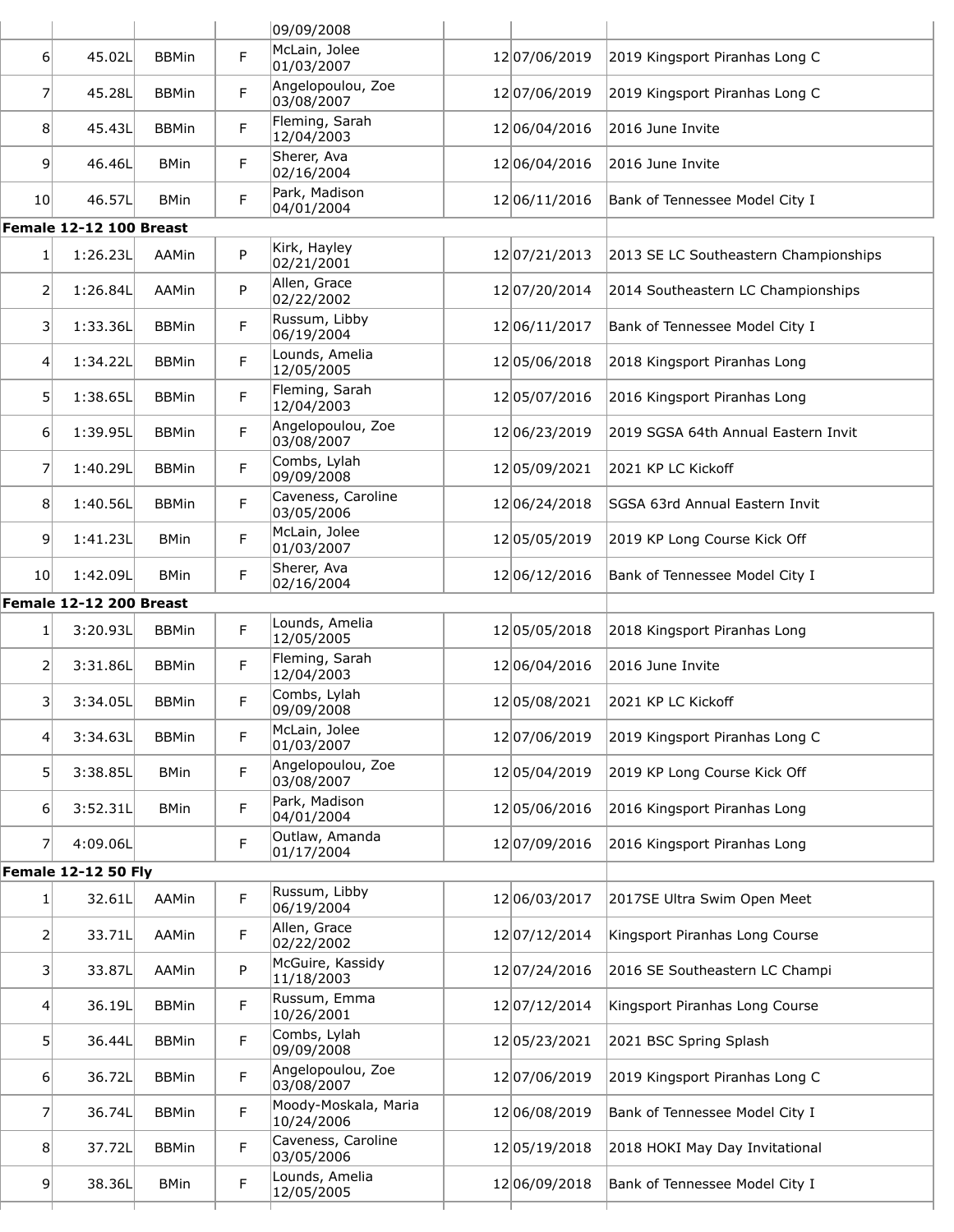| 10 <sup>1</sup> | 39.45L                      | <b>BMin</b>  | F  | DeBord, Sara<br>10/05/2003         | 12 07/10/2016     | 2016 Kingsport Piranhas Long        |
|-----------------|-----------------------------|--------------|----|------------------------------------|-------------------|-------------------------------------|
|                 | <b>Female 12-12 100 Fly</b> |              |    |                                    |                   |                                     |
| 1               | 1:15.26L                    | AAMin        | P  | Allen, Grace<br>02/22/2002         | 12 07/19/2014     | 2014 Southeastern LC Championships  |
| $\overline{2}$  | 1:15.48L                    | AAMin        | F  | Russum, Libby<br>06/19/2004        | 12 06/11/2017     | Bank of Tennessee Model City I      |
| $\vert$ 3       | 1:18.64L                    | AMin         | P  | McGuire, Kassidy<br>11/18/2003     | 12 07/23/2016     | 2016 SE Southeastern LC Champi      |
| $\overline{4}$  | 1:20.09L                    | AMin         | P  | Caveness, Caroline<br>03/05/2006   | 12 07/21/2018     | 2018 SE Southeastern LC Champi      |
| 5               | 1:23.15L                    | <b>BBMin</b> | P  | Russum, Emma<br>10/26/2001         | 12 07/19/2014     | 2014 Southeastern LC Championships  |
| 6               | 1:28.47L                    | <b>BBMin</b> | F  | Moody-Moskala, Maria<br>10/24/2006 | 12 06/09/2019     | Bank of Tennessee Model City I      |
| 7               | 1:28.69L                    | <b>BMin</b>  | F  | Combs, Lylah<br>09/09/2008         | 12 05 / 22 / 2021 | 2021 BSC Spring Splash              |
| 8               | 1:28.99L                    | <b>BMin</b>  | F  | DeBord, Sara<br>10/05/2003         | 12 07/09/2016     | 2016 Kingsport Piranhas Long        |
| $\overline{9}$  | 1:36.56L                    |              | F. | Angelopoulou, Zoe<br>03/08/2007    | 12 06/23/2019     | 2019 SGSA 64th Annual Eastern Invit |
| 10 <sup>1</sup> | 1:50.03L                    |              | F  | Park, Madison<br>04/01/2004        | 12 07/09/2016     | 2016 Kingsport Piranhas Long        |
|                 | Female 12-12 200 IM         |              |    |                                    |                   |                                     |
| 1               | 2:46.02L                    | AAMin        | F  | Allen, Grace<br>02/22/2002         | 12 06/27/2014     | GSA 59th Annual Eastern Invita      |
| 2               | 2:47.94L                    | AAMin        | F  | Russum, Libby<br>06/19/2004        | 12 06/09/2017     | Bank of Tennessee Model City I      |
| $\overline{3}$  | 2:53.09L                    | AMin         | F  | Caveness, Caroline<br>03/05/2006   | 12 05/06/2018     | 2018 Kingsport Piranhas Long        |
| $\vert 4 \vert$ | 2:58.93L                    | <b>BBMin</b> | F  | Lounds, Amelia<br>12/05/2005       | 12 06/08/2018     | Bank of Tennessee Model City I      |
| 5               | 3:01.93L                    | <b>BBMin</b> | F. | McGuire, Kassidy<br>11/18/2003     | 12 05/07/2016     | 2016 Kingsport Piranhas Long        |
| 6               | 3:02.03L                    | <b>BBMin</b> | F  | Combs, Lylah<br>09/09/2008         | 1205/22/2021      | 2021 BSC Spring Splash              |
| 7               | 3:03.12L                    | <b>BBMin</b> | F  | Angelopoulou, Zoe<br>03/08/2007    | 12 06/07/2019     | Bank of Tennessee Model City I      |
| 8 <sup>°</sup>  | 3:05.95L                    | <b>BBMin</b> | F  | Kirk, Hayley<br>02/21/2001         | 12 06/20/2013     | GSA 58th Annual Eastern Invita      |
| $\overline{9}$  | 3:07.18L                    | <b>BBMin</b> | P  | Russum, Emma<br>10/26/2001         | 12 06/15/2014     | 2014 SE TNAQ June Invitational      |
| 10 <sup>1</sup> | 3:17.32L                    | <b>BMin</b>  | F  | Sherer, Ava<br>02/16/2004          | 12 06/10/2016     | Bank of Tennessee Model City I      |
|                 | Female 12-12 400 IM         |              |    |                                    |                   |                                     |
| 1               | 6:45.27L                    | <b>BBMin</b> | F  | Combs, Lylah<br>09/09/2008         | 12 05/23/2021     | 2021 BSC Spring Splash              |
|                 | <b>Female 13-13 50 Free</b> |              |    |                                    |                   |                                     |
| 1               | 28.10L                      | AAAMin       | F  | Russum, Libby<br>06/19/2004        | 1307/08/2017      | 2017 Kingsport Piranhas Long        |
| $\overline{2}$  | 30.57L                      | AMin         | F  | Allen, Grace<br>02/22/2002         | 13 07/11/2015     | 2015 Kingsport Piranhas Long C      |
| $\vert 3 \vert$ | 31.06L                      | AMin         | F  | McGuire, Kassidy<br>11/18/2003     | 13 05/06/2017     | 2017 Kingsport Piranhas Long        |
| 4               | 31.46L                      | AMin         | F  | Sherer, Ava<br>02/16/2004          | 1307/08/2017      | 2017 Kingsport Piranhas Long        |
| 5 <sup>2</sup>  | 31.73L                      | AMin         | F  | Combs, Lylah<br>09/09/2008         | 1305/07/2022      | 2022 KP LC Kickoff                  |
| $6 \mid$        | 32.02L                      | <b>BBMin</b> | F. | Ponasik, Alexandra<br>08/19/2004   | 13 05/06/2018     | 2018 Kingsport Piranhas Long        |
| 7               | 32.17L                      | <b>BBMin</b> | F  | Caveness, Caroline<br>03/05/2006   | 13 06/08/2019     | Bank of Tennessee Model City I      |
| 8               | 32.29L                      | <b>BBMin</b> | F  | Park, Madison<br>04/01/2004        | 1307/08/2017      | 2017 Kingsport Piranhas Long        |
| 9               | 32.82L                      | <b>BBMin</b> | P  | Owens, Anna<br>08/17/2007          | 1306/26/2021      | 2021 KP Summer LC Blast             |
|                 |                             |              |    |                                    |                   |                                     |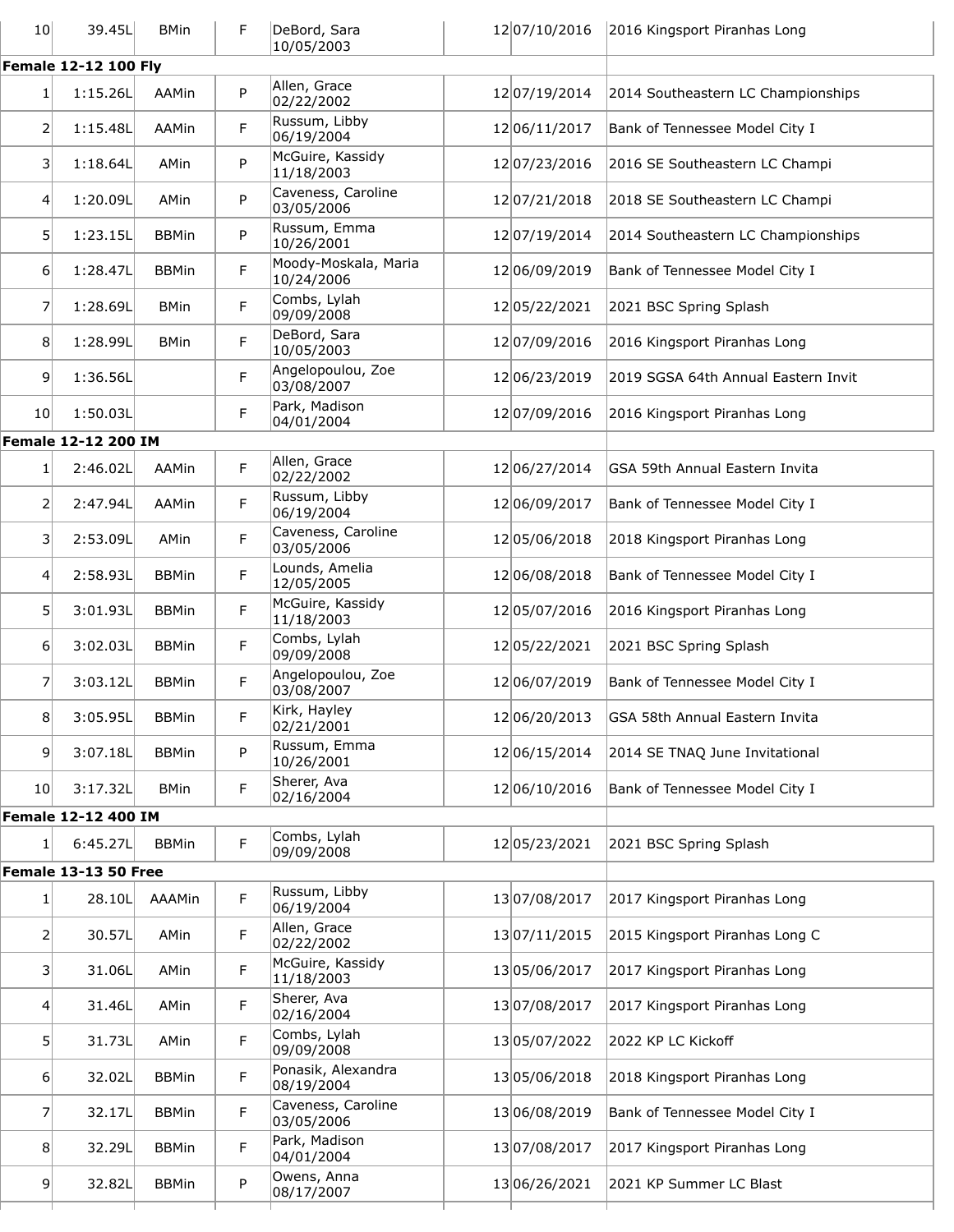| 10 <sup>1</sup> | 33.55L                                   | <b>BBMin</b> | F | Russum, Emma<br>10/26/2001                           | 1305/02/2015  | 2015 Kingsport Piranhas Long Course Kick |
|-----------------|------------------------------------------|--------------|---|------------------------------------------------------|---------------|------------------------------------------|
|                 | <b>Female 13-13 100 Free</b>             |              |   |                                                      |               |                                          |
| 1               | 1:02.40L                                 | AAAMin       | F | Russum, Libby<br>06/19/2004                          | 1305/05/2018  | 2018 Kingsport Piranhas Long             |
| 2               | 1:07.11L                                 | AMin         | F | Ponasik, Alexandra<br>08/19/2004                     | 1305/05/2018  | 2018 Kingsport Piranhas Long             |
| 3               | 1:07.26L                                 | AMin         | F | Allen, Grace<br>02/22/2002                           | 13 07/12/2015 | 2015 Kingsport Piranhas Long C           |
| 4               | 1:07.67L                                 | AMin         | F | McGuire, Kassidy<br>11/18/2003                       | 1305/07/2017  | 2017 Kingsport Piranhas Long             |
| 5               | 1:09.69L                                 | <b>BBMin</b> | F | Caveness, Caroline<br>03/05/2006                     | 1306/09/2019  | Bank of Tennessee Model City I           |
| 6               | 1:10.66L                                 | <b>BBMin</b> | F | Combs, Lylah<br>09/09/2008                           | 1305/08/2022  | 2022 KP LC Kickoff                       |
| 7               | 1:13.44L                                 | <b>BBMin</b> | F | Park, Madison<br>04/01/2004                          | 1305/07/2017  | 2017 Kingsport Piranhas Long             |
| 8               | 1:13.76L                                 | <b>BBMin</b> | F | Russum, Emma<br>10/26/2001                           | 1306/07/2015  | A 2015 6th Annual YSSC LC Summer         |
| 9               | 1:14.76L                                 | <b>BBMin</b> | F | Sherer, Ava<br>02/16/2004                            | 1306/03/2017  | 2017SE Ultra Swim Open Meet              |
| 10 <sub>l</sub> | 1:15.84L                                 | <b>BMin</b>  | F | Owens, Anna<br>08/17/2007                            | 1305/09/2021  | 2021 KP LC Kickoff                       |
|                 | <b>Female 13-13 200 Free</b>             |              |   |                                                      |               |                                          |
| 1               | 2:25.47L                                 | AMin         | F | Russum, Libby<br>06/19/2004                          | 1305/05/2018  | 2018 Kingsport Piranhas Long             |
| 2               | 2:27.19L                                 | AMin         | P | Allen, Grace<br>02/22/2002                           | 13 06/19/2015 | SGSA 60th Annual Eastern Invit           |
| 3               | 2:29.50L                                 | <b>BBMin</b> | F | Caveness, Caroline<br>03/05/2006                     | 1307/06/2019  | 2019 Kingsport Piranhas Long C           |
| $\overline{4}$  | 2:30.16L                                 | <b>BBMin</b> | F | McGuire, Kassidy<br>11/18/2003                       | 1305/06/2017  | 2017 Kingsport Piranhas Long             |
| 5               | 2:30.21L                                 | <b>BBMin</b> | F | Ponasik, Alexandra<br>08/19/2004                     | 1305/05/2018  | 2018 Kingsport Piranhas Long             |
| 6               | 2:39.10L                                 | <b>BBMin</b> | F | Sherer, Ava<br>02/16/2004                            | 1306/03/2017  | 2017SE Ultra Swim Open Meet              |
| 7               | 2:42.34L                                 | <b>BMin</b>  | F | Caveness, Abigail<br>05/10/2003                      | 1307/09/2016  | 2016 Kingsport Piranhas Long             |
| 8               | 2:43.85L                                 | <b>BMin</b>  | F | Combs, Lylah<br>09/09/2008                           | 1305/07/2022  | 2022 KP LC Kickoff                       |
| 9               | 2:46.62L                                 | <b>BMin</b>  | F | Park, Madison<br>04/01/2004                          | 1307/08/2017  | 2017 Kingsport Piranhas Long             |
| 10 <sup>1</sup> | 2:47.67L                                 | <b>BMin</b>  | F | Russum, Emma<br>10/26/2001                           | 1306/06/2015  | A 2015 6th Annual YSSC LC Summer         |
|                 | <b>Female 13-13 400 Free</b>             |              |   |                                                      |               |                                          |
| 1               | 5:12.50L                                 | AMin         | F | Allen, Grace<br>02/22/2002                           | 1306/20/2015  | SGSA 60th Annual Eastern Invit           |
| 2               | 5:14.70L                                 | <b>BBMin</b> | F | Caveness, Caroline<br>03/05/2006<br>McGuire, Kassidy | 1307/06/2019  | 2019 Kingsport Piranhas Long C           |
| 3               | 5:21.31L                                 | <b>BBMin</b> | F | 11/18/2003<br>Ponasik, Alexandra                     | 1306/09/2017  | Bank of Tennessee Model City I           |
| 4               | 5:38.83L                                 | <b>BBMin</b> | F | 08/19/2004<br>Caveness, Abigail                      | 1305/05/2018  | 2018 Kingsport Piranhas Long             |
| 5 <sup>1</sup>  | 5:43.45L                                 | <b>BMin</b>  | F | 05/10/2003<br>Outlaw, Amanda                         | 1307/09/2016  | 2016 Kingsport Piranhas Long             |
| 6               | 6:20.42L                                 |              | F | 01/17/2004<br>Howard, Danielle                       | 1306/09/2017  | Bank of Tennessee Model City I           |
| 7               | 6:29.32L<br><b>Female 13-13 800 Free</b> |              | F | 09/03/2003                                           | 1307/08/2017  | 2017 Kingsport Piranhas Long             |
|                 |                                          |              |   |                                                      |               |                                          |
| 1               | 10:48.48L                                | <b>BBMin</b> | F | Caveness, Caroline<br>03/05/2006                     | 13 06/08/2019 | Bank of Tennessee Model City I           |
|                 | <b>Female 13-13 1500 Free</b>            |              |   |                                                      |               |                                          |
| 1               | 20:26.01L                                | AMin         | F | Allen, Grace<br>02/22/2002                           | 13 07/12/2015 | 2015 Kingsport Piranhas Long C           |
|                 | Female 13-13 50 Back                     |              |   |                                                      |               |                                          |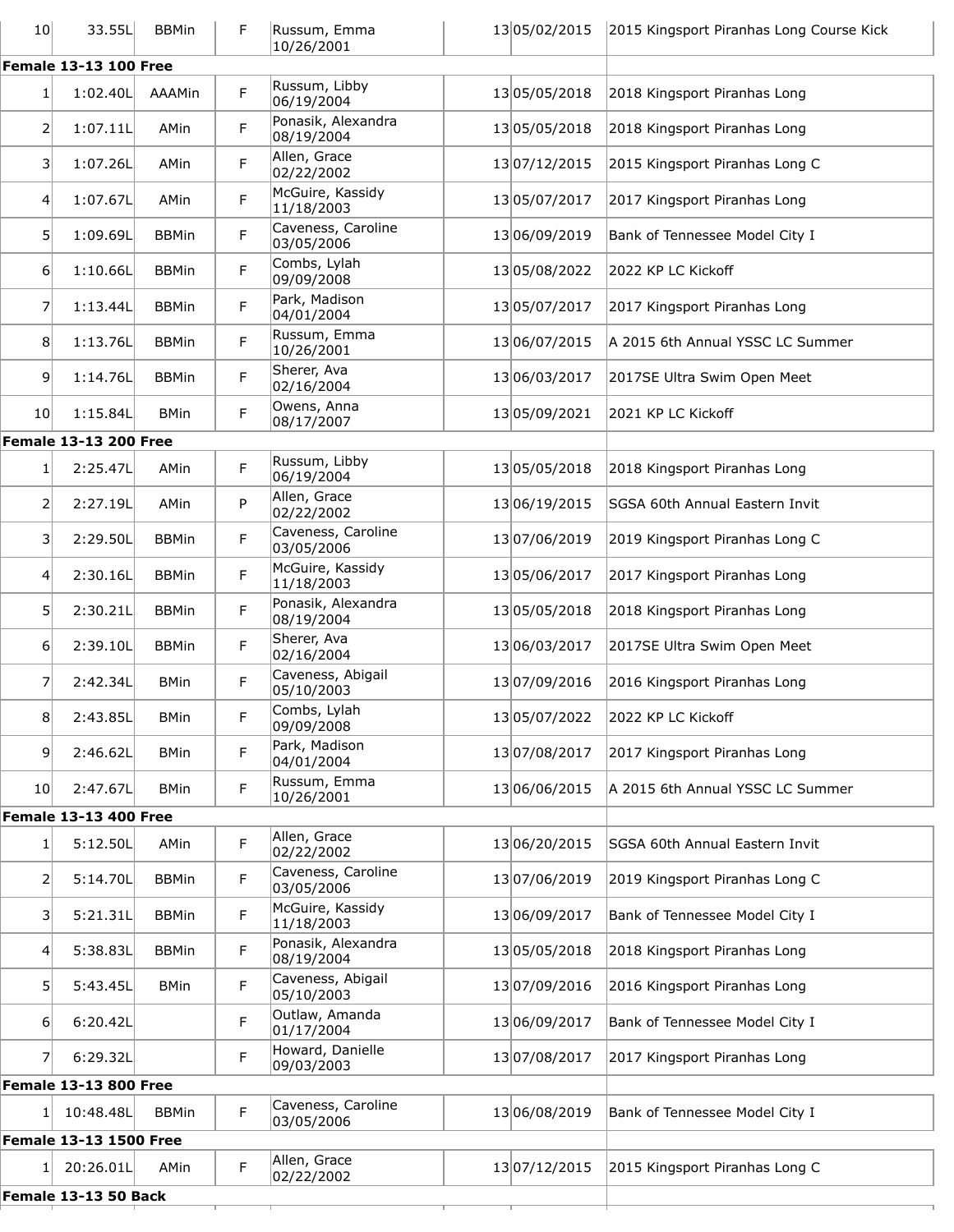| 1                 | 34.90L                       |              | F | Russum, Libby<br>06/19/2004      | 1305/06/2018  | 2018 Kingsport Piranhas Long   |
|-------------------|------------------------------|--------------|---|----------------------------------|---------------|--------------------------------|
| 2                 | 36.62L                       |              | F | Caveness, Caroline<br>03/05/2006 | 1305/05/2019  | 2019 KP Long Course Kick Off   |
| $\overline{3}$    | 36.84L                       |              | F | Ponasik, Alexandra<br>08/19/2004 | 1305/06/2018  | 2018 Kingsport Piranhas Long   |
| $\left 4\right $  | 37.53L                       |              | F | McGuire, Kassidy<br>11/18/2003   | 1305/07/2017  | 2017 Kingsport Piranhas Long   |
| 5                 | 41.43L                       |              | F | Park, Madison<br>04/01/2004      | 1305/07/2017  | 2017 Kingsport Piranhas Long   |
| 6                 | 44.88L                       |              | F | Howard, Danielle<br>09/03/2003   | 1305/07/2017  | 2017 Kingsport Piranhas Long   |
| 7                 | 46.77L                       |              | F | Dotson, Reagan<br>01/02/2001     | 1305/03/2014  | 2014 Kingsport Piranhas May Lo |
| 8 <sup>1</sup>    | 48.10L                       |              | F | Ratliff, Delilah<br>08/05/2005   | 13 07/07/2019 | 2019 Kingsport Piranhas Long C |
| $\overline{9}$    | 49.72L                       |              | F | Sorge, Mikaylah<br>09/05/2005    | 13 07/07/2019 | 2019 Kingsport Piranhas Long C |
|                   | <b>Female 13-13 100 Back</b> |              |   |                                  |               |                                |
| 1                 | 1:14.03L                     | AMin         | F | Allen, Grace<br>02/22/2002       | 1306/20/2015  | SGSA 60th Annual Eastern Invit |
| 2                 | 1:14.13L                     | AMin         | F | Caveness, Caroline<br>03/05/2006 | 13 07/07/2019 | 2019 Kingsport Piranhas Long C |
| 3                 | 1:16.00L                     | AMin         | F | Russum, Libby<br>06/19/2004      | 1305/05/2018  | 2018 Kingsport Piranhas Long   |
| 41                | 1:20.38L                     | <b>BBMin</b> | F | Ponasik, Alexandra<br>08/19/2004 | 1305/05/2018  | 2018 Kingsport Piranhas Long   |
| 5 <sup>1</sup>    | 1:20.77L                     | <b>BBMin</b> | F | Sherer, Ava<br>02/16/2004        | 1307/08/2017  | 2017 Kingsport Piranhas Long   |
| 6 <sup>1</sup>    | 1:21.85L                     | <b>BBMin</b> | F | Owens, Anna<br>08/17/2007        | 13 06/26/2021 | 2021 KP Summer LC Blast        |
| 7                 | 1:22.25L                     | <b>BBMin</b> | F | McGuire, Kassidy<br>11/18/2003   | 1305/06/2017  | 2017 Kingsport Piranhas Long   |
| 8                 | 1:23.74L                     | <b>BMin</b>  | F | Caveness, Abigail<br>05/10/2003  | 1307/09/2016  | 2016 Kingsport Piranhas Long   |
| $\overline{9}$    | 1:25.32L                     | <b>BMin</b>  | F | Combs, Lylah<br>09/09/2008       | 1305/07/2022  | 2022 KP LC Kickoff             |
| 10 <sup>1</sup>   | 1:26.92L                     | <b>BMin</b>  | F | Outlaw, Amanda<br>01/17/2004     | 1307/08/2017  | 2017 Kingsport Piranhas Long   |
|                   | <b>Female 13-13 200 Back</b> |              |   |                                  |               |                                |
| 1 <sup>1</sup>    | 2:39.67L                     | AMin         | F | Caveness, Caroline<br>03/05/2006 | 1307/07/2019  | 2019 Kingsport Piranhas Long C |
| $\overline{2}$    | 2:40.03L                     | AMin         | P | Allen, Grace<br>02/22/2002       | 13 07/19/2015 | 2015 SE Long Course Championsh |
| 3                 | 2:53.84L                     | <b>BBMin</b> | F | McGuire, Kassidy<br>11/18/2003   | 13 06/11/2017 | Bank of Tennessee Model City I |
| $\left 4\right $  | 2:55.36L                     | <b>BBMin</b> | F | Ponasik, Alexandra<br>08/19/2004 | 1305/06/2018  | 2018 Kingsport Piranhas Long   |
| 5 <sup>2</sup>    | 3:05.47L                     | <b>BMin</b>  | F | Combs, Lylah<br>09/09/2008       | 1305/08/2022  | 2022 KP LC Kickoff             |
| 6 <sup>1</sup>    | 3:05.58L                     | <b>BMin</b>  | F | Outlaw, Amanda<br>01/17/2004     | 13 06/11/2017 | Bank of Tennessee Model City I |
| $\overline{7}$    | 3:05.77L                     | <b>BMin</b>  | F | Caveness, Abigail<br>05/10/2003  | 13 07/10/2016 | 2016 Kingsport Piranhas Long   |
| 8                 | 3:14.74L                     |              | F | Park, Madison<br>04/01/2004      | 13 06/11/2017 | Bank of Tennessee Model City I |
| $\overline{9}$    | 3:31.22L                     |              | F | Howard, Danielle<br>09/03/2003   | 1305/07/2017  | 2017 Kingsport Piranhas Long   |
|                   | Female 13-13 50 Breast       |              |   |                                  |               |                                |
| 1                 | 39.64L                       |              | F | Russum, Libby<br>06/19/2004      | 1307/08/2017  | 2017 Kingsport Piranhas Long   |
| $\overline{2}$    | 43.19L                       |              | F | Park, Madison<br>04/01/2004      | 1307/08/2017  | 2017 Kingsport Piranhas Long   |
| $\lvert 3 \rvert$ | 48.58L                       |              | F | Howard, Danielle<br>09/03/2003   | 1305/06/2017  | 2017 Kingsport Piranhas Long   |
| 4 <sup>1</sup>    | 52.36L                       |              | F | Sorge, Mikaylah                  | 1307/06/2019  | 2019 Kingsport Piranhas Long C |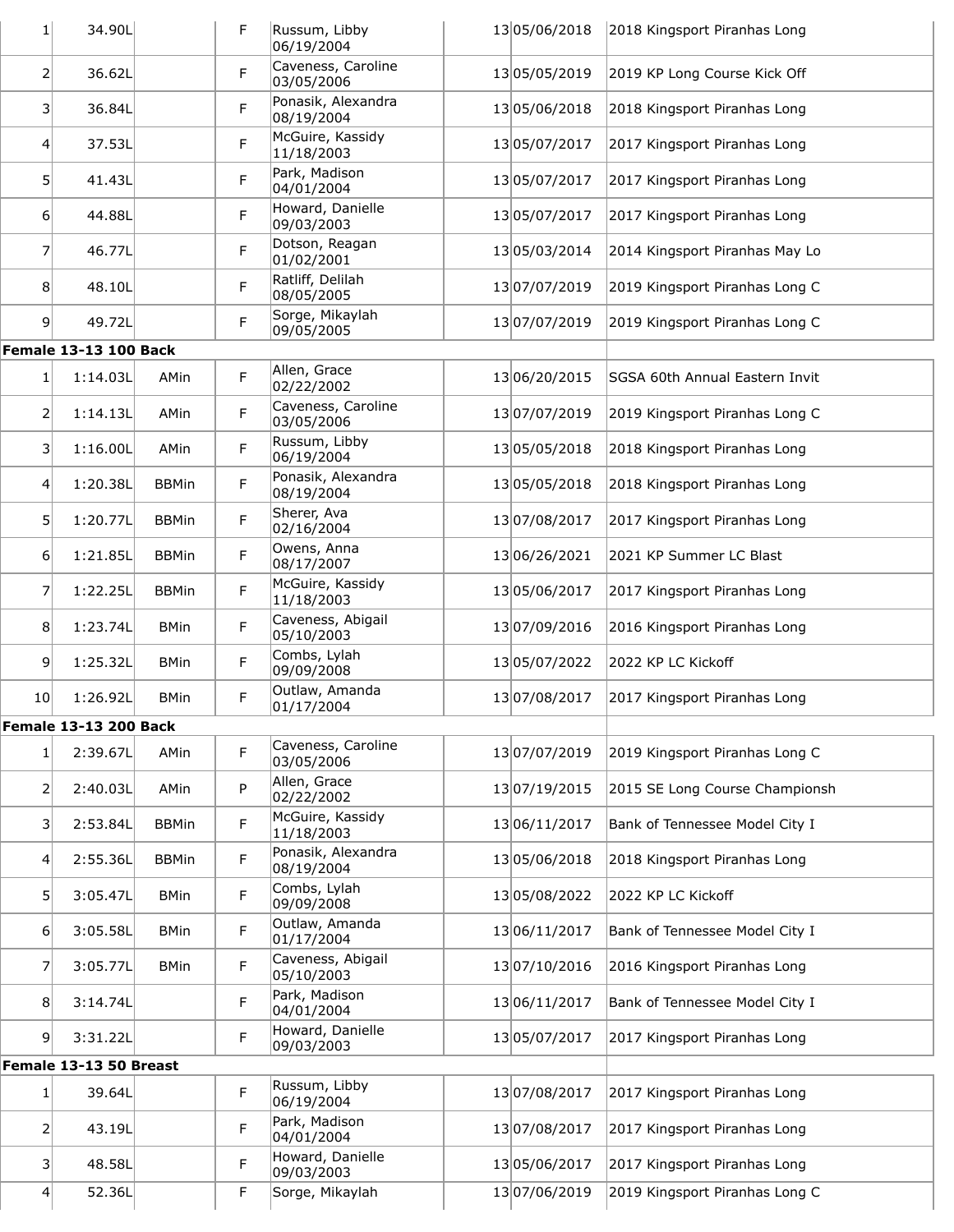|                   |                                       |              |   | 09/05/2005                                       |               |                                  |
|-------------------|---------------------------------------|--------------|---|--------------------------------------------------|---------------|----------------------------------|
| 5 <sup>1</sup>    | 56.59L                                |              | F | Ratliff, Delilah<br>08/05/2005                   | 13 07/06/2019 | 2019 Kingsport Piranhas Long C   |
| $6 \mid$          | 58.46L                                |              | F | Dotson, Reagan<br>01/02/2001                     | 1305/03/2014  | 2014 Kingsport Piranhas May Lo   |
|                   | Female 13-13 100 Breast               |              |   |                                                  |               |                                  |
| 1                 | 1:22.25L                              | AAMin        | P | Allen, Grace<br>02/22/2002                       | 13 07/17/2015 | 2015 SE Long Course Championsh   |
| $\overline{2}$    | 1:31.11L                              | <b>BBMin</b> | F | Russum, Libby<br>06/19/2004                      | 1305/06/2018  | 2018 Kingsport Piranhas Long     |
| 3 <sup>1</sup>    | 1:33.81L                              | <b>BBMin</b> | F | Russum, Emma<br>10/26/2001                       | 1306/06/2015  | A 2015 6th Annual YSSC LC Summer |
| 4                 | 1:35.59L                              | <b>BMin</b>  | F | Combs, Lylah<br>09/09/2008                       | 1305/08/2022  | 2022 KP LC Kickoff               |
| 5                 | 1:37.83L                              | <b>BMin</b>  | F | Sherer, Ava<br>02/16/2004                        | 13 06/03/2017 | 2017SE Ultra Swim Open Meet      |
| 6                 | 1:38.10L                              | <b>BMin</b>  | F | Park, Madison<br>04/01/2004                      | 1305/07/2017  | 2017 Kingsport Piranhas Long     |
| $\overline{7}$    | 1:39.29L                              | <b>BMin</b>  | F | Owens, Anna<br>08/17/2007                        | 13 06/26/2021 | 2021 KP Summer LC Blast          |
| 8 <sup>1</sup>    | 1:49.21L                              |              | F | Partin, Sydney<br>04/14/2004                     | 1305/07/2017  | 2017 Kingsport Piranhas Long     |
| 9                 | 1:50.42L                              |              | F | Howard, Danielle<br>09/03/2003                   | 1307/09/2017  | 2017 Kingsport Piranhas Long     |
| 10                | 1:52.78L                              |              | F | Outlaw, Amanda<br>01/17/2004                     | 13 06/11/2017 | Bank of Tennessee Model City I   |
|                   | Female 13-13 200 Breast               |              |   |                                                  |               |                                  |
| 1                 | 2:56.49L                              | AAMin        | P | Allen, Grace<br>02/22/2002                       | 13 07/19/2015 | 2015 SE Long Course Championsh   |
| 2                 | 3:20.51L                              | <b>BBMin</b> | F | Russum, Emma<br>10/26/2001                       | 13 06/07/2015 | A 2015 6th Annual YSSC LC Summer |
| 3 <sup>1</sup>    | 3:30.41L                              | <b>BMin</b>  | F | Sherer, Ava<br>02/16/2004                        | 1306/04/2017  | 2017SE Ultra Swim Open Meet      |
| $\left 4\right $  | 3:35.74L                              | <b>BMin</b>  | F | Park, Madison<br>04/01/2004                      | 13 06/10/2017 | Bank of Tennessee Model City I   |
| 5 <sup>1</sup>    | 4:00.25L                              |              | F | Howard, Danielle<br>09/03/2003                   | 1305/06/2017  | 2017 Kingsport Piranhas Long     |
| 6                 | 4:01.84L                              |              | F | Sorge, Mikaylah<br>09/05/2005                    | 1306/08/2019  | Bank of Tennessee Model City I   |
| $\overline{7}$    | 4:02.63L                              |              | F | Outlaw, Amanda<br>01/17/2004                     | 13 06/10/2017 | Bank of Tennessee Model City I   |
|                   | <b>Female 13-13 50 Fly</b>            |              |   |                                                  |               |                                  |
| 1 <sup>1</sup>    | 30.85L                                |              | F | Russum, Libby<br>06/19/2004                      | 1305/05/2018  | 2018 Kingsport Piranhas Long     |
| $\overline{2}$    | 32.74L                                |              | F | McGuire, Kassidy<br>11/18/2003                   | 1305/07/2017  | 2017 Kingsport Piranhas Long     |
| $\lvert 3 \rvert$ | 34.69L                                |              | F | Ponasik, Alexandra<br>08/19/2004                 | 1305/05/2018  | 2018 Kingsport Piranhas Long     |
| $\overline{4}$    | 36.89L                                |              | F | Sherer, Ava<br>02/16/2004                        | 1307/08/2017  | 2017 Kingsport Piranhas Long     |
| 5 <sup>1</sup>    | 40.34L                                |              | F | Outlaw, Amanda<br>01/17/2004                     | 1307/08/2017  | 2017 Kingsport Piranhas Long     |
| 6 <sup>1</sup>    | 41.00L                                |              | F | Thayer, Madalyn<br>03/01/2001                    | 1305/03/2014  | 2014 Kingsport Piranhas May Lo   |
| 7 <sup>1</sup>    | 41.69L                                |              | F | Howard, Danielle<br>09/03/2003<br>Partin, Sydney | 1307/08/2017  | 2017 Kingsport Piranhas Long     |
| 8 <sup>2</sup>    | 46.21L                                |              | F | 04/14/2004<br>Dotson, Reagan                     | 1305/07/2017  | 2017 Kingsport Piranhas Long     |
| 9 <sup>1</sup>    | 49.08L                                |              | F | 01/02/2001<br>Ratliff, Delilah                   | 1305/03/2014  | 2014 Kingsport Piranhas May Lo   |
| 10 <sup>1</sup>   | 51.95L<br><b>Female 13-13 100 Fly</b> |              | F | 08/05/2005                                       | 1307/06/2019  | 2019 Kingsport Piranhas Long C   |
|                   |                                       |              |   |                                                  |               |                                  |
| 1                 | 1:10.78L                              | AAMin        | F | Russum, Libby<br>06/19/2004                      | 1305/06/2018  | 2018 Kingsport Piranhas Long     |
| $\overline{2}$    | 1:13.02L                              | AMin         | F | Allen, Grace                                     | 13 06/19/2015 | SGSA 60th Annual Eastern Invit   |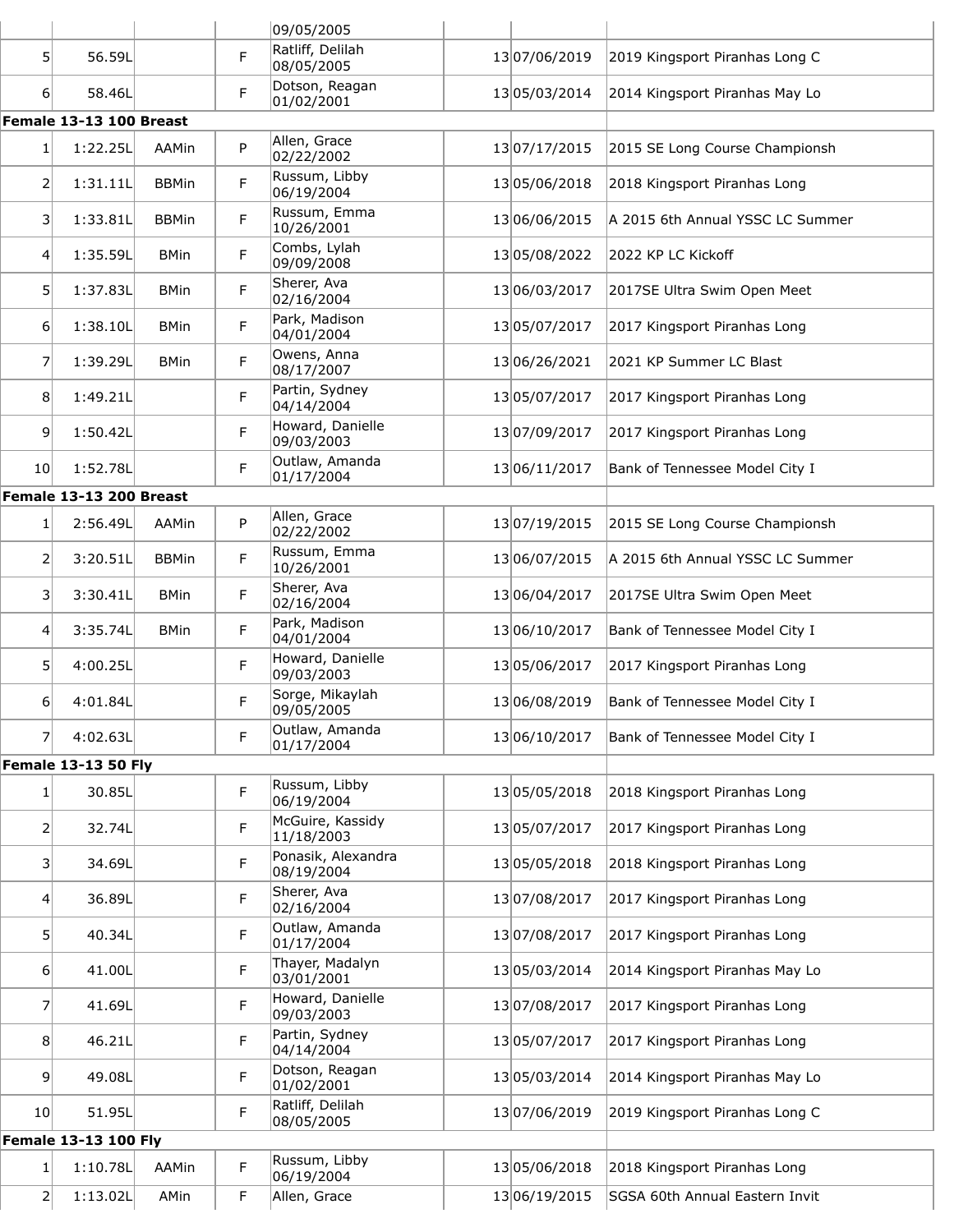| McGuire, Kassidy<br>F<br>3<br>1:15.56L<br><b>BBMin</b><br>1305/06/2017<br>2017 Kingsport Piranhas Long<br>11/18/2003<br>Russum, Emma<br>F<br>1:21.37L<br>13 06/07/2015<br>A 2015 6th Annual YSSC LC Summer<br><b>BMin</b><br>$\vert 4 \vert$<br>10/26/2001<br>Caveness, Caroline<br>F<br>5 <sup>1</sup><br>1:21.58L<br>1306/08/2019<br>Bank of Tennessee Model City I<br><b>BMin</b><br>03/05/2006<br>Ponasik, Alexandra<br>F.<br>1:22.42L<br>1305/06/2018<br>2018 Kingsport Piranhas Long<br>$6 \mid$<br><b>BMin</b><br>08/19/2004<br>Sherer, Ava<br>F<br>7<br>1:26.05L<br>1306/03/2017<br>2017SE Ultra Swim Open Meet<br><b>BMin</b><br>02/16/2004<br>Combs, Lylah<br>F<br>8<br>1:26.32L<br>1305/07/2022<br>2022 KP LC Kickoff<br><b>BMin</b><br>09/09/2008<br>Caveness, Abigail<br>F<br>9<br>1:33.85L<br>Bank of Tennessee Model City I<br>13 06/11/2016<br>05/10/2003<br>Thayer, Madalyn<br>F<br>1:42.49L<br>2014 Kingsport Piranhas May Lo<br>10 <sup>1</sup><br>13 05 / 03 / 2014<br>03/01/2001<br><b>Female 13-13 200 Fly</b><br>Allen, Grace<br>P<br>2:42.73L<br>AMin<br>13 07/18/2015<br>2015 SE Long Course Championsh<br>1<br>02/22/2002<br>McGuire, Kassidy<br>F<br>$\overline{2}$<br>2:44.64L<br>13 06/11/2017<br>Bank of Tennessee Model City I<br>AMin<br>11/18/2003<br><b>Female 13-13 200 IM</b><br>Allen, Grace<br>P<br>2:37.31L<br>AAMin<br>13 07/18/2015<br>2015 SE Long Course Championsh<br>1<br>02/22/2002<br>Russum, Libby<br>F.<br>2<br>2:40.11L<br>AAMin<br>2018 Kingsport Piranhas Long<br>13 05/06/2018<br>06/19/2004<br>Caveness, Caroline<br>F<br>$\overline{3}$<br>2:49.15L<br><b>BBMin</b><br>1307/07/2019<br>2019 Kingsport Piranhas Long C<br>03/05/2006<br>McGuire, Kassidy<br>F<br>2:49.45L<br>1305/06/2017<br>2017 Kingsport Piranhas Long<br><b>BBMin</b><br> 4 <br>11/18/2003<br>Ponasik, Alexandra<br>F.<br>5 <sup>1</sup><br>2:59.62L<br><b>BBMin</b><br>1305/06/2018<br>2018 Kingsport Piranhas Long<br>08/19/2004<br>Sherer, Ava<br>F.<br>$6 \mid$<br>3:00.62L<br><b>BBMin</b><br>1306/03/2017<br>2017SE Ultra Swim Open Meet<br>02/16/2004<br>Owens, Anna<br>F<br>7<br>3:01.52L<br><b>BBMin</b><br>1305/09/2021<br>2021 KP LC Kickoff<br>08/17/2007<br>Combs, Lylah<br>F<br>8<br>3:05.75L<br>1305/08/2022<br>2022 KP LC Kickoff<br><b>BMin</b><br>09/09/2008<br>Park, Madison<br>F<br>$\overline{9}$<br>3:07.52L<br>1306/09/2017<br>Bank of Tennessee Model City I<br><b>BMin</b><br>04/01/2004<br>Caveness, Abigail<br>F<br>3:12.75L<br><b>BMin</b><br>1307/10/2016<br>2016 Kingsport Piranhas Long<br>10 <sup>1</sup><br>05/10/2003<br>Female 13-13 400 IM<br>Allen, Grace<br>F.<br>5:40.95L<br>AAMin<br>1306/06/2015<br>A 2015 6th Annual YSSC LC Summer<br>1 <sup>1</sup><br>02/22/2002<br>Caveness, Caroline<br>F<br>$\overline{2}$<br>5:59.31L<br><b>BBMin</b><br>1306/09/2019<br>Bank of Tennessee Model City I<br>03/05/2006<br>Sherer, Ava<br>F.<br>3<br>6:36.03L<br><b>BMin</b><br>1307/08/2017<br>2017 Kingsport Piranhas Long<br>02/16/2004<br>Combs, Lylah<br>F<br>6:42.53L<br>1305/07/2022<br>2022 KP LC Kickoff<br><b>BMin</b><br>4<br>09/09/2008<br>Caveness, Abigail<br>F<br>51<br>6:44.92L<br><b>BMin</b><br>13 06/11/2016<br>Bank of Tennessee Model City I<br>05/10/2003<br>Female 13-14 50 Free<br>Russum, Libby<br>F<br>28.10L<br>AAAMin<br>1307/08/2017<br>2017 Kingsport Piranhas Long<br>1<br>06/19/2004<br>Allen, Grace<br>F<br>$\overline{2}$<br>29.91L<br>AAMin<br>14 07/09/2016<br>2016 Kingsport Piranhas Long<br>02/22/2002<br>Moody-Moskala, Maria<br>F<br>$\vert$ 3<br>30.65L<br>14 06/26/2021<br>2021 KP Summer LC Blast<br>AMin<br>10/24/2006<br>Love, Hannah<br>F<br>30.66L<br>14 07/07/2013<br>2013 Tara Classic<br>$\left 4\right $<br>AMin<br>03/18/1999<br>McGuire, Kassidy<br>F<br>5<br>31.06L<br>1305/06/2017<br>2017 Kingsport Piranhas Long<br>AMin<br>11/18/2003<br>$6 \mid$<br>Ponasik, Alexandra<br>14 06/08/2019<br>31.15L<br>F<br>Bank of Tennessee Model City I<br>AMin |  |  | 02/22/2002 |  |  |
|-----------------------------------------------------------------------------------------------------------------------------------------------------------------------------------------------------------------------------------------------------------------------------------------------------------------------------------------------------------------------------------------------------------------------------------------------------------------------------------------------------------------------------------------------------------------------------------------------------------------------------------------------------------------------------------------------------------------------------------------------------------------------------------------------------------------------------------------------------------------------------------------------------------------------------------------------------------------------------------------------------------------------------------------------------------------------------------------------------------------------------------------------------------------------------------------------------------------------------------------------------------------------------------------------------------------------------------------------------------------------------------------------------------------------------------------------------------------------------------------------------------------------------------------------------------------------------------------------------------------------------------------------------------------------------------------------------------------------------------------------------------------------------------------------------------------------------------------------------------------------------------------------------------------------------------------------------------------------------------------------------------------------------------------------------------------------------------------------------------------------------------------------------------------------------------------------------------------------------------------------------------------------------------------------------------------------------------------------------------------------------------------------------------------------------------------------------------------------------------------------------------------------------------------------------------------------------------------------------------------------------------------------------------------------------------------------------------------------------------------------------------------------------------------------------------------------------------------------------------------------------------------------------------------------------------------------------------------------------------------------------------------------------------------------------------------------------------------------------------------------------------------------------------------------------------------------------------------------------------------------------------------------------------------------------------------------------------------------------------------------------------------------------------------------------------------------------------------------------------------------------------------------------------------------------------------------------------------------------------------------------------------------------------------------------------------------------------------------------------------------------------------------------------------------------------------------------------------------------------------------------------------------------------------------------------------------------------------------|--|--|------------|--|--|
|                                                                                                                                                                                                                                                                                                                                                                                                                                                                                                                                                                                                                                                                                                                                                                                                                                                                                                                                                                                                                                                                                                                                                                                                                                                                                                                                                                                                                                                                                                                                                                                                                                                                                                                                                                                                                                                                                                                                                                                                                                                                                                                                                                                                                                                                                                                                                                                                                                                                                                                                                                                                                                                                                                                                                                                                                                                                                                                                                                                                                                                                                                                                                                                                                                                                                                                                                                                                                                                                                                                                                                                                                                                                                                                                                                                                                                                                                                                                                                       |  |  |            |  |  |
|                                                                                                                                                                                                                                                                                                                                                                                                                                                                                                                                                                                                                                                                                                                                                                                                                                                                                                                                                                                                                                                                                                                                                                                                                                                                                                                                                                                                                                                                                                                                                                                                                                                                                                                                                                                                                                                                                                                                                                                                                                                                                                                                                                                                                                                                                                                                                                                                                                                                                                                                                                                                                                                                                                                                                                                                                                                                                                                                                                                                                                                                                                                                                                                                                                                                                                                                                                                                                                                                                                                                                                                                                                                                                                                                                                                                                                                                                                                                                                       |  |  |            |  |  |
|                                                                                                                                                                                                                                                                                                                                                                                                                                                                                                                                                                                                                                                                                                                                                                                                                                                                                                                                                                                                                                                                                                                                                                                                                                                                                                                                                                                                                                                                                                                                                                                                                                                                                                                                                                                                                                                                                                                                                                                                                                                                                                                                                                                                                                                                                                                                                                                                                                                                                                                                                                                                                                                                                                                                                                                                                                                                                                                                                                                                                                                                                                                                                                                                                                                                                                                                                                                                                                                                                                                                                                                                                                                                                                                                                                                                                                                                                                                                                                       |  |  |            |  |  |
|                                                                                                                                                                                                                                                                                                                                                                                                                                                                                                                                                                                                                                                                                                                                                                                                                                                                                                                                                                                                                                                                                                                                                                                                                                                                                                                                                                                                                                                                                                                                                                                                                                                                                                                                                                                                                                                                                                                                                                                                                                                                                                                                                                                                                                                                                                                                                                                                                                                                                                                                                                                                                                                                                                                                                                                                                                                                                                                                                                                                                                                                                                                                                                                                                                                                                                                                                                                                                                                                                                                                                                                                                                                                                                                                                                                                                                                                                                                                                                       |  |  |            |  |  |
|                                                                                                                                                                                                                                                                                                                                                                                                                                                                                                                                                                                                                                                                                                                                                                                                                                                                                                                                                                                                                                                                                                                                                                                                                                                                                                                                                                                                                                                                                                                                                                                                                                                                                                                                                                                                                                                                                                                                                                                                                                                                                                                                                                                                                                                                                                                                                                                                                                                                                                                                                                                                                                                                                                                                                                                                                                                                                                                                                                                                                                                                                                                                                                                                                                                                                                                                                                                                                                                                                                                                                                                                                                                                                                                                                                                                                                                                                                                                                                       |  |  |            |  |  |
|                                                                                                                                                                                                                                                                                                                                                                                                                                                                                                                                                                                                                                                                                                                                                                                                                                                                                                                                                                                                                                                                                                                                                                                                                                                                                                                                                                                                                                                                                                                                                                                                                                                                                                                                                                                                                                                                                                                                                                                                                                                                                                                                                                                                                                                                                                                                                                                                                                                                                                                                                                                                                                                                                                                                                                                                                                                                                                                                                                                                                                                                                                                                                                                                                                                                                                                                                                                                                                                                                                                                                                                                                                                                                                                                                                                                                                                                                                                                                                       |  |  |            |  |  |
|                                                                                                                                                                                                                                                                                                                                                                                                                                                                                                                                                                                                                                                                                                                                                                                                                                                                                                                                                                                                                                                                                                                                                                                                                                                                                                                                                                                                                                                                                                                                                                                                                                                                                                                                                                                                                                                                                                                                                                                                                                                                                                                                                                                                                                                                                                                                                                                                                                                                                                                                                                                                                                                                                                                                                                                                                                                                                                                                                                                                                                                                                                                                                                                                                                                                                                                                                                                                                                                                                                                                                                                                                                                                                                                                                                                                                                                                                                                                                                       |  |  |            |  |  |
|                                                                                                                                                                                                                                                                                                                                                                                                                                                                                                                                                                                                                                                                                                                                                                                                                                                                                                                                                                                                                                                                                                                                                                                                                                                                                                                                                                                                                                                                                                                                                                                                                                                                                                                                                                                                                                                                                                                                                                                                                                                                                                                                                                                                                                                                                                                                                                                                                                                                                                                                                                                                                                                                                                                                                                                                                                                                                                                                                                                                                                                                                                                                                                                                                                                                                                                                                                                                                                                                                                                                                                                                                                                                                                                                                                                                                                                                                                                                                                       |  |  |            |  |  |
|                                                                                                                                                                                                                                                                                                                                                                                                                                                                                                                                                                                                                                                                                                                                                                                                                                                                                                                                                                                                                                                                                                                                                                                                                                                                                                                                                                                                                                                                                                                                                                                                                                                                                                                                                                                                                                                                                                                                                                                                                                                                                                                                                                                                                                                                                                                                                                                                                                                                                                                                                                                                                                                                                                                                                                                                                                                                                                                                                                                                                                                                                                                                                                                                                                                                                                                                                                                                                                                                                                                                                                                                                                                                                                                                                                                                                                                                                                                                                                       |  |  |            |  |  |
|                                                                                                                                                                                                                                                                                                                                                                                                                                                                                                                                                                                                                                                                                                                                                                                                                                                                                                                                                                                                                                                                                                                                                                                                                                                                                                                                                                                                                                                                                                                                                                                                                                                                                                                                                                                                                                                                                                                                                                                                                                                                                                                                                                                                                                                                                                                                                                                                                                                                                                                                                                                                                                                                                                                                                                                                                                                                                                                                                                                                                                                                                                                                                                                                                                                                                                                                                                                                                                                                                                                                                                                                                                                                                                                                                                                                                                                                                                                                                                       |  |  |            |  |  |
|                                                                                                                                                                                                                                                                                                                                                                                                                                                                                                                                                                                                                                                                                                                                                                                                                                                                                                                                                                                                                                                                                                                                                                                                                                                                                                                                                                                                                                                                                                                                                                                                                                                                                                                                                                                                                                                                                                                                                                                                                                                                                                                                                                                                                                                                                                                                                                                                                                                                                                                                                                                                                                                                                                                                                                                                                                                                                                                                                                                                                                                                                                                                                                                                                                                                                                                                                                                                                                                                                                                                                                                                                                                                                                                                                                                                                                                                                                                                                                       |  |  |            |  |  |
|                                                                                                                                                                                                                                                                                                                                                                                                                                                                                                                                                                                                                                                                                                                                                                                                                                                                                                                                                                                                                                                                                                                                                                                                                                                                                                                                                                                                                                                                                                                                                                                                                                                                                                                                                                                                                                                                                                                                                                                                                                                                                                                                                                                                                                                                                                                                                                                                                                                                                                                                                                                                                                                                                                                                                                                                                                                                                                                                                                                                                                                                                                                                                                                                                                                                                                                                                                                                                                                                                                                                                                                                                                                                                                                                                                                                                                                                                                                                                                       |  |  |            |  |  |
|                                                                                                                                                                                                                                                                                                                                                                                                                                                                                                                                                                                                                                                                                                                                                                                                                                                                                                                                                                                                                                                                                                                                                                                                                                                                                                                                                                                                                                                                                                                                                                                                                                                                                                                                                                                                                                                                                                                                                                                                                                                                                                                                                                                                                                                                                                                                                                                                                                                                                                                                                                                                                                                                                                                                                                                                                                                                                                                                                                                                                                                                                                                                                                                                                                                                                                                                                                                                                                                                                                                                                                                                                                                                                                                                                                                                                                                                                                                                                                       |  |  |            |  |  |
|                                                                                                                                                                                                                                                                                                                                                                                                                                                                                                                                                                                                                                                                                                                                                                                                                                                                                                                                                                                                                                                                                                                                                                                                                                                                                                                                                                                                                                                                                                                                                                                                                                                                                                                                                                                                                                                                                                                                                                                                                                                                                                                                                                                                                                                                                                                                                                                                                                                                                                                                                                                                                                                                                                                                                                                                                                                                                                                                                                                                                                                                                                                                                                                                                                                                                                                                                                                                                                                                                                                                                                                                                                                                                                                                                                                                                                                                                                                                                                       |  |  |            |  |  |
|                                                                                                                                                                                                                                                                                                                                                                                                                                                                                                                                                                                                                                                                                                                                                                                                                                                                                                                                                                                                                                                                                                                                                                                                                                                                                                                                                                                                                                                                                                                                                                                                                                                                                                                                                                                                                                                                                                                                                                                                                                                                                                                                                                                                                                                                                                                                                                                                                                                                                                                                                                                                                                                                                                                                                                                                                                                                                                                                                                                                                                                                                                                                                                                                                                                                                                                                                                                                                                                                                                                                                                                                                                                                                                                                                                                                                                                                                                                                                                       |  |  |            |  |  |
|                                                                                                                                                                                                                                                                                                                                                                                                                                                                                                                                                                                                                                                                                                                                                                                                                                                                                                                                                                                                                                                                                                                                                                                                                                                                                                                                                                                                                                                                                                                                                                                                                                                                                                                                                                                                                                                                                                                                                                                                                                                                                                                                                                                                                                                                                                                                                                                                                                                                                                                                                                                                                                                                                                                                                                                                                                                                                                                                                                                                                                                                                                                                                                                                                                                                                                                                                                                                                                                                                                                                                                                                                                                                                                                                                                                                                                                                                                                                                                       |  |  |            |  |  |
|                                                                                                                                                                                                                                                                                                                                                                                                                                                                                                                                                                                                                                                                                                                                                                                                                                                                                                                                                                                                                                                                                                                                                                                                                                                                                                                                                                                                                                                                                                                                                                                                                                                                                                                                                                                                                                                                                                                                                                                                                                                                                                                                                                                                                                                                                                                                                                                                                                                                                                                                                                                                                                                                                                                                                                                                                                                                                                                                                                                                                                                                                                                                                                                                                                                                                                                                                                                                                                                                                                                                                                                                                                                                                                                                                                                                                                                                                                                                                                       |  |  |            |  |  |
|                                                                                                                                                                                                                                                                                                                                                                                                                                                                                                                                                                                                                                                                                                                                                                                                                                                                                                                                                                                                                                                                                                                                                                                                                                                                                                                                                                                                                                                                                                                                                                                                                                                                                                                                                                                                                                                                                                                                                                                                                                                                                                                                                                                                                                                                                                                                                                                                                                                                                                                                                                                                                                                                                                                                                                                                                                                                                                                                                                                                                                                                                                                                                                                                                                                                                                                                                                                                                                                                                                                                                                                                                                                                                                                                                                                                                                                                                                                                                                       |  |  |            |  |  |
|                                                                                                                                                                                                                                                                                                                                                                                                                                                                                                                                                                                                                                                                                                                                                                                                                                                                                                                                                                                                                                                                                                                                                                                                                                                                                                                                                                                                                                                                                                                                                                                                                                                                                                                                                                                                                                                                                                                                                                                                                                                                                                                                                                                                                                                                                                                                                                                                                                                                                                                                                                                                                                                                                                                                                                                                                                                                                                                                                                                                                                                                                                                                                                                                                                                                                                                                                                                                                                                                                                                                                                                                                                                                                                                                                                                                                                                                                                                                                                       |  |  |            |  |  |
|                                                                                                                                                                                                                                                                                                                                                                                                                                                                                                                                                                                                                                                                                                                                                                                                                                                                                                                                                                                                                                                                                                                                                                                                                                                                                                                                                                                                                                                                                                                                                                                                                                                                                                                                                                                                                                                                                                                                                                                                                                                                                                                                                                                                                                                                                                                                                                                                                                                                                                                                                                                                                                                                                                                                                                                                                                                                                                                                                                                                                                                                                                                                                                                                                                                                                                                                                                                                                                                                                                                                                                                                                                                                                                                                                                                                                                                                                                                                                                       |  |  |            |  |  |
|                                                                                                                                                                                                                                                                                                                                                                                                                                                                                                                                                                                                                                                                                                                                                                                                                                                                                                                                                                                                                                                                                                                                                                                                                                                                                                                                                                                                                                                                                                                                                                                                                                                                                                                                                                                                                                                                                                                                                                                                                                                                                                                                                                                                                                                                                                                                                                                                                                                                                                                                                                                                                                                                                                                                                                                                                                                                                                                                                                                                                                                                                                                                                                                                                                                                                                                                                                                                                                                                                                                                                                                                                                                                                                                                                                                                                                                                                                                                                                       |  |  |            |  |  |
|                                                                                                                                                                                                                                                                                                                                                                                                                                                                                                                                                                                                                                                                                                                                                                                                                                                                                                                                                                                                                                                                                                                                                                                                                                                                                                                                                                                                                                                                                                                                                                                                                                                                                                                                                                                                                                                                                                                                                                                                                                                                                                                                                                                                                                                                                                                                                                                                                                                                                                                                                                                                                                                                                                                                                                                                                                                                                                                                                                                                                                                                                                                                                                                                                                                                                                                                                                                                                                                                                                                                                                                                                                                                                                                                                                                                                                                                                                                                                                       |  |  |            |  |  |
|                                                                                                                                                                                                                                                                                                                                                                                                                                                                                                                                                                                                                                                                                                                                                                                                                                                                                                                                                                                                                                                                                                                                                                                                                                                                                                                                                                                                                                                                                                                                                                                                                                                                                                                                                                                                                                                                                                                                                                                                                                                                                                                                                                                                                                                                                                                                                                                                                                                                                                                                                                                                                                                                                                                                                                                                                                                                                                                                                                                                                                                                                                                                                                                                                                                                                                                                                                                                                                                                                                                                                                                                                                                                                                                                                                                                                                                                                                                                                                       |  |  |            |  |  |
|                                                                                                                                                                                                                                                                                                                                                                                                                                                                                                                                                                                                                                                                                                                                                                                                                                                                                                                                                                                                                                                                                                                                                                                                                                                                                                                                                                                                                                                                                                                                                                                                                                                                                                                                                                                                                                                                                                                                                                                                                                                                                                                                                                                                                                                                                                                                                                                                                                                                                                                                                                                                                                                                                                                                                                                                                                                                                                                                                                                                                                                                                                                                                                                                                                                                                                                                                                                                                                                                                                                                                                                                                                                                                                                                                                                                                                                                                                                                                                       |  |  |            |  |  |
|                                                                                                                                                                                                                                                                                                                                                                                                                                                                                                                                                                                                                                                                                                                                                                                                                                                                                                                                                                                                                                                                                                                                                                                                                                                                                                                                                                                                                                                                                                                                                                                                                                                                                                                                                                                                                                                                                                                                                                                                                                                                                                                                                                                                                                                                                                                                                                                                                                                                                                                                                                                                                                                                                                                                                                                                                                                                                                                                                                                                                                                                                                                                                                                                                                                                                                                                                                                                                                                                                                                                                                                                                                                                                                                                                                                                                                                                                                                                                                       |  |  |            |  |  |
|                                                                                                                                                                                                                                                                                                                                                                                                                                                                                                                                                                                                                                                                                                                                                                                                                                                                                                                                                                                                                                                                                                                                                                                                                                                                                                                                                                                                                                                                                                                                                                                                                                                                                                                                                                                                                                                                                                                                                                                                                                                                                                                                                                                                                                                                                                                                                                                                                                                                                                                                                                                                                                                                                                                                                                                                                                                                                                                                                                                                                                                                                                                                                                                                                                                                                                                                                                                                                                                                                                                                                                                                                                                                                                                                                                                                                                                                                                                                                                       |  |  |            |  |  |
|                                                                                                                                                                                                                                                                                                                                                                                                                                                                                                                                                                                                                                                                                                                                                                                                                                                                                                                                                                                                                                                                                                                                                                                                                                                                                                                                                                                                                                                                                                                                                                                                                                                                                                                                                                                                                                                                                                                                                                                                                                                                                                                                                                                                                                                                                                                                                                                                                                                                                                                                                                                                                                                                                                                                                                                                                                                                                                                                                                                                                                                                                                                                                                                                                                                                                                                                                                                                                                                                                                                                                                                                                                                                                                                                                                                                                                                                                                                                                                       |  |  |            |  |  |
|                                                                                                                                                                                                                                                                                                                                                                                                                                                                                                                                                                                                                                                                                                                                                                                                                                                                                                                                                                                                                                                                                                                                                                                                                                                                                                                                                                                                                                                                                                                                                                                                                                                                                                                                                                                                                                                                                                                                                                                                                                                                                                                                                                                                                                                                                                                                                                                                                                                                                                                                                                                                                                                                                                                                                                                                                                                                                                                                                                                                                                                                                                                                                                                                                                                                                                                                                                                                                                                                                                                                                                                                                                                                                                                                                                                                                                                                                                                                                                       |  |  |            |  |  |
|                                                                                                                                                                                                                                                                                                                                                                                                                                                                                                                                                                                                                                                                                                                                                                                                                                                                                                                                                                                                                                                                                                                                                                                                                                                                                                                                                                                                                                                                                                                                                                                                                                                                                                                                                                                                                                                                                                                                                                                                                                                                                                                                                                                                                                                                                                                                                                                                                                                                                                                                                                                                                                                                                                                                                                                                                                                                                                                                                                                                                                                                                                                                                                                                                                                                                                                                                                                                                                                                                                                                                                                                                                                                                                                                                                                                                                                                                                                                                                       |  |  |            |  |  |
|                                                                                                                                                                                                                                                                                                                                                                                                                                                                                                                                                                                                                                                                                                                                                                                                                                                                                                                                                                                                                                                                                                                                                                                                                                                                                                                                                                                                                                                                                                                                                                                                                                                                                                                                                                                                                                                                                                                                                                                                                                                                                                                                                                                                                                                                                                                                                                                                                                                                                                                                                                                                                                                                                                                                                                                                                                                                                                                                                                                                                                                                                                                                                                                                                                                                                                                                                                                                                                                                                                                                                                                                                                                                                                                                                                                                                                                                                                                                                                       |  |  |            |  |  |
|                                                                                                                                                                                                                                                                                                                                                                                                                                                                                                                                                                                                                                                                                                                                                                                                                                                                                                                                                                                                                                                                                                                                                                                                                                                                                                                                                                                                                                                                                                                                                                                                                                                                                                                                                                                                                                                                                                                                                                                                                                                                                                                                                                                                                                                                                                                                                                                                                                                                                                                                                                                                                                                                                                                                                                                                                                                                                                                                                                                                                                                                                                                                                                                                                                                                                                                                                                                                                                                                                                                                                                                                                                                                                                                                                                                                                                                                                                                                                                       |  |  |            |  |  |
|                                                                                                                                                                                                                                                                                                                                                                                                                                                                                                                                                                                                                                                                                                                                                                                                                                                                                                                                                                                                                                                                                                                                                                                                                                                                                                                                                                                                                                                                                                                                                                                                                                                                                                                                                                                                                                                                                                                                                                                                                                                                                                                                                                                                                                                                                                                                                                                                                                                                                                                                                                                                                                                                                                                                                                                                                                                                                                                                                                                                                                                                                                                                                                                                                                                                                                                                                                                                                                                                                                                                                                                                                                                                                                                                                                                                                                                                                                                                                                       |  |  |            |  |  |
|                                                                                                                                                                                                                                                                                                                                                                                                                                                                                                                                                                                                                                                                                                                                                                                                                                                                                                                                                                                                                                                                                                                                                                                                                                                                                                                                                                                                                                                                                                                                                                                                                                                                                                                                                                                                                                                                                                                                                                                                                                                                                                                                                                                                                                                                                                                                                                                                                                                                                                                                                                                                                                                                                                                                                                                                                                                                                                                                                                                                                                                                                                                                                                                                                                                                                                                                                                                                                                                                                                                                                                                                                                                                                                                                                                                                                                                                                                                                                                       |  |  |            |  |  |
|                                                                                                                                                                                                                                                                                                                                                                                                                                                                                                                                                                                                                                                                                                                                                                                                                                                                                                                                                                                                                                                                                                                                                                                                                                                                                                                                                                                                                                                                                                                                                                                                                                                                                                                                                                                                                                                                                                                                                                                                                                                                                                                                                                                                                                                                                                                                                                                                                                                                                                                                                                                                                                                                                                                                                                                                                                                                                                                                                                                                                                                                                                                                                                                                                                                                                                                                                                                                                                                                                                                                                                                                                                                                                                                                                                                                                                                                                                                                                                       |  |  |            |  |  |
|                                                                                                                                                                                                                                                                                                                                                                                                                                                                                                                                                                                                                                                                                                                                                                                                                                                                                                                                                                                                                                                                                                                                                                                                                                                                                                                                                                                                                                                                                                                                                                                                                                                                                                                                                                                                                                                                                                                                                                                                                                                                                                                                                                                                                                                                                                                                                                                                                                                                                                                                                                                                                                                                                                                                                                                                                                                                                                                                                                                                                                                                                                                                                                                                                                                                                                                                                                                                                                                                                                                                                                                                                                                                                                                                                                                                                                                                                                                                                                       |  |  |            |  |  |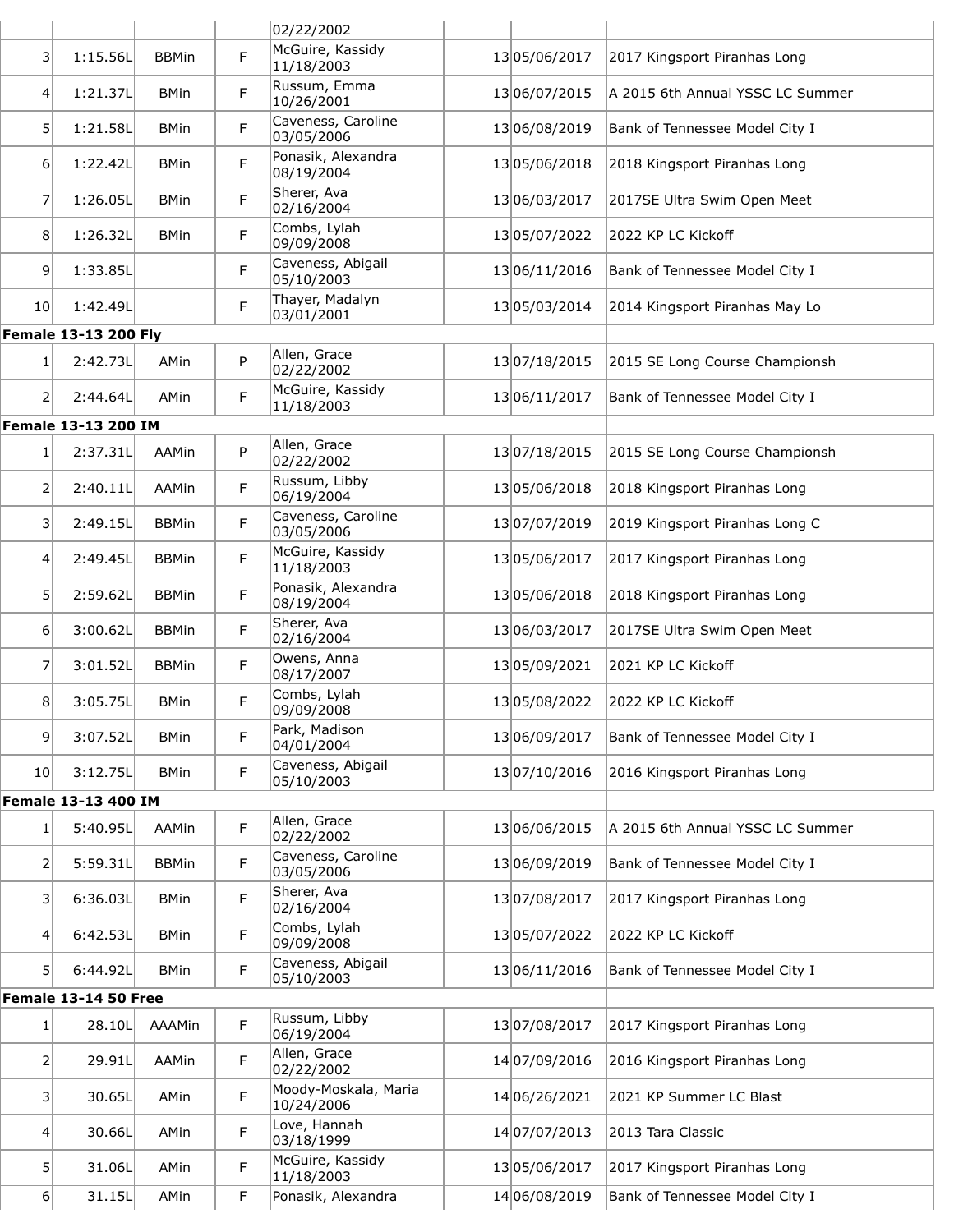|                  |                              |              |    | 08/19/2004                         |               |                                          |
|------------------|------------------------------|--------------|----|------------------------------------|---------------|------------------------------------------|
| 7                | 31.28L                       | AMin         | F  | Sherer, Ava<br>02/16/2004          | 14 07/07/2018 | 2018 Kingsport Piranhas Long             |
| 8                | 31.73L                       | AMin         | F  | Combs, Lylah<br>09/09/2008         | 13 05/07/2022 | 2022 KP LC Kickoff                       |
| $\overline{9}$   | 32.17L                       | <b>BBMin</b> | F  | Caveness, Caroline<br>03/05/2006   | 1306/08/2019  | Bank of Tennessee Model City I           |
| 10 <sup>1</sup>  | 32.26L                       | <b>BBMin</b> | F  | Kirk, Hayley<br>02/21/2001         | 14 05/02/2015 | 2015 Kingsport Piranhas Long Course Kick |
|                  | <b>Female 13-14 100 Free</b> |              |    |                                    |               |                                          |
| 1                | 1:00.61L                     | AAAMin       | F. | Russum, Libby<br>06/19/2004        | 14 06/09/2019 | Bank of Tennessee Model City I           |
| 2                | 1:05.24L                     | AAMin        | P  | Allen, Grace<br>02/22/2002         | 14 06/03/2016 | 2016 June Invite                         |
| 3                | 1:06.82L                     | AMin         | P  | Love, Hannah<br>03/18/1999         | 14 06/20/2013 | GSA 58th Annual Eastern Invita           |
| $\left 4\right $ | 1:07.11L                     | AMin         | F  | Ponasik, Alexandra<br>08/19/2004   | 1305/05/2018  | 2018 Kingsport Piranhas Long             |
| 5 <sup>1</sup>   | 1:07.67L                     | AMin         | F  | McGuire, Kassidy<br>11/18/2003     | 13 05/07/2017 | 2017 Kingsport Piranhas Long             |
| $6 \mid$         | 1:09.69L                     | <b>BBMin</b> | F  | Caveness, Caroline<br>03/05/2006   | 1306/09/2019  | Bank of Tennessee Model City I           |
| 7                | 1:09.85L                     | <b>BBMin</b> | F  | Sherer, Ava<br>02/16/2004          | 14 06/10/2018 | Bank of Tennessee Model City I           |
| 8                | 1:10.60L                     | <b>BBMin</b> | F  | Moody-Moskala, Maria<br>10/24/2006 | 14 06/13/2021 | Bank of Tennessee Model City I           |
| 9                | 1:10.66L                     | <b>BBMin</b> | F  | Combs, Lylah<br>09/09/2008         | 1305/08/2022  | 2022 KP LC Kickoff                       |
| 10 <sup>1</sup>  | 1:12.71L                     | <b>BBMin</b> | P  | Summers, Rachel<br>02/24/1999      | 14 06/07/2013 | 2013 Pilot June Invitational             |
|                  | <b>Female 13-14 200 Free</b> |              |    |                                    |               |                                          |
| 1                | 2:21.13L                     | AAMin        | P  | Russum, Libby<br>06/19/2004        | 14 06/22/2018 | SGSA 63rd Annual Eastern Invit           |
| 2                | 2:22.29L                     | AAMin        | F. | Allen, Grace<br>02/22/2002         | 14 06/11/2016 | Bank of Tennessee Model City I           |
| 3                | 2:28.12L                     | AMin         | P  | Love, Hannah<br>03/18/1999         | 14 06/20/2013 | GSA 58th Annual Eastern Invita           |
| 4                | 2:29.50L                     | <b>BBMin</b> | F  | Caveness, Caroline<br>03/05/2006   | 1307/06/2019  | 2019 Kingsport Piranhas Long C           |
| 5 <sup>1</sup>   | 2:30.04L                     | <b>BBMin</b> | F  | McGuire, Kassidy<br>11/18/2003     | 14 05/05/2018 | 2018 Kingsport Piranhas Long             |
| $6 \mid$         | 2:30.21L                     | <b>BBMin</b> | F. | Ponasik, Alexandra<br>08/19/2004   | 1305/05/2018  | 2018 Kingsport Piranhas Long             |
| $\overline{7}$   | 2:37.29L                     | <b>BBMin</b> | F  | Sherer, Ava<br>02/16/2004          | 14 06/09/2018 | Bank of Tennessee Model City I           |
| 8                | 2:40.67L                     | <b>BBMin</b> | F  | Owens, Anna<br>08/17/2007          | 14 05/07/2022 | 2022 KP LC Kickoff                       |
| $\overline{9}$   | 2:42.29L                     | <b>BMin</b>  | F  | Caveness, Abigail<br>05/10/2003    | 14 05/05/2018 | 2018 Kingsport Piranhas Long             |
| 10 <sup>1</sup>  | 2:42.55L                     | <b>BMin</b>  | P  | Moody-Moskala, Maria<br>10/24/2006 | 14 06/26/2021 | 2021 KP Summer LC Blast                  |
|                  | <b>Female 13-14 400 Free</b> |              |    |                                    |               |                                          |
| 1                | 4:55.26L                     | AAMin        | F. | Allen, Grace<br>02/22/2002         | 14 06/10/2016 | Bank of Tennessee Model City I           |
| $\overline{2}$   | 5:11.17L                     | AMin         | F  | Love, Hannah<br>03/18/1999         | 14 06/20/2013 | GSA 58th Annual Eastern Invita           |
| $\vert$ 3        | 5:14.70L                     | <b>BBMin</b> | F  | Caveness, Caroline<br>03/05/2006   | 1307/06/2019  | 2019 Kingsport Piranhas Long C           |
| 4                | 5:20.94L                     | <b>BBMin</b> | F. | Ponasik, Alexandra<br>08/19/2004   | 14 06/07/2019 | Bank of Tennessee Model City I           |
| 5                | 5:21.31L                     | <b>BBMin</b> | F  | McGuire, Kassidy<br>11/18/2003     | 1306/09/2017  | Bank of Tennessee Model City I           |
| 6                | 5:27.61L                     | <b>BBMin</b> | F  | Russum, Emma<br>10/26/2001         | 14 06/10/2016 | Bank of Tennessee Model City I           |
| 7                | 5:43.45L                     | <b>BMin</b>  | F. | Caveness, Abigail<br>05/10/2003    | 1307/09/2016  | 2016 Kingsport Piranhas Long             |
|                  |                              |              |    |                                    |               |                                          |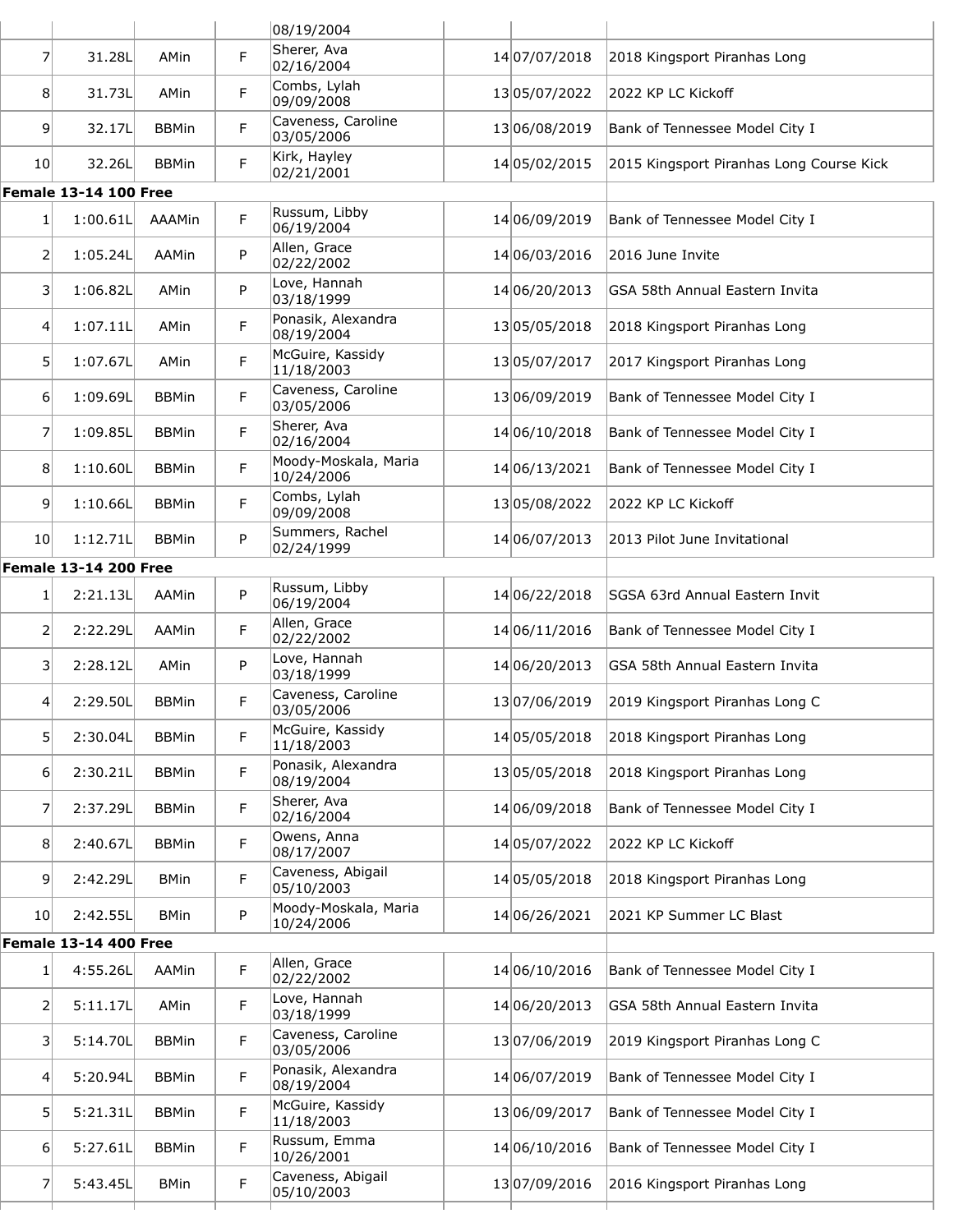| 8 <sup>1</sup>    | 5:49.62L                                 | <b>BMin</b>  | F | Lounds, Morgan<br>11/13/2001                      | 14 07/09/2016 | 2016 Kingsport Piranhas Long   |
|-------------------|------------------------------------------|--------------|---|---------------------------------------------------|---------------|--------------------------------|
| $\overline{9}$    | 6:04.61L                                 | <b>BMin</b>  | F | Park, Madison<br>04/01/2004                       | 14 07/07/2018 | 2018 Kingsport Piranhas Long   |
| 10 <sub>l</sub>   | 6:06.76L                                 | <b>BMin</b>  | F | Howard, Danielle<br>09/03/2003                    | 14 06/08/2018 | Bank of Tennessee Model City I |
|                   | <b>Female 13-14 800 Free</b>             |              |   |                                                   |               |                                |
| $1\vert$          | 10:48.48L                                | <b>BBMin</b> | F | Caveness, Caroline<br>03/05/2006                  | 1306/08/2019  | Bank of Tennessee Model City I |
| 2                 | 11:07.16L                                | <b>BBMin</b> | F | Ponasik, Alexandra<br>08/19/2004                  | 14 06/08/2019 | Bank of Tennessee Model City I |
| 3                 | 11:28.73L                                | <b>BBMin</b> | F | Love, Hannah<br>03/18/1999                        | 14 06/20/2013 | GSA 58th Annual Eastern Invita |
| $\vert 4 \vert$   | 12:11.93L                                | <b>BMin</b>  | F | Lounds, Morgan<br>11/13/2001                      | 14 06/11/2016 | Bank of Tennessee Model City I |
| 51                | 12:53.43L                                |              | F | Howard, Danielle<br>09/03/2003                    | 14 06/09/2018 | Bank of Tennessee Model City I |
|                   | <b>Female 13-14 1500 Free</b>            |              |   |                                                   |               |                                |
| $1\vert$          | 19:55.04L                                | AMin         | F | Allen, Grace<br>02/22/2002                        | 14 07/10/2016 | 2016 Kingsport Piranhas Long   |
| 2                 | 25:20.30L                                |              | F | Howard, Danielle<br>09/03/2003                    | 14 07/08/2018 | 2018 Kingsport Piranhas Long   |
|                   | Female 13-14 50 Back                     |              |   |                                                   |               |                                |
| $1\vert$          | 34.79L                                   |              | F | Sherer, Ava<br>02/16/2004                         | 14 05/06/2018 | 2018 Kingsport Piranhas Long   |
| 2                 | 34.90L                                   |              | F | Russum, Libby<br>06/19/2004                       | 1305/06/2018  | 2018 Kingsport Piranhas Long   |
| $\lvert 3 \rvert$ | 36.02L                                   |              | F | McGuire, Kassidy<br>11/18/2003                    | 14 05/06/2018 | 2018 Kingsport Piranhas Long   |
| $\vert 4 \vert$   | 36.62L                                   |              | F | Caveness, Caroline<br>03/05/2006                  | 1305/05/2019  | 2019 KP Long Course Kick Off   |
| 51                | 36.84L                                   |              | F | Ponasik, Alexandra<br>08/19/2004                  | 1305/06/2018  | 2018 Kingsport Piranhas Long   |
| 6                 | 38.67L                                   |              | F | Caveness, Abigail<br>05/10/2003                   | 14 05/06/2018 | 2018 Kingsport Piranhas Long   |
| 7                 | 41.43L                                   |              | F | Park, Madison<br>04/01/2004                       | 1305/07/2017  | 2017 Kingsport Piranhas Long   |
| 8                 | 41.78L                                   |              | F | Howard, Danielle<br>09/03/2003                    | 14 07/08/2018 | 2018 Kingsport Piranhas Long   |
| 9 <sup>1</sup>    | 46.77L                                   |              | F | Dotson, Reagan<br>01/02/2001                      | 1305/03/2014  | 2014 Kingsport Piranhas May Lo |
| 10 <sub>l</sub>   | 48.10L<br><b>Female 13-14 100 Back</b>   |              | F | Ratliff, Delilah<br>08/05/2005                    | 1307/07/2019  | 2019 Kingsport Piranhas Long C |
|                   |                                          |              |   |                                                   |               |                                |
| $1\vert$          | 1:12.21L                                 | AAMin        | P | Allen, Grace<br>02/22/2002                        | 14 06/25/2016 | SGSA 61st Annual Eastern Invit |
| $\overline{2}$    | 1:14.13L                                 | AMin         | F | Caveness, Caroline<br>03/05/2006<br>Russum, Libby | 1307/07/2019  | 2019 Kingsport Piranhas Long C |
| 3                 | 1:16.00L                                 | AMin         | F | 06/19/2004<br>Sherer, Ava                         | 1305/05/2018  | 2018 Kingsport Piranhas Long   |
| 4                 | 1:16.32L                                 | AMin         | F | 02/16/2004<br>Ponasik, Alexandra                  | 14 06/10/2018 | Bank of Tennessee Model City I |
| 5 <sup>1</sup>    | 1:18.26L                                 | <b>BBMin</b> | F | 08/19/2004                                        | 14 06/08/2019 | Bank of Tennessee Model City I |
| $6 \mid$          | 1:18.53L                                 | <b>BBMin</b> | P | Richard, Kaylie<br>06/21/1998<br>Owens, Anna      | 14 06/20/2013 | GSA 58th Annual Eastern Invita |
| 7                 | 1:21.85L                                 | <b>BBMin</b> | F | 08/17/2007<br>McGuire, Kassidy                    | 1306/26/2021  | 2021 KP Summer LC Blast        |
| 8                 | 1:22.25L                                 | <b>BBMin</b> | F | 11/18/2003<br>Moody-Moskala, Maria                | 1305/06/2017  | 2017 Kingsport Piranhas Long   |
| 9                 | 1:23.55L                                 | <b>BBMin</b> | F | 10/24/2006<br>Caveness, Abigail                   | 14 06/12/2021 | Bank of Tennessee Model City I |
| 10 <sub>l</sub>   | 1:23.74L<br><b>Female 13-14 200 Back</b> | <b>BMin</b>  | F | 05/10/2003                                        | 1307/09/2016  | 2016 Kingsport Piranhas Long   |
|                   |                                          |              |   |                                                   |               |                                |
| 1                 | 2:35.66L                                 | AAMin        | F | Allen, Grace                                      | 14 06/12/2016 | Bank of Tennessee Model City I |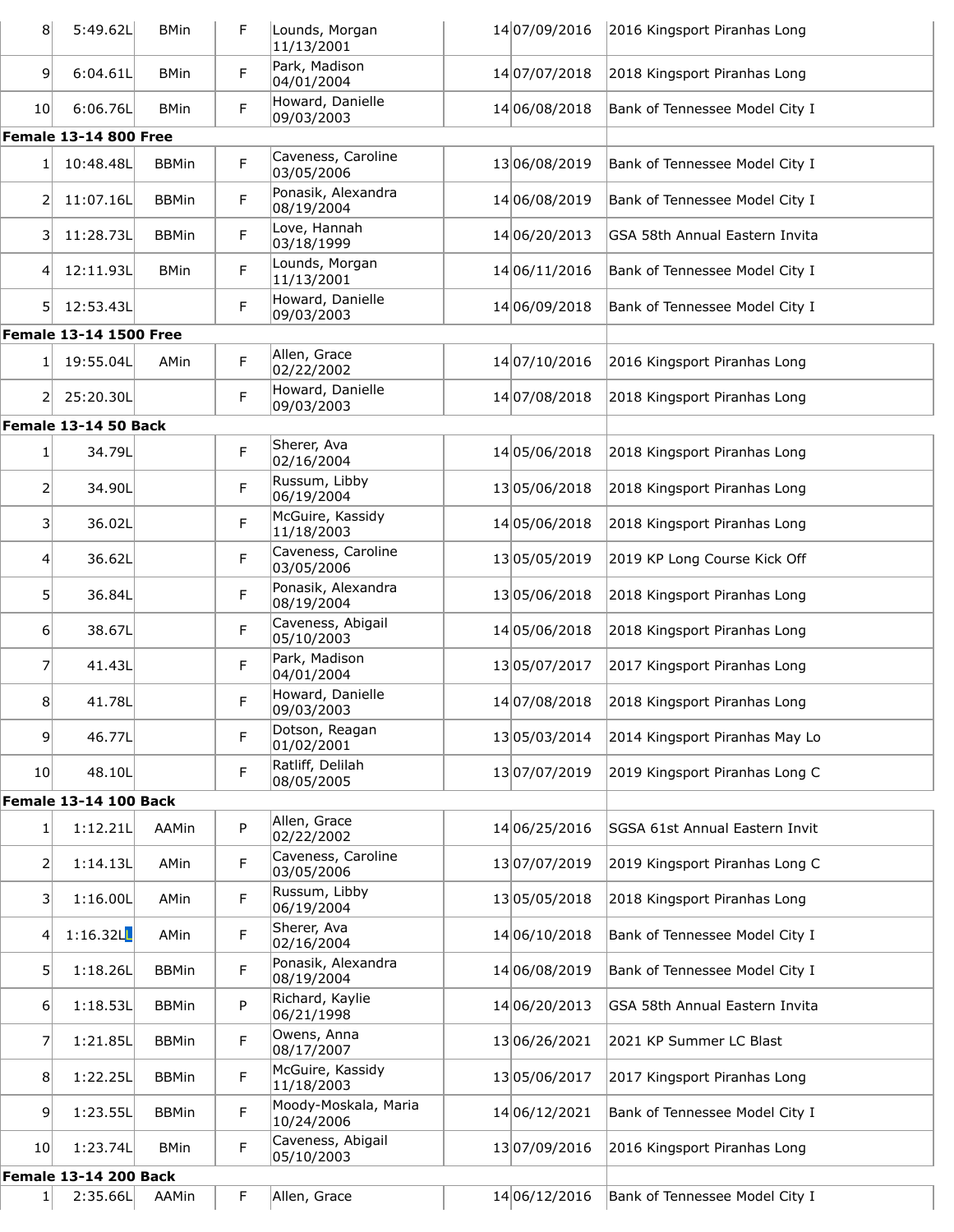|                 |                         |              |             | 02/22/2002                         |                   |                                       |
|-----------------|-------------------------|--------------|-------------|------------------------------------|-------------------|---------------------------------------|
| 2               | 2:39.67L                | <b>AMin</b>  | F           | Caveness, Caroline<br>03/05/2006   | 1307/07/2019      | 2019 Kingsport Piranhas Long C        |
| 3               | 2:50.41L                | <b>BBMin</b> | F           | Sherer, Ava<br>02/16/2004          | 14 06/10/2018     | Bank of Tennessee Model City I        |
| $\overline{4}$  | 2:53.84L                | <b>BBMin</b> | F.          | McGuire, Kassidy<br>11/18/2003     | 13 06/11/2017     | Bank of Tennessee Model City I        |
| 5 <sup>1</sup>  | 2:55.36L                | <b>BBMin</b> | F           | Ponasik, Alexandra<br>08/19/2004   | 1305/06/2018      | 2018 Kingsport Piranhas Long          |
| 6               | 2:59.85L                | <b>BMin</b>  | P           | Summers, Rachel<br>02/24/1999      | 14 06/07/2013     | 2013 Pilot June Invitational          |
| 7               | 3:00.89L                | <b>BMin</b>  | F.          | Caveness, Abigail<br>05/10/2003    | 14 05/06/2018     | 2018 Kingsport Piranhas Long          |
| 8               | 3:01.28L                | <b>BMin</b>  | F           | Moody-Moskala, Maria<br>10/24/2006 | 14 05 / 23 / 2021 | 2021 BSC Spring Splash                |
| $\overline{9}$  | 3:05.47L                | <b>BMin</b>  | F.          | Combs, Lylah<br>09/09/2008         | 1305/08/2022      | 2022 KP LC Kickoff                    |
| 10 <sup>1</sup> | 3:05.58L                | <b>BMin</b>  | F           | Outlaw, Amanda<br>01/17/2004       | 13 06/11/2017     | Bank of Tennessee Model City I        |
|                 | Female 13-14 50 Breast  |              |             |                                    |                   |                                       |
| $1\vert$        | 39.64L                  |              | F.          | Russum, Libby<br>06/19/2004        | 1307/08/2017      | 2017 Kingsport Piranhas Long          |
| 2               | 43.19L                  |              | F           | Park, Madison<br>04/01/2004        | 1307/08/2017      | 2017 Kingsport Piranhas Long          |
| 3               | 46.99L                  |              | F           | Partin, Sydney<br>04/14/2004       | 14 05/05/2018     | 2018 Kingsport Piranhas Long          |
| 4               | 47.09L                  |              | F           | Howard, Danielle<br>09/03/2003     | 14 05/05/2018     | 2018 Kingsport Piranhas Long          |
| 5               | 52.36L                  |              | F.          | Sorge, Mikaylah<br>09/05/2005      | 1307/06/2019      | 2019 Kingsport Piranhas Long C        |
| $6 \mid$        | 56.59L                  |              | F           | Ratliff, Delilah<br>08/05/2005     | 1307/06/2019      | 2019 Kingsport Piranhas Long C        |
| $\overline{7}$  | 58.46L                  |              | F           | Dotson, Reagan<br>01/02/2001       | 1305/03/2014      | 2014 Kingsport Piranhas May Lo        |
|                 | Female 13-14 100 Breast |              |             |                                    |                   |                                       |
| 1               | 1:18.47L                | AAAMin       | F           | Kirk, Hayley<br>02/21/2001         | 14 07/17/2015     | 2015 SE Long Course Championsh        |
| 2               | 1:22.25L                | AAMin        | P           | Allen, Grace<br>02/22/2002         | 13 07/17/2015     | 2015 SE Long Course Championsh        |
| 3               | 1:23.34L                | AAMin        | P           | Love, Hannah<br>03/18/1999         | 14 07/19/2013     | 2013 SE LC Southeastern Championships |
| $\vert 4 \vert$ | 1:24.63L                | AMin         | $\mathsf F$ | Richard, Kaylie<br>06/21/1998      | 14 06/20/2013     | GSA 58th Annual Eastern Invita        |
| 5               | 1:25.15L                | AMin         | F.          | Summers, Rachel<br>02/24/1999      | 14 06/07/2013     | 2013 Pilot June Invitational          |
| 6               | 1:28.37L                | <b>BBMin</b> | F           | Sherer, Ava<br>02/16/2004          | 14 06/10/2018     | Bank of Tennessee Model City I        |
| 7               | 1:29.68L                | <b>BBMin</b> | F.          | Lounds, Morgan<br>11/13/2001       | 14 07/10/2016     | 2016 Kingsport Piranhas Long          |
| 8               | 1:30.61L                | <b>BBMin</b> | F           | Russum, Libby<br>06/19/2004        | 14 06/09/2019     | Bank of Tennessee Model City I        |
| $\vert 9 \vert$ | 1:33.81L                | <b>BBMin</b> | F.          | Russum, Emma<br>10/26/2001         | 1306/06/2015      | A 2015 6th Annual YSSC LC Summer      |
| 10 <sup>1</sup> | 1:34.81L                | <b>BMin</b>  | F           | McGuire, Kassidy<br>11/18/2003     | 14 05/06/2018     | 2018 Kingsport Piranhas Long          |
|                 | Female 13-14 200 Breast |              |             |                                    |                   |                                       |
| 1               | 2:54.56L                | AAMin        | P           | Allen, Grace<br>02/22/2002         | 14 07/24/2016     | 2016 SE Southeastern LC Champi        |
| $\overline{2}$  | 2:59.49L                | AAMin        | F           | Richard, Kaylie<br>06/21/1998      | 14 06/20/2013     | GSA 58th Annual Eastern Invita        |
| 3               | 3:00.06L                | AAMin        | F           | Kirk, Hayley<br>02/21/2001         | 14 07/11/2015     | 2015 Kingsport Piranhas Long C        |
| $\overline{4}$  | 3:02.39L                | AMin         | F.          | Love, Hannah<br>03/18/1999         | 14 06/20/2013     | GSA 58th Annual Eastern Invita        |
| 5               | 3:13.59L                | <b>BBMin</b> | $\mathsf F$ | Sherer, Ava<br>02/16/2004          | 14 06/09/2018     | Bank of Tennessee Model City I        |
|                 |                         |              |             |                                    |                   |                                       |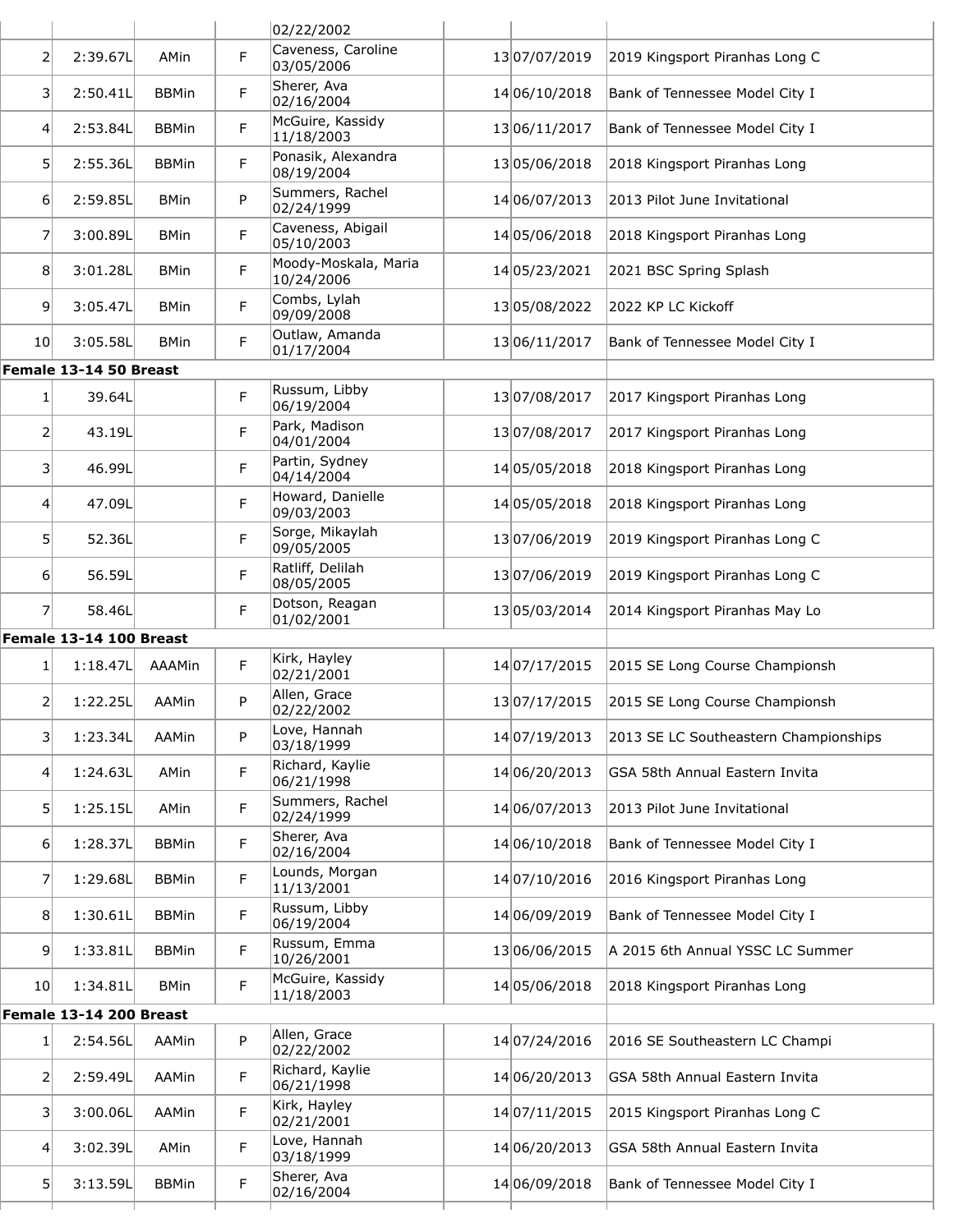| 6 <sup>1</sup>  | 3:14.24L                    | <b>BBMin</b> | F.          | Summers, Rachel<br>02/24/1999      | 14 06/07/2013     | 2013 Pilot June Invitational     |
|-----------------|-----------------------------|--------------|-------------|------------------------------------|-------------------|----------------------------------|
| 7               | 3:15.52L                    | <b>BBMin</b> | F           | Lounds, Morgan<br>11/13/2001       | 14 07/09/2016     | 2016 Kingsport Piranhas Long     |
| 8 <sup>1</sup>  | 3:20.51L                    | <b>BBMin</b> | F           | Russum, Emma<br>10/26/2001         | 1306/07/2015      | A 2015 6th Annual YSSC LC Summer |
| $\overline{9}$  | 3:29.06L                    | <b>BMin</b>  | F           | Park, Madison<br>04/01/2004        | 14 06/09/2018     | Bank of Tennessee Model City I   |
| 10 <sup>1</sup> | 3:36.83L                    | <b>BMin</b>  | F           | Moody-Moskala, Maria<br>10/24/2006 | 14 06/12/2021     | Bank of Tennessee Model City I   |
|                 | <b>Female 13-14 50 Fly</b>  |              |             |                                    |                   |                                  |
| $\mathbf{1}$    | 30.55L                      |              | F           | Russum, Libby<br>06/19/2004        | 14 05/04/2019     | 2019 KP Long Course Kick Off     |
| 2               | 30.63L                      |              | F           | Allen, Grace<br>02/22/2002         | 14 07/22/2016     | 2016 SE Southeastern LC Champi   |
| $\vert$ 3       | 31.73L                      |              | F           | McGuire, Kassidy<br>11/18/2003     | 14 05 / 05 / 2018 | 2018 Kingsport Piranhas Long     |
| $\vert 4 \vert$ | 32.03L                      |              | F           | Moody-Moskala, Maria<br>10/24/2006 | 14 06/27/2021     | 2021 KP Summer LC Blast          |
| 5               | 34.69L                      |              | F           | Ponasik, Alexandra<br>08/19/2004   | 1305/05/2018      | 2018 Kingsport Piranhas Long     |
| $6 \mid$        | 36.89L                      |              | F           | Sherer, Ava<br>02/16/2004          | 13 07/08/2017     | 2017 Kingsport Piranhas Long     |
| 7               | 37.49L                      |              | F           | Caveness, Abigail<br>05/10/2003    | 14 05/05/2018     | 2018 Kingsport Piranhas Long     |
| 8               | 40.34L                      |              | F           | Outlaw, Amanda<br>01/17/2004       | 1307/08/2017      | 2017 Kingsport Piranhas Long     |
| 9               | 41.00L                      |              | F           | Thayer, Madalyn<br>03/01/2001      | 1305/03/2014      | 2014 Kingsport Piranhas May Lo   |
| 10 <sup>1</sup> | 41.69L                      |              | F           | Howard, Danielle<br>09/03/2003     | 1307/08/2017      | 2017 Kingsport Piranhas Long     |
|                 | <b>Female 13-14 100 Fly</b> |              |             |                                    |                   |                                  |
| 1               | 1:07.73L                    | AAAMin       | F           | Allen, Grace<br>02/22/2002         | 14 07/24/2016     | 2016 SE Southeastern LC Champi   |
| 2               | 1:08.92L                    | AAMin        | P           | Russum, Libby<br>06/19/2004        | 14 07/22/2018     | 2018 SE Southeastern LC Champi   |
| $\vert$ 3       | 1:12.32L                    | AMin         | F           | McGuire, Kassidy<br>11/18/2003     | 14 05/06/2018     | 2018 Kingsport Piranhas Long     |
| 4               | 1:12.48L                    | AMin         | $\mathsf F$ | Richard, Kaylie<br>06/21/1998      | 14 06/20/2013     | GSA 58th Annual Eastern Invita   |
| 51              | 1:15.15L                    | <b>BBMin</b> | F           | Moody-Moskala, Maria<br>10/24/2006 | 14 05/23/2021     | 2021 BSC Spring Splash           |
| $6 \mid$        | 1:15.54L                    | <b>BBMin</b> | F           | Ponasik, Alexandra<br>08/19/2004   | 14 06/08/2019     | Bank of Tennessee Model City I   |
| 7               | 1:16.33L                    | <b>BBMin</b> | F           | Summers, Rachel<br>02/24/1999      | 14 06/07/2013     | 2013 Pilot June Invitational     |
| 8               | 1:16.41L                    | <b>BBMin</b> | F           | Russum, Emma<br>10/26/2001         | 14 07/09/2016     | 2016 Kingsport Piranhas Long     |
| $\overline{9}$  | 1:20.79L                    | <b>BMin</b>  | F           | Love, Hannah<br>03/18/1999         | 14 07/06/2013     | 2013 Tara Classic                |
| 10 <sub>l</sub> | 1:21.58L                    | <b>BMin</b>  | F           | Caveness, Caroline<br>03/05/2006   | 1306/08/2019      | Bank of Tennessee Model City I   |
|                 | <b>Female 13-14 200 Fly</b> |              |             |                                    |                   |                                  |
| $\mathbf{1}$    | 2:32.53L                    | AAMin        | P           | Allen, Grace<br>02/22/2002         | 14 07/23/2016     | 2016 SE Southeastern LC Champi   |
| 2               | 2:39.21L                    | AMin         | F           | Russum, Libby<br>06/19/2004        | 14 06/23/2018     | SGSA 63rd Annual Eastern Invit   |
| 3               | 2:43.09L                    | AMin         | F           | Richard, Kaylie<br>06/21/1998      | 14 06/20/2013     | GSA 58th Annual Eastern Invita   |
| $\vert 4 \vert$ | 2:43.68L                    | AMin         | F           | McGuire, Kassidy<br>11/18/2003     | 14 05/05/2018     | 2018 Kingsport Piranhas Long     |
| $\mathsf{5}$    | 2:55.59L                    | <b>BBMin</b> | F           | Summers, Rachel<br>02/24/1999      | 14 06/07/2013     | 2013 Pilot June Invitational     |
| 6 <sup>1</sup>  | 3:10.29L                    | <b>BMin</b>  | F           | Moody-Moskala, Maria<br>10/24/2006 | 14 06/26/2021     | 2021 KP Summer LC Blast          |
|                 | Female 13-14 200 IM         |              |             |                                    |                   |                                  |
|                 |                             |              |             |                                    |                   |                                  |
|                 |                             |              |             |                                    |                   |                                  |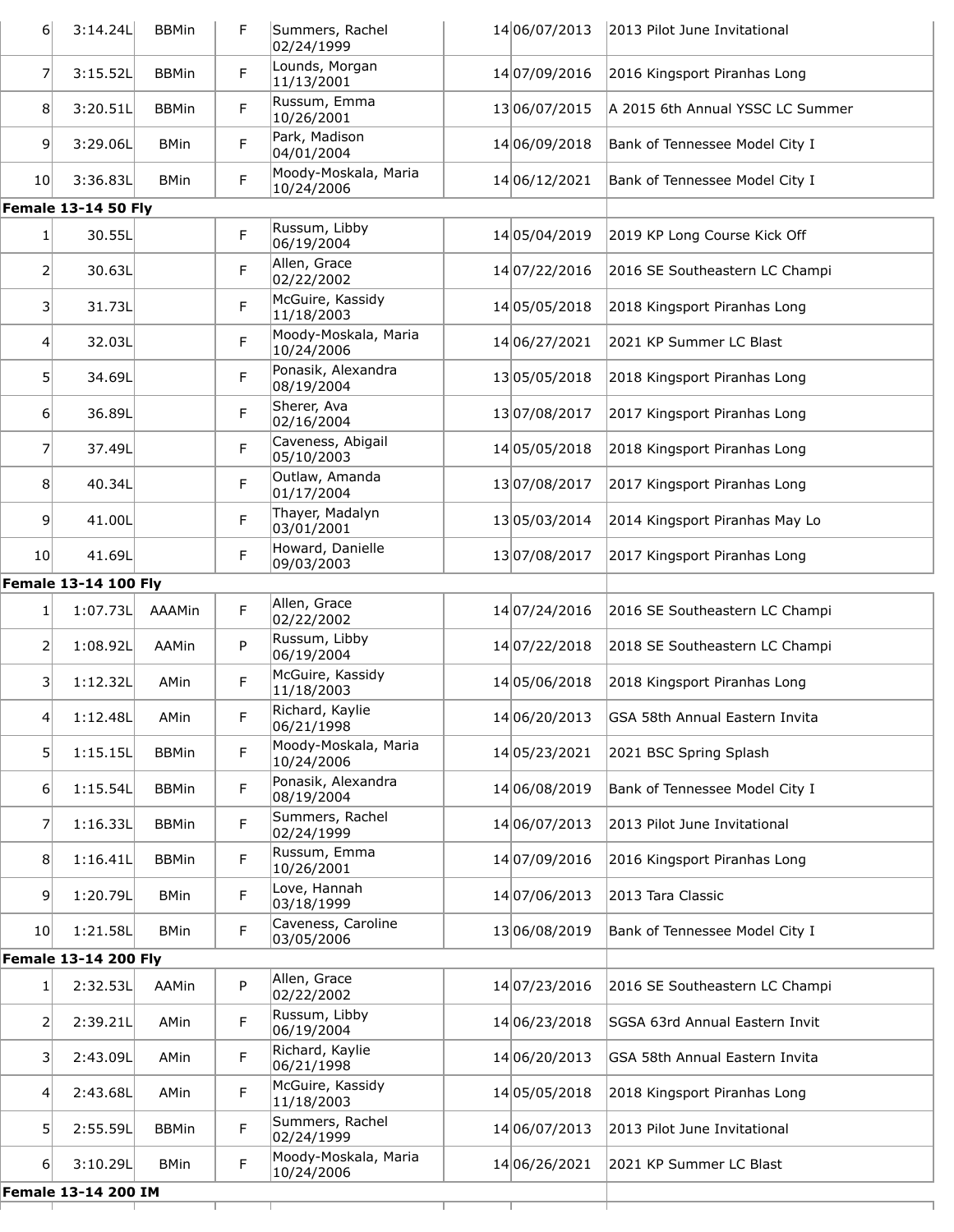| 1               | 2:31.01L                     | AAAMin       | F | Allen, Grace<br>02/22/2002         | 14 07/23/2016 | 2016 SE Southeastern LC Champi           |
|-----------------|------------------------------|--------------|---|------------------------------------|---------------|------------------------------------------|
| 2               | 2:38.89L                     | AAMin        | F | Russum, Libby<br>06/19/2004        | 14 06/07/2019 | Bank of Tennessee Model City I           |
| 3               | 2:45.33L                     | AMin         | F | McGuire, Kassidy<br>11/18/2003     | 14 05/06/2018 | 2018 Kingsport Piranhas Long             |
| 4               | 2:48.65L                     | <b>BBMin</b> | P | Richard, Kaylie<br>06/21/1998      | 14 06/20/2013 | GSA 58th Annual Eastern Invita           |
| 5               | 2:49.15L                     | <b>BBMin</b> | F | Caveness, Caroline<br>03/05/2006   | 13 07/07/2019 | 2019 Kingsport Piranhas Long C           |
| 6               | 2:51.45L                     | <b>BBMin</b> | P | Love, Hannah<br>03/18/1999         | 14 06/20/2013 | GSA 58th Annual Eastern Invita           |
| 7               | 2:52.74L                     | <b>BBMin</b> | F | Russum, Emma<br>10/26/2001         | 14 06/10/2016 | Bank of Tennessee Model City I           |
| 8               | 2:55.27L                     | <b>BBMin</b> | F | Kirk, Hayley<br>02/21/2001         | 14 07/12/2015 | 2015 Kingsport Piranhas Long C           |
| $\overline{9}$  | 2:57.71L                     | <b>BBMin</b> | F | Sherer, Ava<br>02/16/2004          | 14 05/06/2018 | 2018 Kingsport Piranhas Long             |
| 10 <sub>l</sub> | 2:57.81L                     | <b>BBMin</b> | P | Summers, Rachel<br>02/24/1999      | 14 06/07/2013 | 2013 Pilot June Invitational             |
|                 | Female 13-14 400 IM          |              |   |                                    |               |                                          |
| 1               | 5:18.41L                     | AAAMin       | F | Allen, Grace<br>02/22/2002         | 14 07/22/2016 | 2016 SE Southeastern LC Champi           |
| 2               | 5:59.31L                     | <b>BBMin</b> | F | Caveness, Caroline<br>03/05/2006   | 13 06/09/2019 | Bank of Tennessee Model City I           |
| 3               | 6:12.61L                     | <b>BBMin</b> | F | Russum, Emma<br>10/26/2001         | 14 07/09/2016 | 2016 Kingsport Piranhas Long             |
| $\vert 4 \vert$ | 6:19.77L                     | <b>BBMin</b> | P | Summers, Rachel<br>02/24/1999      | 14 06/07/2013 | 2013 Pilot June Invitational             |
| 5               | 6:36.03L                     | <b>BMin</b>  | F | Sherer, Ava<br>02/16/2004          | 1307/08/2017  | 2017 Kingsport Piranhas Long             |
| 6               | 6:42.53L                     | <b>BMin</b>  | F | Combs, Lylah<br>09/09/2008         | 1305/07/2022  | 2022 KP LC Kickoff                       |
| 7               | 6:44.92L                     | <b>BMin</b>  | F | Caveness, Abigail<br>05/10/2003    | 13 06/11/2016 | Bank of Tennessee Model City I           |
| 8               | 6:58.45L                     |              | F | Moody-Moskala, Maria<br>10/24/2006 | 14 05/08/2021 | 2021 KP LC Kickoff                       |
| 9               | 7:16.35L                     |              | F | Howard, Danielle<br>09/03/2003     | 14 06/10/2018 | Bank of Tennessee Model City I           |
|                 | Female 14-14 50 Free         |              |   |                                    |               |                                          |
| $\mathbf{1}$    | 28.36L                       | AAAMin       | F | Russum, Libby<br>06/19/2004        | 14 06/08/2019 | Bank of Tennessee Model City I           |
| $\mathsf{2}$    | 29.91L                       | AAMin        | F | Allen, Grace<br>02/22/2002         | 14 07/09/2016 | 2016 Kingsport Piranhas Long             |
| 3               | 30.65L                       | AMin         | F | Moody-Moskala, Maria<br>10/24/2006 | 14 06/26/2021 | 2021 KP Summer LC Blast                  |
| $\overline{4}$  | 30.66L                       | AMin         | F | Love, Hannah<br>03/18/1999         | 14 07/07/2013 | 2013 Tara Classic                        |
| 5               | 31.15L                       | AMin         | F | Ponasik, Alexandra<br>08/19/2004   | 14 06/08/2019 | Bank of Tennessee Model City I           |
| $6 \mid$        | 31.28L                       | AMin         | F | Sherer, Ava<br>02/16/2004          | 14 07/07/2018 | 2018 Kingsport Piranhas Long             |
| 7               | 32.26L                       | <b>BBMin</b> | F | Kirk, Hayley<br>02/21/2001         | 14 05/02/2015 | 2015 Kingsport Piranhas Long Course Kick |
| 8               | 32.61L                       | <b>BBMin</b> | F | Owens, Anna<br>08/17/2007          | 14 05/07/2022 | 2022 KP LC Kickoff                       |
| 9               | 32.68L                       | <b>BBMin</b> | P | Richard, Kaylie<br>06/21/1998      | 14 06/20/2013 | GSA 58th Annual Eastern Invita           |
| 10 <sup>1</sup> | 32.97L                       | <b>BBMin</b> | P | Summers, Rachel<br>02/24/1999      | 14 06/07/2013 | 2013 Pilot June Invitational             |
|                 | <b>Female 14-14 100 Free</b> |              |   |                                    |               |                                          |
| $\mathbf{1}$    | 1:00.61L                     | AAAMin       | F | Russum, Libby<br>06/19/2004        | 14 06/09/2019 | Bank of Tennessee Model City I           |
| $\overline{2}$  | 1:05.24L                     | AAMin        | P | Allen, Grace<br>02/22/2002         | 14 06/03/2016 | 2016 June Invite                         |
| 3               | 1:06.82L                     | AMin         | P | Love, Hannah                       | 14 06/20/2013 | GSA 58th Annual Eastern Invita           |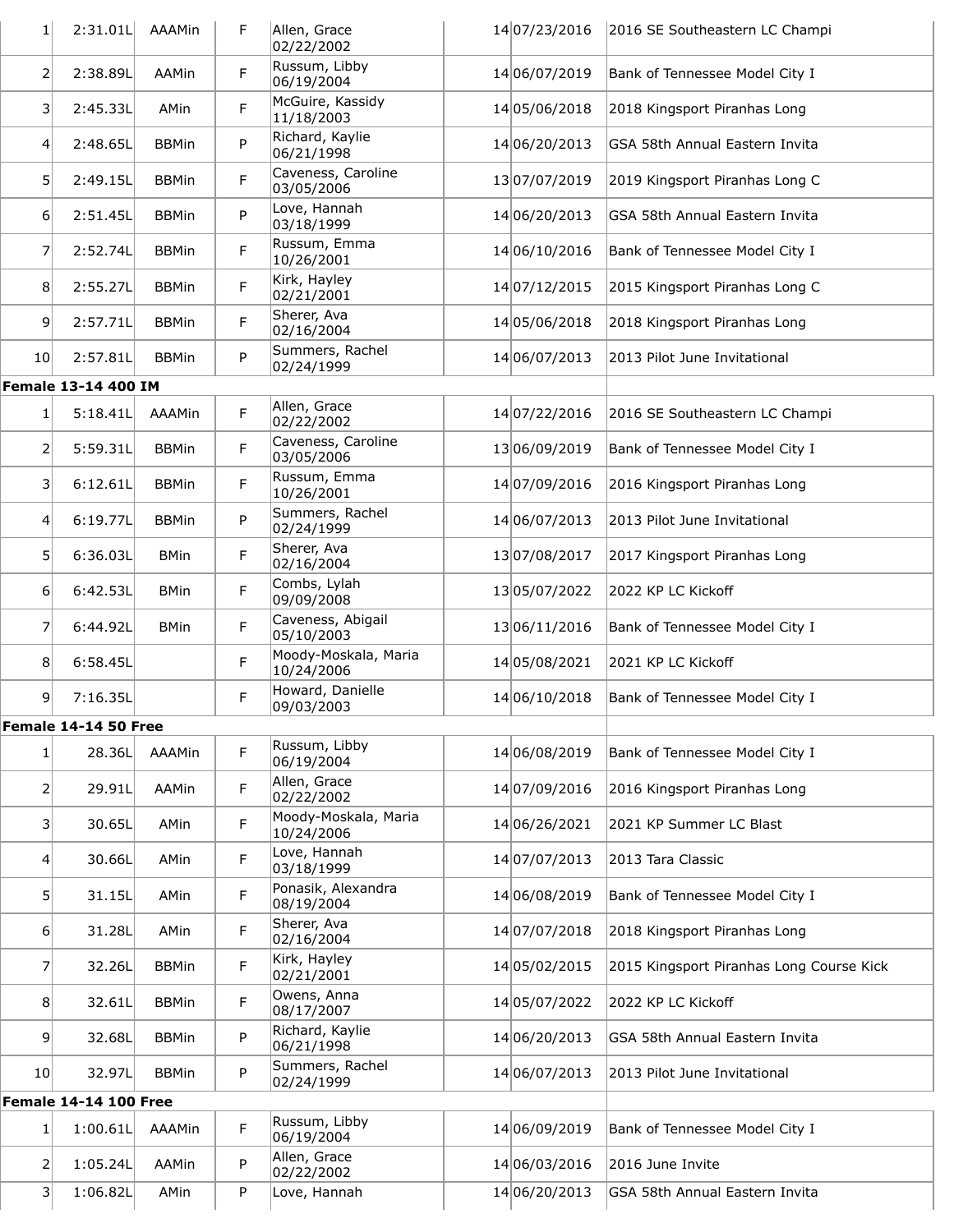|                  |                               |              |   | 03/18/1999                         |               |                                |
|------------------|-------------------------------|--------------|---|------------------------------------|---------------|--------------------------------|
| 41               | 1:08.00L                      | AMin         | F | McGuire, Kassidy<br>11/18/2003     | 14 05/05/2018 | 2018 Kingsport Piranhas Long   |
| 5 <sup>1</sup>   | 1:09.85L                      | <b>BBMin</b> | F | Sherer, Ava<br>02/16/2004          | 14 06/10/2018 | Bank of Tennessee Model City I |
| 6 <sup>1</sup>   | 1:10.60L                      | <b>BBMin</b> | F | Moody-Moskala, Maria<br>10/24/2006 | 14 06/13/2021 | Bank of Tennessee Model City I |
| 7                | 1:12.71L                      | <b>BBMin</b> | P | Summers, Rachel<br>02/24/1999      | 14 06/07/2013 | 2013 Pilot June Invitational   |
| 8                | 1:13.16L                      | <b>BBMin</b> | P | Park, Madison<br>04/01/2004        | 14 06/23/2018 | SGSA 63rd Annual Eastern Invit |
| 9 <sup>1</sup>   | 1:13.91L                      | <b>BBMin</b> | F | Kirk, Hayley<br>02/21/2001         | 14 07/12/2015 | 2015 Kingsport Piranhas Long C |
| 10 <sup>1</sup>  | 1:14.80L                      | <b>BMin</b>  | F | Caveness, Abigail<br>05/10/2003    | 14 05/05/2018 | 2018 Kingsport Piranhas Long   |
|                  | <b>Female 14-14 200 Free</b>  |              |   |                                    |               |                                |
| 1 <sup>1</sup>   | 2:21.13L                      | AAMin        | P | Russum, Libby<br>06/19/2004        | 14 06/22/2018 | SGSA 63rd Annual Eastern Invit |
| $\overline{2}$   | 2:22.29L                      | AAMin        | F | Allen, Grace<br>02/22/2002         | 14 06/11/2016 | Bank of Tennessee Model City I |
| 31               | 2:28.12L                      | AMin         | P | Love, Hannah<br>03/18/1999         | 14 06/20/2013 | GSA 58th Annual Eastern Invita |
| $\left 4\right $ | 2:30.04L                      | <b>BBMin</b> | F | McGuire, Kassidy<br>11/18/2003     | 14 05/05/2018 | 2018 Kingsport Piranhas Long   |
| 51               | 2:32.87L                      | <b>BBMin</b> | F | Ponasik, Alexandra<br>08/19/2004   | 14 06/08/2019 | Bank of Tennessee Model City I |
| 6 <sup>1</sup>   | 2:37.29L                      | <b>BBMin</b> | F | Sherer, Ava<br>02/16/2004          | 14 06/09/2018 | Bank of Tennessee Model City I |
| $\overline{7}$   | 2:40.67L                      | <b>BBMin</b> | F | Owens, Anna<br>08/17/2007          | 14 05/07/2022 | 2022 KP LC Kickoff             |
| 8                | 2:42.29L                      | <b>BMin</b>  | F | Caveness, Abigail<br>05/10/2003    | 14 05/05/2018 | 2018 Kingsport Piranhas Long   |
| $\overline{9}$   | 2:42.55L                      | <b>BMin</b>  | P | Moody-Moskala, Maria<br>10/24/2006 | 14 06/26/2021 | 2021 KP Summer LC Blast        |
| 10               | 2:49.75L                      | <b>BMin</b>  | F | Park, Madison<br>04/01/2004        | 14 06/09/2018 | Bank of Tennessee Model City I |
|                  | <b>Female 14-14 400 Free</b>  |              |   |                                    |               |                                |
| 1                | 4:55.26L                      | AAMin        | F | Allen, Grace<br>02/22/2002         | 14 06/10/2016 | Bank of Tennessee Model City I |
| $\overline{2}$   | 5:11.17L                      | AMin         | F | Love, Hannah<br>03/18/1999         | 14 06/20/2013 | GSA 58th Annual Eastern Invita |
| 31               | 5:20.94L                      | <b>BBMin</b> | F | Ponasik, Alexandra<br>08/19/2004   | 14 06/07/2019 | Bank of Tennessee Model City I |
| $\overline{4}$   | 5:25.39L                      | <b>BBMin</b> | F | McGuire, Kassidy<br>11/18/2003     | 14 05/05/2018 | 2018 Kingsport Piranhas Long   |
| 51               | 5:27.61L                      | <b>BBMin</b> | F | Russum, Emma<br>10/26/2001         | 14 06/10/2016 | Bank of Tennessee Model City I |
| 6 <sup>1</sup>   | 5:49.62L                      | <b>BMin</b>  | F | Lounds, Morgan<br>11/13/2001       | 14 07/09/2016 | 2016 Kingsport Piranhas Long   |
| 7                | 5:50.61L                      | <b>BMin</b>  | F | Caveness, Abigail<br>05/10/2003    | 14 05/05/2018 | 2018 Kingsport Piranhas Long   |
| 8 <sup>1</sup>   | 6:04.61L                      | <b>BMin</b>  | F | Park, Madison<br>04/01/2004        | 14 07/07/2018 | 2018 Kingsport Piranhas Long   |
| 9 <sup>1</sup>   | 6:06.76L                      | <b>BMin</b>  | F | Howard, Danielle<br>09/03/2003     | 14 06/08/2018 | Bank of Tennessee Model City I |
|                  | <b>Female 14-14 800 Free</b>  |              |   |                                    |               |                                |
| 1                | 11:07.16L                     | <b>BBMin</b> | F | Ponasik, Alexandra<br>08/19/2004   | 14 06/08/2019 | Bank of Tennessee Model City I |
| 2                | 11:28.73L                     | <b>BBMin</b> | F | Love, Hannah<br>03/18/1999         | 14 06/20/2013 | GSA 58th Annual Eastern Invita |
| 3                | 12:11.93L                     | <b>BMin</b>  | F | Lounds, Morgan<br>11/13/2001       | 14 06/11/2016 | Bank of Tennessee Model City I |
| 41               | 12:53.43L                     |              | F | Howard, Danielle<br>09/03/2003     | 14 06/09/2018 | Bank of Tennessee Model City I |
|                  | <b>Female 14-14 1500 Free</b> |              |   |                                    |               |                                |
| 1 <sup>1</sup>   | 19:55.04L                     | AMin         | F | Allen, Grace                       | 14 07/10/2016 | 2016 Kingsport Piranhas Long   |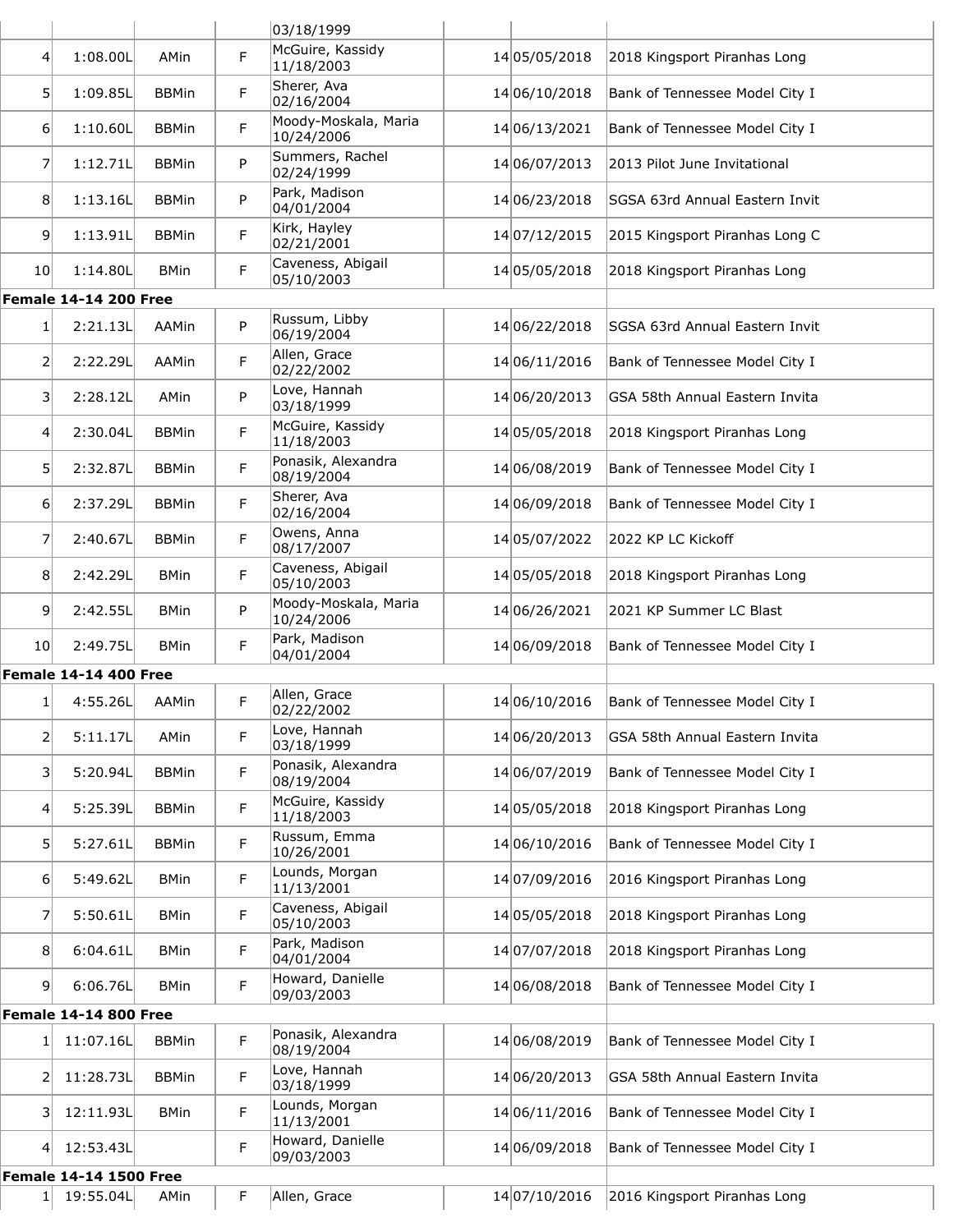|                 |                         |              |             | 02/22/2002                         |               |                                          |
|-----------------|-------------------------|--------------|-------------|------------------------------------|---------------|------------------------------------------|
| 2               | 25:20.30L               |              | F           | Howard, Danielle<br>09/03/2003     | 14 07/08/2018 | 2018 Kingsport Piranhas Long             |
|                 | Female 14-14 50 Back    |              |             |                                    |               |                                          |
| $1\vert$        | 34.79L                  |              | F           | Sherer, Ava<br>02/16/2004          | 14 05/06/2018 | 2018 Kingsport Piranhas Long             |
| $\mathsf{2}$    | 36.02L                  |              | F           | McGuire, Kassidy<br>11/18/2003     | 14 05/06/2018 | 2018 Kingsport Piranhas Long             |
| 31              | 38.67L                  |              | F           | Caveness, Abigail<br>05/10/2003    | 14 05/06/2018 | 2018 Kingsport Piranhas Long             |
| 4               | 41.78L                  |              | F           | Howard, Danielle<br>09/03/2003     | 14 07/08/2018 | 2018 Kingsport Piranhas Long             |
|                 | Female 14-14 100 Back   |              |             |                                    |               |                                          |
| $1\vert$        | 1:12.21L                | AAMin        | P           | Allen, Grace<br>02/22/2002         | 14 06/25/2016 | SGSA 61st Annual Eastern Invit           |
| 2               | 1:16.32L                | AMin         | F           | Sherer, Ava<br>02/16/2004          | 14 06/10/2018 | Bank of Tennessee Model City I           |
| 31              | 1:18.26L                | <b>BBMin</b> | F           | Ponasik, Alexandra<br>08/19/2004   | 14 06/08/2019 | Bank of Tennessee Model City I           |
| 4               | 1:18.53L                | <b>BBMin</b> | P           | Richard, Kaylie<br>06/21/1998      | 14 06/20/2013 | GSA 58th Annual Eastern Invita           |
| 51              | 1:22.63L                | <b>BBMin</b> | F           | Owens, Anna<br>08/17/2007          | 14 05/07/2022 | 2022 KP LC Kickoff                       |
| $6 \mid$        | 1:23.55L                | <b>BBMin</b> | F           | Moody-Moskala, Maria<br>10/24/2006 | 14 06/12/2021 | Bank of Tennessee Model City I           |
| 7               | 1:24.40L                | <b>BMin</b>  | F           | Caveness, Abigail<br>05/10/2003    | 14 05/05/2018 | 2018 Kingsport Piranhas Long             |
| 8               | 1:25.14L                | <b>BMin</b>  | F           | Russum, Emma<br>10/26/2001         | 14 06/11/2016 | Bank of Tennessee Model City I           |
| 9               | 1:25.35L                | <b>BMin</b>  | F           | Park, Madison<br>04/01/2004        | 14 07/07/2018 | 2018 Kingsport Piranhas Long             |
| 10 <sup>1</sup> | 1:26.48L                | <b>BMin</b>  | F           | Kirk, Hayley<br>02/21/2001         | 14 05/02/2015 | 2015 Kingsport Piranhas Long Course Kick |
|                 | Female 14-14 200 Back   |              |             |                                    |               |                                          |
| $1\vert$        | 2:35.66L                | AAMin        | F           | Allen, Grace<br>02/22/2002         | 14 06/12/2016 | Bank of Tennessee Model City I           |
| 2               | 2:50.41L                | <b>BBMin</b> | F           | Sherer, Ava<br>02/16/2004          | 14 06/10/2018 | Bank of Tennessee Model City I           |
| 31              | 2:59.85L                | <b>BMin</b>  | P           | Summers, Rachel<br>02/24/1999      | 14 06/07/2013 | 2013 Pilot June Invitational             |
| 4               | 3:00.89L                | <b>BMin</b>  | F           | Caveness, Abigail<br>05/10/2003    | 14 05/06/2018 | 2018 Kingsport Piranhas Long             |
| 51              | 3:01.28L                | <b>BMin</b>  | F           | Moody-Moskala, Maria<br>10/24/2006 | 14 05/23/2021 | 2021 BSC Spring Splash                   |
|                 | Female 14-14 50 Breast  |              |             |                                    |               |                                          |
| $1\vert$        | 43.65L                  |              | F           | Park, Madison<br>04/01/2004        | 14 07/07/2018 | 2018 Kingsport Piranhas Long             |
| 2               | 46.99L                  |              | $\mathsf F$ | Partin, Sydney<br>04/14/2004       | 14 05/05/2018 | 2018 Kingsport Piranhas Long             |
| 3               | 47.09L                  |              | F           | Howard, Danielle<br>09/03/2003     | 14 05/05/2018 | 2018 Kingsport Piranhas Long             |
|                 | Female 14-14 100 Breast |              |             |                                    |               |                                          |
| $1\vert$        | 1:18.47L                | AAAMin       | F           | Kirk, Hayley<br>02/21/2001         | 14 07/17/2015 | 2015 SE Long Course Championsh           |
| 2               | 1:22.74L                | AAMin        | F           | Allen, Grace<br>02/22/2002         | 14 06/04/2016 | 2016 June Invite                         |
| 31              | 1:23.34L                | AAMin        | P           | Love, Hannah<br>03/18/1999         | 14 07/19/2013 | 2013 SE LC Southeastern Championships    |
| 4               | 1:24.63L                | AMin         | $\mathsf F$ | Richard, Kaylie<br>06/21/1998      | 14 06/20/2013 | GSA 58th Annual Eastern Invita           |
| 5               | 1:25.15L                | AMin         | F           | Summers, Rachel<br>02/24/1999      | 14 06/07/2013 | 2013 Pilot June Invitational             |
| 6               | 1:28.37L                | <b>BBMin</b> | F           | Sherer, Ava<br>02/16/2004          | 14 06/10/2018 | Bank of Tennessee Model City I           |
| 71              | 1:29.68L                | <b>BBMin</b> | F           | Lounds, Morgan<br>11/13/2001       | 14 07/10/2016 | 2016 Kingsport Piranhas Long             |
|                 |                         |              |             |                                    |               |                                          |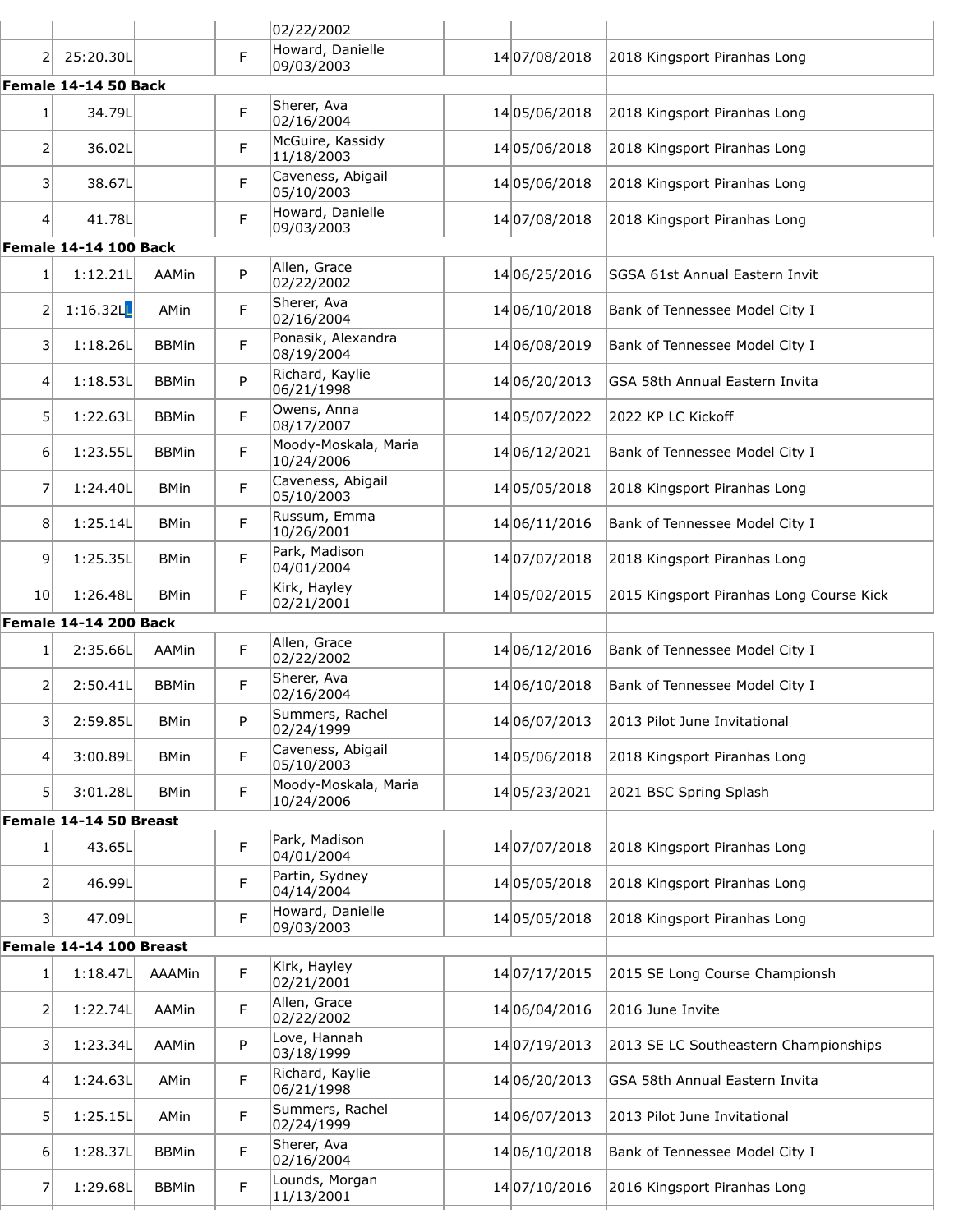| 8                | 1:30.61L                    | <b>BBMin</b> | F | Russum, Libby<br>06/19/2004        | 14 06/09/2019 | Bank of Tennessee Model City I |
|------------------|-----------------------------|--------------|---|------------------------------------|---------------|--------------------------------|
| $\overline{9}$   | 1:34.81L                    | <b>BMin</b>  | F | McGuire, Kassidy<br>11/18/2003     | 14 05/06/2018 | 2018 Kingsport Piranhas Long   |
| 10 <sub>l</sub>  | 1:35.62L                    | <b>BMin</b>  | F | Park, Madison<br>04/01/2004        | 14 06/10/2018 | Bank of Tennessee Model City I |
|                  | Female 14-14 200 Breast     |              |   |                                    |               |                                |
| 1 <sup>1</sup>   | 2:54.56L                    | AAMin        | P | Allen, Grace<br>02/22/2002         | 14 07/24/2016 | 2016 SE Southeastern LC Champi |
| 2                | 2:59.49L                    | AAMin        | F | Richard, Kaylie<br>06/21/1998      | 14 06/20/2013 | GSA 58th Annual Eastern Invita |
| 3                | 3:00.06L                    | AAMin        | F | Kirk, Hayley<br>02/21/2001         | 14 07/11/2015 | 2015 Kingsport Piranhas Long C |
| $\overline{4}$   | 3:02.39L                    | AMin         | F | Love, Hannah<br>03/18/1999         | 14 06/20/2013 | GSA 58th Annual Eastern Invita |
| 5 <sup>1</sup>   | 3:13.59L                    | <b>BBMin</b> | F | Sherer, Ava<br>02/16/2004          | 14 06/09/2018 | Bank of Tennessee Model City I |
| 6 <sup>1</sup>   | 3:14.24L                    | <b>BBMin</b> | F | Summers, Rachel<br>02/24/1999      | 14 06/07/2013 | 2013 Pilot June Invitational   |
| 7                | 3:15.52L                    | <b>BBMin</b> | F | Lounds, Morgan<br>11/13/2001       | 14 07/09/2016 | 2016 Kingsport Piranhas Long   |
| 8                | 3:29.06L                    | <b>BMin</b>  | F | Park, Madison<br>04/01/2004        | 14 06/09/2018 | Bank of Tennessee Model City I |
| $\overline{9}$   | 3:36.83L                    | <b>BMin</b>  | F | Moody-Moskala, Maria<br>10/24/2006 | 14 06/12/2021 | Bank of Tennessee Model City I |
| 10 <sup>1</sup>  | 3:45.30L                    |              | F | Howard, Danielle<br>09/03/2003     | 14 06/09/2018 | Bank of Tennessee Model City I |
|                  | <b>Female 14-14 50 Fly</b>  |              |   |                                    |               |                                |
| $1\vert$         | 30.55L                      |              | F | Russum, Libby<br>06/19/2004        | 14 05/04/2019 | 2019 KP Long Course Kick Off   |
| 2                | 30.63L                      |              | F | Allen, Grace<br>02/22/2002         | 14 07/22/2016 | 2016 SE Southeastern LC Champi |
| $\overline{3}$   | 31.73L                      |              | F | McGuire, Kassidy<br>11/18/2003     | 14 05/05/2018 | 2018 Kingsport Piranhas Long   |
| 4                | 32.03L                      |              | F | Moody-Moskala, Maria<br>10/24/2006 | 14 06/27/2021 | 2021 KP Summer LC Blast        |
| 5                | 37.34L                      |              | F | Sherer, Ava<br>02/16/2004          | 14 07/07/2018 | 2018 Kingsport Piranhas Long   |
| $6 \mid$         | 37.49L                      |              | F | Caveness, Abigail<br>05/10/2003    | 14 05/05/2018 | 2018 Kingsport Piranhas Long   |
| $\overline{7}$   | 44.74L                      |              | F | Howard, Danielle<br>09/03/2003     | 14 07/07/2018 | 2018 Kingsport Piranhas Long   |
|                  | <b>Female 14-14 100 Fly</b> |              |   |                                    |               |                                |
| $1\vert$         | 1:07.73L                    | AAAMin       | F | Allen, Grace<br>02/22/2002         | 14 07/24/2016 | 2016 SE Southeastern LC Champi |
| 2                | 1:08.92L                    | AAMin        | P | Russum, Libby<br>06/19/2004        | 14 07/22/2018 | 2018 SE Southeastern LC Champi |
| 3                | 1:12.32L                    | AMin         | F | McGuire, Kassidy<br>11/18/2003     | 14 05/06/2018 | 2018 Kingsport Piranhas Long   |
| $\left 4\right $ | 1:12.48L                    | AMin         | F | Richard, Kaylie<br>06/21/1998      | 14 06/20/2013 | GSA 58th Annual Eastern Invita |
| 5 <sup>1</sup>   | 1:15.15L                    | <b>BBMin</b> | F | Moody-Moskala, Maria<br>10/24/2006 | 14 05/23/2021 | 2021 BSC Spring Splash         |
| $6 \mid$         | 1:15.54L                    | <b>BBMin</b> | F | Ponasik, Alexandra<br>08/19/2004   | 14 06/08/2019 | Bank of Tennessee Model City I |
| 7                | 1:16.33L                    | <b>BBMin</b> | F | Summers, Rachel<br>02/24/1999      | 14 06/07/2013 | 2013 Pilot June Invitational   |
| 8                | 1:16.41L                    | <b>BBMin</b> | F | Russum, Emma<br>10/26/2001         | 14 07/09/2016 | 2016 Kingsport Piranhas Long   |
| $\overline{9}$   | 1:20.79L                    | <b>BMin</b>  | F | Love, Hannah<br>03/18/1999         | 14 07/06/2013 | 2013 Tara Classic              |
| 10 <sup>1</sup>  | 1:27.00L                    |              | F | Sherer, Ava<br>02/16/2004          | 14 06/09/2018 | Bank of Tennessee Model City I |
|                  | <b>Female 14-14 200 Fly</b> |              |   |                                    |               |                                |
| 1 <sup>1</sup>   | 2:32.53L                    | AAMin        | P | Allen, Grace<br>02/22/2002         | 14 07/23/2016 | 2016 SE Southeastern LC Champi |
|                  |                             |              |   |                                    |               |                                |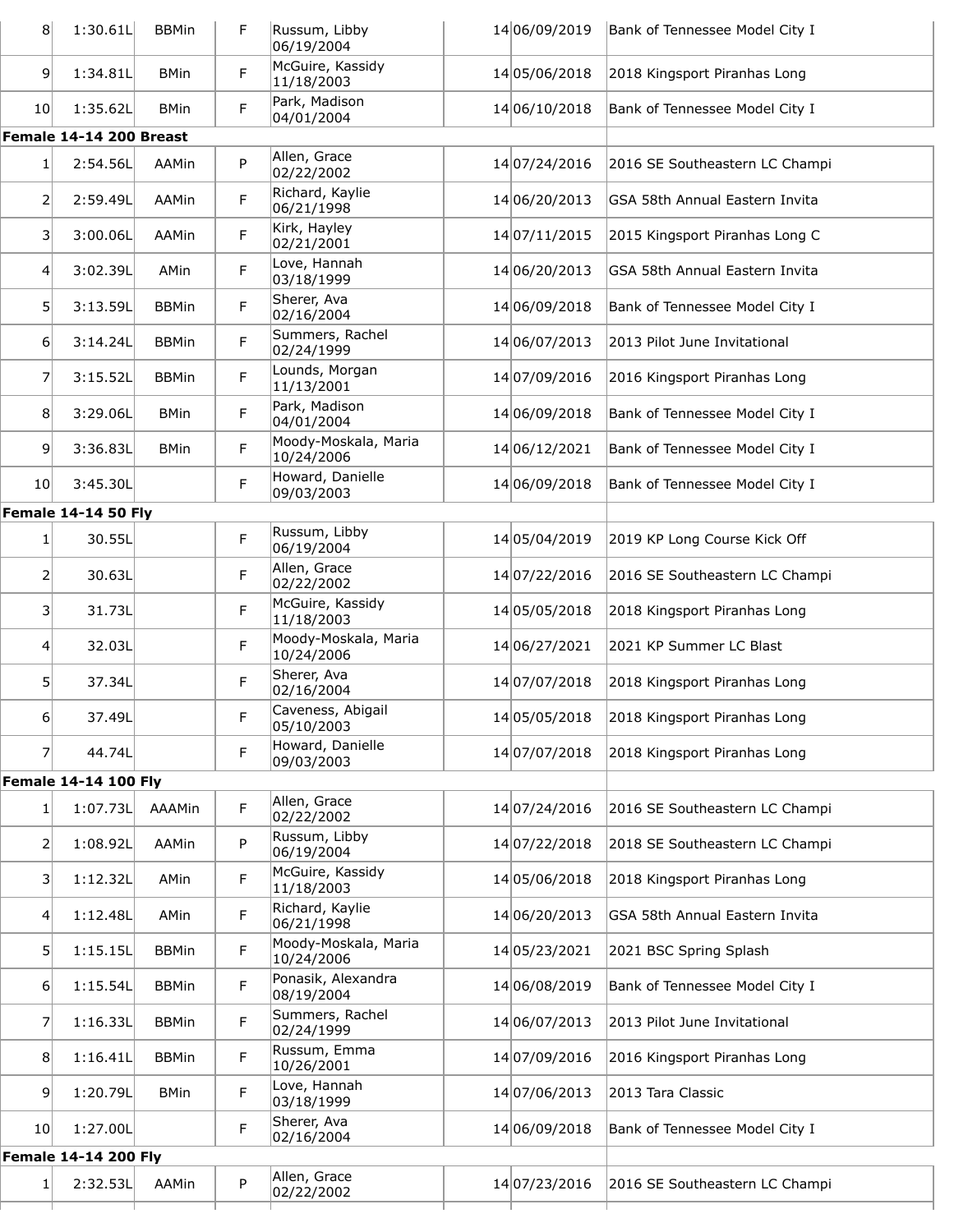| $\overline{2}$   | 2:39.21L                    | AMin          | F           | Russum, Libby<br>06/19/2004        | 14 06/23/2018 | SGSA 63rd Annual Eastern Invit               |
|------------------|-----------------------------|---------------|-------------|------------------------------------|---------------|----------------------------------------------|
| 31               | 2:43.09L                    | AMin          | F           | Richard, Kaylie<br>06/21/1998      | 14 06/20/2013 | GSA 58th Annual Eastern Invita               |
| $\left 4\right $ | 2:43.68L                    | AMin          | F           | McGuire, Kassidy<br>11/18/2003     | 14 05/05/2018 | 2018 Kingsport Piranhas Long                 |
| 5 <sup>1</sup>   | 2:55.59L                    | <b>BBMin</b>  | F           | Summers, Rachel<br>02/24/1999      | 14 06/07/2013 | 2013 Pilot June Invitational                 |
| 6                | 3:10.29L                    | <b>BMin</b>   | F           | Moody-Moskala, Maria<br>10/24/2006 | 14 06/26/2021 | 2021 KP Summer LC Blast                      |
|                  | <b>Female 14-14 200 IM</b>  |               |             |                                    |               |                                              |
| 1 <sup>1</sup>   | 2:31.01L                    | <b>AAAMin</b> | F           | Allen, Grace<br>02/22/2002         | 14 07/23/2016 | 2016 SE Southeastern LC Champi               |
| 2                | 2:38.89L                    | AAMin         | F           | Russum, Libby<br>06/19/2004        | 14 06/07/2019 | Bank of Tennessee Model City I               |
| 31               | 2:45.33L                    | AMin          | F           | McGuire, Kassidy<br>11/18/2003     | 14 05/06/2018 | 2018 Kingsport Piranhas Long                 |
| $\vert 4 \vert$  | 2:48.65L                    | <b>BBMin</b>  | P           | Richard, Kaylie<br>06/21/1998      | 14 06/20/2013 | GSA 58th Annual Eastern Invita               |
| 5 <sup>1</sup>   | 2:51.45L                    | <b>BBMin</b>  | P           | Love, Hannah<br>03/18/1999         | 14 06/20/2013 | GSA 58th Annual Eastern Invita               |
| 6                | 2:52.74L                    | <b>BBMin</b>  | F           | Russum, Emma<br>10/26/2001         | 14 06/10/2016 | Bank of Tennessee Model City I               |
| 7                | 2:55.27L                    | <b>BBMin</b>  | F           | Kirk, Hayley<br>02/21/2001         | 14 07/12/2015 | 2015 Kingsport Piranhas Long C               |
| 8 <sup>1</sup>   | 2:57.71L                    | <b>BBMin</b>  | F           | Sherer, Ava<br>02/16/2004          | 14 05/06/2018 | 2018 Kingsport Piranhas Long                 |
| 9 <sup>1</sup>   | 2:57.81L                    | <b>BBMin</b>  | P           | Summers, Rachel<br>02/24/1999      | 14 06/07/2013 | 2013 Pilot June Invitational                 |
| 10 <sup>1</sup>  | 2:58.76L                    | <b>BBMin</b>  | F           | Moody-Moskala, Maria<br>10/24/2006 | 14 06/27/2021 | 2021 KP Summer LC Blast                      |
|                  | Female 14-14 400 IM         |               |             |                                    |               |                                              |
| 1 <sup>1</sup>   | 5:18.41L                    | <b>AAAMin</b> | F           | Allen, Grace<br>02/22/2002         | 14 07/22/2016 | 2016 SE Southeastern LC Champi               |
| 2                | 6:12.61L                    | <b>BBMin</b>  | F           | Russum, Emma<br>10/26/2001         | 14 07/09/2016 | 2016 Kingsport Piranhas Long                 |
| $\vert$ 3        | 6:19.77L                    | <b>BBMin</b>  | P           | Summers, Rachel<br>02/24/1999      | 14 06/07/2013 | 2013 Pilot June Invitational                 |
| 41               | 6:39.83L                    | <b>BMin</b>   | $\mathsf F$ | Sherer, Ava<br>02/16/2004          |               | 14 06/10/2018 Bank of Tennessee Model City I |
| 51               | 6:55.46L                    | <b>BMin</b>   | F           | Caveness, Abigail<br>05/10/2003    | 14 06/11/2017 | Bank of Tennessee Model City I               |
| $6 \mid$         | 6:58.45L                    |               | F           | Moody-Moskala, Maria<br>10/24/2006 | 14 05/08/2021 | 2021 KP LC Kickoff                           |
| $\overline{7}$   | 7:16.35L                    |               | F           | Howard, Danielle<br>09/03/2003     | 14 06/10/2018 | Bank of Tennessee Model City I               |
|                  | <b>Female 15-15 50 Free</b> |               |             |                                    |               |                                              |
| 1 <sup>1</sup>   | 27.86L                      | AAAMin        | P           | Russum, Libby<br>06/19/2004        | 15 07/20/2019 | 2019 SE Southeastern LC Champi               |
| $\overline{2}$   | 29.08L                      | AAMin         | F           | Allen, Grace<br>02/22/2002         | 15 07/08/2017 | 2017 Kingsport Piranhas Long                 |
| 31               | 30.30L                      | AMin          | F           | McGuire, Kassidy<br>11/18/2003     | 15 05/05/2019 | 2019 KP Long Course Kick Off                 |
| $\left 4\right $ | 30.38L                      | AMin          | F           | Moody-Moskala, Maria<br>10/24/2006 | 15 05/07/2022 | 2022 KP LC Kickoff                           |
| 5 <sup>1</sup>   | 30.69L                      | AMin          | P           | Love, Hannah<br>03/18/1999         | 15 06/29/2014 | GSA 59th Annual Eastern Invita               |
| $6 \mid$         | 31.27L                      | <b>BBMin</b>  | F           | Caveness, Caroline<br>03/05/2006   | 15 06/26/2021 | 2021 KP Summer LC Blast                      |
| $\overline{7}$   | 31.48L                      | <b>BBMin</b>  | F           | Summers, Rachel<br>02/24/1999      | 15 05/03/2014 | 2014 Kingsport Piranhas May Lo               |
| 8 <sup>1</sup>   | 31.76L                      | <b>BBMin</b>  | P           | Kirk, Hayley<br>02/21/2001         | 15 06/26/2016 | SGSA 61st Annual Eastern Invit               |
| 9 <sup>1</sup>   | 32.84L                      | <b>BBMin</b>  | P           | Mooney, Meredith<br>02/23/2006     | 15 06/26/2021 | 2021 KP Summer LC Blast                      |
| 10               | 33.74L                      | <b>BBMin</b>  | F           | Greenhill, Grace                   | 15 06/11/2016 | Bank of Tennessee Model City I               |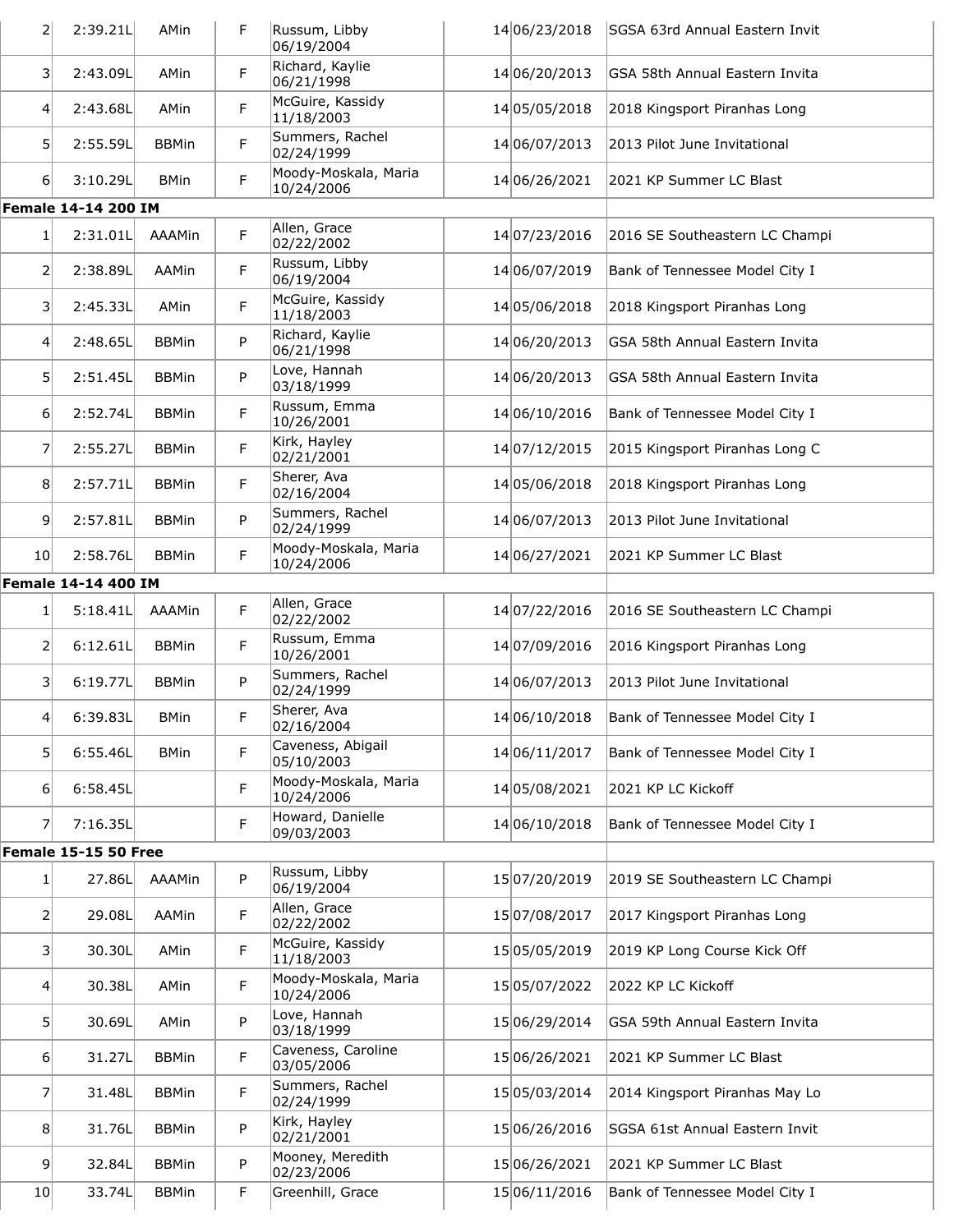|                 |                              |              |    | 03/07/2001                       |               |                                       |
|-----------------|------------------------------|--------------|----|----------------------------------|---------------|---------------------------------------|
|                 | <b>Female 15-15 100 Free</b> |              |    |                                  |               |                                       |
| 1               | 1:01.12L                     | AAAMin       | P  | Russum, Libby<br>06/19/2004      | 15 07/21/2019 | 2019 SE Southeastern LC Champi        |
| 2               | 1:04.03L                     | AAMin        | P  | Allen, Grace<br>02/22/2002       | 15 06/24/2017 | 2017 GSA 62nd Annual Eastern Invit    |
| 3               | 1:05.52L                     | AMin         | F  | McGuire, Kassidy<br>11/18/2003   | 15 05/04/2019 | 2019 KP Long Course Kick Off          |
| 4               | 1:05.72L                     | AMin         | P  | Love, Hannah<br>03/18/1999       | 15 06/28/2014 | GSA 59th Annual Eastern Invita        |
| 5 <sup>1</sup>  | 1:06.85L                     | AMin         | F  | Sherer, Ava<br>02/16/2004        | 15 05/04/2019 | 2019 KP Long Course Kick Off          |
| $6 \mid$        | 1:08.10L                     | <b>BBMin</b> | F  | Caveness, Caroline<br>03/05/2006 | 15 06/13/2021 | Bank of Tennessee Model City I        |
| 7               | 1:08.86L                     | <b>BBMin</b> | F. | Summers, Rachel<br>02/24/1999    | 15 05/03/2014 | 2014 Kingsport Piranhas May Lo        |
| 8               | 1:09.91L                     | <b>BBMin</b> | F  | Kirk, Hayley<br>02/21/2001       | 15 07/10/2016 | 2016 Kingsport Piranhas Long          |
| 9               | 1:15.05L                     | <b>BMin</b>  | F  | Mooney, Meredith<br>02/23/2006   | 15 05/09/2021 | 2021 KP LC Kickoff                    |
| 10 <sub>l</sub> | 1:15.12L                     | <b>BMin</b>  | P  | Caveness, Abigail<br>05/10/2003  | 15 06/23/2018 | <b>SGSA 63rd Annual Eastern Invit</b> |
|                 | <b>Female 15-15 200 Free</b> |              |    |                                  |               |                                       |
| $1\vert$        | 2:18.98L                     | AAMin        | F. | Allen, Grace<br>02/22/2002       | 1507/08/2017  | 2017 Kingsport Piranhas Long          |
| $\overline{2}$  | 2:23.38L                     | AMin         | P  | Love, Hannah<br>03/18/1999       | 15 06/27/2014 | GSA 59th Annual Eastern Invita        |
| 3               | 2:24.03L                     | AMin         | F  | McGuire, Kassidy<br>11/18/2003   | 15 05/04/2019 | 2019 KP Long Course Kick Off          |
| 4               | 2:25.37L                     | AMin         | F  | Caveness, Caroline<br>03/05/2006 | 15 06/26/2021 | 2021 KP Summer LC Blast               |
| 5 <sup>1</sup>  | 2:32.01L                     | <b>BBMin</b> | F  | Summers, Rachel<br>02/24/1999    | 15 05/03/2014 | 2014 Kingsport Piranhas May Lo        |
| $6 \mid$        | 2:33.98L                     | <b>BBMin</b> | F  | Kirk, Hayley<br>02/21/2001       | 15 07/09/2016 | 2016 Kingsport Piranhas Long          |
| 7               | 2:38.39L                     | <b>BMin</b>  | F. | Wells, Hunter<br>02/14/2006      | 1505/08/2021  | 2021 KP LC Kickoff                    |
| 8 <sup>1</sup>  | 2:39.27L                     | <b>BMin</b>  | F  | Caveness, Abigail<br>05/10/2003  | 1507/07/2018  | 2018 Kingsport Piranhas Long          |
| 9               | 2:44.26L                     | <b>BMin</b>  | P  | Mooney, Meredith<br>02/23/2006   | 15 06/26/2021 | 2021 KP Summer LC Blast               |
| 10 <sup>1</sup> | 2:45.38L                     | <b>BMin</b>  | F  | Lounds, Morgan<br>11/13/2001     | 15 06/10/2017 | Bank of Tennessee Model City I        |
|                 | <b>Female 15-15 400 Free</b> |              |    |                                  |               |                                       |
| 1               | 4:53.33L                     | AAMin        | F  | Allen, Grace<br>02/22/2002       | 15 07/08/2017 | 2017 Kingsport Piranhas Long          |
| 2               | 5:05.96L                     | AMin         | F  | Love, Hannah<br>03/18/1999       | 15 06/28/2014 | GSA 59th Annual Eastern Invita        |
| $\overline{3}$  | 5:12.07L                     | <b>BBMin</b> | F  | Caveness, Caroline<br>03/05/2006 | 15 05/09/2021 | 2021 KP LC Kickoff                    |
| 4               | 5:37.67L                     | <b>BMin</b>  | F  | Caveness, Abigail<br>05/10/2003  | 15 06/23/2018 | SGSA 63rd Annual Eastern Invit        |
| 5               | 5:42.22L                     | <b>BMin</b>  | F. | Mooney, Meredith<br>02/23/2006   | 15 05/09/2021 | 2021 KP LC Kickoff                    |
| 6               | 5:47.71L                     | <b>BMin</b>  | F  | Wells, Hunter<br>02/14/2006      | 15 05/09/2021 | 2021 KP LC Kickoff                    |
| $\overline{7}$  | 6:02.45L                     |              | F  | Howard, Danielle<br>09/03/2003   | 15 06/07/2019 | Bank of Tennessee Model City I        |
|                 | <b>Female 15-15 800 Free</b> |              |    |                                  |               |                                       |
| $1\vert$        | 10:48.52L                    | <b>BBMin</b> | F. | Caveness, Caroline<br>03/05/2006 | 15 06/12/2021 | Bank of Tennessee Model City I        |
| 2               | 11:33.32L                    | <b>BMin</b>  | F  | Lounds, Morgan<br>11/13/2001     | 15 06/10/2017 | Bank of Tennessee Model City I        |
| 3               | 11:35.39L                    | <b>BMin</b>  | F  | Caveness, Abigail<br>05/10/2003  | 15 06/09/2018 | Bank of Tennessee Model City I        |
| 4               | 12:53.21L                    |              | F  | Howard, Danielle                 | 15 05/05/2019 | 2019 KP Long Course Kick Off          |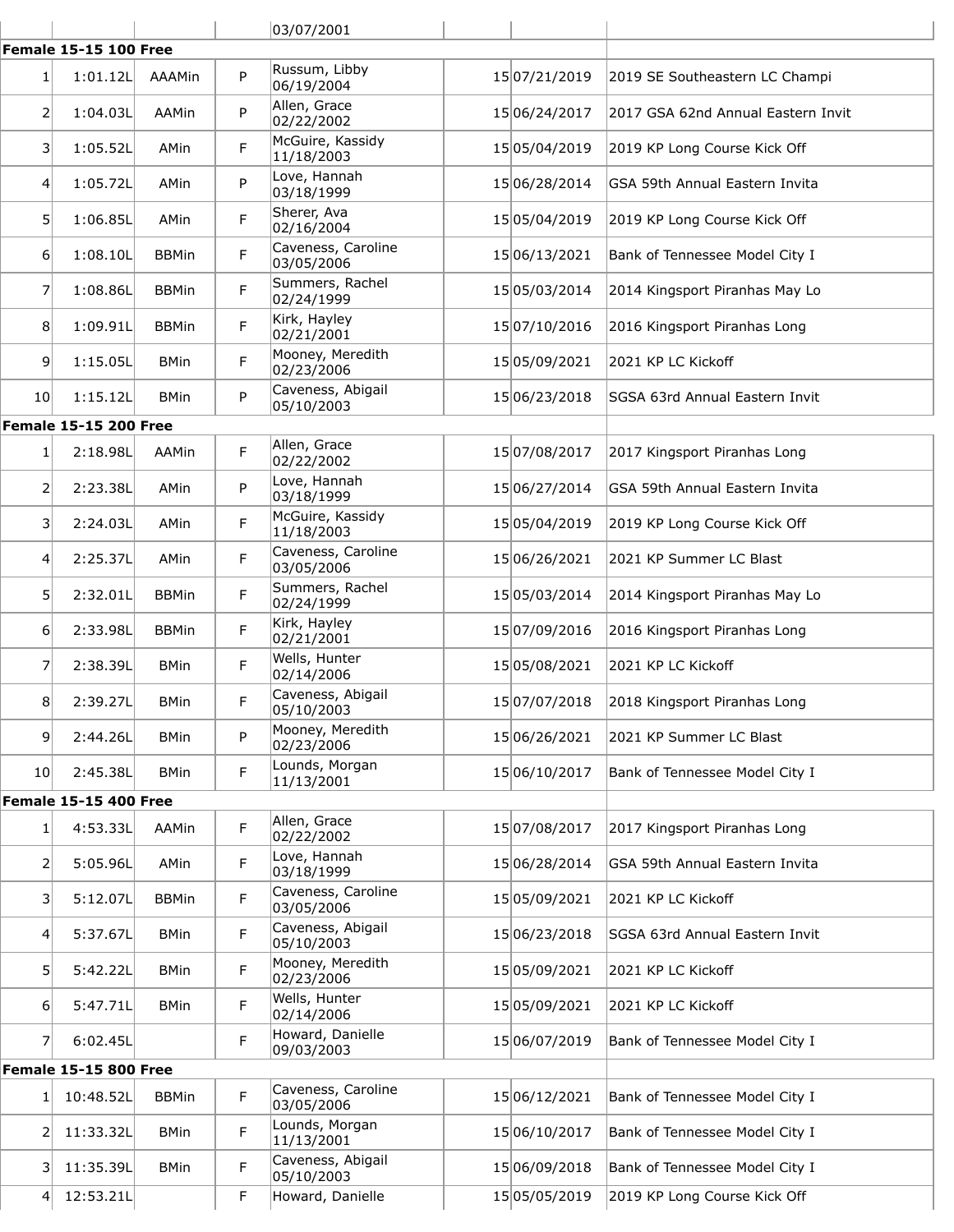|                         |                               |              |    | 09/03/2003                         |               |                                    |
|-------------------------|-------------------------------|--------------|----|------------------------------------|---------------|------------------------------------|
|                         | <b>Female 15-15 1500 Free</b> |              |    |                                    |               |                                    |
| 1 <sup>1</sup>          | 19:25.01L                     | AAMin        | F  | Allen, Grace<br>02/22/2002         | 15 07/09/2017 | 2017 Kingsport Piranhas Long       |
|                         | Female 15-15 50 Back          |              |    |                                    |               |                                    |
| 1                       | 34.02L                        |              | P  | Caveness, Caroline<br>03/05/2006   | 15 07/17/2021 | 2021 SE Southeastern LC Champi     |
| $\overline{2}$          | 37.90L                        |              | F  | Caveness, Abigail<br>05/10/2003    | 15 05/05/2019 | 2019 KP Long Course Kick Off       |
| 3                       | 39.55L                        |              | F  | Love, Hannah<br>03/18/1999         | 1505/03/2014  | 2014 Kingsport Piranhas May Lo     |
| $\vert 4 \vert$         | 40.44L                        |              | F  | Howard, Danielle<br>09/03/2003     | 15 05/05/2019 | 2019 KP Long Course Kick Off       |
|                         | Female 15-15 100 Back         |              |    |                                    |               |                                    |
| $1\vert$                | 1:10.69L                      | AAMin        | P  | Caveness, Caroline<br>03/05/2006   | 15 07/16/2021 | 2021 SE Southeastern LC Champi     |
| $\overline{2}$          | 1:11.36L                      | AAMin        | P  | Allen, Grace<br>02/22/2002         | 15 06/24/2017 | 2017 GSA 62nd Annual Eastern Invit |
| $\overline{\mathbf{3}}$ | 1:15.65L                      | <b>BBMin</b> | F  | Sherer, Ava<br>02/16/2004          | 15 05/04/2019 | 2019 KP Long Course Kick Off       |
| $\overline{4}$          | 1:17.52L                      | <b>BBMin</b> | F. | Summers, Rachel<br>02/24/1999      | 15 05/03/2014 | 2014 Kingsport Piranhas May Lo     |
| 5                       | 1:21.65L                      | <b>BMin</b>  | P  | Kirk, Hayley<br>02/21/2001         | 15 06/25/2016 | SGSA 61st Annual Eastern Invit     |
| 61                      | 1:22.93L                      | <b>BMin</b>  | F  | Caveness, Abigail<br>05/10/2003    | 15 06/09/2018 | Bank of Tennessee Model City I     |
| $\overline{7}$          | 1:24.93L                      | <b>BMin</b>  | F  | Greenhill, Grace<br>03/07/2001     | 15 06/11/2016 | Bank of Tennessee Model City I     |
| 8                       | 1:25.67L                      | <b>BMin</b>  | F  | Moody-Moskala, Maria<br>10/24/2006 | 15 05/07/2022 | 2022 KP LC Kickoff                 |
| $\overline{9}$          | 1:27.70L                      |              | F  | Howard, Danielle<br>09/03/2003     | 15 06/08/2019 | Bank of Tennessee Model City I     |
| 10 <sub>l</sub>         | 1:29.27L                      |              | P  | Love, Hannah<br>03/18/1999         | 15 06/14/2014 | 2014 SE TNAQ June Invitational     |
|                         | <b>Female 15-15 200 Back</b>  |              |    |                                    |               |                                    |
| 1                       | 2:33.55L                      | AAMin        | P  | Allen, Grace<br>02/22/2002         | 15 06/25/2017 | 2017 GSA 62nd Annual Eastern Invit |
| $\mathsf{2}$            | 2:34.12L                      | AAMin        | F  | Caveness, Caroline<br>03/05/2006   | 15 06/27/2021 | 2021 KP Summer LC Blast            |
| 31                      | 2:44.90L                      | <b>BBMin</b> | P  | Summers, Rachel<br>02/24/1999      | 15 06/13/2014 | 2014 SE TNAQ June Invitational     |
| 4                       | 2:56.61L                      | <b>BMin</b>  | F  | Caveness, Abigail<br>05/10/2003    | 15 07/08/2018 | 2018 Kingsport Piranhas Long       |
| 5                       | 3:04.25L                      | <b>BMin</b>  | F  | Kirk, Hayley<br>02/21/2001         | 1505/07/2016  | 2016 Kingsport Piranhas Long       |
| 61                      | 3:06.04L                      | <b>BMin</b>  | F  | Love, Hannah<br>03/18/1999         | 15 05/03/2014 | 2014 Kingsport Piranhas May Lo     |
| 71                      | 3:07.08L                      | <b>BMin</b>  | F  | Moody-Moskala, Maria<br>10/24/2006 | 1505/08/2022  | 2022 KP LC Kickoff                 |
|                         | Female 15-15 50 Breast        |              |    |                                    |               |                                    |
| 1 <sup>1</sup>          | 49.92L                        |              | F  | Howard, Danielle<br>09/03/2003     | 15 05/04/2019 | 2019 KP Long Course Kick Off       |
|                         | Female 15-15 100 Breast       |              |    |                                    |               |                                    |
| $1\vert$                | 1:18.32L                      | AAMin        | F  | Kirk, Hayley<br>02/21/2001         | 15 06/07/2016 | <b>EZSS Senior LC Sectionals</b>   |
| $\overline{2}$          | 1:21.26L                      | AAMin        | P  | Love, Hannah<br>03/18/1999         | 15 07/18/2014 | 2014 Southeastern LC Championships |
| 3                       | 1:21.35L                      | AAMin        | P  | Allen, Grace<br>02/22/2002         | 15 07/21/2017 | 2017 SE Southeastern LC Champi     |
| 4                       | 1:23.20L                      | AMin         | P  | Lounds, Morgan<br>11/13/2001       | 15 07/21/2017 | 2017 SE Southeastern LC Champi     |
| 5                       | 1:24.40L                      | AMin         | P  | Summers, Rachel<br>02/24/1999      | 15 07/18/2014 | 2014 Southeastern LC Championships |
| 61                      | 1:30.55L                      | <b>BBMin</b> | F  | Mooney, Meredith<br>02/23/2006     | 15 06/26/2021 | 2021 KP Summer LC Blast            |
| 7                       | 1:32.03L                      | <b>BBMin</b> | F  | Caveness, Caroline                 | 15 06/13/2021 | Bank of Tennessee Model City I     |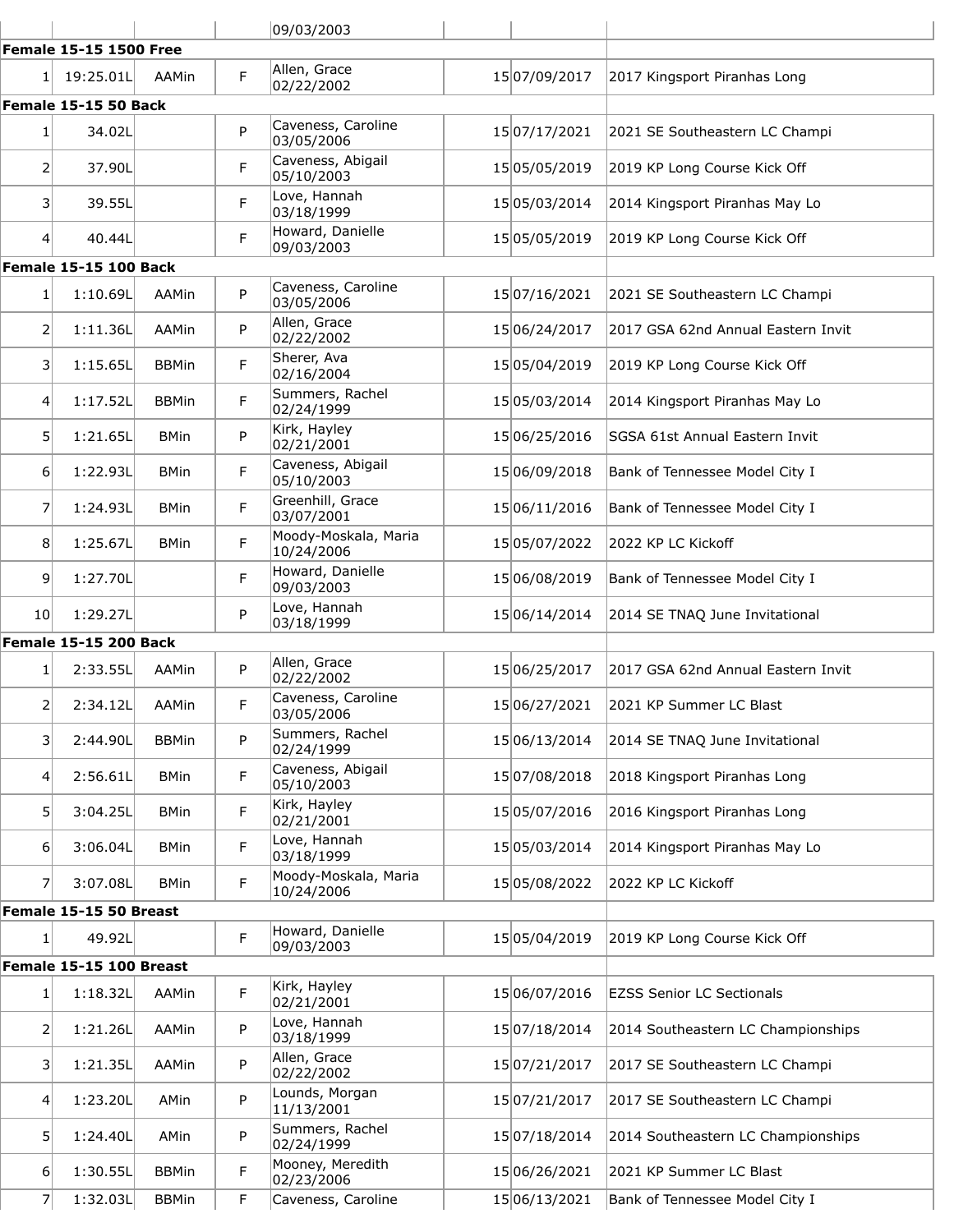|                  |                             |              |   | 03/05/2006                         |               |                                    |
|------------------|-----------------------------|--------------|---|------------------------------------|---------------|------------------------------------|
| 8 <sup>1</sup>   | 1:33.23L                    | <b>BMin</b>  | F | Moody-Moskala, Maria<br>10/24/2006 | 15 05/08/2022 | 2022 KP LC Kickoff                 |
| 9                | 1:39.48L                    | <b>BMin</b>  | F | Wells, Hunter<br>02/14/2006        | 15 06/13/2021 | Bank of Tennessee Model City I     |
| 10               | 1:44.72L                    |              | F | Howard, Danielle<br>09/03/2003     | 15 06/09/2019 | Bank of Tennessee Model City I     |
|                  | Female 15-15 200 Breast     |              |   |                                    |               |                                    |
| 1                | 2:52.19L                    | AAMin        | P | Kirk, Hayley<br>02/21/2001         | 15 07/17/2016 | <b>EZSS Senior LC Sectionals</b>   |
| $\overline{2}$   | 2:54.90L                    | AAMin        | F | Allen, Grace<br>02/22/2002         | 15 07/22/2017 | 2017 SE Southeastern LC Champi     |
| 31               | 2:56.56L                    | AAMin        | P | Love, Hannah<br>03/18/1999         | 15 07/20/2014 | 2014 Southeastern LC Championships |
| $\vert 4 \vert$  | 3:01.13L                    | AMin         | P | Lounds, Morgan<br>11/13/2001       | 15 07/22/2017 | 2017 SE Southeastern LC Champi     |
| 51               | 3:05.41L                    | <b>BBMin</b> | P | Summers, Rachel<br>02/24/1999      | 15 07/20/2014 | 2014 Southeastern LC Championships |
| $6 \mid$         | 3:25.71L                    | <b>BMin</b>  | F | Sherer, Ava<br>02/16/2004          | 15 05/04/2019 | 2019 KP Long Course Kick Off       |
| $\overline{7}$   | 3:28.63L                    | <b>BMin</b>  | F | Moody-Moskala, Maria<br>10/24/2006 | 15 05/07/2022 | 2022 KP LC Kickoff                 |
| 8 <sup>1</sup>   | 3:47.50L                    |              | F | Howard, Danielle<br>09/03/2003     | 15 06/08/2019 | Bank of Tennessee Model City I     |
|                  | Female 15-15 50 Fly         |              |   |                                    |               |                                    |
| 1 <sup>1</sup>   | 30.90L                      |              | F | McGuire, Kassidy<br>11/18/2003     | 15 05/04/2019 | 2019 KP Long Course Kick Off       |
| 2                | 31.83L                      |              | F | Caveness, Caroline<br>03/05/2006   | 15 06/27/2021 | 2021 KP Summer LC Blast            |
| 31               | 35.24L                      |              | F | Sherer, Ava<br>02/16/2004          | 15 05/04/2019 | 2019 KP Long Course Kick Off       |
| $\vert 4 \vert$  | 35.98L                      |              | F | Love, Hannah<br>03/18/1999         | 15 05/03/2014 | 2014 Kingsport Piranhas May Lo     |
| 51               | 38.70L                      |              | F | Caveness, Abigail<br>05/10/2003    | 15 05/04/2019 | 2019 KP Long Course Kick Off       |
| 6 <sup>1</sup>   | 40.71L                      |              | F | Howard, Danielle<br>09/03/2003     | 15 05/04/2019 | 2019 KP Long Course Kick Off       |
|                  | <b>Female 15-15 100 Fly</b> |              |   |                                    |               |                                    |
| $1\vert$         | 1:07.95L                    | AAMin        | P | Russum, Libby<br>06/19/2004        | 15 07/21/2019 | 2019 SE Southeastern LC Champi     |
| 2                | 1:08.11L                    | AAMin        | P | Allen, Grace<br>02/22/2002         | 15 06/23/2017 | 2017 GSA 62nd Annual Eastern Invit |
| 31               | 1:09.19L                    | AAMin        | F | McGuire, Kassidy<br>11/18/2003     | 15 05/05/2019 | 2019 KP Long Course Kick Off       |
| $\left 4\right $ | 1:10.57L                    | AMin         | P | Summers, Rachel<br>02/24/1999      | 15 07/20/2014 | 2014 Southeastern LC Championships |
| 5                | 1:12.46L                    | AMin         | F | Caveness, Caroline<br>03/05/2006   | 15 06/19/2021 | 2021 TNAQ June Invitational        |
| $6 \mid$         | 1:14.48L                    | <b>BBMin</b> | P | Love, Hannah<br>03/18/1999         | 15 06/27/2014 | GSA 59th Annual Eastern Invita     |
| 7                | 1:18.16L                    | <b>BBMin</b> | F | Moody-Moskala, Maria<br>10/24/2006 | 1505/07/2022  | 2022 KP LC Kickoff                 |
| 8                | 1:20.20L                    | <b>BMin</b>  | P | Kirk, Hayley<br>02/21/2001         | 15 06/24/2016 | SGSA 61st Annual Eastern Invit     |
| 9 <sup>1</sup>   | 1:26.67L                    |              | F | Caveness, Abigail<br>05/10/2003    | 1507/08/2018  | 2018 Kingsport Piranhas Long       |
| 10 <sup>1</sup>  | 1:42.36L                    |              | F | Howard, Danielle<br>09/03/2003     | 15 06/08/2019 | Bank of Tennessee Model City I     |
|                  | <b>Female 15-15 200 Fly</b> |              |   |                                    |               |                                    |
| 1 <sup>1</sup>   | 2:32.75L                    | AAMin        | P | Allen, Grace<br>02/22/2002         | 15 07/22/2017 | 2017 SE Southeastern LC Champi     |
| 2                | 2:44.11L                    | <b>BBMin</b> | P | Summers, Rachel<br>02/24/1999      | 15 07/19/2014 | 2014 Southeastern LC Championships |
| 31               | 2:47.31L                    | <b>BBMin</b> | F | McGuire, Kassidy<br>11/18/2003     | 15 06/09/2019 | Bank of Tennessee Model City I     |
| 4                | 2:51.68L                    | <b>BBMin</b> | F | Caveness, Caroline                 | 15 06/20/2021 | 2021 TNAQ June Invitational        |
|                  |                             |              |   |                                    |               |                                    |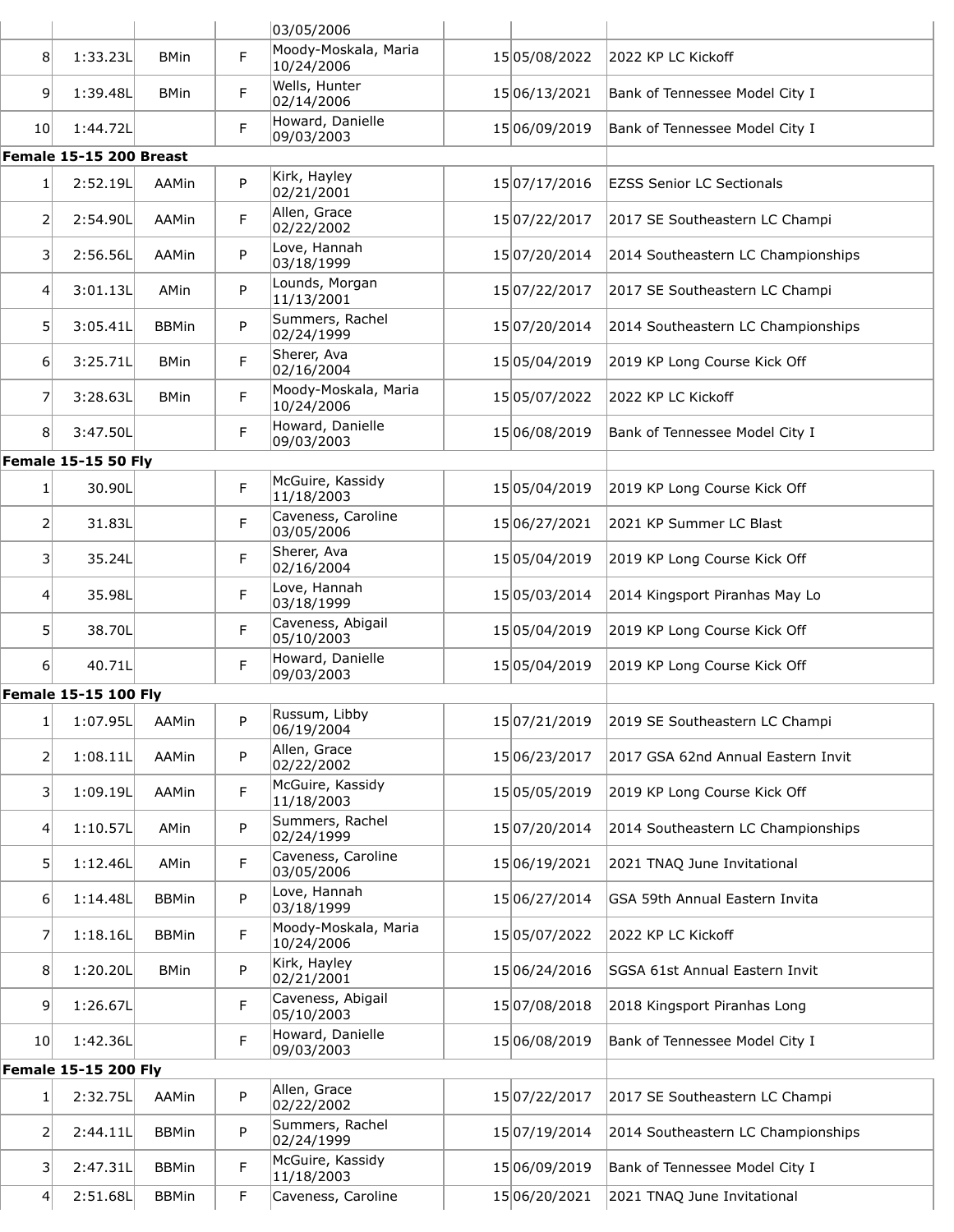|                 |                              |               |   | 03/05/2006                         |               |                                    |
|-----------------|------------------------------|---------------|---|------------------------------------|---------------|------------------------------------|
| 51              | 3:23.81L                     |               | F | Moody-Moskala, Maria<br>10/24/2006 | 15 05/08/2022 | 2022 KP LC Kickoff                 |
|                 | <b>Female 15-15 200 IM</b>   |               |   |                                    |               |                                    |
| $1\vert$        | 2:32.69L                     | AAMin         | P | Allen, Grace<br>02/22/2002         | 15 07/23/2017 | 2017 SE Southeastern LC Champi     |
| 2               | 2:39.09L                     | AMin          | F | McGuire, Kassidy<br>11/18/2003     | 1505/05/2019  | 2019 KP Long Course Kick Off       |
| 31              | 2:42.60L                     | AMin          | F | Caveness, Caroline<br>03/05/2006   | 15 06/19/2021 | 2021 TNAQ June Invitational        |
| $\overline{4}$  | 2:43.49L                     | AMin          | P | Love, Hannah<br>03/18/1999         | 15 06/29/2014 | GSA 59th Annual Eastern Invita     |
| 51              | 2:46.58L                     | <b>BBMin</b>  | F | Kirk, Hayley<br>02/21/2001         | 15 07/10/2016 | 2016 Kingsport Piranhas Long       |
| $6 \mid$        | 3:00.52L                     | <b>BMin</b>   | F | Moody-Moskala, Maria<br>10/24/2006 | 15 05/08/2022 | 2022 KP LC Kickoff                 |
| 7               | 3:02.63L                     | <b>BMin</b>   | F | Mooney, Meredith<br>02/23/2006     | 15 05/09/2021 | 2021 KP LC Kickoff                 |
| 8               | 3:04.32L                     | <b>BMin</b>   | F | Caveness, Abigail<br>05/10/2003    | 1507/08/2018  | 2018 Kingsport Piranhas Long       |
| 9               | 3:20.72L                     |               | F | Wells, Hunter<br>02/14/2006        | 15 05/09/2021 | 2021 KP LC Kickoff                 |
| 10 <sup>1</sup> | 3:27.14L                     |               | F | Greenhill, Grace<br>03/07/2001     | 15 06/10/2016 | Bank of Tennessee Model City I     |
|                 | <b>Female 15-15 400 IM</b>   |               |   |                                    |               |                                    |
| $1\vert$        | 5:22.50L                     | AAMin         | P | Allen, Grace<br>02/22/2002         | 15 07/21/2017 | 2017 SE Southeastern LC Champi     |
| 2               | 5:46.14L                     | AMin          | F | Caveness, Caroline<br>03/05/2006   | 15 06/13/2021 | Bank of Tennessee Model City I     |
| 3               | 5:56.01L                     | <b>BBMin</b>  | F | Kirk, Hayley<br>02/21/2001         | 15 05/06/2016 | 2016 Kingsport Piranhas Long       |
| 4               | 6:43.27L                     | <b>BMin</b>   | F | Caveness, Abigail<br>05/10/2003    | 1507/07/2018  | 2018 Kingsport Piranhas Long       |
| 51              | 7:24.96L                     |               | F | Howard, Danielle<br>09/03/2003     | 15 05/04/2019 | 2019 KP Long Course Kick Off       |
|                 | Female 15-16 50 Free         |               |   |                                    |               |                                    |
| 1               | 27.86L                       | <b>AAAMin</b> | P | Russum, Libby<br>06/19/2004        | 15 07/20/2019 | 2019 SE Southeastern LC Champi     |
| $\overline{2}$  | 29.08L                       | AAMin         | F | Allen, Grace<br>02/22/2002         | 1507/08/2017  | 2017 Kingsport Piranhas Long       |
| 31              | 30.29L                       | AMin          | F | Love, Hannah<br>03/18/1999         | 16 07/11/2015 | 2015 Kingsport Piranhas Long C     |
| $\overline{4}$  | 30.30L                       | AMin          | F | McGuire, Kassidy<br>11/18/2003     | 15 05/05/2019 | 2019 KP Long Course Kick Off       |
| 51              | 30.38L                       | AMin          | F | Moody-Moskala, Maria<br>10/24/2006 | 1505/07/2022  | 2022 KP LC Kickoff                 |
| $6 \mid$        | 30.84L                       | AMin          | P | Kirk, Hayley<br>02/21/2001         | 16 06/25/2017 | 2017 GSA 62nd Annual Eastern Invit |
| 7               | 31.27L                       | <b>BBMin</b>  | F | Caveness, Caroline<br>03/05/2006   | 15 06/26/2021 | 2021 KP Summer LC Blast            |
| 8               | 31.48L                       | <b>BBMin</b>  | F | Summers, Rachel<br>02/24/1999      | 15 05/03/2014 | 2014 Kingsport Piranhas May Lo     |
| 9               | 32.40L                       | <b>BBMin</b>  | F | Bastian, Mary<br>04/18/2005        | 16 05/08/2021 | 2021 KP LC Kickoff                 |
| 10 <sup>1</sup> | 32.84L                       | <b>BBMin</b>  | P | Mooney, Meredith<br>02/23/2006     | 15 06/26/2021 | 2021 KP Summer LC Blast            |
|                 | <b>Female 15-16 100 Free</b> |               |   |                                    |               |                                    |
| 1               | 1:01.12L                     | AAAMin        | P | Russum, Libby<br>06/19/2004        | 15 07/21/2019 | 2019 SE Southeastern LC Champi     |
| $\mathsf{2}$    | 1:04.03L                     | AAMin         | P | Allen, Grace<br>02/22/2002         | 15 06/24/2017 | 2017 GSA 62nd Annual Eastern Invit |
| 31              | 1:05.52L                     | AMin          | F | McGuire, Kassidy<br>11/18/2003     | 15 05/04/2019 | 2019 KP Long Course Kick Off       |
| 4               | 1:05.72L                     | AMin          | P | Love, Hannah<br>03/18/1999         | 15 06/28/2014 | GSA 59th Annual Eastern Invita     |
| 5               | 1:06.85L                     | AMin          | F | Sherer, Ava                        | 15 05/04/2019 | 2019 KP Long Course Kick Off       |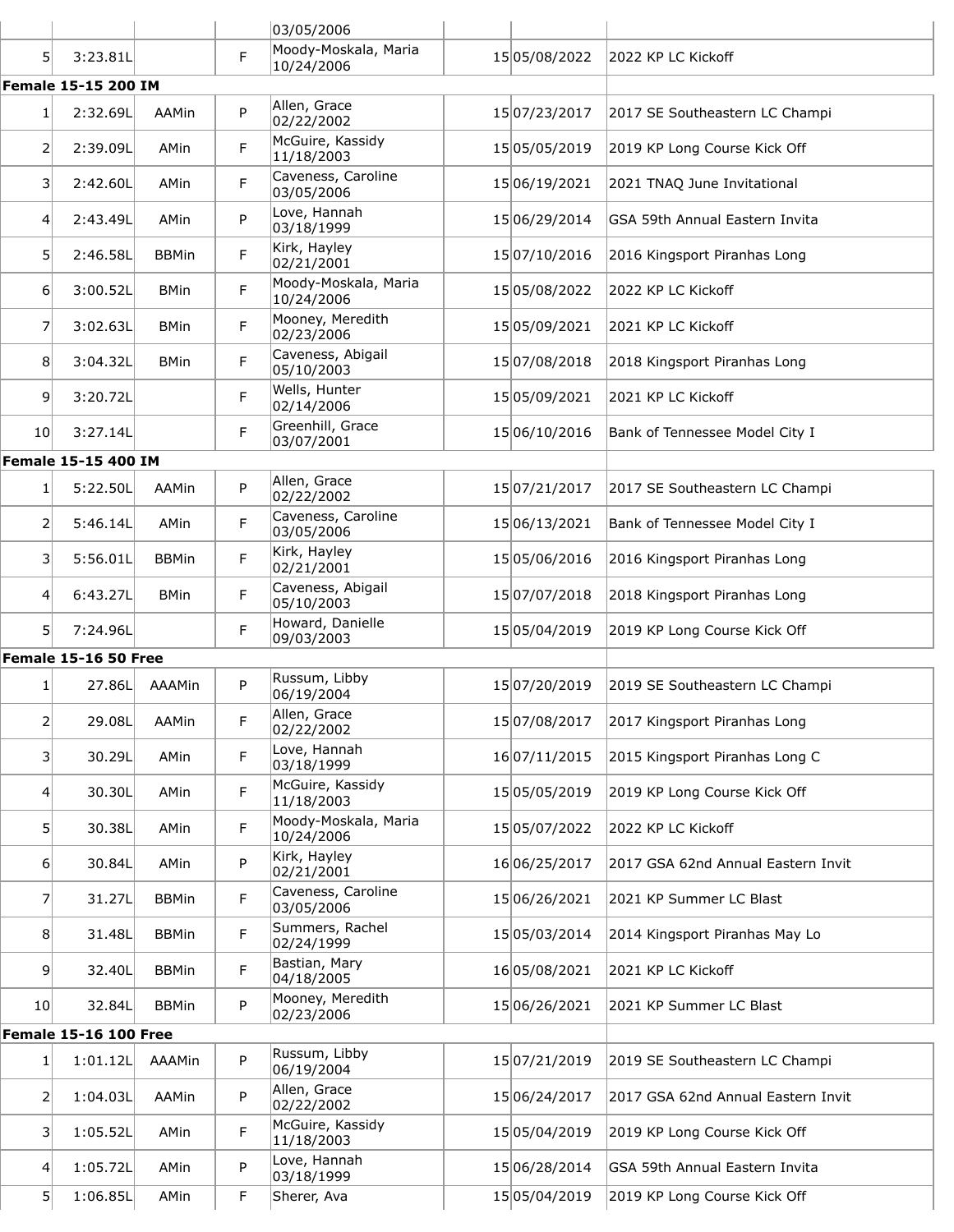|                   |                               |              |   | 02/16/2004                       |               |                                    |
|-------------------|-------------------------------|--------------|---|----------------------------------|---------------|------------------------------------|
| $6 \mid$          | 1:07.96L                      | <b>BBMin</b> | P | Kirk, Hayley<br>02/21/2001       | 16 06/24/2017 | 2017 GSA 62nd Annual Eastern Invit |
| $\overline{7}$    | 1:08.10L                      | <b>BBMin</b> | F | Caveness, Caroline<br>03/05/2006 | 15 06/13/2021 | Bank of Tennessee Model City I     |
| 8 <sup>1</sup>    | 1:08.25L                      | <b>BBMin</b> | F | Summers, Rachel<br>02/24/1999    | 16 06/07/2015 | A 2015 6th Annual YSSC LC Summer   |
| 9                 | 1:14.86L                      | <b>BMin</b>  | F | Mooney, Meredith<br>02/23/2006   | 1605/08/2022  | 2022 KP LC Kickoff                 |
| 10 <sup>1</sup>   | 1:15.12L                      | <b>BMin</b>  | P | Caveness, Abigail<br>05/10/2003  | 15 06/23/2018 | SGSA 63rd Annual Eastern Invit     |
|                   | <b>Female 15-16 200 Free</b>  |              |   |                                  |               |                                    |
| 1                 | 2:18.79L                      | AAMin        | F | Allen, Grace<br>02/22/2002       | 16 07/07/2018 | 2018 Kingsport Piranhas Long       |
| $\overline{2}$    | 2:22.76L                      | AMin         | F | Love, Hannah<br>03/18/1999       | 16 06/06/2015 | A 2015 6th Annual YSSC LC Summer   |
| $\vert$ 3         | 2:24.03L                      | AMin         | F | McGuire, Kassidy<br>11/18/2003   | 15 05/04/2019 | 2019 KP Long Course Kick Off       |
| 4                 | 2:25.37L                      | AMin         | F | Caveness, Caroline<br>03/05/2006 | 15 06/26/2021 | 2021 KP Summer LC Blast            |
| 51                | 2:32.01L                      | <b>BBMin</b> | F | Summers, Rachel<br>02/24/1999    | 1505/03/2014  | 2014 Kingsport Piranhas May Lo     |
| $6 \mid$          | 2:33.98L                      | <b>BBMin</b> | F | Kirk, Hayley<br>02/21/2001       | 15 07/09/2016 | 2016 Kingsport Piranhas Long       |
| 7                 | 2:38.39L                      | <b>BMin</b>  | F | Wells, Hunter<br>02/14/2006      | 1505/08/2021  | 2021 KP LC Kickoff                 |
| 8                 | 2:39.27L                      | <b>BMin</b>  | F | Caveness, Abigail<br>05/10/2003  | 15 07/07/2018 | 2018 Kingsport Piranhas Long       |
| 9 <sup>1</sup>    | 2:44.26L                      | <b>BMin</b>  | P | Mooney, Meredith<br>02/23/2006   | 15 06/26/2021 | 2021 KP Summer LC Blast            |
| 10 <sup>1</sup>   | 2:45.38L                      | <b>BMin</b>  | F | Lounds, Morgan<br>11/13/2001     | 15 06/10/2017 | Bank of Tennessee Model City I     |
|                   | <b>Female 15-16 400 Free</b>  |              |   |                                  |               |                                    |
| 1                 | 4:53.33L                      | AAMin        | F | Allen, Grace<br>02/22/2002       | 15 07/08/2017 | 2017 Kingsport Piranhas Long       |
| $\overline{2}$    | 5:05.96L                      | AMin         | F | Love, Hannah<br>03/18/1999       | 15 06/28/2014 | GSA 59th Annual Eastern Invita     |
| $\vert$ 3         | 5:12.07L                      | <b>BBMin</b> | F | Caveness, Caroline<br>03/05/2006 | 15 05/09/2021 | 2021 KP LC Kickoff                 |
| $\vert 4 \vert$   | 5:32.76L                      | <b>BBMin</b> | F | Kirk, Hayley<br>02/21/2001       | 16 06/09/2017 | Bank of Tennessee Model City I     |
| 51                | 5:37.67L                      | <b>BMin</b>  | F | Caveness, Abigail<br>05/10/2003  | 15 06/23/2018 | SGSA 63rd Annual Eastern Invit     |
| $6 \mid$          | 5:42.22L                      | <b>BMin</b>  | F | Mooney, Meredith<br>02/23/2006   | 15 05/09/2021 | 2021 KP LC Kickoff                 |
| 7                 | 5:47.71L                      | <b>BMin</b>  | F | Wells, Hunter<br>02/14/2006      | 15 05/09/2021 | 2021 KP LC Kickoff                 |
| 8                 | 6:02.45L                      |              | F | Howard, Danielle<br>09/03/2003   | 1506/07/2019  | Bank of Tennessee Model City I     |
|                   | <b>Female 15-16 800 Free</b>  |              |   |                                  |               |                                    |
| 1                 | 10:48.52L                     | <b>BBMin</b> | F | Caveness, Caroline<br>03/05/2006 | 15 06/12/2021 | Bank of Tennessee Model City I     |
| $\overline{2}$    | 11:33.32L                     | <b>BMin</b>  | F | Lounds, Morgan<br>11/13/2001     | 15 06/10/2017 | Bank of Tennessee Model City I     |
| $\lvert 3 \rvert$ | 11:35.39L                     | <b>BMin</b>  | F | Caveness, Abigail<br>05/10/2003  | 15 06/09/2018 | Bank of Tennessee Model City I     |
| 4                 | 12:53.21L                     |              | F | Howard, Danielle<br>09/03/2003   | 15 05/05/2019 | 2019 KP Long Course Kick Off       |
|                   | <b>Female 15-16 1500 Free</b> |              |   |                                  |               |                                    |
| 1                 | 19:13.30L                     | AAMin        | F | Allen, Grace<br>02/22/2002       | 16 07/08/2018 | 2018 Kingsport Piranhas Long       |
|                   | Female 15-16 50 Back          |              |   |                                  |               |                                    |
| 1                 | 34.02L                        |              | P | Caveness, Caroline<br>03/05/2006 | 15 07/17/2021 | 2021 SE Southeastern LC Champi     |
| $\overline{2}$    | 37.23L                        |              | F | Kirk, Hayley<br>02/21/2001       | 16 05/07/2017 | 2017 Kingsport Piranhas Long       |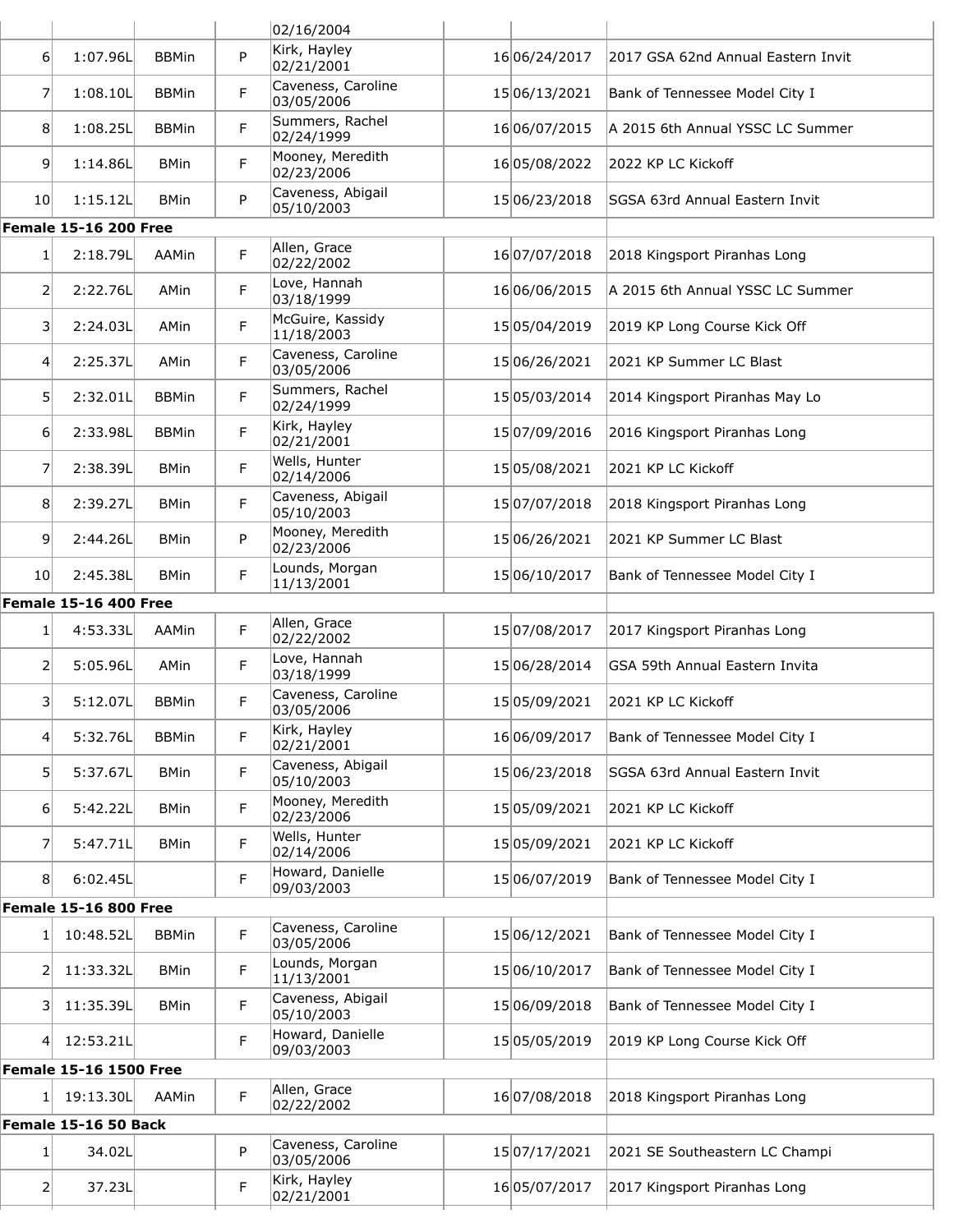| 31             | 37.90L                       |              | F | Caveness, Abigail<br>05/10/2003            | 15 05/05/2019 | 2019 KP Long Course Kick Off          |
|----------------|------------------------------|--------------|---|--------------------------------------------|---------------|---------------------------------------|
| 4              | 39.55L                       |              | F | Love, Hannah<br>03/18/1999                 | 15 05/03/2014 | 2014 Kingsport Piranhas May Lo        |
| 5 <sup>1</sup> | 40.44L                       |              | F | Howard, Danielle<br>09/03/2003             | 15 05/05/2019 | 2019 KP Long Course Kick Off          |
|                | <b>Female 15-16 100 Back</b> |              |   |                                            |               |                                       |
| $1\vert$       | 1:10.69L                     | AAMin        | P | Caveness, Caroline<br>03/05/2006           | 15 07/16/2021 | 2021 SE Southeastern LC Champi        |
| 2              | 1:11.28L                     | AAMin        | F | Allen, Grace<br>02/22/2002                 | 16 07/07/2018 | 2018 Kingsport Piranhas Long          |
| 3              | 1:15.65L                     | <b>BBMin</b> | F | Sherer, Ava<br>02/16/2004                  | 15 05/04/2019 | 2019 KP Long Course Kick Off          |
| $\overline{4}$ | 1:17.52L                     | <b>BBMin</b> | F | Summers, Rachel<br>02/24/1999              | 15 05/03/2014 | 2014 Kingsport Piranhas May Lo        |
| 5 <sup>1</sup> | 1:17.94L                     | <b>BBMin</b> | F | Love, Hannah<br>03/18/1999                 | 16 06/06/2015 | A 2015 6th Annual YSSC LC Summer      |
| 6 <sup>1</sup> | 1:21.65L                     | <b>BMin</b>  | P | Kirk, Hayley<br>02/21/2001                 | 15 06/25/2016 | <b>SGSA 61st Annual Eastern Invit</b> |
| 7              | 1:22.93L                     | <b>BMin</b>  | F | Caveness, Abigail<br>05/10/2003            | 15 06/09/2018 | Bank of Tennessee Model City I        |
| 8              | 1:24.93L                     | <b>BMin</b>  | F | Greenhill, Grace<br>03/07/2001             | 15 06/11/2016 | Bank of Tennessee Model City I        |
| 9              | 1:25.67L                     | <b>BMin</b>  | F | Moody-Moskala, Maria<br>10/24/2006         | 15 05/07/2022 | 2022 KP LC Kickoff                    |
| 10             | 1:27.70L                     |              | F | Howard, Danielle<br>09/03/2003             | 15 06/08/2019 | Bank of Tennessee Model City I        |
|                | <b>Female 15-16 200 Back</b> |              |   |                                            |               |                                       |
| 1              | 2:31.68L                     | AAMin        | P | Allen, Grace<br>02/22/2002                 | 16 06/24/2018 | SGSA 63rd Annual Eastern Invit        |
| 2              | 2:34.12L                     | AAMin        | F | Caveness, Caroline<br>03/05/2006           | 15 06/27/2021 | 2021 KP Summer LC Blast               |
| 31             | 2:44.90L                     | <b>BBMin</b> | P | Summers, Rachel<br>02/24/1999              | 15 06/13/2014 | 2014 SE TNAQ June Invitational        |
| 4              | 2:52.12L                     | <b>BBMin</b> | F | Love, Hannah<br>03/18/1999                 | 16 06/07/2015 | A 2015 6th Annual YSSC LC Summer      |
| 5              | 2:56.61L                     | <b>BMin</b>  | F | Caveness, Abigail<br>05/10/2003            | 1507/08/2018  | 2018 Kingsport Piranhas Long          |
| $6 \mid$       | 3:02.68L                     | <b>BMin</b>  | F | Kirk, Hayley<br>02/21/2001                 | 1605/07/2017  | 2017 Kingsport Piranhas Long          |
| $\overline{7}$ | 3:07.08L                     | <b>BMin</b>  | F | Moody-Moskala, Maria<br>10/24/2006         | 15 05/08/2022 | 2022 KP LC Kickoff                    |
|                | Female 15-16 50 Breast       |              |   |                                            |               |                                       |
| 1 <sup>1</sup> | 36.32L                       |              | F | Kirk, Hayley<br>02/21/2001                 | 16 07/08/2017 | 2017 Kingsport Piranhas Long          |
| 2              | 49.92L                       |              | F | Howard, Danielle<br>09/03/2003             | 15 05/04/2019 | 2019 KP Long Course Kick Off          |
| $\overline{2}$ | 49.92L                       |              | F | Nathan, Karuna<br>03/16/2002               | 16 07/07/2018 | 2018 Kingsport Piranhas Long          |
|                | Female 15-16 100 Breast      |              |   |                                            |               |                                       |
| 1              | 1:15.15L                     | AAAMin       | F | Kirk, Hayley<br>02/21/2001                 | 16 06/23/2017 | 2017 GSA 62nd Annual Eastern Invit    |
| 2              | 1:20.09L                     | AAMin        | P | Summers, Rachel<br>02/24/1999              | 16 07/17/2015 | 2015 SE Long Course Championsh        |
| 3 <sup>1</sup> | 1:20.56L                     | AAMin        | P | Allen, Grace<br>02/22/2002<br>Love, Hannah | 16 07/20/2018 | 2018 SE Southeastern LC Champi        |
| 4 <sup>1</sup> | 1:21.26L                     | AAMin        | P | 03/18/1999<br>Lounds, Morgan               | 15 07/18/2014 | 2014 Southeastern LC Championships    |
| 51             | 1:23.20L                     | AMin         | P | 11/13/2001<br>Mooney, Meredith             | 15 07/21/2017 | 2017 SE Southeastern LC Champi        |
| 6              | 1:30.50L                     | <b>BBMin</b> | F | 02/23/2006<br>Caveness, Caroline           | 16 05/08/2022 | 2022 KP LC Kickoff                    |
| 7              | 1:32.03L                     | <b>BBMin</b> | F | 03/05/2006<br>Moody-Moskala, Maria         | 15 06/13/2021 | Bank of Tennessee Model City I        |
| 8 <sup>1</sup> | 1:33.23L                     | <b>BMin</b>  | F | 10/24/2006                                 | 15 05/08/2022 | 2022 KP LC Kickoff                    |
|                |                              |              |   |                                            |               |                                       |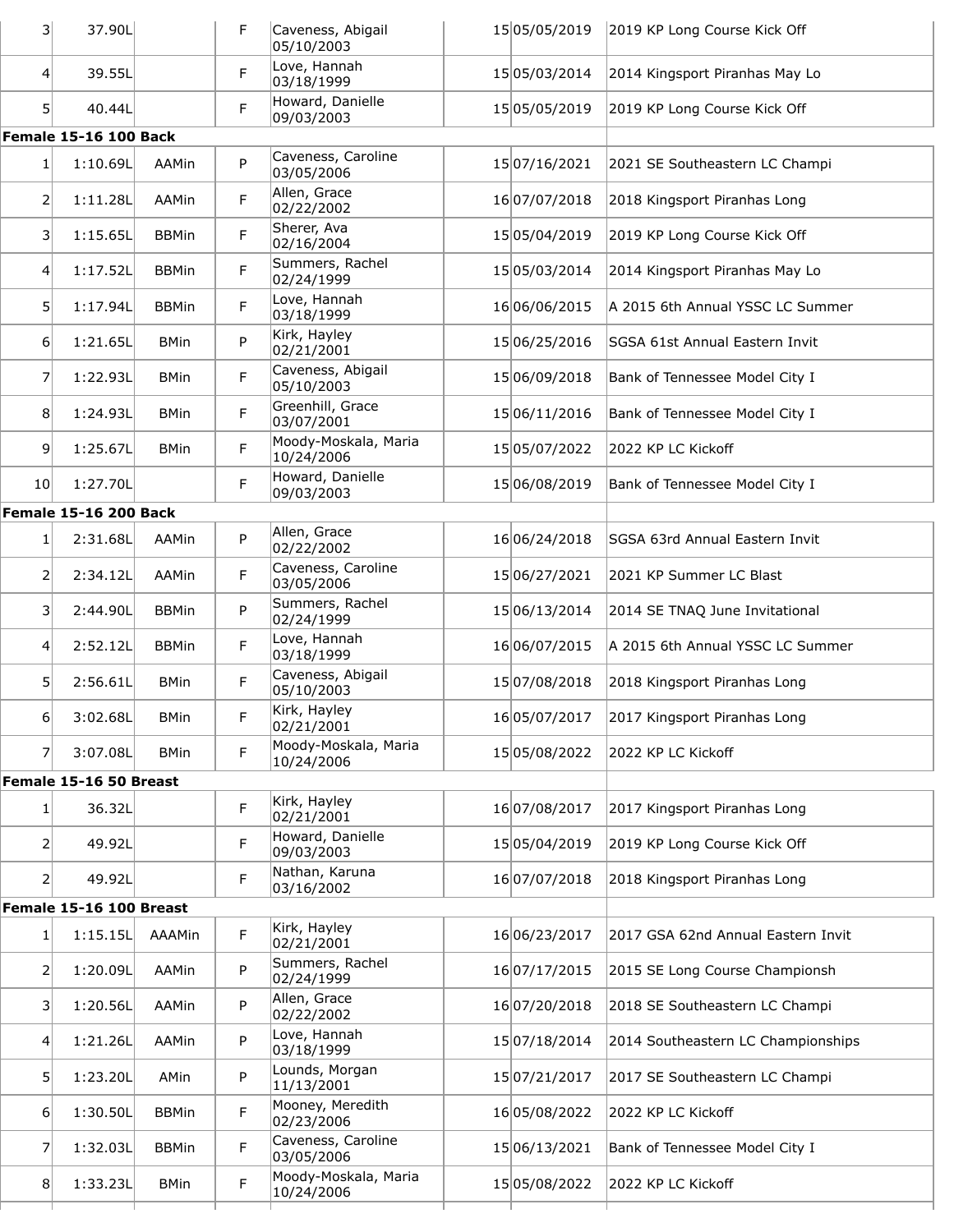| $\overline{9}$  | 1:39.48L                    | <b>BMin</b>  | F. | Wells, Hunter<br>02/14/2006        | 15 06/13/2021 | Bank of Tennessee Model City I     |
|-----------------|-----------------------------|--------------|----|------------------------------------|---------------|------------------------------------|
| 10 <sup>1</sup> | 1:44.68L                    |              | F  | Caveness, Abigail<br>05/10/2003    | 16 06/09/2019 | Bank of Tennessee Model City I     |
|                 | Female 15-16 200 Breast     |              |    |                                    |               |                                    |
| 1               | 2:45.44L                    | AAAMin       | F  | Kirk, Hayley<br>02/21/2001         | 16 06/25/2017 | 2017 GSA 62nd Annual Eastern Invit |
| 2               | 2:53.17L                    | AAMin        | P  | Allen, Grace<br>02/22/2002         | 16 06/24/2018 | SGSA 63rd Annual Eastern Invit     |
| $\vert$ 3       | 2:56.50L                    | AAMin        | P  | Summers, Rachel<br>02/24/1999      | 16 07/19/2015 | 2015 SE Long Course Championsh     |
| 4               | 2:56.56L                    | AAMin        | P  | Love, Hannah<br>03/18/1999         | 15 07/20/2014 | 2014 Southeastern LC Championships |
| 5               | 3:01.13L                    | AMin         | P  | Lounds, Morgan<br>11/13/2001       | 15 07/22/2017 | 2017 SE Southeastern LC Champi     |
| $6 \mid$        | 3:18.29L                    | <b>BBMin</b> | F  | Bastian, Mary<br>04/18/2005        | 1605/08/2021  | 2021 KP LC Kickoff                 |
| 7               | 3:25.71L                    | <b>BMin</b>  | F  | Sherer, Ava<br>02/16/2004          | 15 05/04/2019 | 2019 KP Long Course Kick Off       |
| 8 <sup>1</sup>  | 3:28.63L                    | <b>BMin</b>  | F  | Moody-Moskala, Maria<br>10/24/2006 | 15 05/07/2022 | 2022 KP LC Kickoff                 |
| 9               | 3:43.91L                    |              | F  | Caveness, Abigail<br>05/10/2003    | 16 06/08/2019 | Bank of Tennessee Model City I     |
| 10 <sup>1</sup> | 3:47.50L                    |              | F  | Howard, Danielle<br>09/03/2003     | 1506/08/2019  | Bank of Tennessee Model City I     |
|                 | <b>Female 15-16 50 Fly</b>  |              |    |                                    |               |                                    |
| 1               | 30.90L                      |              | F  | McGuire, Kassidy<br>11/18/2003     | 15 05/04/2019 | 2019 KP Long Course Kick Off       |
| 2               | 31.48L                      |              | F  | Allen, Grace<br>02/22/2002         | 16 05/05/2018 | 2018 Kingsport Piranhas Long       |
| $\vert$ 3       | 31.83L                      |              | F  | Caveness, Caroline<br>03/05/2006   | 15 06/27/2021 | 2021 KP Summer LC Blast            |
| $\overline{4}$  | 35.24L                      |              | F  | Sherer, Ava<br>02/16/2004          | 15 05/04/2019 | 2019 KP Long Course Kick Off       |
| 5               | 35.74L                      |              | F  | Kirk, Hayley<br>02/21/2001         | 16 05/07/2017 | 2017 Kingsport Piranhas Long       |
| $6 \mid$        | 35.98L                      |              | F  | Love, Hannah<br>03/18/1999         | 15 05/03/2014 | 2014 Kingsport Piranhas May Lo     |
| 7               | 37.23L                      |              | F  | Caveness, Abigail<br>05/10/2003    | 16 07/06/2019 | 2019 Kingsport Piranhas Long C     |
| 8 <sup>1</sup>  | 40.71L                      |              | F  | Howard, Danielle<br>09/03/2003     | 15 05/04/2019 | 2019 KP Long Course Kick Off       |
|                 | <b>Female 15-16 100 Fly</b> |              |    |                                    |               |                                    |
| 1               | 1:07.95L                    | AAMin        | P  | Russum, Libby<br>06/19/2004        | 15 07/21/2019 | 2019 SE Southeastern LC Champi     |
| 2               | 1:08.11L                    | AAMin        | P  | Allen, Grace<br>02/22/2002         | 15 06/23/2017 | 2017 GSA 62nd Annual Eastern Invit |
| 3               | 1:09.19L                    | AAMin        | F  | McGuire, Kassidy<br>11/18/2003     | 15 05/05/2019 | 2019 KP Long Course Kick Off       |
| 4               | 1:10.57L                    | AMin         | P  | Summers, Rachel<br>02/24/1999      | 15 07/20/2014 | 2014 Southeastern LC Championships |
| $\mathsf{5}$    | 1:12.46L                    | AMin         | F  | Caveness, Caroline<br>03/05/2006   | 15 06/19/2021 | 2021 TNAQ June Invitational        |
| 6 <sup>1</sup>  | 1:14.48L                    | <b>BBMin</b> | P  | Love, Hannah<br>03/18/1999         | 15 06/27/2014 | GSA 59th Annual Eastern Invita     |
| 7               | 1:16.14L                    | <b>BBMin</b> | P  | Kirk, Hayley<br>02/21/2001         | 16 06/23/2017 | 2017 GSA 62nd Annual Eastern Invit |
| 8               | 1:18.16L                    | <b>BBMin</b> | F  | Moody-Moskala, Maria<br>10/24/2006 | 15 05/07/2022 | 2022 KP LC Kickoff                 |
| $\overline{9}$  | 1:23.89L                    | <b>BMin</b>  | F  | Bastian, Mary<br>04/18/2005        | 16 05/08/2021 | 2021 KP LC Kickoff                 |
| 10 <sub>l</sub> | 1:26.67L                    |              | F  | Caveness, Abigail<br>05/10/2003    | 15 07/08/2018 | 2018 Kingsport Piranhas Long       |
|                 | <b>Female 15-16 200 Fly</b> |              |    |                                    |               |                                    |
| 1               | 2:32.75L                    | AAMin        | P  | Allen, Grace<br>02/22/2002         | 15 07/22/2017 | 2017 SE Southeastern LC Champi     |
|                 |                             |              |    |                                    |               |                                    |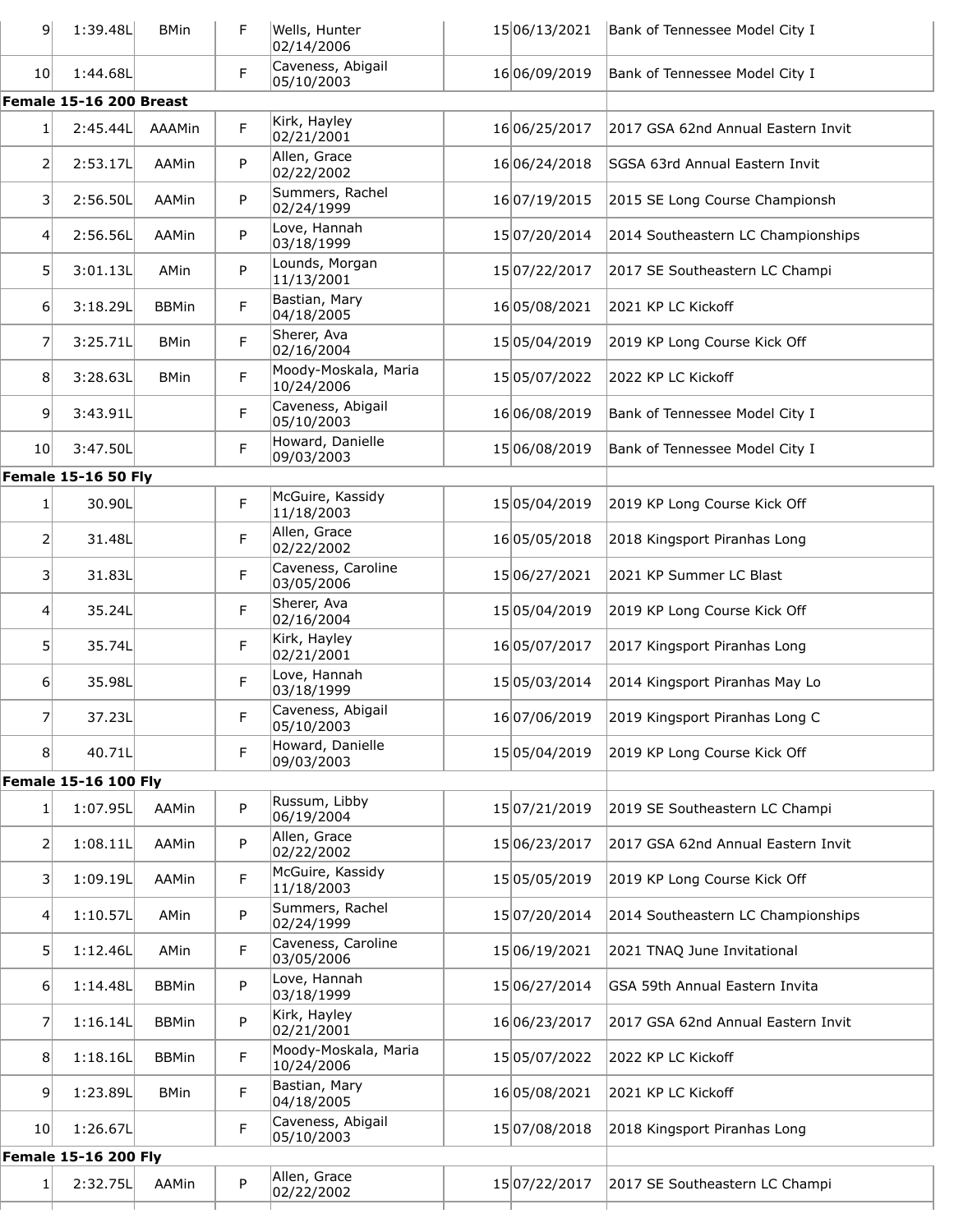| $\overline{2}$    | 2:39.47L                     | AMin         | P  | Summers, Rachel<br>02/24/1999      | 16 07/18/2015 | 2015 SE Long Course Championsh     |
|-------------------|------------------------------|--------------|----|------------------------------------|---------------|------------------------------------|
| $\lvert 3 \rvert$ | 2:47.31L                     | <b>BBMin</b> | F  | McGuire, Kassidy<br>11/18/2003     | 15 06/09/2019 | Bank of Tennessee Model City I     |
| $\left 4\right $  | 2:51.68L                     | <b>BBMin</b> | F. | Caveness, Caroline<br>03/05/2006   | 15 06/20/2021 | 2021 TNAQ June Invitational        |
| 5 <sup>1</sup>    | 3:23.81L                     |              | F  | Moody-Moskala, Maria<br>10/24/2006 | 15 05/08/2022 | 2022 KP LC Kickoff                 |
|                   | Female 15-16 200 IM          |              |    |                                    |               |                                    |
| 1                 | 2:32.69L                     | AAMin        | P  | Allen, Grace<br>02/22/2002         | 15 07/23/2017 | 2017 SE Southeastern LC Champi     |
| 2                 | 2:39.09L                     | AMin         | F  | McGuire, Kassidy<br>11/18/2003     | 15 05/05/2019 | 2019 KP Long Course Kick Off       |
| 3                 | 2:42.15L                     | AMin         | P  | Kirk, Hayley<br>02/21/2001         | 16 06/25/2017 | 2017 GSA 62nd Annual Eastern Invit |
| $\left 4\right $  | 2:42.60L                     | AMin         | F  | Caveness, Caroline<br>03/05/2006   | 15 06/19/2021 | 2021 TNAQ June Invitational        |
| 5 <sup>1</sup>    | 2:43.49L                     | AMin         | P  | Love, Hannah<br>03/18/1999         | 15 06/29/2014 | GSA 59th Annual Eastern Invita     |
| $6 \mid$          | 2:43.61L                     | AMin         | F. | Summers, Rachel<br>02/24/1999      | 16 06/07/2015 | A 2015 6th Annual YSSC LC Summer   |
| 7                 | 3:00.52L                     | <b>BMin</b>  | F  | Moody-Moskala, Maria<br>10/24/2006 | 15 05/08/2022 | 2022 KP LC Kickoff                 |
| 8                 | 3:00.87L                     | <b>BMin</b>  | F  | Mooney, Meredith<br>02/23/2006     | 16 05/08/2022 | 2022 KP LC Kickoff                 |
| 9                 | 3:04.32L                     | <b>BMin</b>  | F  | Caveness, Abigail<br>05/10/2003    | 15 07/08/2018 | 2018 Kingsport Piranhas Long       |
| 10 <sup>1</sup>   | 3:20.72L                     |              | F  | Wells, Hunter<br>02/14/2006        | 15 05/09/2021 | 2021 KP LC Kickoff                 |
|                   | <b>Female 15-16 400 IM</b>   |              |    |                                    |               |                                    |
| 1 <sup>1</sup>    | 5:22.50L                     | AAMin        | P  | Allen, Grace<br>02/22/2002         | 15 07/21/2017 | 2017 SE Southeastern LC Champi     |
| 2                 | 5:46.14L                     | AMin         | F  | Caveness, Caroline<br>03/05/2006   | 15 06/13/2021 | Bank of Tennessee Model City I     |
| 3                 | 5:55.86L                     | <b>BBMin</b> | F  | Kirk, Hayley<br>02/21/2001         | 16 06/11/2017 | Bank of Tennessee Model City I     |
| $\overline{4}$    | 6:43.27L                     | <b>BMin</b>  | F  | Caveness, Abigail<br>05/10/2003    | 15 07/07/2018 | 2018 Kingsport Piranhas Long       |
| 5 <sup>1</sup>    | 7:24.96L                     |              | F  | Howard, Danielle<br>09/03/2003     | 15 05/04/2019 | 2019 KP Long Course Kick Off       |
|                   | Female 16-16 50 Free         |              |    |                                    |               |                                    |
| 1 <sup>1</sup>    | 29.93L                       | AMin         | F. | Allen, Grace<br>02/22/2002         | 16 06/09/2018 | Bank of Tennessee Model City I     |
| $\overline{2}$    | 30.29L                       | AMin         | F  | Love, Hannah<br>03/18/1999         | 16 07/11/2015 | 2015 Kingsport Piranhas Long C     |
| $\overline{3}$    | 30.84L                       | AMin         | P  | Kirk, Hayley<br>02/21/2001         | 16 06/25/2017 | 2017 GSA 62nd Annual Eastern Invit |
| 4                 | 31.71L                       | <b>BBMin</b> | F  | Summers, Rachel<br>02/24/1999      | 16 06/06/2015 | A 2015 6th Annual YSSC LC Summer   |
| 5 <sup>1</sup>    | 32.40L                       | <b>BBMin</b> | F  | Bastian, Mary<br>04/18/2005        | 1605/08/2021  | 2021 KP LC Kickoff                 |
| $6 \mid$          | 34.58L                       | <b>BMin</b>  | F  | Caveness, Abigail<br>05/10/2003    | 16 07/06/2019 | 2019 Kingsport Piranhas Long C     |
| $\overline{7}$    | 40.71L                       |              | F  | Nathan, Karuna<br>03/16/2002       | 16 07/07/2018 | 2018 Kingsport Piranhas Long       |
|                   | <b>Female 16-16 100 Free</b> |              |    |                                    |               |                                    |
| 1                 | 1:04.47L                     | AAMin        | P  | Allen, Grace<br>02/22/2002         | 16 06/23/2018 | SGSA 63rd Annual Eastern Invit     |
| $\overline{2}$    | 1:06.30L                     | AMin         | F. | Love, Hannah<br>03/18/1999         | 16 06/07/2015 | A 2015 6th Annual YSSC LC Summer   |
| 3                 | 1:07.96L                     | <b>BBMin</b> | P  | Kirk, Hayley<br>02/21/2001         | 16 06/24/2017 | 2017 GSA 62nd Annual Eastern Invit |
| $\left 4\right $  | 1:08.25L                     | <b>BBMin</b> | F  | Summers, Rachel<br>02/24/1999      | 16 06/07/2015 | A 2015 6th Annual YSSC LC Summer   |
| 5 <sup>1</sup>    | 1:14.86L                     | <b>BMin</b>  | F  | Mooney, Meredith<br>02/23/2006     | 1605/08/2022  | 2022 KP LC Kickoff                 |
|                   |                              |              |    |                                    |               |                                    |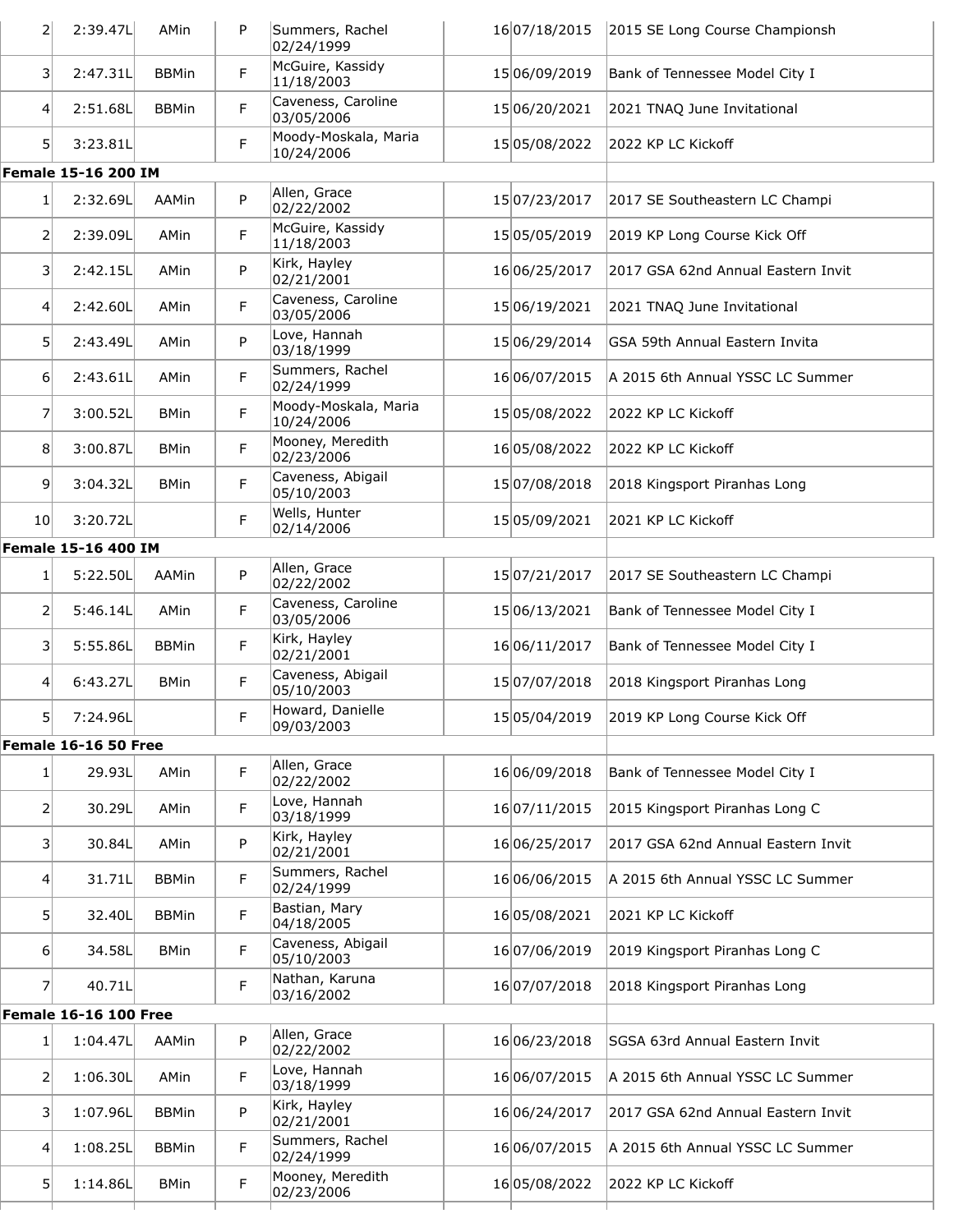| 6 <sup>1</sup>    | 1:17.29L                           | <b>BMin</b>  | F  | Caveness, Abigail<br>05/10/2003 | 16 06/09/2019 | Bank of Tennessee Model City I     |
|-------------------|------------------------------------|--------------|----|---------------------------------|---------------|------------------------------------|
| 7 <sup>1</sup>    | 1:31.16L                           |              | F  | Nathan, Karuna<br>03/16/2002    | 16 07/08/2018 | 2018 Kingsport Piranhas Long       |
|                   | <b>Female 16-16 200 Free</b>       |              |    |                                 |               |                                    |
| 1                 | 2:18.79L                           | AAMin        | F  | Allen, Grace<br>02/22/2002      | 16 07/07/2018 | 2018 Kingsport Piranhas Long       |
| $\overline{2}$    | 2:22.76L                           | AMin         | F  | Love, Hannah<br>03/18/1999      | 16 06/06/2015 | A 2015 6th Annual YSSC LC Summer   |
| 3                 | 2:36.37L                           | <b>BBMin</b> | F  | Kirk, Hayley<br>02/21/2001      | 16 07/08/2017 | 2017 Kingsport Piranhas Long       |
| $\left 4\right $  | 2:43.57L                           | <b>BMin</b>  | F  | Caveness, Abigail<br>05/10/2003 | 16 07/06/2019 | 2019 Kingsport Piranhas Long C     |
|                   | <b>Female 16-16 400 Free</b>       |              |    |                                 |               |                                    |
| $\mathbf{1}$      | 4:53.64L                           | AAMin        | F  | Allen, Grace<br>02/22/2002      | 1607/07/2018  | 2018 Kingsport Piranhas Long       |
| 2                 | 5:32.76L                           | <b>BBMin</b> | F  | Kirk, Hayley<br>02/21/2001      | 16 06/09/2017 | Bank of Tennessee Model City I     |
| 31                | 5:49.48L                           | <b>BMin</b>  | F  | Mooney, Meredith<br>02/23/2006  | 16 05/08/2022 | 2022 KP LC Kickoff                 |
|                   | <b>Female 16-16 1500 Free</b>      |              |    |                                 |               |                                    |
| 11                | 19:13.30L                          | AAMin        | F  | Allen, Grace<br>02/22/2002      | 16 07/08/2018 | 2018 Kingsport Piranhas Long       |
|                   | Female 16-16 50 Back               |              |    |                                 |               |                                    |
| $1\vert$          | 37.23L                             |              | F  | Kirk, Hayley<br>02/21/2001      | 16 05/07/2017 | 2017 Kingsport Piranhas Long       |
| $\overline{2}$    | 38.32L                             |              | F  | Caveness, Abigail<br>05/10/2003 | 16 07/07/2019 | 2019 Kingsport Piranhas Long C     |
|                   | Female 16-16 100 Back              |              |    |                                 |               |                                    |
| 1                 | 1:11.28L                           | AAMin        | F  | Allen, Grace<br>02/22/2002      | 16 07/07/2018 | 2018 Kingsport Piranhas Long       |
| $\overline{2}$    | 1:17.64L                           | <b>BBMin</b> | F  | Summers, Rachel<br>02/24/1999   | 16 06/06/2015 | A 2015 6th Annual YSSC LC Summer   |
| 3                 | 1:17.94L                           | <b>BBMin</b> | F  | Love, Hannah<br>03/18/1999      | 16 06/06/2015 | A 2015 6th Annual YSSC LC Summer   |
| $\left 4\right $  | 1:22.00L                           | <b>BMin</b>  | F  | Kirk, Hayley<br>02/21/2001      | 16 06/10/2017 | Bank of Tennessee Model City I     |
| 5 <sup>1</sup>    | 1:25.54L                           | <b>BMin</b>  | F  | Caveness, Abigail<br>05/10/2003 | 16 07/06/2019 | 2019 Kingsport Piranhas Long C     |
| 61                | 1:35.75L                           |              | F  | Bastian, Mary<br>04/18/2005     | 16 05/08/2021 | 2021 KP LC Kickoff                 |
|                   | <b>Female 16-16 200 Back</b>       |              |    |                                 |               |                                    |
| $1\vert$          | 2:31.68L                           | AAMin        | P  | Allen, Grace<br>02/22/2002      | 16 06/24/2018 | SGSA 63rd Annual Eastern Invit     |
| $\overline{2}$    | 2:44.93L                           | <b>BBMin</b> | F  | Summers, Rachel<br>02/24/1999   | 16 06/07/2015 | A 2015 6th Annual YSSC LC Summer   |
| 3                 | 2:52.12L                           | <b>BBMin</b> | F  | Love, Hannah<br>03/18/1999      | 16 06/07/2015 | A 2015 6th Annual YSSC LC Summer   |
| 41                | 3:02.68L                           | <b>BMin</b>  | F. | Kirk, Hayley<br>02/21/2001      | 16 05/07/2017 | 2017 Kingsport Piranhas Long       |
| 51                | 3:07.07L<br>Female 16-16 50 Breast | <b>BMin</b>  | F  | Caveness, Abigail<br>05/10/2003 | 16 07/07/2019 | 2019 Kingsport Piranhas Long C     |
|                   |                                    |              |    |                                 |               |                                    |
| 1 <sup>1</sup>    | 36.32L                             |              | F  | Kirk, Hayley<br>02/21/2001      | 1607/08/2017  | 2017 Kingsport Piranhas Long       |
| $\overline{2}$    | 49.92L<br>Female 16-16 100 Breast  |              | F  | Nathan, Karuna<br>03/16/2002    | 16 07/07/2018 | 2018 Kingsport Piranhas Long       |
|                   |                                    |              |    |                                 |               |                                    |
| 1                 | 1:15.15L                           | AAAMin       | F  | Kirk, Hayley<br>02/21/2001      | 16 06/23/2017 | 2017 GSA 62nd Annual Eastern Invit |
| $\overline{2}$    | 1:20.09L                           | AAMin        | P  | Summers, Rachel<br>02/24/1999   | 16 07/17/2015 | 2015 SE Long Course Championsh     |
| $\lvert 3 \rvert$ | 1:20.56L                           | AAMin        | P  | Allen, Grace<br>02/22/2002      | 16 07/20/2018 | 2018 SE Southeastern LC Champi     |
| 4 <sup>1</sup>    | 1:21.44L                           | AAMin        | F  | Love, Hannah<br>03/18/1999      | 16 06/06/2015 | A 2015 6th Annual YSSC LC Summer   |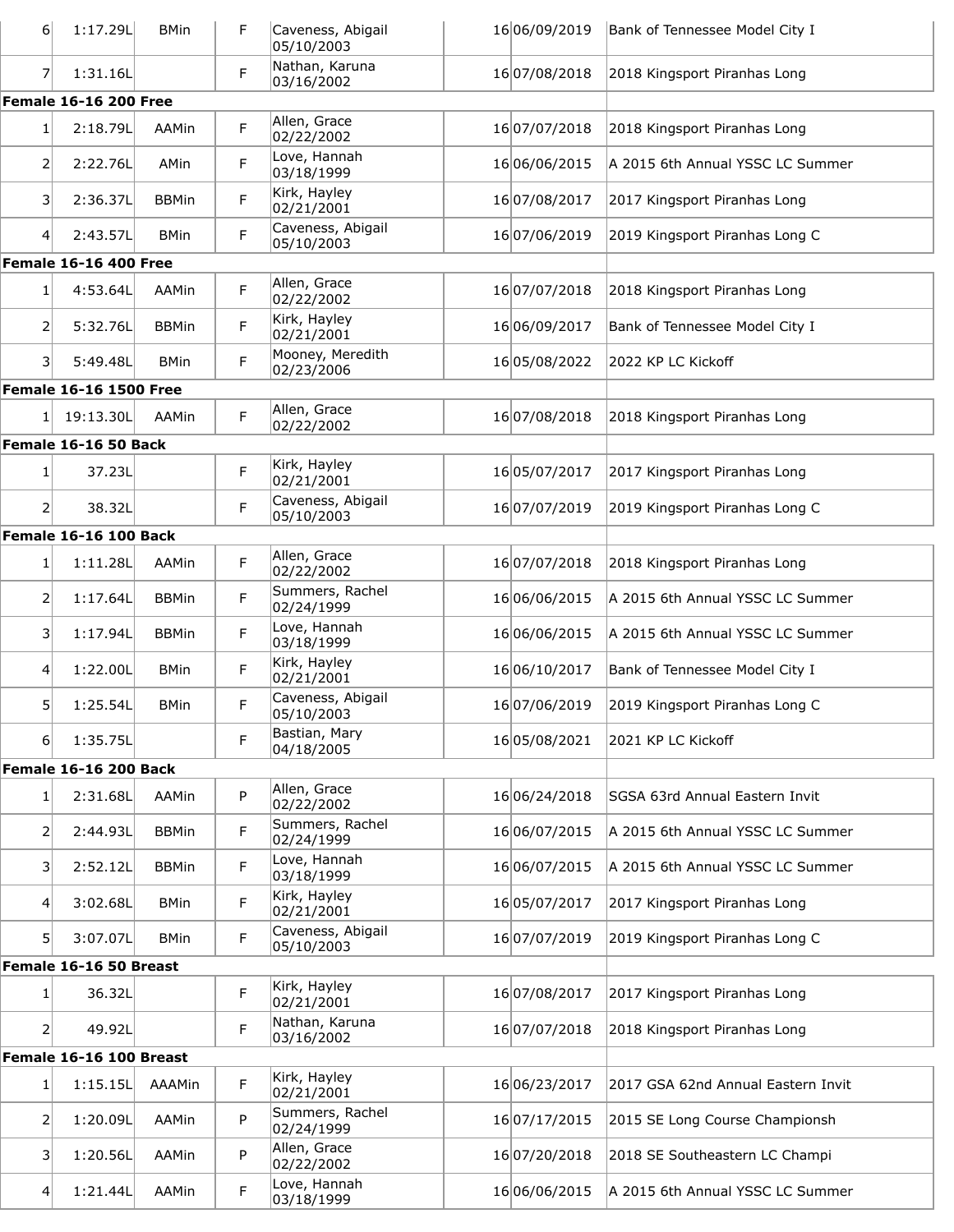| 5 <sup>1</sup> | 1:30.50L                    | <b>BBMin</b> | F | Mooney, Meredith<br>02/23/2006  | 1605/08/2022  | 2022 KP LC Kickoff                 |
|----------------|-----------------------------|--------------|---|---------------------------------|---------------|------------------------------------|
| $6 \mid$       | 1:44.68L                    |              | F | Caveness, Abigail<br>05/10/2003 | 16 06/09/2019 | Bank of Tennessee Model City I     |
| 7              | 1:50.00L                    |              | F | Nathan, Karuna<br>03/16/2002    | 16 07/08/2018 | 2018 Kingsport Piranhas Long       |
|                | Female 16-16 200 Breast     |              |   |                                 |               |                                    |
| $1\vert$       | 2:45.44L                    | AAAMin       | F | Kirk, Hayley<br>02/21/2001      | 16 06/25/2017 | 2017 GSA 62nd Annual Eastern Invit |
| 2              | 2:53.17L                    | AAMin        | P | Allen, Grace<br>02/22/2002      | 16 06/24/2018 | SGSA 63rd Annual Eastern Invit     |
| $\vert$ 3      | 2:56.50L                    | AAMin        | P | Summers, Rachel<br>02/24/1999   | 16 07/19/2015 | 2015 SE Long Course Championsh     |
| 4 <sup>1</sup> | 2:58.78L                    | AMin         | F | Love, Hannah<br>03/18/1999      | 16 06/07/2015 | A 2015 6th Annual YSSC LC Summer   |
| 5 <sup>1</sup> | 3:18.29L                    | <b>BBMin</b> | F | Bastian, Mary<br>04/18/2005     | 16 05/08/2021 | 2021 KP LC Kickoff                 |
| 6              | 3:43.91L                    |              | F | Caveness, Abigail<br>05/10/2003 | 16 06/08/2019 | Bank of Tennessee Model City I     |
| 7              | 4:07.47L                    |              | F | Nathan, Karuna<br>03/16/2002    | 16 07/07/2018 | 2018 Kingsport Piranhas Long       |
|                | <b>Female 16-16 50 Fly</b>  |              |   |                                 |               |                                    |
| 1              | 31.48L                      |              | F | Allen, Grace<br>02/22/2002      | 1605/05/2018  | 2018 Kingsport Piranhas Long       |
| 2              | 35.74L                      |              | F | Kirk, Hayley<br>02/21/2001      | 1605/07/2017  | 2017 Kingsport Piranhas Long       |
| 31             | 37.23L                      |              | F | Caveness, Abigail<br>05/10/2003 | 16 07/06/2019 | 2019 Kingsport Piranhas Long C     |
|                | <b>Female 16-16 100 Fly</b> |              |   |                                 |               |                                    |
| $1\vert$       | 1:08.67L                    | AAMin        | F | Allen, Grace<br>02/22/2002      | 16 07/08/2018 | 2018 Kingsport Piranhas Long       |
| 2              | 1:10.89L                    | AMin         | P | Summers, Rachel<br>02/24/1999   | 16 07/19/2015 | 2015 SE Long Course Championsh     |
| 3              | 1:16.14L                    | <b>BBMin</b> | P | Kirk, Hayley<br>02/21/2001      | 16 06/23/2017 | 2017 GSA 62nd Annual Eastern Invit |
| 4              | 1:22.93L                    | <b>BMin</b>  | F | Love, Hannah<br>03/18/1999      | 16 07/11/2015 | 2015 Kingsport Piranhas Long C     |
| 5              | 1:23.89L                    | <b>BMin</b>  | F | Bastian, Mary<br>04/18/2005     | 1605/08/2021  | 2021 KP LC Kickoff                 |
| 6 <sup>1</sup> | 1:33.87L                    |              | F | Caveness, Abigail<br>05/10/2003 | 16 07/07/2019 | 2019 Kingsport Piranhas Long C     |
|                | <b>Female 16-16 200 Fly</b> |              |   |                                 |               |                                    |
| 1 <sup>1</sup> | 2:35.52L                    | AMin         | P | Allen, Grace<br>02/22/2002      | 16 06/23/2018 | SGSA 63rd Annual Eastern Invit     |
| $\overline{2}$ | 2:39.47L                    | AMin         | P | Summers, Rachel<br>02/24/1999   | 16 07/18/2015 | 2015 SE Long Course Championsh     |
|                | Female 16-16 200 IM         |              |   |                                 |               |                                    |
| $1\vert$       | 2:32.70L                    | AAMin        | P | Allen, Grace<br>02/22/2002      | 16 07/22/2018 | 2018 SE Southeastern LC Champi     |
| 2              | 2:42.15L                    | AMin         | P | Kirk, Hayley<br>02/21/2001      | 16 06/25/2017 | 2017 GSA 62nd Annual Eastern Invit |
| $\vert$ 3      | 2:43.61L                    | AMin         | F | Summers, Rachel<br>02/24/1999   | 16 06/07/2015 | A 2015 6th Annual YSSC LC Summer   |
| 4 <sup>1</sup> | 3:00.87L                    | <b>BMin</b>  | F | Mooney, Meredith<br>02/23/2006  | 1605/08/2022  | 2022 KP LC Kickoff                 |
| 5 <sup>1</sup> | 3:08.39L                    | <b>BMin</b>  | F | Caveness, Abigail<br>05/10/2003 | 16 07/07/2019 | 2019 Kingsport Piranhas Long C     |
| 6              | 4:02.24L                    |              | F | Nathan, Karuna<br>03/16/2002    | 16 07/08/2018 | 2018 Kingsport Piranhas Long       |
|                | Female 16-16 400 IM         |              |   |                                 |               |                                    |
| 1              | 5:22.65L                    | AAMin        | P | Allen, Grace<br>02/22/2002      | 16 07/20/2018 | 2018 SE Southeastern LC Champi     |
| $\overline{2}$ | 5:55.86L                    | <b>BBMin</b> | F | Kirk, Hayley<br>02/21/2001      | 16 06/11/2017 | Bank of Tennessee Model City I     |
|                | Female 17 & Over 50 Free    |              |   |                                 |               |                                    |
| $1\vert$       | 32.01L                      | <b>BBMin</b> | F | Kirk, Hayley                    | 1705/06/2018  | 2018 Kingsport Piranhas Long       |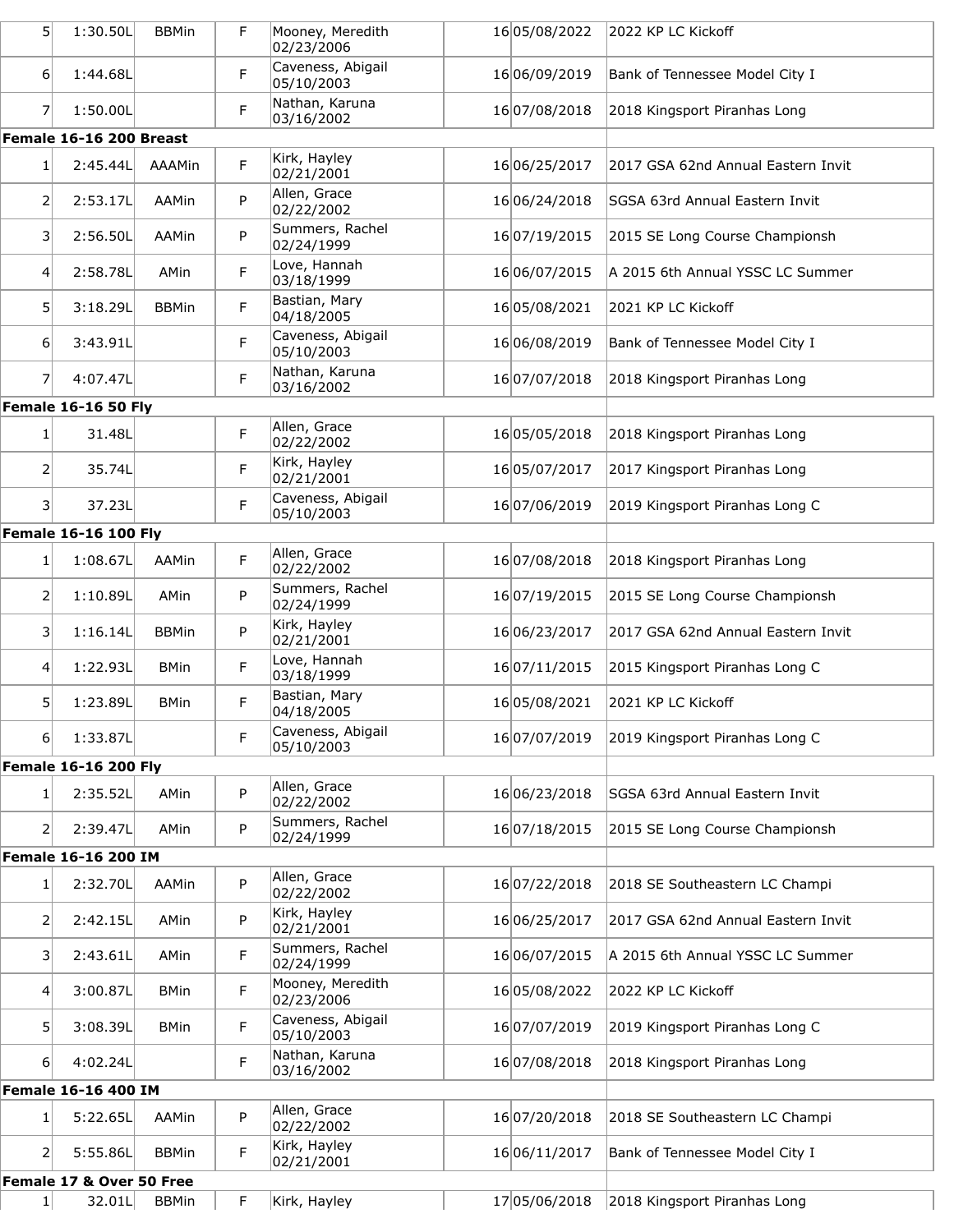|                 |                           |              |   | 02/21/2001                      |               |                                |
|-----------------|---------------------------|--------------|---|---------------------------------|---------------|--------------------------------|
| 2               | 32.35L                    | <b>BBMin</b> | F | Love, Hannah<br>03/18/1999      | 17 05/06/2016 | 2016 Kingsport Piranhas Long   |
| $\overline{3}$  | 32.94L                    | <b>BBMin</b> | F | Bastian, Mary<br>04/18/2005     | 17 05/07/2022 | 2022 KP LC Kickoff             |
| $\vert 4 \vert$ | 33.57L                    | <b>BBMin</b> | F | Treadway, Lauren<br>10/06/1998  | 17 05/06/2016 | 2016 Kingsport Piranhas Long   |
| 5 <sup>1</sup>  | 33.98L                    | <b>BMin</b>  | F | Thayer, Madalyn<br>03/01/2001   | 17 05/06/2018 | 2018 Kingsport Piranhas Long   |
| 6               | 34.87L                    | <b>BMin</b>  | F | Caveness, Abigail<br>05/10/2003 | 17 05/08/2021 | 2021 KP LC Kickoff             |
| $\overline{7}$  | 46.84L                    |              | F | Sexton, Rosemary<br>12/22/1950  | 67 07/07/2018 | 2018 Kingsport Piranhas Long   |
|                 | Female 17 & Over 100 Free |              |   |                                 |               |                                |
| $\mathbf{1}$    | 1:08.82L                  | <b>BBMin</b> | P | Kirk, Hayley<br>02/21/2001      | 17 06/23/2018 | SGSA 63rd Annual Eastern Invit |
| $\overline{2}$  | 1:11.75L                  | <b>BBMin</b> | F | Thayer, Madalyn<br>03/01/2001   | 17 07/08/2018 | 2018 Kingsport Piranhas Long   |
| $\vert$ 3       | 1:12.03L                  | <b>BBMin</b> | F | Treadway, Lauren<br>10/06/1998  | 17 06/12/2016 | Bank of Tennessee Model City I |
| 4               | 1:14.83L                  | <b>BMin</b>  | F | Penix, Reagan<br>02/03/1999     | 17 07/10/2016 | 2016 Kingsport Piranhas Long   |
| 5               | 1:16.47L                  | <b>BMin</b>  | F | Caveness, Abigail<br>05/10/2003 | 17 05/09/2021 | 2021 KP LC Kickoff             |
| 6               | 1:47.00L                  |              | F | Sexton, Rosemary<br>12/22/1950  | 66 05/07/2017 | 2017 Kingsport Piranhas Long   |
|                 | Female 17 & Over 200 Free |              |   |                                 |               |                                |
| 1               | 2:35.20L                  | <b>BBMin</b> | F | Kirk, Hayley<br>02/21/2001      | 17 05/19/2018 | 2018 HOKI May Day Invitational |
| 2               | 2:36.73L                  | <b>BBMin</b> | F | Bastian, Mary<br>04/18/2005     | 17 05/07/2022 | 2022 KP LC Kickoff             |
| 3 <sup>1</sup>  | 2:39.82L                  | <b>BMin</b>  | F | Caveness, Abigail<br>05/10/2003 | 17 05/08/2021 | 2021 KP LC Kickoff             |
| $\overline{4}$  | 2:43.99L                  | <b>BMin</b>  | F | Treadway, Lauren<br>10/06/1998  | 17 06/11/2016 | Bank of Tennessee Model City I |
| 5               | 2:44.02L                  | <b>BMin</b>  | F | Thayer, Madalyn<br>03/01/2001   | 17 07/07/2018 | 2018 Kingsport Piranhas Long   |
| 6               | 4:08.60L                  |              | F | Sexton, Rosemary<br>12/22/1950  | 7105/07/2022  | 2022 KP LC Kickoff             |
|                 | Female 17 & Over 400 Free |              |   |                                 |               |                                |
| 1               | 5:34.62L                  | <b>BMin</b>  | F | Caveness, Abigail<br>05/10/2003 | 17 05/09/2021 | 2021 KP LC Kickoff             |
| $\overline{2}$  | 5:44.41L                  | <b>BMin</b>  | F | Treadway, Lauren<br>10/06/1998  | 17 06/10/2016 | Bank of Tennessee Model City I |
| 3 <sup>1</sup>  | 8:10.63L                  |              | F | Sexton, Rosemary<br>12/22/1950  | 6705/05/2018  | 2018 Kingsport Piranhas Long   |
|                 | Female 17 & Over 50 Back  |              |   |                                 |               |                                |
| 1 <sup>1</sup>  | 37.39L                    |              | F | Kirk, Hayley<br>02/21/2001      | 17 05/06/2018 | 2018 Kingsport Piranhas Long   |
| 2               | 40.05L                    |              | F | Thayer, Madalyn<br>03/01/2001   | 17 07/08/2018 | 2018 Kingsport Piranhas Long   |
| $\vert$ 3       | 54.43L                    |              | F | Sexton, Rosemary<br>12/22/1950  | 68 07/07/2019 | 2019 Kingsport Piranhas Long C |
|                 | Female 17 & Over 100 Back |              |   |                                 |               |                                |
| 1               | 1:19.20L                  | <b>BBMin</b> | P | Kirk, Hayley<br>02/21/2001      | 17 06/23/2018 | SGSA 63rd Annual Eastern Invit |
| $\overline{2}$  | 1:23.27L                  | <b>BMin</b>  | F | Caveness, Abigail<br>05/10/2003 | 17 05/08/2021 | 2021 KP LC Kickoff             |
| 3 <sup>1</sup>  | 2:03.19L                  |              | F | Sexton, Rosemary<br>12/22/1950  | 67 07/07/2018 | 2018 Kingsport Piranhas Long   |
|                 | Female 17 & Over 200 Back |              |   |                                 |               |                                |
| 1 <sup>1</sup>  | 2:52.71L                  | <b>BBMin</b> | F | Love, Hannah<br>03/18/1999      | 17 05/07/2016 | 2016 Kingsport Piranhas Long   |
| $\overline{2}$  | 2:54.07L                  | <b>BMin</b>  | F | Caveness, Abigail<br>05/10/2003 | 17 05/09/2021 | 2021 KP LC Kickoff             |
| 3 <sup>1</sup>  | 4:22.17L                  |              | F | Sexton, Rosemary                | 6305/03/2014  | 2014 Kingsport Piranhas May Lo |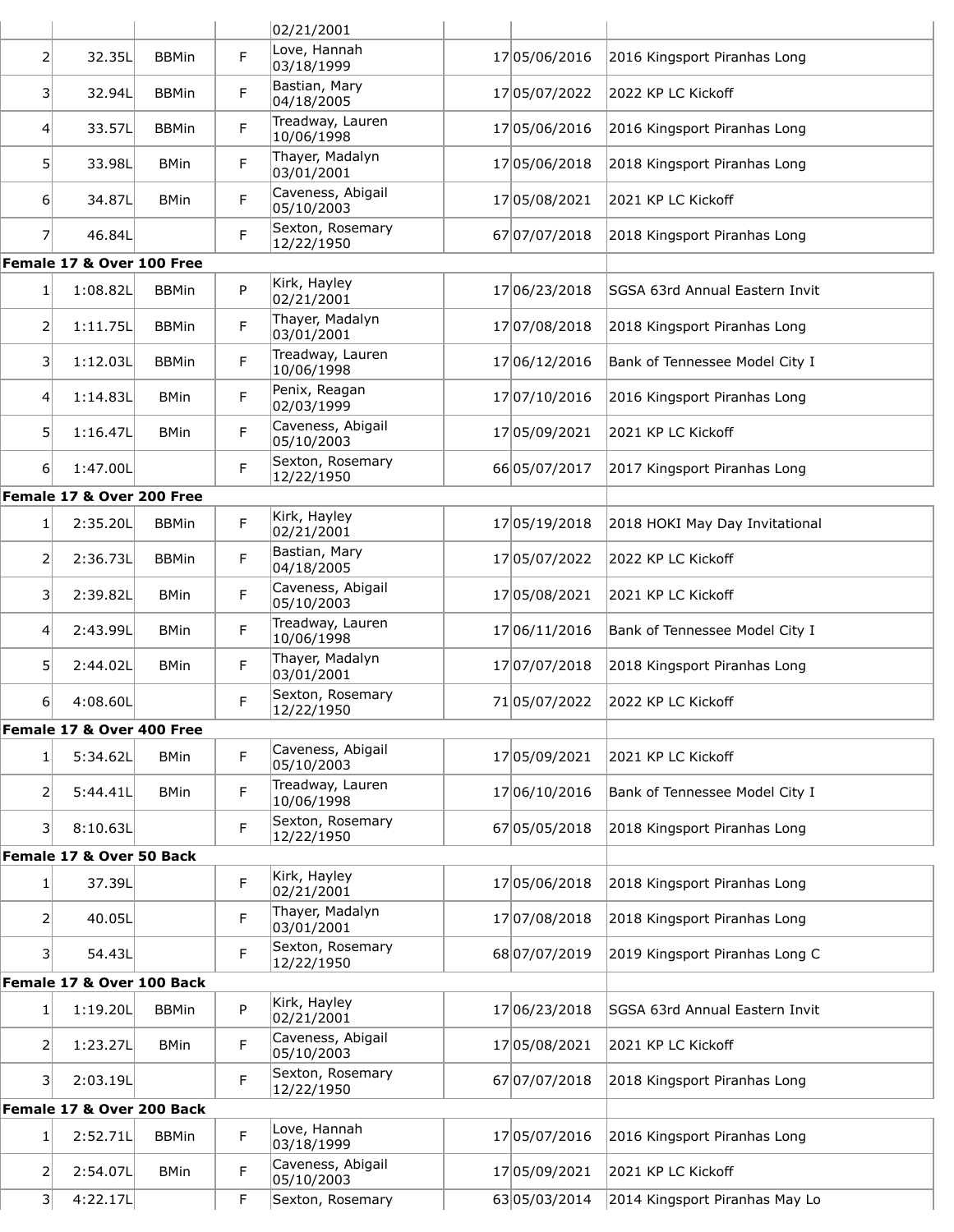|                  |                             |              |   | 12/22/1950                      |               |                                          |
|------------------|-----------------------------|--------------|---|---------------------------------|---------------|------------------------------------------|
|                  | Female 17 & Over 50 Breast  |              |   |                                 |               |                                          |
| 1 <sup>1</sup>   | 37.00L                      |              | F | Kirk, Hayley<br>02/21/2001      | 17 05/05/2018 | 2018 Kingsport Piranhas Long             |
| 2                | 1:01.09L                    |              | F | Sexton, Rosemary<br>12/22/1950  | 66 07/08/2017 | 2017 Kingsport Piranhas Long             |
|                  | Female 17 & Over 100 Breast |              |   |                                 |               |                                          |
| $1\vert$         | 1:17.98L                    | <b>AAMin</b> | F | Kirk, Hayley<br>02/21/2001      | 17 06/22/2018 | SGSA 63rd Annual Eastern Invit           |
| 2                | 1:28.95L                    | <b>BBMin</b> | F | Love, Hannah<br>03/18/1999      | 17 05/07/2016 | 2016 Kingsport Piranhas Long             |
| 31               | 1:39.76L                    |              | F | Treadway, Lauren<br>10/06/1998  | 17 06/12/2016 | Bank of Tennessee Model City I           |
| 4 <sup>1</sup>   | 2:13.01L                    |              | F | Sexton, Rosemary<br>12/22/1950  | 64 05/03/2015 | 2015 Kingsport Piranhas Long Course Kick |
|                  | Female 17 & Over 200 Breast |              |   |                                 |               |                                          |
| 1 <sup>1</sup>   | 2:54.64L                    | <b>AAMin</b> | F | Kirk, Hayley<br>02/21/2001      | 17 06/24/2018 | <b>SGSA 63rd Annual Eastern Invit</b>    |
| 2                | 3:08.67L                    | <b>BBMin</b> | F | Love, Hannah<br>03/18/1999      | 17 05/06/2016 | 2016 Kingsport Piranhas Long             |
| 31               | 3:26.39L                    | <b>BMin</b>  | F | Bastian, Mary<br>04/18/2005     | 17 05/07/2022 | 2022 KP LC Kickoff                       |
| $\vert 4 \vert$  | 3:34.56L                    |              | F | Treadway, Lauren<br>10/06/1998  | 17 06/11/2016 | Bank of Tennessee Model City I           |
| 51               | 4:37.43L                    |              | F | Sexton, Rosemary<br>12/22/1950  | 63 05/03/2014 | 2014 Kingsport Piranhas May Lo           |
|                  | Female 17 & Over 50 Fly     |              |   |                                 |               |                                          |
| 1 <sup>1</sup>   | 36.39L                      |              | F | Kirk, Hayley<br>02/21/2001      | 17 05/05/2018 | 2018 Kingsport Piranhas Long             |
| $\overline{2}$   | 54.09L                      |              | F | Sexton, Rosemary<br>12/22/1950  | 67 07/07/2018 | 2018 Kingsport Piranhas Long             |
|                  | Female 17 & Over 100 Fly    |              |   |                                 |               |                                          |
| 1 <sup>1</sup>   | 1:17.59L                    | <b>BBMin</b> | P | Kirk, Hayley<br>02/21/2001      | 17 06/22/2018 | SGSA 63rd Annual Eastern Invit           |
| $\overline{2}$   | 1:20.17L                    | <b>BMin</b>  | F | Thayer, Madalyn<br>03/01/2001   | 17 07/08/2018 | 2018 Kingsport Piranhas Long             |
| 3                | 1:22.12L                    | <b>BMin</b>  | F | Bastian, Mary<br>04/18/2005     | 1705/07/2022  | 2022 KP LC Kickoff                       |
| 41               | 1:26.60L                    |              | F | Caveness, Abigail<br>05/10/2003 | 1705/08/2021  | 2021 KP LC Kickoff                       |
| 51               | 2:07.50L                    |              | F | Sexton, Rosemary<br>12/22/1950  | 66 07/09/2017 | 2017 Kingsport Piranhas Long             |
|                  | Female 17 & Over 200 Fly    |              |   |                                 |               |                                          |
| 1 <sup>1</sup>   | 3:18.21L                    |              | F | Thayer, Madalyn<br>03/01/2001   | 17 07/07/2018 | 2018 Kingsport Piranhas Long             |
| 21               | 4:44.69L                    |              | F | Sexton, Rosemary<br>12/22/1950  | 66 07/08/2017 | 2017 Kingsport Piranhas Long             |
|                  | Female 17 & Over 200 IM     |              |   |                                 |               |                                          |
| 1 <sup>1</sup>   | 2:46.90L                    | <b>BBMin</b> | P | Kirk, Hayley<br>02/21/2001      | 17 06/24/2018 | SGSA 63rd Annual Eastern Invit           |
| $\overline{2}$   | 3:03.66L                    | <b>BMin</b>  | F | Treadway, Lauren<br>10/06/1998  | 17 06/10/2016 | Bank of Tennessee Model City I           |
| 31               | 3:03.98L                    | <b>BMin</b>  | F | Caveness, Abigail<br>05/10/2003 | 17 05/09/2021 | 2021 KP LC Kickoff                       |
| $\left 4\right $ | 3:09.18L                    | <b>BMin</b>  | F | Thayer, Madalyn<br>03/01/2001   | 17 05/06/2018 | 2018 Kingsport Piranhas Long             |
| 51               | 4:21.32L                    |              | F | Sexton, Rosemary<br>12/22/1950  | 66 07/09/2017 | 2017 Kingsport Piranhas Long             |
|                  | Female 17 & Over 400 IM     |              |   |                                 |               |                                          |
| 1 <sup>1</sup>   | 6:33.53L                    | <b>BMin</b>  | F | Caveness, Abigail<br>05/10/2003 | 17 05/08/2021 | 2021 KP LC Kickoff                       |
| 21               | 6:47.29L                    |              | F | Treadway, Lauren<br>10/06/1998  | 17 06/11/2016 | Bank of Tennessee Model City I           |
| 31               | 9:09.74L                    |              | F | Sexton, Rosemary<br>12/22/1950  | 67 07/07/2018 | 2018 Kingsport Piranhas Long             |
|                  |                             |              |   |                                 |               |                                          |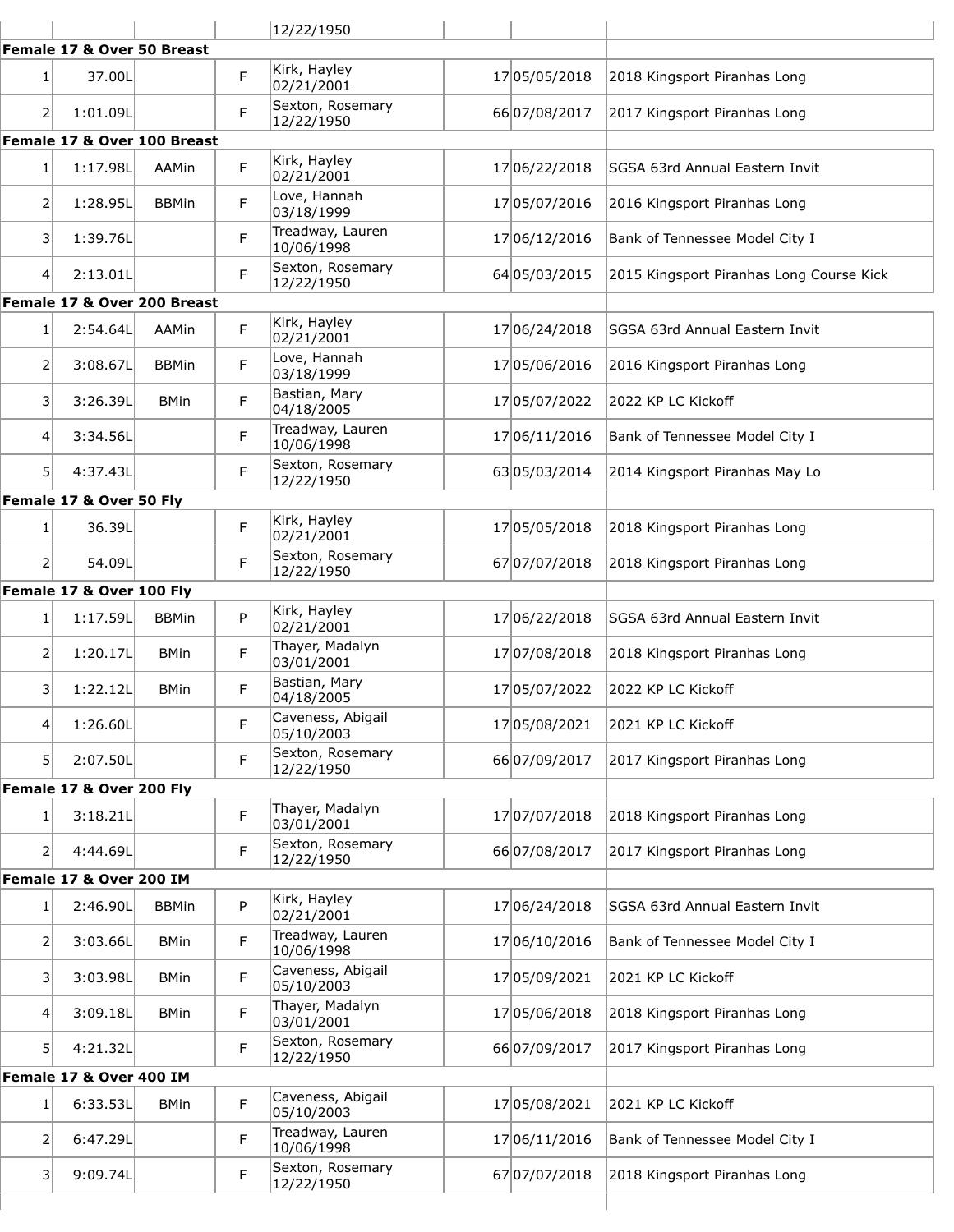| Female 17-18 50 Free |                              |              |             |                                 |  |               |                                              |
|----------------------|------------------------------|--------------|-------------|---------------------------------|--|---------------|----------------------------------------------|
| 1 <sup>1</sup>       | 32.01L                       | <b>BBMin</b> | F           | Kirk, Hayley<br>02/21/2001      |  | 17 05/06/2018 | 2018 Kingsport Piranhas Long                 |
| 2                    | 32.35L                       | <b>BBMin</b> | F           | Love, Hannah<br>03/18/1999      |  | 17 05/06/2016 | 2016 Kingsport Piranhas Long                 |
| 3                    | 32.94L                       | <b>BBMin</b> | F           | Bastian, Mary<br>04/18/2005     |  | 17 05/07/2022 | 2022 KP LC Kickoff                           |
| 4                    | 33.57L                       | <b>BBMin</b> | F           | Treadway, Lauren<br>10/06/1998  |  | 17 05/06/2016 | 2016 Kingsport Piranhas Long                 |
| 51                   | 33.98L                       | <b>BMin</b>  | F           | Thayer, Madalyn<br>03/01/2001   |  | 17 05/06/2018 | 2018 Kingsport Piranhas Long                 |
| 6 <sup>1</sup>       | 34.87L                       | <b>BMin</b>  | F           | Caveness, Abigail<br>05/10/2003 |  | 17 05/08/2021 | 2021 KP LC Kickoff                           |
|                      | <b>Female 17-18 100 Free</b> |              |             |                                 |  |               |                                              |
| $1\vert$             | 1:08.82L                     | <b>BBMin</b> | P           | Kirk, Hayley<br>02/21/2001      |  | 17 06/23/2018 | SGSA 63rd Annual Eastern Invit               |
| 2                    | 1:11.75L                     | <b>BBMin</b> | F           | Thayer, Madalyn<br>03/01/2001   |  | 17 07/08/2018 | 2018 Kingsport Piranhas Long                 |
| 3                    | 1:12.03L                     | <b>BBMin</b> | F           | Treadway, Lauren<br>10/06/1998  |  | 17 06/12/2016 | Bank of Tennessee Model City I               |
| 4                    | 1:14.83L                     | <b>BMin</b>  | F           | Penix, Reagan<br>02/03/1999     |  | 17 07/10/2016 | 2016 Kingsport Piranhas Long                 |
| 51                   | 1:16.47L                     | <b>BMin</b>  | F           | Caveness, Abigail<br>05/10/2003 |  | 17 05/09/2021 | 2021 KP LC Kickoff                           |
|                      | Female 17-18 200 Free        |              |             |                                 |  |               |                                              |
| 1 <sup>1</sup>       | 2:35.20L                     | <b>BBMin</b> | F.          | Kirk, Hayley<br>02/21/2001      |  | 17 05/19/2018 | 2018 HOKI May Day Invitational               |
| 2                    | 2:36.73L                     | <b>BBMin</b> | F           | Bastian, Mary<br>04/18/2005     |  | 17 05/07/2022 | 2022 KP LC Kickoff                           |
| 3                    | 2:39.82L                     | <b>BMin</b>  | F           | Caveness, Abigail<br>05/10/2003 |  | 17 05/08/2021 | 2021 KP LC Kickoff                           |
| 4                    | 2:43.99L                     | <b>BMin</b>  | F           | Treadway, Lauren<br>10/06/1998  |  | 17 06/11/2016 | Bank of Tennessee Model City I               |
| 51                   | 2:44.02L                     | <b>BMin</b>  | F           | Thayer, Madalyn<br>03/01/2001   |  | 17 07/07/2018 | 2018 Kingsport Piranhas Long                 |
|                      | Female 17-18 400 Free        |              |             |                                 |  |               |                                              |
| 1                    | 5:34.62L                     | <b>BMin</b>  | F           | Caveness, Abigail<br>05/10/2003 |  | 17 05/09/2021 | 2021 KP LC Kickoff                           |
| 2                    | 5:44.41L                     | <b>BMin</b>  | $\mathsf F$ | Treadway, Lauren<br>10/06/1998  |  |               | 17 06/10/2016 Bank of Tennessee Model City I |
|                      | Female 17-18 50 Back         |              |             |                                 |  |               |                                              |
| $1\vert$             | 37.39L                       |              | F           | Kirk, Hayley<br>02/21/2001      |  | 17 05/06/2018 | 2018 Kingsport Piranhas Long                 |
| 21                   | 40.05L                       |              | F           | Thayer, Madalyn<br>03/01/2001   |  | 17 07/08/2018 | 2018 Kingsport Piranhas Long                 |
|                      | <b>Female 17-18 100 Back</b> |              |             |                                 |  |               |                                              |
| 1                    | 1:19.20L                     | <b>BBMin</b> | P           | Kirk, Hayley<br>02/21/2001      |  | 17 06/23/2018 | SGSA 63rd Annual Eastern Invit               |
| 21                   | 1:23.27L                     | <b>BMin</b>  | F           | Caveness, Abigail<br>05/10/2003 |  | 17 05/08/2021 | 2021 KP LC Kickoff                           |
|                      | <b>Female 17-18 200 Back</b> |              |             |                                 |  |               |                                              |
| 11                   | 2:52.71L                     | <b>BBMin</b> | F           | Love, Hannah<br>03/18/1999      |  | 17 05/07/2016 | 2016 Kingsport Piranhas Long                 |
| 2                    | 2:54.07L                     | <b>BMin</b>  | F           | Caveness, Abigail<br>05/10/2003 |  | 17 05/09/2021 | 2021 KP LC Kickoff                           |
|                      | Female 17-18 50 Breast       |              |             |                                 |  |               |                                              |
| 1 <sup>1</sup>       | 37.00L                       |              | F           | Kirk, Hayley<br>02/21/2001      |  | 17 05/05/2018 | 2018 Kingsport Piranhas Long                 |
|                      | Female 17-18 100 Breast      |              |             |                                 |  |               |                                              |
| $1\vert$             | 1:17.98L                     | AAMin        | F.          | Kirk, Hayley<br>02/21/2001      |  | 17 06/22/2018 | SGSA 63rd Annual Eastern Invit               |
| 2                    | 1:28.95L                     | <b>BBMin</b> | F           | Love, Hannah<br>03/18/1999      |  | 17 05/07/2016 | 2016 Kingsport Piranhas Long                 |
| 31                   | 1:39.76L                     |              | F           | Treadway, Lauren<br>10/06/1998  |  | 17 06/12/2016 | Bank of Tennessee Model City I               |
|                      |                              |              |             |                                 |  |               |                                              |